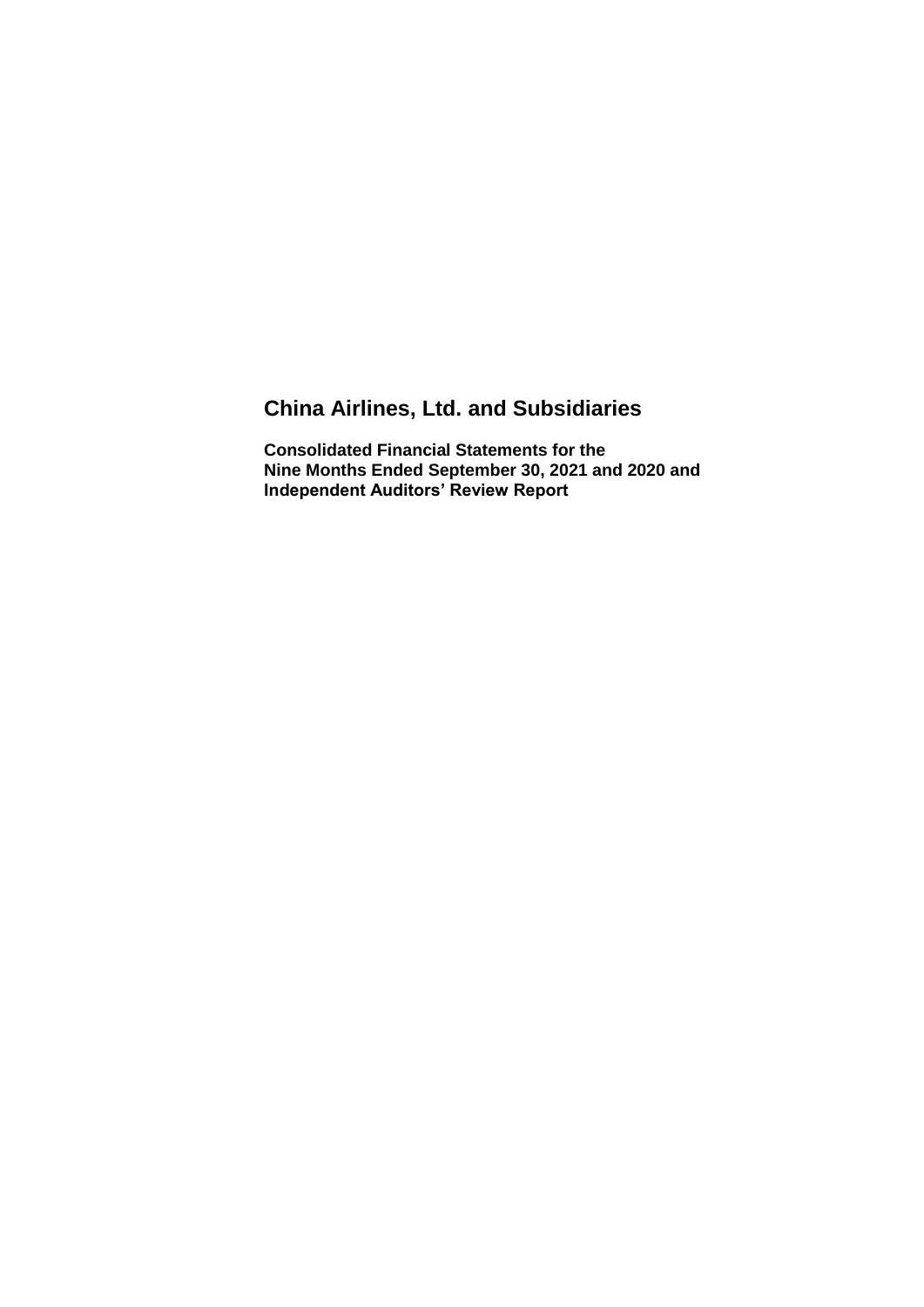## **INDEPENDENT AUDITORS' REVIEW REPORT**

The Board of Directors and the Shareholders China Airlines, Ltd.

### **Introduction**

We have reviewed the accompanying consolidated balance sheets of China Airlines, Ltd. and its subsidiaries (collectively, the "Group") as of September 30, 2021 and 2020, the related consolidated statements of comprehensive income for the three months ended September 30, 2021 and 2020 and for the nine months ended September 30, 2021 and 2020, the consolidated statements of changes in equity and cash flows for the nine months then ended, and the related notes to the consolidated financial statements, including a summary of significant accounting policies (collectively referred to as the "consolidated financial statements"). Management is responsible for the preparation and fair presentation of the consolidated financial statements in accordance with the Regulations Governing the Preparation of Financial Reports by Securities Issuers and International Accounting Standard 34 "Interim Financial Reporting" endorsed and issued into effect by the Financial Supervisory Commission of the Republic of China. Our responsibility is to express a conclusion on the consolidated financial statements based on our reviews.

We did not review the financial statements of some subsidiaries included in the consolidated financial statements of the Group, but such statements were reviewed by other auditors. Our conclusion, insofar as it relates to the amounts included in the consolidated financial statements for these subsidiaries, is based solely on the report of other auditors. The total assets of these subsidiaries were NT\$14,102,966 thousand and NT\$11,025,331 thousand, which represented 5.11% and 3.88% of the consolidated total assets as of September 30, 2021 and 2020, respectively; and for the three months ended September 30, 2021 and 2020 and for the nine months ended September 30, 2021 and 2020, the total revenue of these subsidiaries were NT\$44,914 thousand, NT\$175,653 thousand, NT\$71,470 thousand and NT\$1,813,945 thousand, which represented 0.13%, 0.66%, 0.08% and 2.12% of the consolidated total revenues, respectively.

#### **Scope of Review**

Except as explained in the following paragraph, we conducted our reviews in accordance with the Statement of Auditing Standard No. 65 "Review of Financial Information Performed by the Independent Auditor of the Entity". A review of consolidated financial statements consists of making inquiries, primarily of persons responsible for financial and accounting matters, and applying analytical and other review procedures. A review is substantially less in scope than an audit and consequently does not enable us to obtain assurance that we would become aware of all significant matters that might be identified in an audit. Accordingly, we do not express an audit opinion.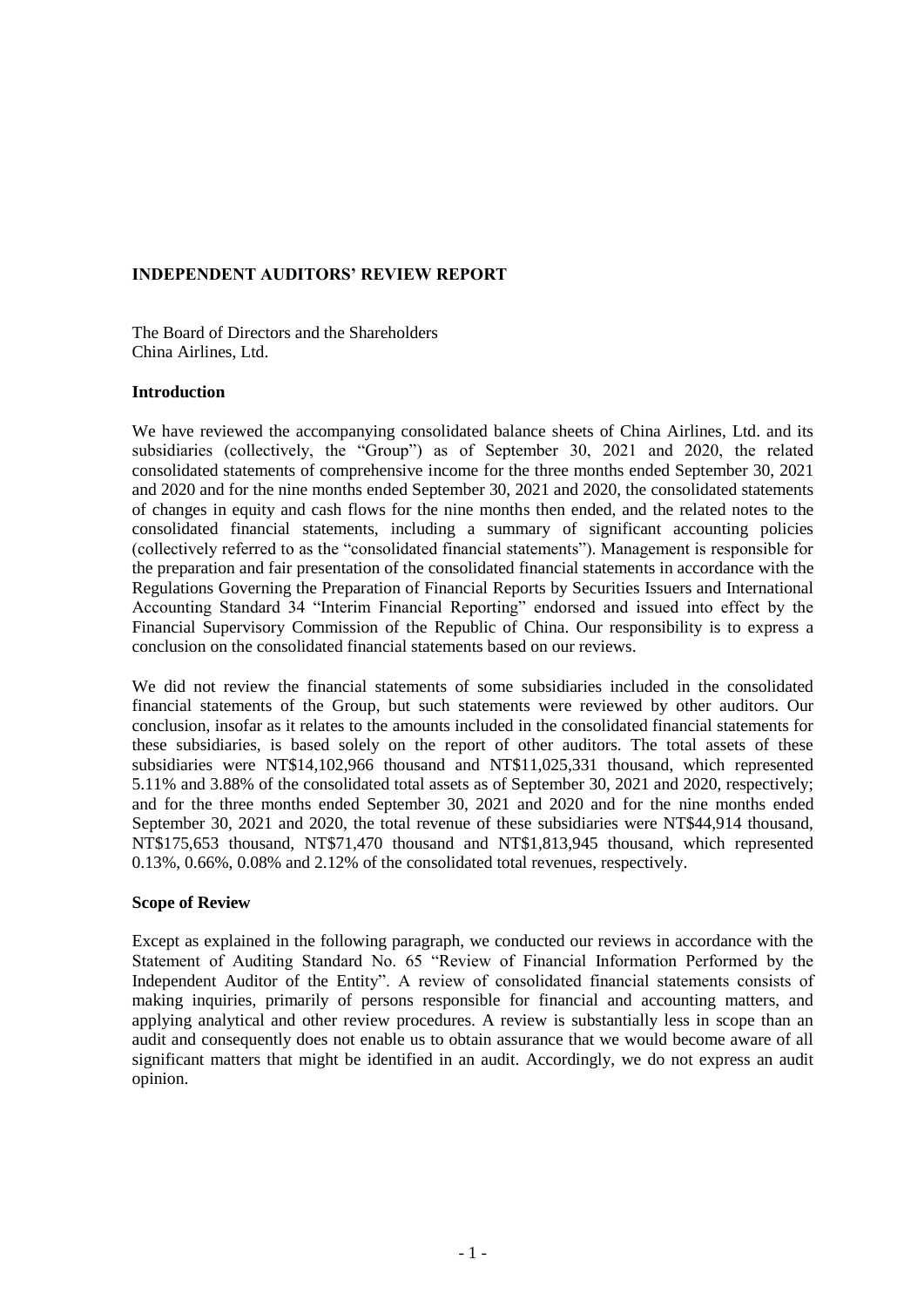#### **Basis for Qualified Conclusion**

As disclosed in Notes 13 and 14 to the consolidated financial statements, the financial statements of some non-significant subsidiaries included in the consolidated financial statements referred to in the first paragraph and some investments accounted for using the equity method were not reviewed. As of September 30, 2021 and 2020, the combined total assets of these non-significant subsidiaries were NT\$20,132,953 thousand and NT\$21,447,628 thousand, respectively, representing 7.30% and 7.55%, respectively, of the consolidated total assets, and combined total liabilities of these non-significant subsidiaries were NT\$11,194,422 thousand and NT\$11,453,273 thousand, respectively, representing 5.34% and 5.07%, respectively, of the consolidated total liabilities; for the three months ended September 30, 2021 and 2020 and for the nine months ended September 30, 2021 and 2020, the amounts of the combined comprehensive income (loss) of these non-significant subsidiaries were NT\$4,506 thousand, NT\$(126,107) thousand, NT\$(228,649) thousand and NT\$(481,583) thousand, respectively, representing 0.17%, 37.52%, (19.58%) and 28.41%, respectively, of the consolidated total comprehensive income. As of September 30, 2021 and 2020, the aforementioned investments accounted for using the equity method were NT\$1,576,556 thousand and NT\$2,009,318 thousand, respectively; and for the three months ended and for the nine months ended September 30, 2021 and 2020, the amounts of the Group's share of the profit of such investments accounted for using the equity method were NT\$(85,146) thousand and NT\$(57,013) thousand, NT\$(382,599) thousand and NT\$(176,235) thousand, respectively.

#### **Qualified Conclusion**

Based on our reviews, except for the adjustments, if any, as might have been determined to be necessary had the financial statements of the non-significant subsidiaries and investments accounted for by using the equity method as described in the preceding paragraph been reviewed, nothing has come to our attention that caused us to believe that the accompanying consolidated financial statements do not present fairly, in all material respects, the consolidated financial position of the Group as of September 30, 2021 and 2020, and its consolidated financial performance for the three months ended September 30, 2021 and 2020, and its consolidated financial performance and its consolidated cash flows for the nine-month periods ended September 30, 2021 and 2020 in accordance with the Regulations Governing the Preparation of Financial Reports by Securities Issuers and International Accounting Standard 34 "Interim Financial Reporting" endorsed and issued into effect by the Financial Supervisory Commission of the Republic of China.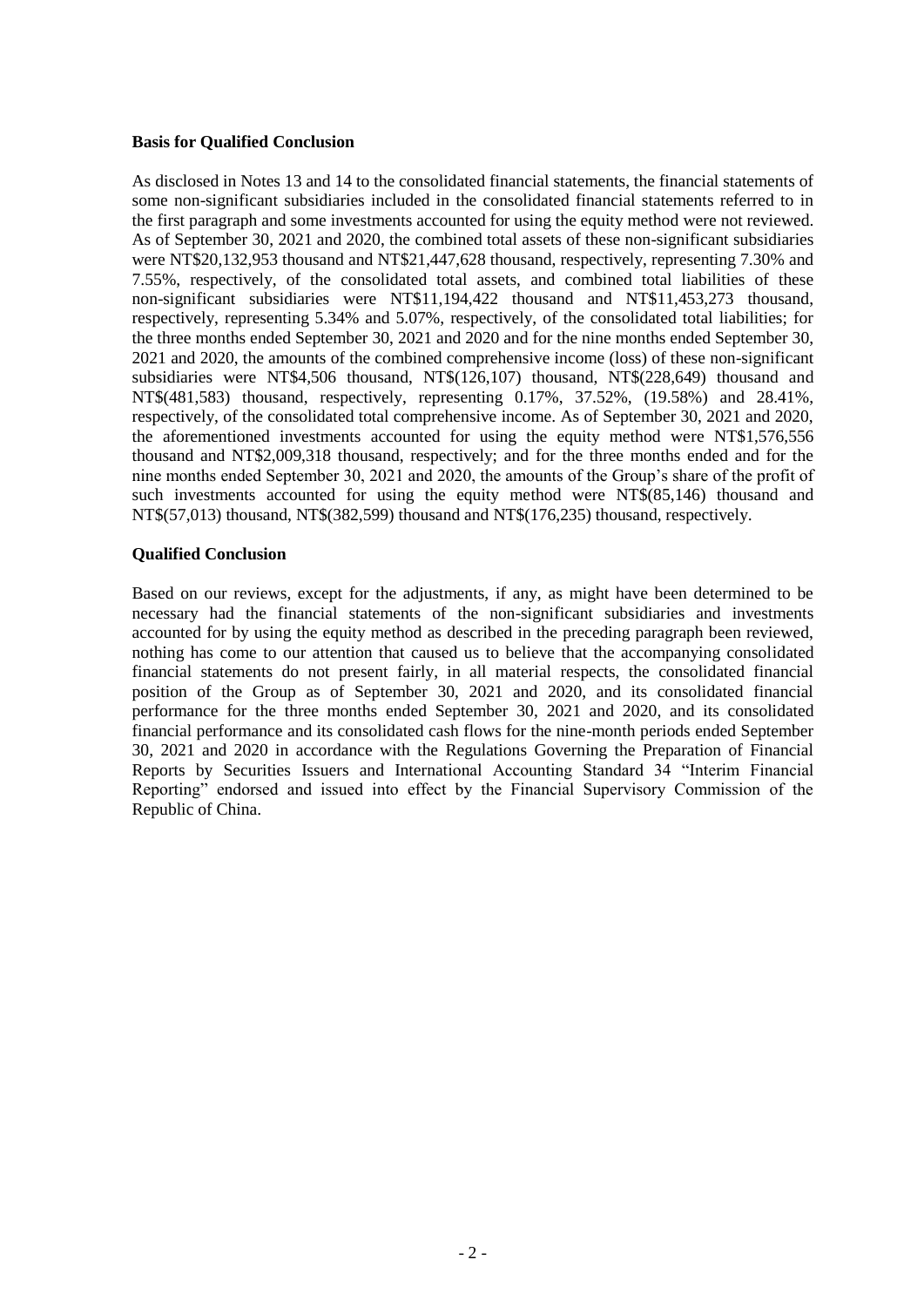The engagement partners on the reviews resulting in this independent auditors' review report are Huang, Jui Chan and Cheng, Shiuh Ran.

Deloitte & Touche Taipei, Taiwan Republic of China

November 4, 2021

### *Notice to Readers*

*The accompanying consolidated financial statements are intended only to present the consolidated financial position, financial performance and cash flows in accordance with accounting principles and practices generally accepted in the Republic of China and not those of any other jurisdictions. The standards, procedures and practices to review such consolidated financial statements are those generally applied in the Republic of China.*

*For the convenience of readers, the independent auditors' review report and the accompanying consolidated financial statements have been translated into English from the original Chinese version prepared and used in the Republic of China. If there is any conflict between the English version and the original Chinese version or any difference in the interpretation of the two versions, the Chinese-language independent auditors' review report and consolidated financial statements shall prevail.*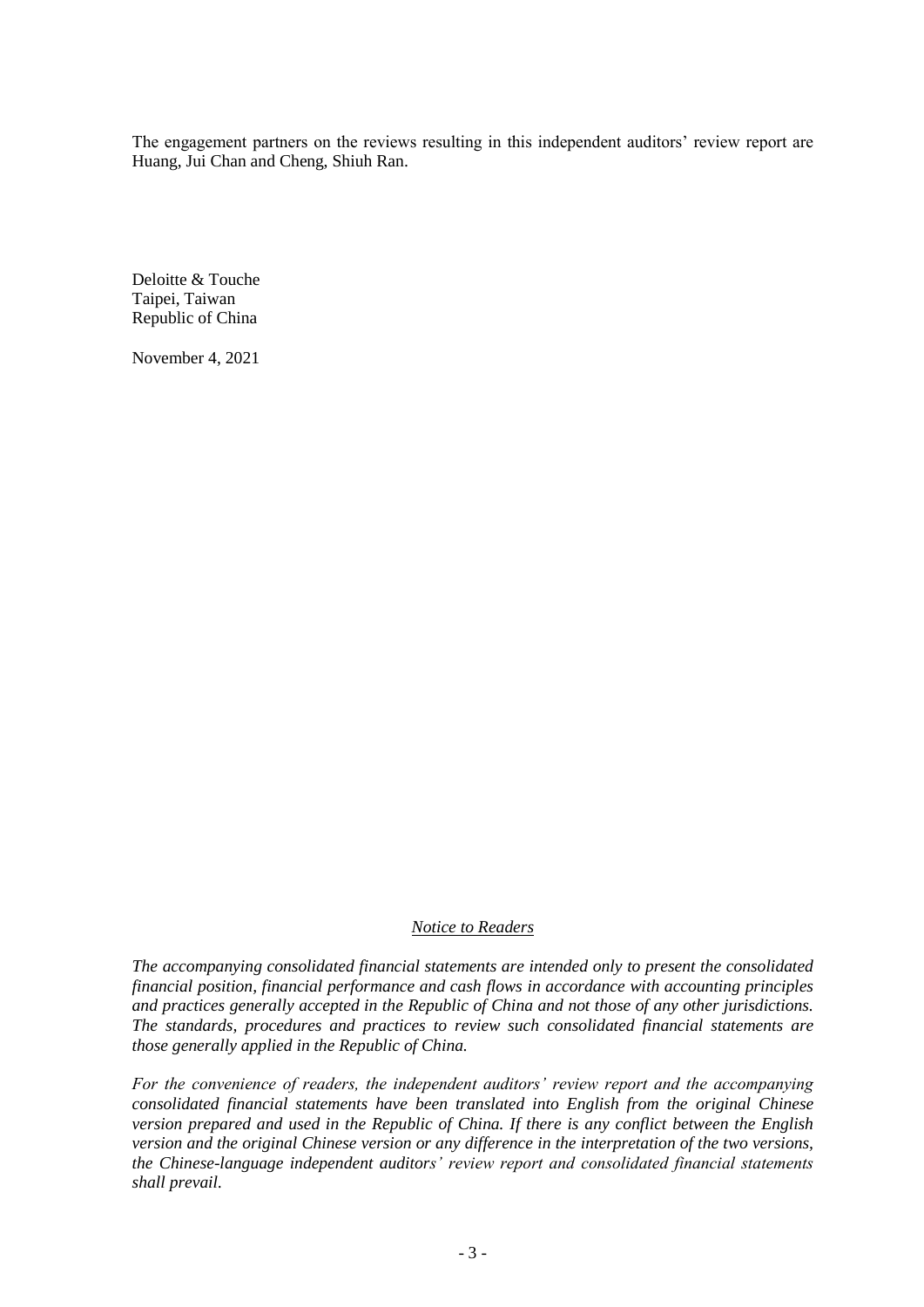#### **CONSOLIDATED BALANCE SHEETS**

**(In Thousands of New Taiwan Dollars)**

|                                                                                                                                | September 30, 2021<br>(Reviewed) |                                           | <b>December 31, 2020</b><br>(Audited) |                                           | September 30, 2020<br>(Reviewed) |                                           |
|--------------------------------------------------------------------------------------------------------------------------------|----------------------------------|-------------------------------------------|---------------------------------------|-------------------------------------------|----------------------------------|-------------------------------------------|
| <b>ASSETS</b>                                                                                                                  | Amount                           | $\frac{1}{2}$                             | Amount                                | $\frac{0}{0}$                             | Amount                           | $\frac{0}{0}$                             |
| <b>CURRENT ASSETS</b>                                                                                                          |                                  |                                           |                                       |                                           |                                  |                                           |
| Cash and cash equivalents (Notes 4, 6 and 31)                                                                                  | 36,894,146<br>\$                 | 13                                        | 27,125,937<br>\$                      | 10                                        | 26,638,850<br>\$                 | 10                                        |
| Financial assets at fair value through profit or loss - current (Notes 4, 7 and 31)                                            | 169,479                          |                                           | 274,761                               | $\overline{\phantom{a}}$                  | 491,271                          |                                           |
| Financial assets at amortized cost - current (Notes 4, 9 and 31)<br>Financial assets for hedging - current (Notes 4, 6 and 31) | 1,390,573<br>2,248,631           | -1<br>$\mathbf{1}$                        | 6,551,693<br>7,613,636                | $\sqrt{2}$<br>3                           | 5,458,047<br>9,505,860           | $\overline{c}$<br>$\sqrt{3}$              |
| Notes and accounts receivable, net (Notes 4, 5, 10 and 31)                                                                     | 11,917,344                       | $\overline{4}$                            | 9,697,511                             | $\overline{4}$                            | 8,418,269                        | $\mathfrak{Z}$                            |
| Notes and accounts receivable - related parties (Notes 31 and 32)                                                              | 2,401                            |                                           | 1,667                                 |                                           | 1,537                            |                                           |
| Other receivables (Note 31)                                                                                                    | 616,732                          |                                           | 801,134                               |                                           | 640,205                          |                                           |
| Current tax assets (Notes 4 and 28)                                                                                            | 58,957                           |                                           | 67,549                                |                                           | 66,991                           |                                           |
| Inventories, net (Notes 4 and 11)                                                                                              | 8,815,952                        | 3                                         | 8,788,105                             | 3                                         | 8,048,111                        | 3                                         |
| Non-current assets held for sale (Notes 4, 5 and 12)<br>Other current assets (Note 18)                                         | 89,956<br>1,053,770              | -1                                        | 89,296<br>861,179                     | $\sim$                                    | 79,143<br>1,864,090              | - 1                                       |
| Total current assets                                                                                                           | 63,257,941                       | $-23$                                     | 61,872,468                            | $-22$                                     | 61,212,374                       | $\frac{22}{2}$                            |
|                                                                                                                                |                                  |                                           |                                       |                                           |                                  |                                           |
| NON-CURRENT ASSETS<br>Financial assets at fair value through other comprehensive income - non-current (Notes 4, 8 and 31)      | 91,180                           |                                           | 163,746                               |                                           | 122,512                          |                                           |
| Financial assets at amortized cost (Notes 4, 9 and 31)                                                                         | 515,504                          |                                           | 311,596                               |                                           | 388,270                          |                                           |
| Investments accounted for using the equity method (Notes 4 and 14)                                                             | 1,576,556                        | $\mathbf{1}$                              | 1,970,802                             | -1                                        | 2,009,318                        | -1                                        |
| Property, plant and equipment (Notes 4, 5, 15 and 33)                                                                          | 132,002,259                      | 48                                        | 141,481,694                           | 50                                        | 134,897,356                      | 47                                        |
| Right-of-use assets (Notes 4, 21 and 33)                                                                                       | 56,761,245                       | 21                                        | 59,861,537                            | 21                                        | 62,866,981                       | $22\,$                                    |
| Investment properties (Notes 4 and 16)                                                                                         | 2,074,597                        | -1                                        | 2,074,798                             | -1                                        | 2,074,864                        | -1                                        |
| Other intangible assets (Notes 4 and 17)                                                                                       | 1,155,876                        | $\overline{\phantom{a}}$                  | 1,076,351                             | $\overline{\phantom{a}}$                  | 1,088,194                        |                                           |
| Deferred income tax asset (Notes 4, 5 and 28)<br>Other non-current assets (Notes 18, 21, 31 and 33)                            | 6,646,240<br>11,805,438          | 2<br>$\overline{4}$                       | 6,028,200<br>9,352,892                | $\overline{2}$<br>$\overline{3}$          | 5,678,175<br>13,686,945          | 2<br>$\overline{5}$                       |
| Total non-current assets                                                                                                       | 212,628,895                      | $-77$                                     | 222,321,616                           | $-78$                                     | 222,812,615                      | 78                                        |
| <b>TOTAL</b>                                                                                                                   | \$275,886,836                    | $\underline{\underline{\hspace{1cm}100}}$ | \$284,194,084                         | $\frac{100}{2}$                           | \$284,024,989                    | $\underline{\underline{\hspace{1cm}}100}$ |
| <b>LIABILITIES AND EQUITY</b>                                                                                                  |                                  |                                           |                                       |                                           |                                  |                                           |
| <b>CURRENT LIABILITIES</b>                                                                                                     |                                  |                                           |                                       |                                           |                                  |                                           |
| Short-term loans (Notes 19 and 31)                                                                                             | \$<br>1,952,000                  | -1                                        | 1,932,000<br>\$                       |                                           | 1,932,000<br>\$                  |                                           |
| Short-term bills payable (Note 19)                                                                                             |                                  |                                           | 8,088,882                             | 3                                         | 8,468,278                        | $\mathfrak{Z}$                            |
| Financial liabilities for hedging - current (Notes 4, 21 and 31)                                                               | 8,405,330                        | 3                                         | 8,129,752                             | 3                                         | 8,516,507                        | $\sqrt{3}$                                |
| Contract liabilities - current (Notes 4, 5 and 23)                                                                             | 3,271,347                        | -1                                        | 3,569,360                             |                                           | 4,394,318                        | -1                                        |
| Notes and accounts payable (Note 31)                                                                                           | 1,280,033                        |                                           | 1,354,237                             | 1                                         | 2,072,167                        | $\mathbf{1}$                              |
| Notes and accounts payable - related parties (Notes 31 and 32)                                                                 | 112,507                          |                                           | 128,567                               | $\sim$                                    | 109,953                          |                                           |
| Other payables (Notes 22 and 31)                                                                                               | 9,981,557                        | $\overline{4}$                            | 8,306,257                             | 3                                         | 8,480,982                        | 3                                         |
| Current tax liabilities (Notes 4 and 28)                                                                                       | 903,585                          |                                           | 216,602                               |                                           | 178,279                          |                                           |
| Lease liabilities - current (Notes 4 and 21)<br>Provisions - current (Notes 4, 24 and 31)                                      | 2,640,078<br>2,775,946           | -1<br>$\mathbf{1}$                        | 2,525,957<br>164,800                  | 1                                         | 2,499,005<br>221,320             | -1                                        |
| Bonds payable and put options of convertible bonds - current portion (Notes 4, 20 and 31)                                      | 1,300,000                        | $\overline{\phantom{a}}$                  | 11,982,859                            | $\overline{4}$                            | 11,562,586                       | 4                                         |
| Loans and debts - current portion (Notes 19, 31 and 33)                                                                        | 13,808,717                       | $\sqrt{5}$                                | 15,234,374                            | 5                                         | 16,468,455                       | 6                                         |
| Other current liabilities (Note 31)                                                                                            | 1,633,453                        | $\overline{\phantom{0}}$                  | 1,016,068                             | $\overline{\phantom{a}}$                  | 1,197,423                        |                                           |
| Total current liabilities                                                                                                      | 48,064,553                       | $\frac{17}{2}$                            | 62,649,715                            | $-22$                                     | 66, 101, 273                     | $\overline{23}$                           |
| <b>NON-CURRENT LIABILITIES</b>                                                                                                 |                                  |                                           |                                       |                                           |                                  |                                           |
| Financial liabilities for hedging - non-current (Notes 4, 21 and 31)                                                           | 27,728,396                       | 10                                        | 32,455,333                            | 11                                        | 35,774,370                       | 13                                        |
| Bonds payable - non-current (Notes 4, 20 and 31)<br>Loans and debts - non-current (Notes 19, 31 and 33)                        | 16,566,263<br>76,614,499         | 6<br>$28\,$                               | 10,300,000<br>77,288,330              | $\overline{4}$<br>27                      | 11,600,000<br>72,681,739         | 4<br>26                                   |
| Contract liabilities - non-current (Notes 4 and 23)                                                                            | 916,379                          |                                           | 1,761,104                             | -1                                        | 1,998,350                        | -1                                        |
| Provisions - non-current (Notes 4, 24 and 31)                                                                                  | 14,962,826                       | 6                                         | 14,369,486                            | 5                                         | 13,565,971                       | 5                                         |
| Current tax liabilities - non-current (Notes 4 and 28)                                                                         | 43,590                           |                                           | 87,181                                |                                           | 101,711                          |                                           |
| Deferred tax liabilities (Notes 4 and 28)                                                                                      | 960,631                          |                                           | 1,023,084                             |                                           | 823,805                          |                                           |
| Lease liabilities - non-current (Notes 4 and 21)                                                                               | 13,267,766                       | 5                                         | 13,279,792                            | 5                                         | 13,530,522                       | $\mathfrak{S}$                            |
| Accrued pension costs (Notes 4, 5 and 25)<br>Other non-current liabilities (Note 31)                                           | 9,735,660<br>590,122             | $\overline{4}$<br>$\equiv$                | 9,737,741<br>530,745                  | $\overline{4}$                            | 9,308,126<br>470,289             | $\mathfrak{Z}$                            |
| Total non-current liabilities                                                                                                  | 161,386,132                      | $-59$                                     | 160,832,796                           | $-57$                                     | 159,854,883                      | 57                                        |
| Total liabilities                                                                                                              | 209,450,685                      | 76                                        | 223,482,511                           | 79                                        | 225,956,156                      | 80                                        |
| EQUITY ATTRIBUTABLE TO OWNERS OF THE COMPANY (Notes 20 and 26)                                                                 |                                  |                                           |                                       |                                           |                                  |                                           |
| Share capital<br>Capital surplus                                                                                               | 57,404,844<br>1,772,185          | 21<br>-1                                  | 54,209,846<br>1,187,327               | 19<br>$\overline{\phantom{a}}$            | 54,209,846<br>1,187,327          | 19                                        |
| Retained earnings (accumulated deficits)                                                                                       |                                  |                                           |                                       |                                           |                                  |                                           |
| Unappropriated retained earnings (accumulated deficits)<br>Other equity                                                        | 1,450,737<br>2,694,122           | -1                                        | (350, 581)<br>2,543,766               | $\mathbf{1}$                              | (2,023,555)<br>1,876,805         | (1)<br>-1                                 |
| Treasury shares                                                                                                                | (30, 875)                        |                                           | (30, 875)                             |                                           | (30, 875)                        |                                           |
| Total equity attributable to owners of the Company                                                                             | 63,291,013                       | 23                                        | 57,559,483                            | 20                                        | 55,219,548                       | 19                                        |
| NON-CONTROLLING INTERESTS (Note 26)                                                                                            | 3,145,138                        | $\frac{1}{2}$                             | 3,152,090                             | $\overline{\phantom{a}}$                  | 2,849,285                        | $\overline{\phantom{0}}$                  |
| Total equity                                                                                                                   | 66,436,151                       | $-24$                                     | 60,711,573                            | $\sqrt{21}$                               | 58,068,833                       | 20                                        |
| <b>TOTAL</b>                                                                                                                   | \$275,886,836                    |                                           | \$284,194,084                         | $\underline{\underline{\hspace{1cm}}100}$ | \$284,024,989                    | $\overline{\phantom{0}100}$               |

The accompanying notes are an integral part of the consolidated financial statements.

(With Deloitte & Touche auditors' review report dated November 4, 2021)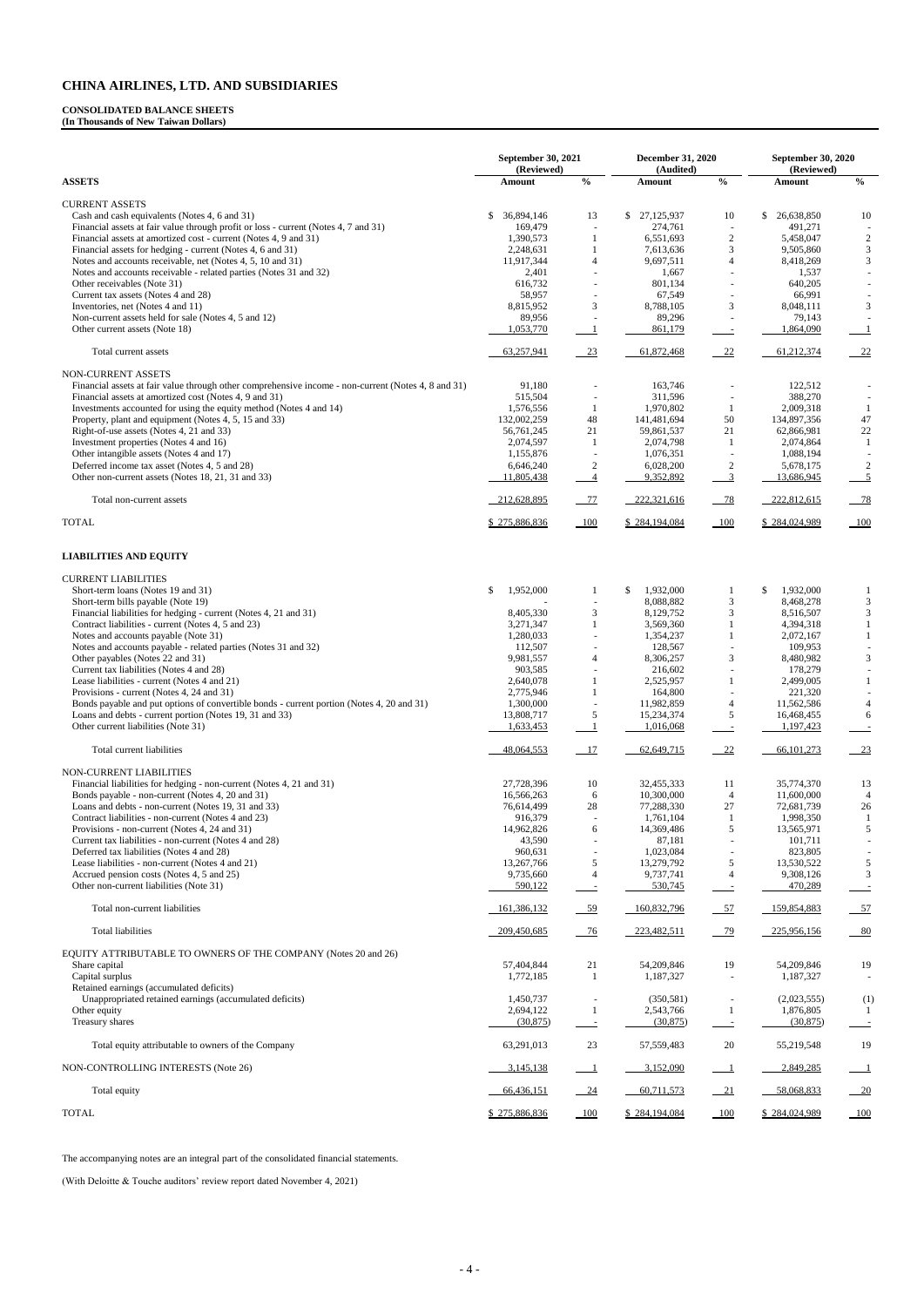**CONSOLIDATED STATEMENTS OF COMPREHENSIVE INCOME (In Thousands of New Taiwan Dollars, Except Earnings (Loss) Per Share) (Reviewed, Not Audited)**

|                                                                                                                                                    |                    | For the Three Months Ended September 30 | For the Nine Months Ended September 30 |                          |                      |                |                      |                          |
|----------------------------------------------------------------------------------------------------------------------------------------------------|--------------------|-----------------------------------------|----------------------------------------|--------------------------|----------------------|----------------|----------------------|--------------------------|
|                                                                                                                                                    | 2021               |                                         | 2020                                   |                          | 2021                 |                | 2020                 |                          |
|                                                                                                                                                    | <b>Amount</b>      | $\frac{0}{0}$                           | Amount                                 | $\frac{0}{0}$            | <b>Amount</b>        | $\frac{0}{0}$  | <b>Amount</b>        | $\%$                     |
| REVENUE (Notes 4, 27 and 32)                                                                                                                       | \$ 34,474,002      | 100                                     | \$26,611,698                           | 100                      | \$91,674,640         | 100            | \$85,484,350         | 100                      |
| COSTS (Notes 4, 11, 17, 21, 24,<br>25, 27 and 32)                                                                                                  | 28,907,108         | 84                                      | 25,408,645                             | 95                       | 81,606,537           | 89             | 79,395,609           | 93                       |
| <b>GROSS PROFIT</b>                                                                                                                                | 5,566,894          | 16                                      | 1,203,053                              | 5                        | 10,068,103           | 11             | 6,088,741            | 7                        |
| OPERATING EXPENSES<br>(Notes 4, 25 and 27)                                                                                                         | 1,581,796          | $\overline{5}$                          | 1,560,622                              | 6                        | 5,345,976            | 6              | 6,669,400            | <u>8</u>                 |
| OPERATING PROFIT (LOSS)                                                                                                                            | 3,985,098          | 11                                      | (357, 569)                             | (1)                      | 4,722,127            | $\overline{5}$ | (580, 659)           | (1)                      |
| NON-OPERATING INCOME<br><b>AND EXPENSES</b><br>Other income (Note 27)<br>Other gains and losses (Notes                                             | 139,193            | $\mathbf{1}$                            | 182,503                                | $\mathbf{1}$             | 389,739              |                | 545,707              | $\mathbf{1}$             |
| 15 and 27)<br>Finance costs (Notes 27                                                                                                              | (314, 415)         | (1)                                     | 89,695                                 | $\overline{\phantom{a}}$ | (1,608,211)          | (2)            | 19,407               | $\sim$                   |
| and $31$ )<br>Share of the profit or loss of                                                                                                       | (572, 520)         | (2)                                     | (750, 676)                             | (3)                      | (1,850,981)          | (2)            | (2,367,841)          | (3)                      |
| associates and joint ventures<br>(Note 14)                                                                                                         | (85, 146)          |                                         | (57, 013)                              |                          | (382, 599)           |                | (176, 235)           |                          |
| Total non-operating<br>income and expenses                                                                                                         | (832, 888)         | (2)                                     | (535, 491)                             | (2)                      | (3,452,052)          | (4)            | (1,978,962)          | (2)                      |
| PROFIT (LOSS) BEFORE<br><b>INCOME TAX</b>                                                                                                          | 3,152,210          | 9                                       | (893,060)                              | (3)                      | 1,270,075            | $\mathbf{1}$   | (2,559,621)          | (3)                      |
| <b>INCOME TAX (BENEFIT)</b><br>EXPENSE (Notes 4 and 28)                                                                                            | 351,690            | -1                                      | (75,767)                               |                          | 171,768              |                | (184, 376)           | $\overline{\phantom{a}}$ |
| NET INCOME (LOSS) FOR<br>THE PERIOD                                                                                                                | 2,800,520          | $\frac{8}{2}$                           | (817,293)                              | (3)                      | 1,098,307            | $\overline{1}$ | (2,375,245)          | (3)                      |
| OTHER COMPREHENSIVE<br><b>INCOME (LOSS)</b><br>Items that will not be<br>reclassified subsequently to<br>profit or loss:<br>Gain (loss) on hedging |                    |                                         |                                        |                          |                      |                |                      |                          |
| instruments subject to<br>basis adjustment<br>Unrealized gain (loss) on<br>investments in equity<br>instruments at fair value                      | (8,005)            |                                         | (213, 217)                             | (1)                      | (55, 461)            |                | (224, 034)           |                          |
| through other<br>comprehensive income<br>Income tax related to items<br>that will not be                                                           | (60, 447)          |                                         | (11, 473)                              |                          | (72, 433)            |                | (85,280)             |                          |
| reclassified subsequently<br>to profit or loss (Note 28)                                                                                           | 12,386<br>(56,066) |                                         | 44,939<br>(179, 751)                   | (1)                      | 25,075<br>(102, 819) |                | 60,960<br>(248, 354) |                          |

(Continued)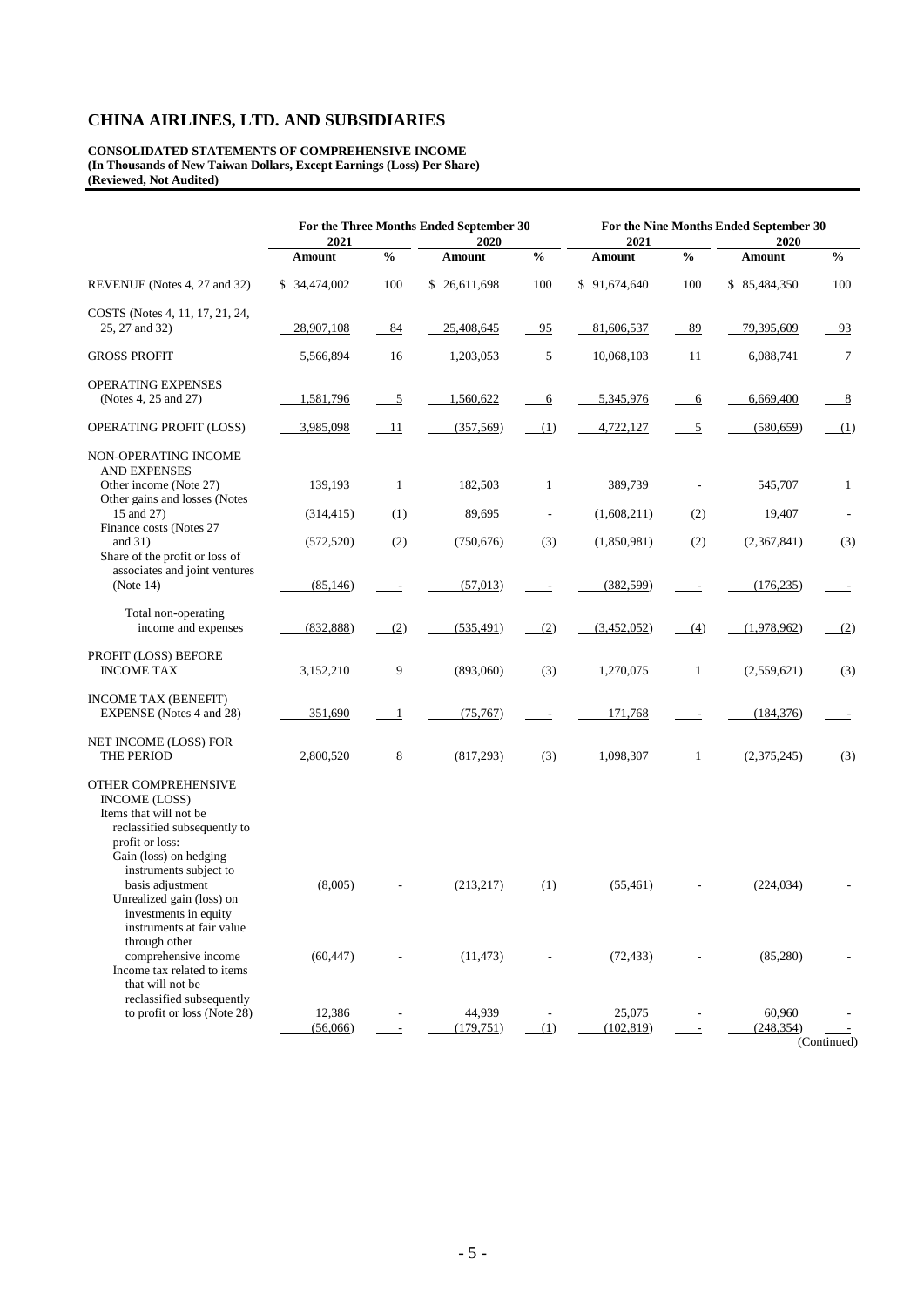**CONSOLIDATED STATEMENTS OF COMPREHENSIVE INCOME (In Thousands of New Taiwan Dollars, Except Earnings (Loss) Per Share) (Reviewed, Not Audited)**

|                                                                                                                                                          | For the Three Months Ended September 30   |                                    |                                                   | For the Nine Months Ended September 30 |                                                  |                |                                          |                      |  |
|----------------------------------------------------------------------------------------------------------------------------------------------------------|-------------------------------------------|------------------------------------|---------------------------------------------------|----------------------------------------|--------------------------------------------------|----------------|------------------------------------------|----------------------|--|
|                                                                                                                                                          | 2021                                      |                                    | 2020                                              |                                        | 2021                                             |                | 2020                                     |                      |  |
|                                                                                                                                                          | <b>Amount</b>                             | $\frac{0}{0}$                      | <b>Amount</b>                                     | $\frac{0}{0}$                          | <b>Amount</b>                                    | $\frac{0}{0}$  | Amount                                   | $\frac{0}{6}$        |  |
| Items that may be reclassified<br>subsequently to profit or<br>loss:<br>Exchange differences on<br>translation of the financial<br>statements of foreign |                                           |                                    |                                                   |                                        |                                                  |                |                                          |                      |  |
| operations (Notes 4<br>and $26$ )<br>Gain (loss) on hedging<br>instruments not subject to                                                                | \$<br>(1,610)                             |                                    | (13,055)<br>\$                                    |                                        | \$<br>(34, 560)                                  |                | \$<br>(70,055)                           |                      |  |
| basis adjustment (Notes 4,<br>21, 26 and 31)<br>Income tax related to items<br>that may be reclassified<br>subsequently to profit or                     | (189, 870)                                |                                    | 838,066                                           | 3                                      | 250,906                                          |                | 1,231,041                                | $\mathbf{1}$         |  |
| loss (Note 28)                                                                                                                                           | 38,185<br>(153, 295)                      |                                    | (164,068)<br>660,943                              | 3                                      | (43, 812)<br>172,534                             |                | (232,713)<br>928,273                     | 1                    |  |
| Other comprehensive<br>income (loss) for the<br>period, net of income<br>tax                                                                             | (209, 361)                                |                                    | 481,192                                           | $\boldsymbol{2}$                       | 69,715                                           |                | 679,919                                  | $\mathbf{1}$         |  |
| TOTAL COMPREHENSIVE<br>INCOME (LOSS) FOR THE<br><b>PERIOD</b>                                                                                            | 2,591,159                                 | 8                                  | (336, 101)                                        | (1)                                    | 1,168,022<br>\$                                  |                | (1,695,326)                              | (2)                  |  |
| NET INCOME (LOSS)<br><b>ATTRIBUTABLE TO:</b><br>Owners of the Company<br>Non-controlling interests                                                       | 2,917,304<br>\$<br>(116,784)<br>2,800,520 | 8<br>$\blacksquare$<br>8           | (707, 937)<br>\$<br>(109, 356)<br>(817,293)<br>\$ | (3)<br>$\sim$                          | 1,555,376<br>\$<br>(457,069)<br>1,098,307        | 2<br>(1)<br>-1 | (2,021,822)<br>(353, 423)<br>(2,375,245) | (2)<br>(1)           |  |
| <b>TOTAL COMPREHENSIVE</b><br><b>INCOME (LOSS)</b><br><b>ATTRIBUTABLE TO:</b>                                                                            |                                           |                                    |                                                   | (3)                                    |                                                  |                |                                          | (3)                  |  |
| Owners of the Company<br>Non-controlling interests                                                                                                       | 2,708,171<br>\$<br>(117,012)<br>2,591,159 | 8<br>$\overline{\phantom{a}}$<br>8 | \$<br>(229, 105)<br>(106,996)<br>(336,101)        | (1)<br>$\overline{a}$<br>(1)           | 1,626,126<br>\$<br>(458, 104)<br>1,168,022<br>\$ | 2<br>(1)<br>-1 | (1,341,250)<br>(354,076)<br>(1,695,326)  | (2)<br>$\sim$<br>(2) |  |
| <b>EARNINGS (LOSS) PER</b><br><b>SHARE (NEW TAIWAN</b><br>DOLLARS; Note 29)<br><b>Basic</b>                                                              | 0.51                                      |                                    | (0.13)                                            |                                        | 0.28                                             |                | (0.37)                                   |                      |  |
| Diluted                                                                                                                                                  | 0.48                                      |                                    | (0.13)                                            |                                        | 0.26                                             |                | (0.37)                                   |                      |  |

The accompanying notes are an integral part of the consolidated financial statements.

(With Deloitte & Touche auditors' review report dated November 4, 2021) (Concluded)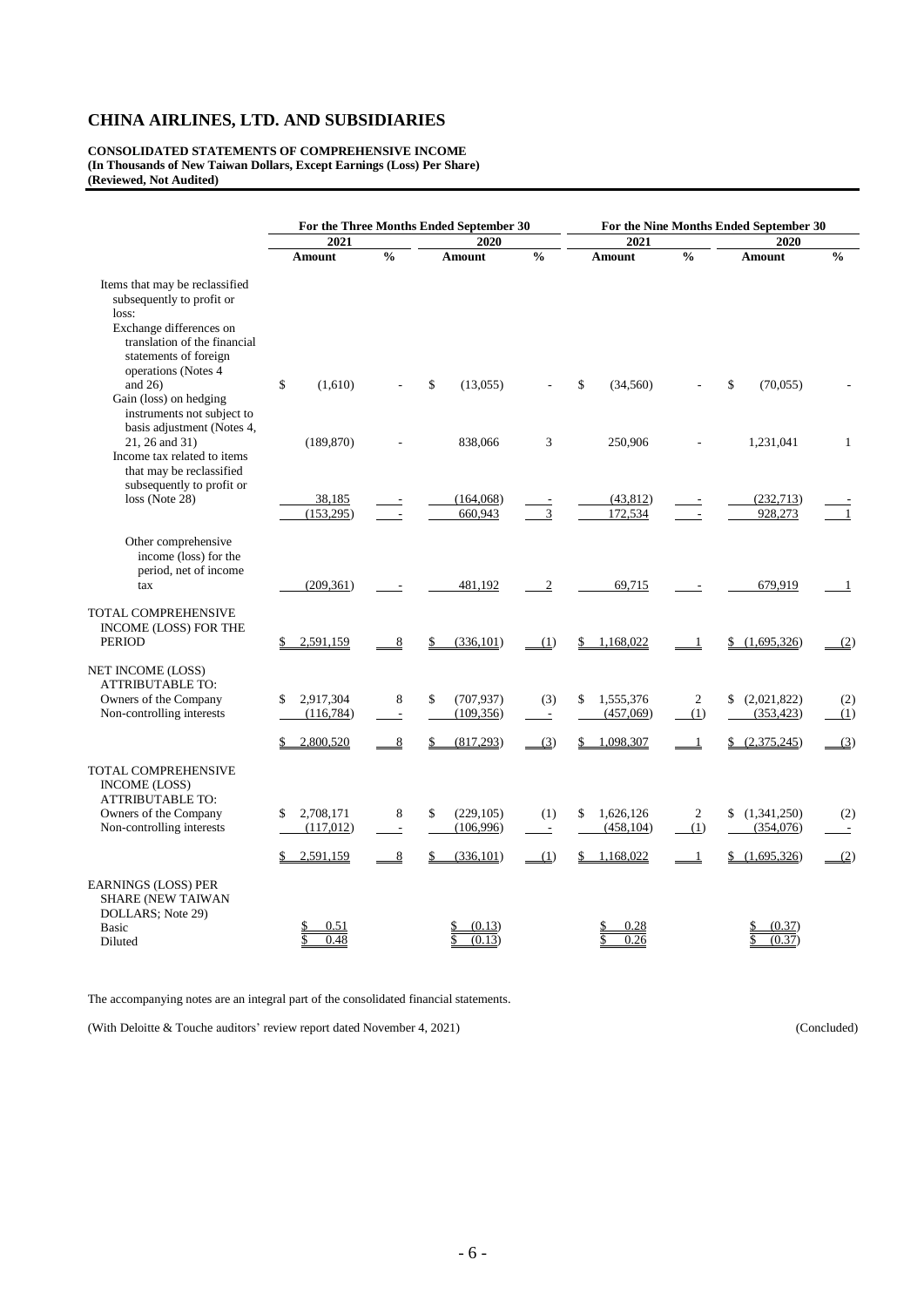**CONSOLIDATED STATEMENTS OF CHANGES IN EQUITY (In Thousands of New Taiwan Dollars) (Reviewed, Not Audited)**

|                                                                                                                         | <b>Equity Attributable to Owners of the Company</b> |                        |                      |                                                    |                                                                |                                                                                                       |                                                                                                    |                                                 |                                                                 |              |                                     |                          |
|-------------------------------------------------------------------------------------------------------------------------|-----------------------------------------------------|------------------------|----------------------|----------------------------------------------------|----------------------------------------------------------------|-------------------------------------------------------------------------------------------------------|----------------------------------------------------------------------------------------------------|-------------------------------------------------|-----------------------------------------------------------------|--------------|-------------------------------------|--------------------------|
|                                                                                                                         |                                                     |                        |                      | <b>Other Equity</b>                                |                                                                |                                                                                                       |                                                                                                    |                                                 |                                                                 |              |                                     |                          |
|                                                                                                                         |                                                     |                        |                      |                                                    |                                                                | <b>Exchange</b><br>Differences on                                                                     | <b>Unrealized</b><br><b>Valuation Gain</b><br>(Loss) on                                            |                                                 |                                                                 |              |                                     |                          |
|                                                                                                                         | <b>Share Capital</b>                                | <b>Capital Surplus</b> | <b>Legal Reserve</b> | <b>Retained Earnings</b><br><b>Special Reserve</b> | Unappropriated<br><b>Earnings</b><br>(Accumulated<br>Deficits) | <b>Translation of the</b><br><b>Financial</b><br><b>Statements of</b><br>Foreign<br><b>Operations</b> | <b>Financial Assets</b><br>at Fair Value<br><b>Through Other</b><br>Comprehensive<br><b>Income</b> | Gain (Loss) on<br>Hedging<br><b>Instruments</b> | <b>Treasury Shares</b><br><b>Held by</b><br><b>Subsidiaries</b> | Total        | Non-controlling<br><b>Interests</b> | <b>Total Equity</b>      |
| <b>BALANCE AT JANUARY 1, 2020</b>                                                                                       | \$54,209,846                                        | \$2,488,907            | 466,416<br>S.        | 12,967<br>-8                                       | (1,777,225)                                                    | (54,707)                                                                                              | 107,262<br>\$                                                                                      | \$1,143,678                                     | (43, 372)<br>\$                                                 | \$56,553,772 | \$3,578,345                         | \$60,132,117             |
| Issuance of employee share options by subsidiaries                                                                      |                                                     | 172                    |                      |                                                    |                                                                |                                                                                                       |                                                                                                    |                                                 |                                                                 | 172          | 52                                  | 224                      |
| Appropriation of 2019 earnings<br>Legal reserve<br>Special reserve<br>Capital surplus used to cover accumulated deficit |                                                     | (1,297,843)            | (466, 416)           | (12,967)<br>$\overline{\phantom{a}}$               | 466,416<br>12,967<br>1,297,843                                 |                                                                                                       |                                                                                                    |                                                 |                                                                 |              |                                     | $\overline{\phantom{a}}$ |
| Net loss for the nine months ended September 30, 2020                                                                   |                                                     |                        |                      |                                                    | (2,021,822)                                                    |                                                                                                       |                                                                                                    |                                                 |                                                                 | (2,021,822)  | (353, 423)                          | (2,375,245)              |
| Other comprehensive income (loss) for the nine months ended<br>September 30, 2020, net of income tax                    |                                                     |                        |                      |                                                    |                                                                | (55,231)                                                                                              | (69, 127)                                                                                          | 804,930                                         |                                                                 | 680,572      | (653)                               | 679,919                  |
| Total comprehensive income (loss) for the nine months ended<br>September 30, 2020                                       |                                                     |                        |                      |                                                    | (2,021,822)                                                    | (55,231)                                                                                              | (69,127)                                                                                           | 804,930                                         |                                                                 | (1,341,250)  | (354,076)                           | (1,695,326)              |
| Disposal of treasury shares                                                                                             |                                                     | (3,909)                |                      |                                                    | (1,734)                                                        |                                                                                                       |                                                                                                    |                                                 | 12,497                                                          | 6,854        |                                     | 6,854                    |
| Cash dividends from subsidiaries paid to non-controlling interests                                                      |                                                     |                        |                      |                                                    |                                                                |                                                                                                       |                                                                                                    |                                                 |                                                                 |              | (375,036)                           | (375,036)                |
| BALANCE AT SEPTEMBER 30, 2020                                                                                           | \$54,209,846                                        | \$1,187,327            |                      |                                                    | (2,023,555)                                                    | (109,938)                                                                                             | 38,135<br>\$.                                                                                      | \$1,948,608                                     | (30,875)<br>$\mathbb{S}$                                        | \$55,219,548 | \$2,849,285                         | \$58,068,833             |
| <b>BALANCE AT JANUARY 1, 2021</b>                                                                                       | \$54,209,846                                        | \$1,187,327            | -\$                  |                                                    | (350, 581)<br>\$                                               | (134, 252)                                                                                            | 71,359<br><sup>\$</sup>                                                                            | \$2,606,659                                     | $\mathbb{S}$<br>(30, 875)                                       | \$57,559,483 | \$3,152,090                         | \$60,711,573             |
| Basis adjustment to gain (loss) on hedging instruments                                                                  |                                                     |                        |                      |                                                    |                                                                |                                                                                                       |                                                                                                    | 79,606                                          |                                                                 | 79,606       |                                     | 79,606                   |
| Appropriation of 2020 earnings<br>Capital surplus used to cover accumulated deficit                                     |                                                     | (350, 581)             |                      |                                                    | 350,581                                                        |                                                                                                       |                                                                                                    |                                                 |                                                                 |              |                                     | $\sim$                   |
| Issuance of employee share options by the subsidiaries                                                                  |                                                     | 540                    |                      |                                                    |                                                                |                                                                                                       |                                                                                                    |                                                 |                                                                 | 540          | 126                                 | 666                      |
| Change in percentage of ownership interests in subsidiaries                                                             |                                                     |                        |                      |                                                    | (104, 639)                                                     |                                                                                                       |                                                                                                    |                                                 | $\sim$                                                          | (104, 639)   | 575,753                             | 471,114                  |
| Net profit (loss) for the nine months ended September 30, 2021                                                          |                                                     |                        |                      |                                                    | 1,555,376                                                      |                                                                                                       |                                                                                                    |                                                 |                                                                 | 1,555,376    | (457,069)                           | 1,098,307                |
| Other comprehensive income (loss) for the nine months ended<br>September 30, 2021, net of income tax                    |                                                     |                        |                      |                                                    |                                                                | (26, 788)                                                                                             | (58, 451)                                                                                          | 155,989                                         |                                                                 | 70,750       | (1,035)                             | 69,715                   |
| Total comprehensive income (loss) for the nine months ended<br>September 30, 2021                                       |                                                     |                        |                      |                                                    | 1,555,376                                                      | (26, 788)                                                                                             | (58, 451)                                                                                          | 155,989                                         |                                                                 | 1,626,126    | (458, 104)                          | 1,168,022                |
| Equity component of convertible bonds issued by the Company                                                             |                                                     | 188,862                |                      |                                                    |                                                                |                                                                                                       |                                                                                                    |                                                 |                                                                 | 188,862      |                                     | 188,862                  |
| Convertible bonds converted to ordinary shares                                                                          | 3,194,998                                           | 746,037                |                      |                                                    | $\overline{\phantom{a}}$                                       |                                                                                                       |                                                                                                    |                                                 | $\sim$                                                          | 3,941,035    |                                     | 3,941,035                |
| Cash dividends from subsidiaries paid to non-controlling interests                                                      |                                                     |                        |                      |                                                    |                                                                |                                                                                                       |                                                                                                    |                                                 |                                                                 |              | (124, 727)                          | (124, 727)               |
| BALANCE AT SEPTEMBER 30, 2021                                                                                           | \$57,404,844                                        | $\frac{$1,772,185}{}$  |                      |                                                    | \$1,450,737                                                    | (161,040)                                                                                             | 12,908                                                                                             | \$2,842,254                                     | (30,875)                                                        | \$63,291,013 | $\frac{$}{5}$ 3,145,138             | \$66,436,151             |

The accompanying notes are an integral part of the consolidated financial statements.

(With Deloitte & Touche auditors' review report dated November 4, 2021)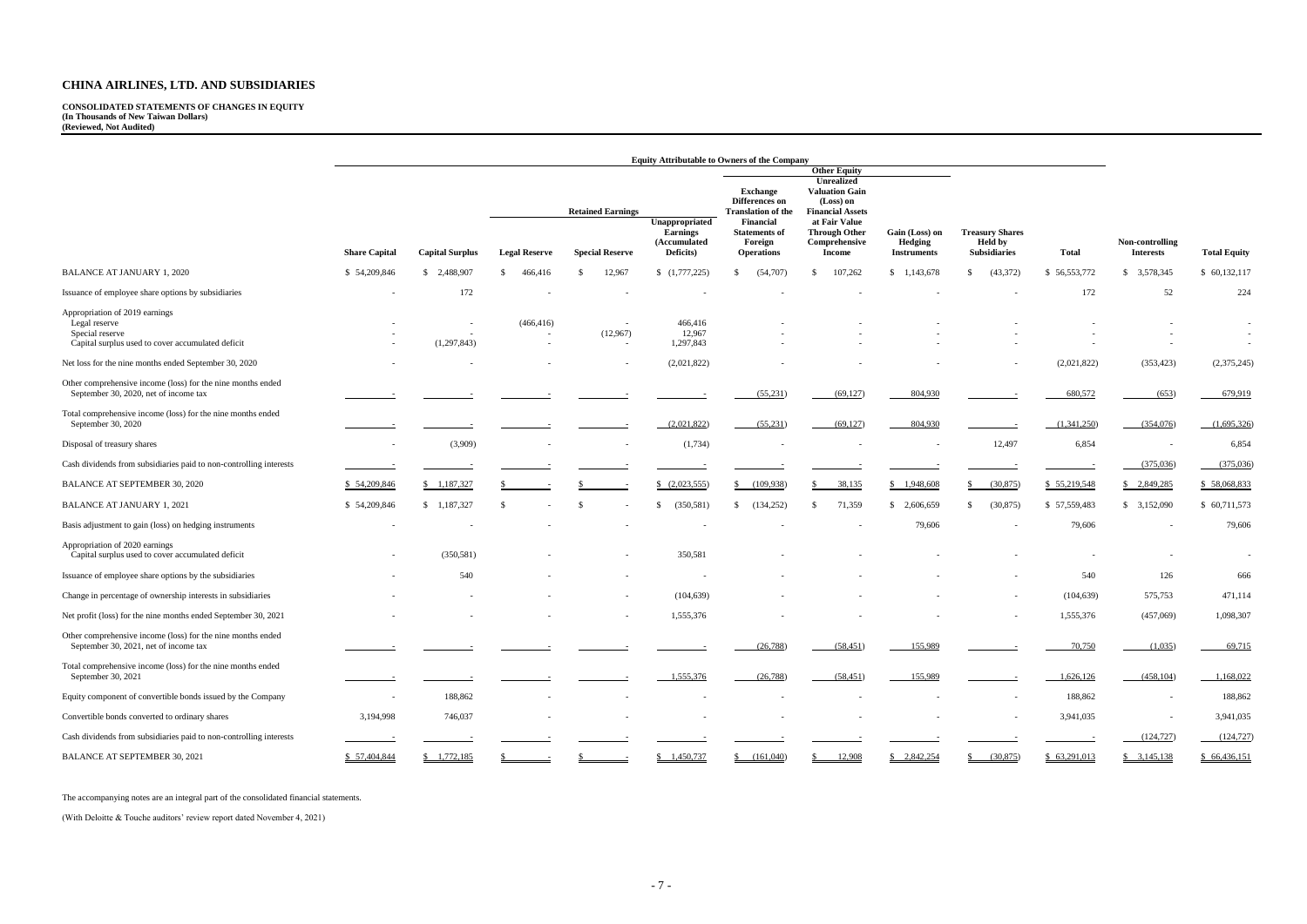# **CONSOLIDATED STATEMENTS OF CASH FLOWS (In Thousands of New Taiwan Dollars) (Reviewed, Not Audited)**

|                                                                         | <b>For the Nine Months Ended</b><br>September 30 |             |              |              |
|-------------------------------------------------------------------------|--------------------------------------------------|-------------|--------------|--------------|
|                                                                         |                                                  | 2021        |              | 2020         |
| CASH FLOWS FROM OPERATING ACTIVITIES                                    |                                                  |             |              |              |
| Income (loss) before income tax                                         | \$                                               | 1,270,075   | $\mathbb{S}$ | (2,559,621)  |
| Adjustments for:                                                        |                                                  |             |              |              |
| Depreciation expenses                                                   |                                                  | 22,528,432  |              | 23,898,705   |
| Amortization expenses                                                   |                                                  | 165,970     |              | 152,758      |
| Expected credit loss recognized on trade receivables                    |                                                  | 28,606      |              | 5,791        |
| Net gain on fair value changes of financial assets and liabilities at   |                                                  |             |              |              |
| fair value through profit or loss                                       |                                                  | (13)        |              | (2,234)      |
| Interest income                                                         |                                                  | (97, 677)   |              | (242,761)    |
| Dividend income                                                         |                                                  | (11,607)    |              | (22, 516)    |
| Share of loss (profit) of associates and joint ventures                 |                                                  | 382,599     |              | 176,235      |
| Loss (gain) on disposal of property, plant and equipment                |                                                  | 1,023,694   |              | (13, 466)    |
| Loss on disposal of investments                                         |                                                  | 540         |              |              |
| Loss on inventory and property, plant and equipment                     |                                                  | 850,684     |              | 388,460      |
| Compensation costs of employee share options                            |                                                  | 666         |              | 224          |
| Finance costs                                                           |                                                  | 1,850,981   |              | 2,367,841    |
| Net gain on foreign currency exchange                                   |                                                  | (829, 452)  |              | (621, 249)   |
| Loss on sale and leaseback transactions                                 |                                                  | 342,080     |              |              |
| Recognition of provisions                                               |                                                  | 4,575,939   |              | 4,730,275    |
| Others                                                                  |                                                  | (3,538)     |              | 3,533        |
| Changes in operating assets and liabilities                             |                                                  |             |              |              |
| Financial assets mandatorily classified as at fair value through profit |                                                  |             |              |              |
| or loss                                                                 |                                                  | 105,643     |              | 23,905       |
| Financial liabilities at fair value through profit or loss              |                                                  |             |              | (11,749)     |
| Notes and accounts receivable                                           |                                                  | (2,301,224) |              | (140, 637)   |
| Accounts receivable - related parties                                   |                                                  | (68, 763)   |              | 867,396      |
| Other receivables                                                       |                                                  | 305,753     |              | 110,725      |
| Inventories                                                             |                                                  | 43,362      |              | 663,251      |
| Other current assets                                                    |                                                  | (129, 676)  |              | 1,528,637    |
| Notes and accounts payable                                              |                                                  | (111, 976)  |              | 61,595       |
| Accounts payable - related parties                                      |                                                  | 31,311      |              | (1,073,199)  |
| Other payables                                                          |                                                  | 1,617,657   |              | (4,520,964)  |
| <b>Contract liabilities</b>                                             |                                                  | (1,142,865) |              | (16,904,416) |
| Provisions                                                              |                                                  | (1,142,874) |              | (962, 948)   |
| Other current liabilities                                               |                                                  | 670,404     |              | (2,628,167)  |
| Accrued pension liabilities                                             |                                                  | (2,080)     |              | (126,909)    |
| Other liabilities                                                       |                                                  | 5,556       |              | (33,033)     |
| Cash generated from operations                                          |                                                  | 29,958,207  |              | 5,115,462    |
| Interest received                                                       |                                                  | 90,811      |              | 232,156      |
| Dividends received                                                      |                                                  | 11,607      |              | 63,817       |
|                                                                         |                                                  |             |              | (Continued)  |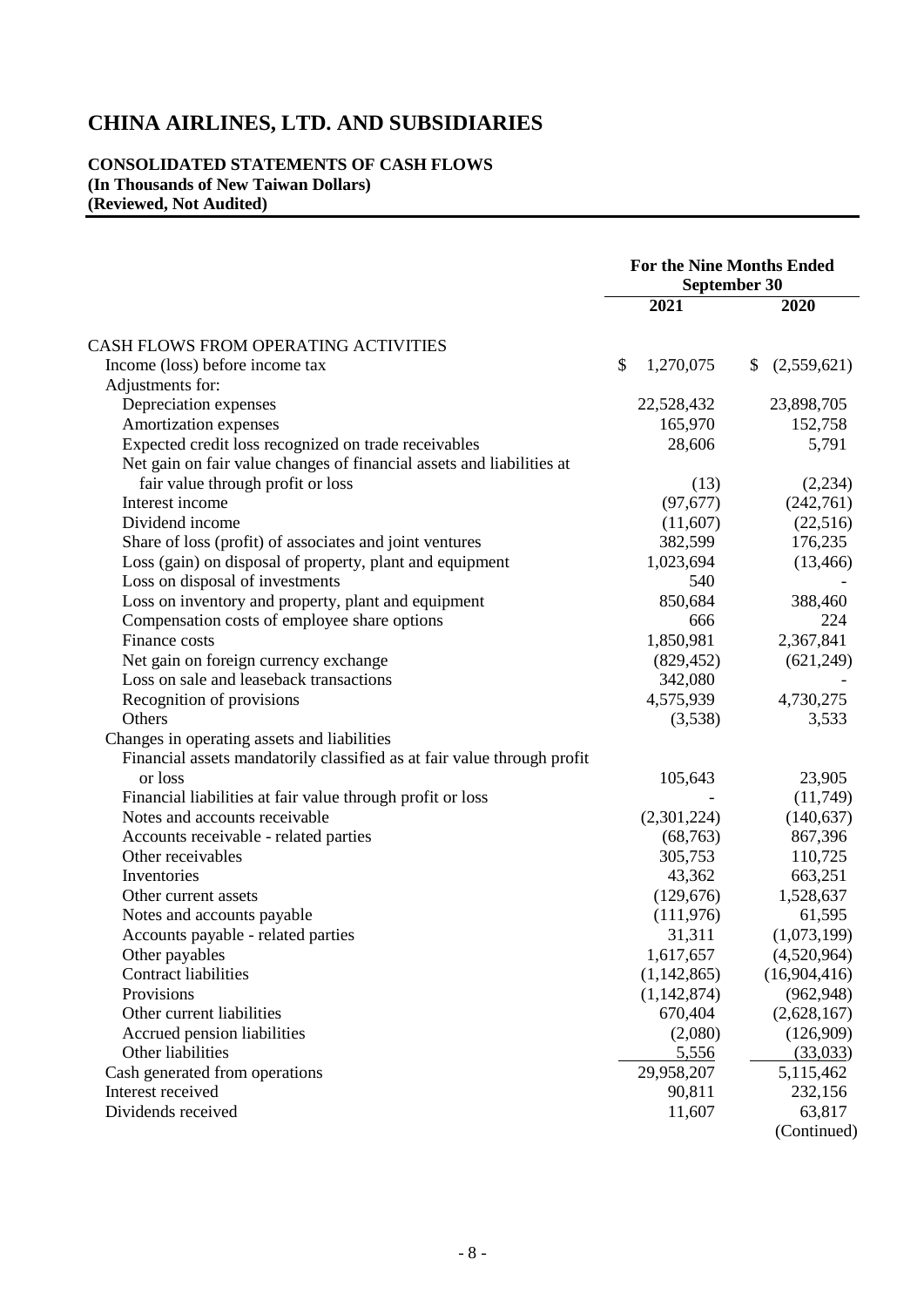# **CONSOLIDATED STATEMENTS OF CASH FLOWS (In Thousands of New Taiwan Dollars) (Reviewed, Not Audited)**

|                                                           | <b>For the Nine Months Ended</b><br>September 30 |                   |  |
|-----------------------------------------------------------|--------------------------------------------------|-------------------|--|
|                                                           | 2021                                             | 2020              |  |
| Interest paid                                             | (1,707,710)<br>\$                                | (2,477,852)<br>\$ |  |
| Income tax paid                                           | (257, 444)                                       | (191, 653)        |  |
| Net cash generated from operating activities              | 28,095,471                                       | 2,741,930         |  |
| CASH FLOWS FROM INVESTING ACTIVITIES                      |                                                  |                   |  |
| Acquisition of financial assets at amortized cost         | (2,505,043)                                      | (5,398,640)       |  |
| Disposal of financial assets at amortized cost            | 7,646,697                                        | 1,694,234         |  |
| Purchase of financial assets for hedging                  | (3,566,844)                                      | (9,667,026)       |  |
| Proceeds from sale of financial assets for hedging        | 8,888,275                                        |                   |  |
| Payments for property, plant and equipment                | (1,635,174)                                      | (858, 411)        |  |
| Proceeds from disposal of property, plant and equipment   | 394,747                                          | 39,076            |  |
| Increase in refundable deposits                           | (84,030)                                         | (63, 471)         |  |
| Decrease in refundable deposits                           | 92,839                                           | 100,018           |  |
| Increase in prepayments for equipment                     | (11,860,667)                                     | (3,983,167)       |  |
| Increase in other intangible assets                       | (125, 483)                                       | (57,715)          |  |
| Increase in restricted assets                             | (282, 691)                                       | (52, 410)         |  |
| Net cash inflow on disposal of subsidiary                 | 942                                              |                   |  |
| Net cash used in investing activities                     | (3,036,432)                                      | (18, 247, 512)    |  |
| CASH FLOWS FROM FINANCING ACTIVITIES                      |                                                  |                   |  |
| Increase in short-term debts                              | 20,000                                           | 1,552,000         |  |
| (Decrease) increase in short-term bill payable            | (8,088,882)                                      | 8,068,279         |  |
| Proceeds from issuance of bonds payable                   | 4,500,000                                        |                   |  |
| Repayments of bonds payable                               | (5,000,000)                                      | (8,950,000)       |  |
| Proceeds from long-term debts                             | 8,023,590                                        | 65,830,527        |  |
| Repayments of long-term debts                             | (10, 268, 775)                                   | (43, 944, 169)    |  |
| Repayments of the principal portion of lease liabilities  | (7,754,584)                                      | (8, 153, 315)     |  |
| Proceeds of guarantee deposits received                   | 266,221                                          | 92,983            |  |
| Refunds of guarantee deposits received                    | (201, 638)                                       | (137, 738)        |  |
| Proceeds from sale and leaseback transactions             | 2,810,098                                        |                   |  |
| Proceeds from issuance of ordinary shares of subsidiaries | 471,114                                          |                   |  |
| Cash dividends paid to non-controlling interests          | (124, 727)                                       | (375,036)         |  |
| Proceeds from disposal of treasury shares                 |                                                  | 6,854             |  |
| Net cash (used in) generated from financing activities    | (15,347,583)                                     | <u>13,990,385</u> |  |
| EFFECTS OF EXCHANGE RATE CHANGES ON THE BALANCE           |                                                  |                   |  |
| OF CASH HELD IN FOREIGN CURRENCIES                        | <u>56,753</u>                                    | (305, 481)        |  |
|                                                           |                                                  | (Continued)       |  |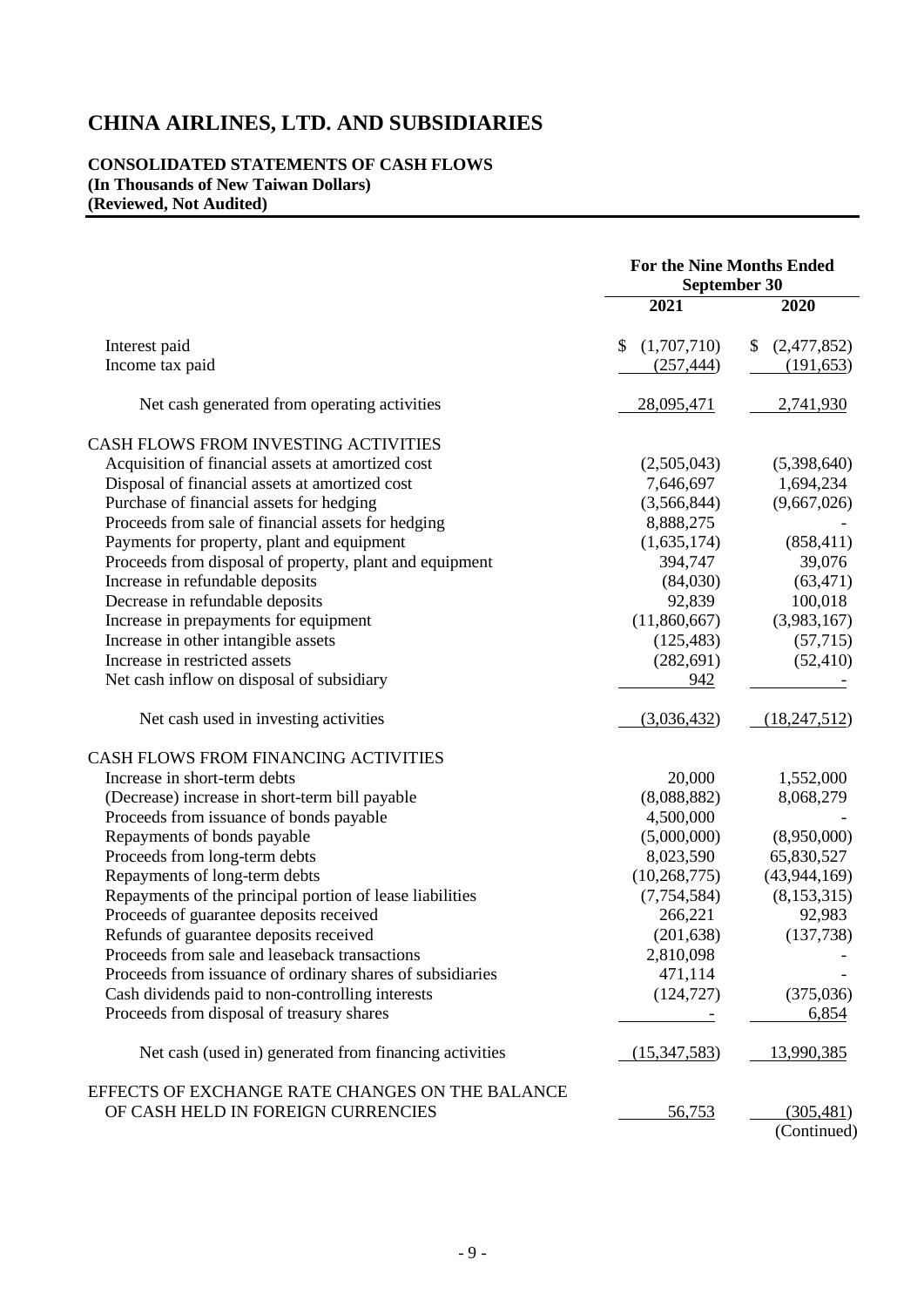**CONSOLIDATED STATEMENTS OF CASH FLOWS (In Thousands of New Taiwan Dollars) (Reviewed, Not Audited)**

|                                                                    | <b>For the Nine Months Ended</b><br>September 30 |                  |  |
|--------------------------------------------------------------------|--------------------------------------------------|------------------|--|
|                                                                    | 2021                                             | 2020             |  |
| NET INCREASE (DECREASE) IN CASH AND CASH<br><b>EQUIVALENTS</b>     | S<br>9,768,209                                   | (1,820,678)<br>S |  |
| CASH AND CASH EQUIVALENTS AT THE BEGINNING OF THE<br><b>PERIOD</b> | 27,125,937                                       | 28,459,528       |  |
| CASH AND CASH EQUIVALENTS AT THE END OF THE PERIOD                 | 36,894,146                                       | 26.638.850       |  |

The accompanying notes are an integral part of the consolidated financial statements.

(With Deloitte & Touche auditors' review report dated November 4, 2021) (Concluded)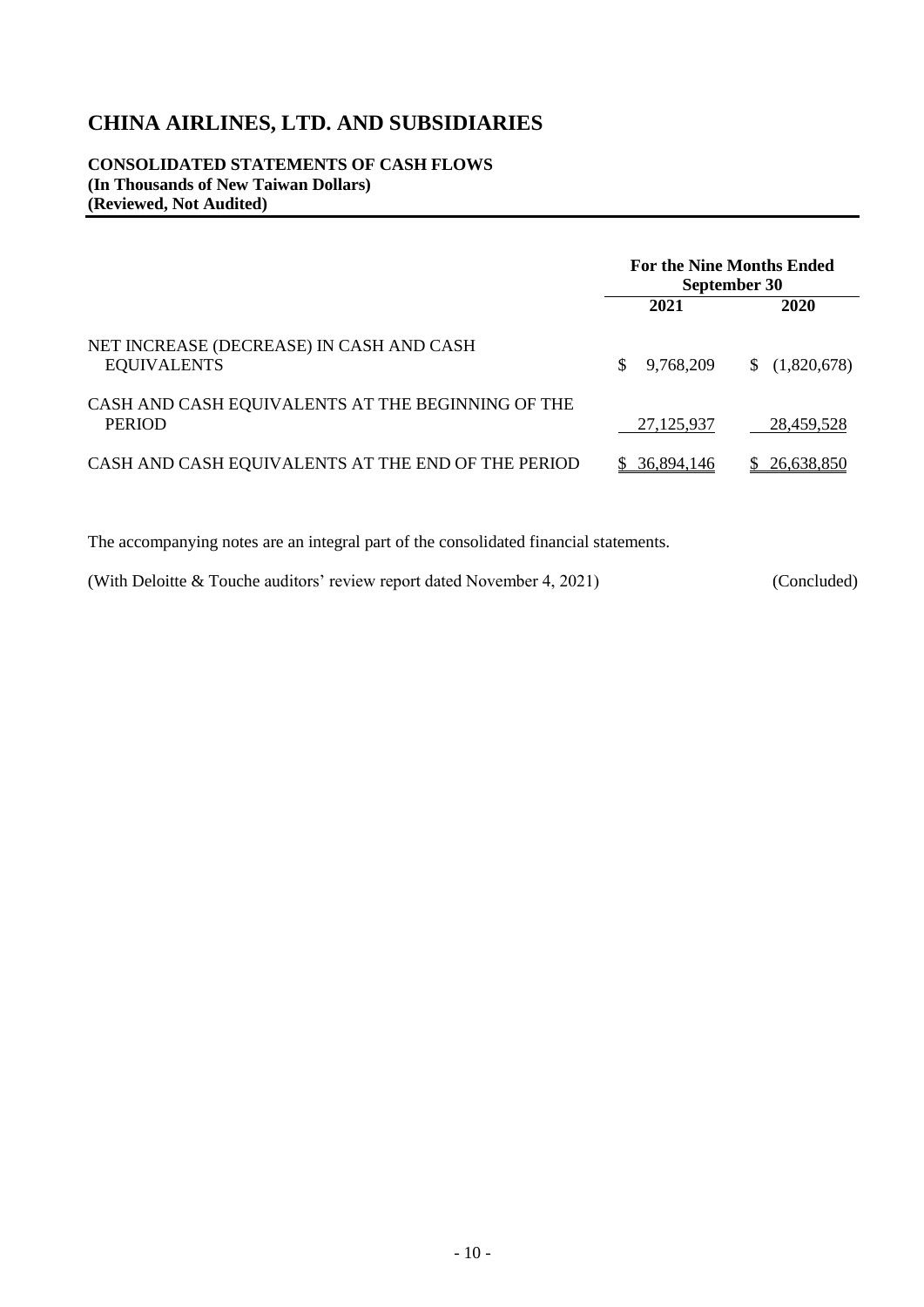#### **NOTES TO CONSOLIDATED FINANCIAL STATEMENTS FOR THE NINE MONTHS ENDED SEPTEMBER 30, 2021 AND 2020 (In Thousands of New Taiwan Dollars, Unless Stated Otherwise) (Reviewed, Not Audited)**

### **1. GENERAL INFORMATION**

China Airlines, Ltd. (the "Company") was founded in 1959 and its shares have been listed on the Taiwan Stock Exchange since February 26, 1993. The Company is primarily involved in (a) air transport services for passengers, cargo and mail; (b) ground services and routine aircraft maintenance; (c) major maintenance of flight equipment; (d) communications and data processing services to other airlines; (e) the sale of aircraft parts and aviation equipment; and (f) leasing of aircraft.

The major shareholders of the Company are China Aviation Development Foundation ("CADF") and National Development Fund ("NDF"), Executive Yuan. As of September 30, 2021, December 31, 2020 and September 30, 2020, CADF and NDF held a combined 41.58%, 44.03% and 44.03%, respectively of the Company's shares.

#### **2. APPROVAL OF FINANCIAL STATEMENTS**

The consolidated financial statements of the Company and its subsidiaries (collectively, the "Group") were approved by the board of directors and authorized for issue on November 4, 2021.

#### **3. APPLICATION OF NEW, AMENDED AND REVISED STANDARDS AND INTERPRETATIONS**

a. Initial application of the amendments to the Regulations Governing the Preparation of Financial Reports by Securities Issuers and the International Financial Reporting Standards (IFRS), International Accounting Standards (IAS), IFRIC Interpretations (IFRIC), and SIC Interpretations (SIC) (collectively, the "IFRSs") endorsed and issued into effect by the Financial Supervisory Commission (FSC)

The application of the IFRSs endorsed and issued into effect by the FSC did not have any material impact on the Group's accounting policies.

b. New IFRSs in issue but not yet endorsed and issued into effect by the FSC

| <b>New IFRSs</b>                                                                                                            | <b>Effective Date Announced by</b><br><b>IASB</b> (Note 1) |
|-----------------------------------------------------------------------------------------------------------------------------|------------------------------------------------------------|
| Amendments to IFRS 10 and IAS 28 "Sale or Contribution of Assets<br>between An Investor and Its Associate or Joint Venture" | To be determined by IASB                                   |
| <b>IFRS 17 "Insurance Contracts"</b>                                                                                        | January 1, 2023                                            |
| Amendments to IFRS 17                                                                                                       | January 1, 2023                                            |
| Amendments to IAS 1 "Classification of Liabilities as Current or<br>Non-current"                                            | January 1, 2023                                            |
| Amendments to IAS 1 "Disclosure of Accounting Policies"                                                                     | January 1, 2023 (Note 2)                                   |
| Amendments to IAS 8 "Definition of Accounting Estimates"                                                                    | January 1, 2023 (Note 3)                                   |
| Amendments to IAS 12 "Deferred Tax related to Assets and<br>Liabilities arising from a Single Transaction"                  | January 1, 2023 (Note 4)                                   |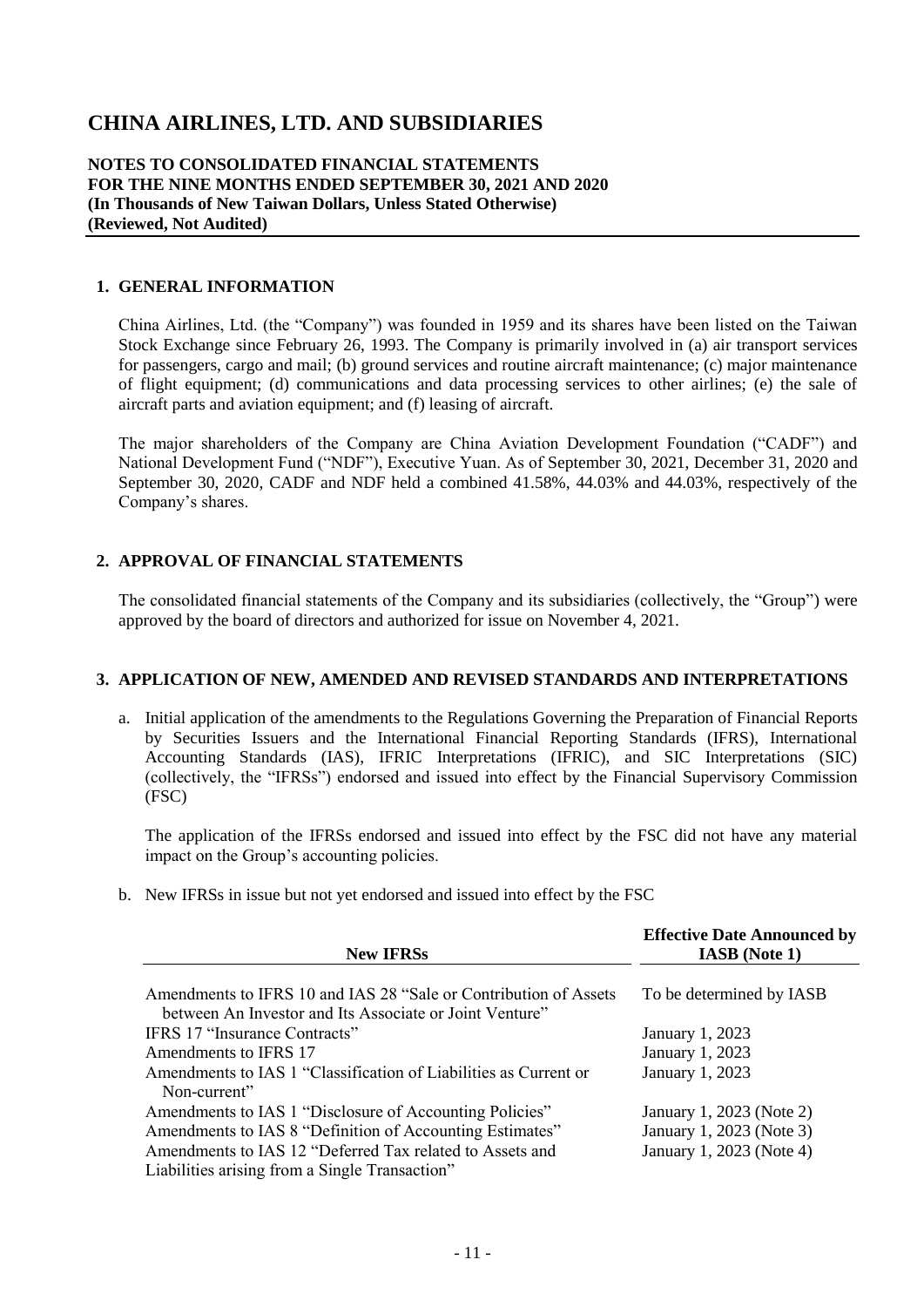- Note 1: Unless stated otherwise, the above New IFRSs are effective for annual reporting periods beginning on or after their respective effective dates.
- Note 2: The amendments will be applied prospectively for annual reporting periods beginning on or after January 1, 2023.
- Note 3: The amendments are applicable to changes in accounting estimates and changes in accounting policies that occur on or after the beginning of the annual reporting period beginning on or after January 1, 2023.
- Note 4: Except that deferred taxes will be recognized on January 1, 2022 for temporary differences associated with leases and decommissioning obligations, the amendments will be applied prospectively to transactions that occur on or after January 1, 2022.

The application of new IFRSs in issue but not yet endorsed and issued into effect by the FSC would not have any material impact on the Group's accounting policies. As of the date the consolidated financial statements were authorized for issue, the Group is continuously assessing the possible impact that the application of other standards and interpretations will have on the Group's financial position and financial performance and will disclose the relevant impact when the assessment is completed.

# **4. SUMMARY OF SIGNIFICANT ACCOUNTING POLICIES**

Except for the policies listed below, the accounting policies adopted for these consolidated financial statements are the same as those of for the consolidated financial statements for the year ended December 31, 2020.

#### **Statement of Compliance**

These consolidated financial statements have been prepared in accordance with the Regulations Governing the Preparation of Financial Reports by Securities Issuers and IAS 34 "Interim Financial Reporting" as endorsed by the FSC. Disclosure information included in these interim consolidated financial statements is less than the disclosures required in a full set of annual consolidated financial statements.

#### **Basis of Preparation**

The consolidated financial statements have been prepared on the historical cost basis except for financial instruments which are measured at fair value.

The fair value measurements, which are grouped into Levels 1 to 3 based on the degree to which the fair value measurement inputs are observable and based on the significance of the inputs to the fair value measurement in its entirety, are described as follows:

- a. Level 1 inputs are quoted prices (unadjusted) in active markets for identical assets or liabilities;
- b. Level 2 inputs are inputs other than quoted prices included within Level 1 that are observable for an asset or liability, either directly (i.e. as prices) or indirectly (i.e. derived from prices); and
- c. Level 3 inputs are unobservable inputs for an asset or liability.

#### **Basis of Consolidation**

The consolidated financial statements reporting principles are the same as those in the consolidated financial statements for the year ended December 31, 2020.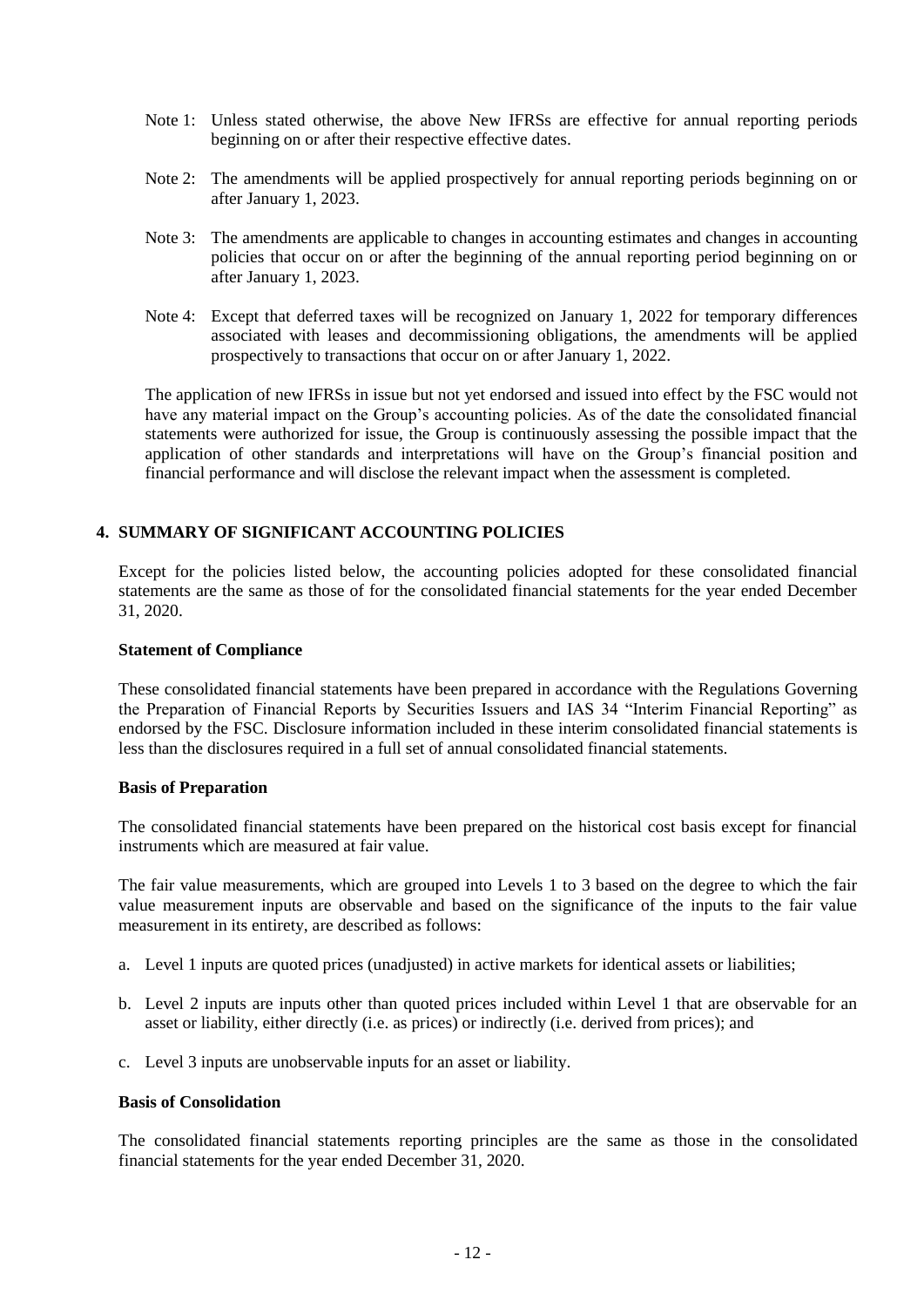## **Employee Benefits**

Pension cost for an interim period is calculated on a year-to-date basis by using the actuarially determined pension cost rate at the end of the prior financial year, adjusted for significant market fluctuations since that time and for significant plan amendments, settlements, or other significant one-off events.

## **Income Tax**

Income tax expense represents the sum of the tax currently payable and deferred tax. Interim period income taxes are assessed on an annual basis and calculated by applying to an interim period's pre-tax income the tax rate that would be applicable to expected total annual earnings.

#### **Lease**

The Group negotiates with the lessor for rent concessions as a direct consequence of the Covid-19 to change the lease payments originally due by June 30, 2022, that results in the revised consideration for the lease substantially the same as, or less than, the consideration for the lease immediately preceding the change. There is no substantive change to other terms and conditions. The Group elects to apply the practical expedient to rent concessions for the abovementioned lease contracts, and therefore, does not assess whether the rent concessions are lease modifications. Instead, the Group recognizes the reduction in lease payment in profit or loss in the period in which the events or conditions that trigger the concession occurs, and makes a corresponding adjustment to the lease liability.

Variable lease payments that do not depend on an index or a rate are recognized as expenses in the periods in which they are incurred.

# **5. CRITICAL ACCOUNTING JUDGMENTS AND KEY SOURCES OF ESTIMATION UNCERTAINTY**

The critical accounting judgments and key sources of estimation uncertainty for these interim consolidated financial statements are the same as those applied for the consolidated financial statements for the year ended December 31, 2020.

# **6. CASH AND CASH EQUIVALENTS**

|                                                | September 30,<br>2021 |            | December 31,<br><b>2020</b> |            | September 30,<br>2020 |            |
|------------------------------------------------|-----------------------|------------|-----------------------------|------------|-----------------------|------------|
| Cash on hand and revolving fund                | S                     | 384,002    | S                           | 333,677    | S                     | 102,243    |
| Checking accounts and demand deposits          |                       | 18,447,813 |                             | 17,690,186 |                       | 12,480,737 |
| Cash equivalents                               |                       |            |                             |            |                       |            |
| Time deposits with original maturities of less |                       |            |                             |            |                       |            |
| than three months                              |                       | 14,887,299 |                             | 6,980,493  |                       | 7,147,612  |
| Repurchase agreements collateralized by bonds  |                       | 3,175,032  |                             | 2,121,581  |                       | 6,908,258  |
|                                                |                       | 36,894,146 |                             | 27.125.937 |                       | 26,638,850 |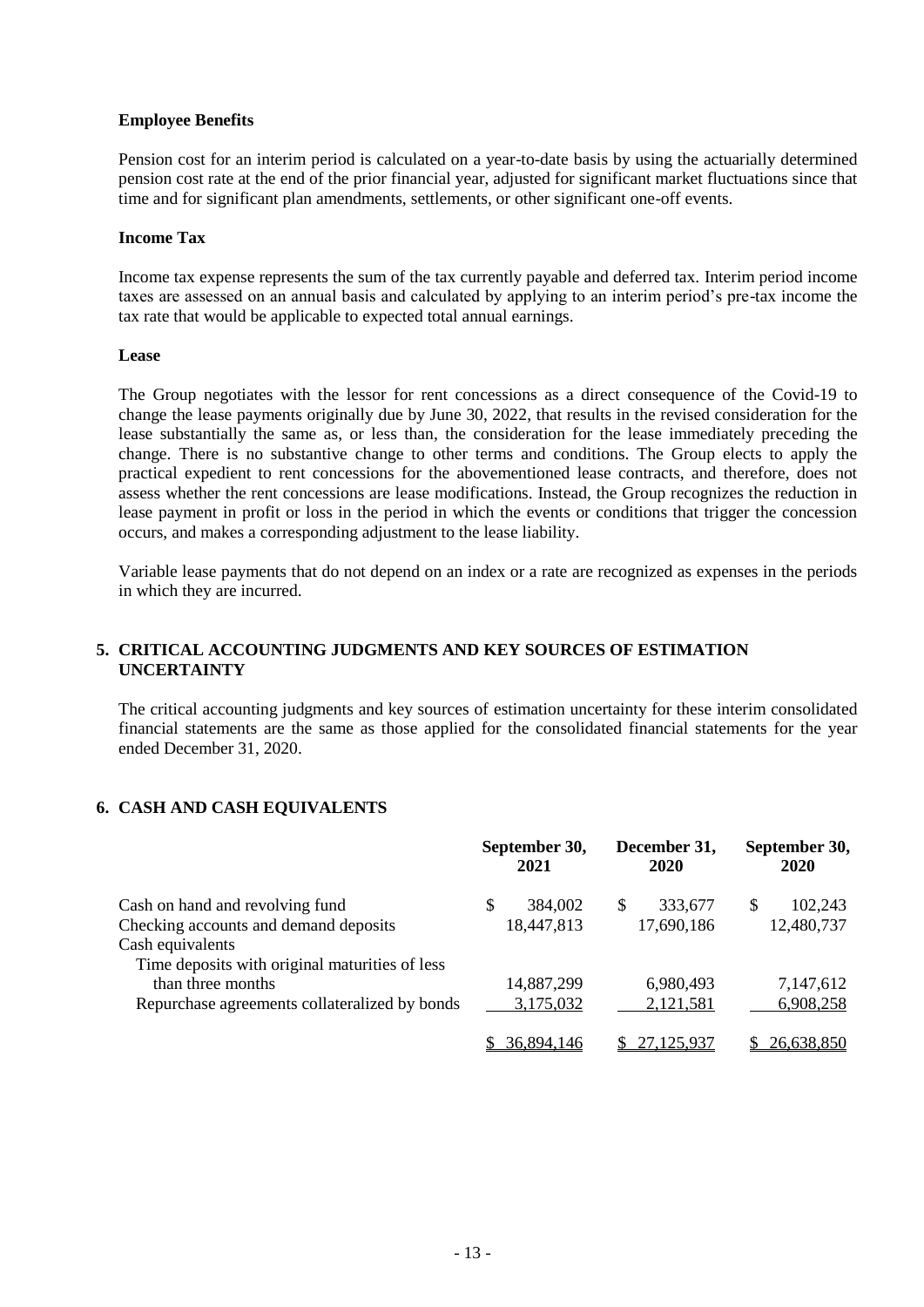The market rate intervals of cash in the bank and cash equivalents at the end of the reporting period were as follows:

|                                                                     | September 30,<br>2021 | December 31,<br>2020 | September 30,<br>2020 |
|---------------------------------------------------------------------|-----------------------|----------------------|-----------------------|
| Bank balance                                                        | $0\% - 1.9\%$         | $0\% - 1.9\%$        | $0\% - 1.90\%$        |
| Time deposits with original maturities of less than<br>three months | $0.07\% - 0.53\%$     | $0.24\% - 2.20\%$    | $0.28\% - 2.20\%$     |
| Repurchase agreements collateralized by bonds                       | $0.2\% - 0.41\%$      | $0.22\% -0.55\%$     | $0.28\% - 0.65\%$     |

The Group designated some deposits denominated in USD and repurchase agreements collateralized by bonds as hedging instruments to avoid exchange rate fluctuations on final payments of aircraft orders and prepayments for equipment, and applied cash flow hedge accounting to hedge its foreign exchange exposure. The contract information is as follows:

|                    | <b>Maturity Date</b> | <b>Subject</b>                         | Carrying<br><b>Value</b> |
|--------------------|----------------------|----------------------------------------|--------------------------|
| September 30, 2021 | 2021.10.6-2021.11.4  | Financial assets for hedging - current | \$2,228,412              |
| December 31, 2020  | 2021.1.4-2021.11.1   | Financial assets for hedging - current | 7,613,636                |
| September 30, 2020 | 2020.10.8-2020.12.16 | Financial assets for hedging - current | 9,505,814                |
|                    |                      |                                        |                          |

Impact on other comprehensive income (loss)

|                                               | <b>Recognized in</b><br><b>Other</b><br>Comprehensive<br>Income (Loss) |
|-----------------------------------------------|------------------------------------------------------------------------|
| For the nine months ended September 30, 2021  | \$ (55,461)                                                            |
| For the three months ended September 30, 2021 | (8,005)                                                                |

For the nine months ended September 30, 2021, the amount of hedge settlements recognized as prepayments for equipment was \$79,606 thousand.

# **7. FINANCIAL INSTRUMENTS AT FAIR VALUE THROUGH PROFIT OR LOSS (FVTPL)**

|                                                                                                  | September 30,<br>2021 | December 31,<br>2020 | September 30,<br>2020 |
|--------------------------------------------------------------------------------------------------|-----------------------|----------------------|-----------------------|
| Financial assets - current                                                                       |                       |                      |                       |
| Financial assets mandatorily classified as at<br><b>FVTPL</b><br>Non-derivative financial assets |                       |                      |                       |
| Beneficial certificates                                                                          | 69.479                | 274.761              |                       |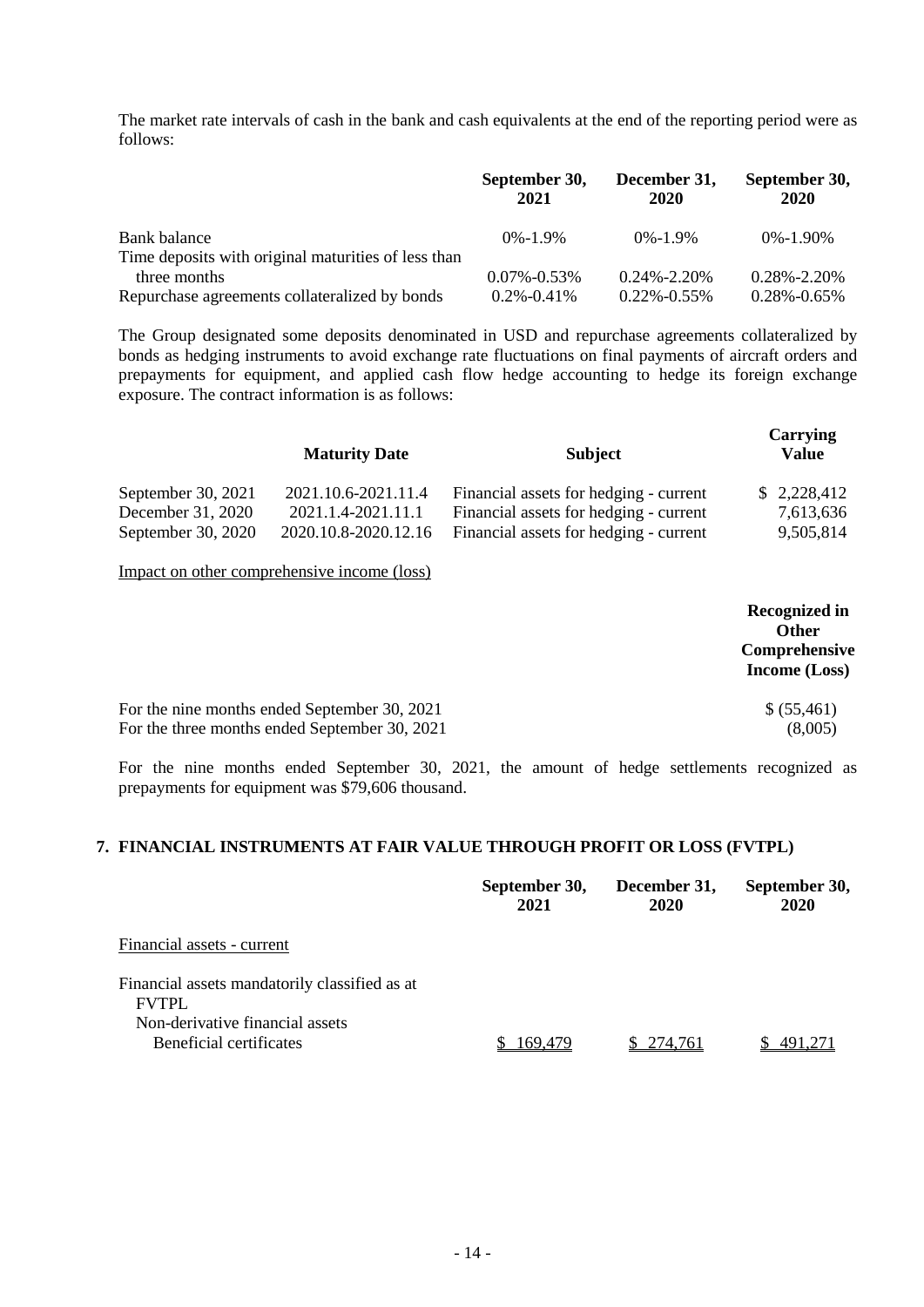# **8. FINANCIAL ASSETS AT FAIR VALUE THROUGH OTHER COMPREHENSIVE INCOME**

|                                         | September 30,<br>2021 | December 31,<br>2020 | September 30,<br>2020 |  |
|-----------------------------------------|-----------------------|----------------------|-----------------------|--|
| Non-current                             |                       |                      |                       |  |
| Foreign investments<br>Unlisted shares  | 63,999<br>S           | 134,042<br>\$.       | \$100,161             |  |
| Domestic investments<br>Unlisted shares | 27,181                | 29,704               | 22,351                |  |
|                                         | 91,180                | 163,746              | 122,512               |  |

#### **Investments in Equity Instruments**

These investments in equity instruments are not held for trading. Instead, they are held for medium to long-term strategic purposes and are expected to profit through long-term investments. Accordingly, the management elected to designate these investments in equity instruments as at FVTOCI as they believe that recognizing short-term fluctuations in these investments' fair values in profit or loss would not be consistent with the Group's strategy of holding these investments for long-term purposes.

# **9. FINANCIAL ASSETS AT AMORTIZED COST**

|                                                                                     | September 30,<br>2021                       | December 31,<br>2020       | September 30,<br>2020      |
|-------------------------------------------------------------------------------------|---------------------------------------------|----------------------------|----------------------------|
| Current                                                                             |                                             |                            |                            |
| Time deposits with original maturities of more<br>than 3 months<br>Government bonds | \$<br>1,389,023<br>1,550<br>1,390,573<br>S. | \$6,551,693<br>\$6,551,693 | \$5,458,047<br>\$5,458,047 |
| Non-current                                                                         |                                             |                            |                            |
| Time deposits with original maturities of more<br>than 1 year                       | 515.504                                     | 311.596                    | 388,270                    |

The range of interest rates for time deposits with original maturities of more than 3 months were approximately 0.21%-1.10%, 0.21%-1.90% and 0.40%-2.75% per annum as of September 30, 2021, December 31, 2020 and September 30, 2020, respectively.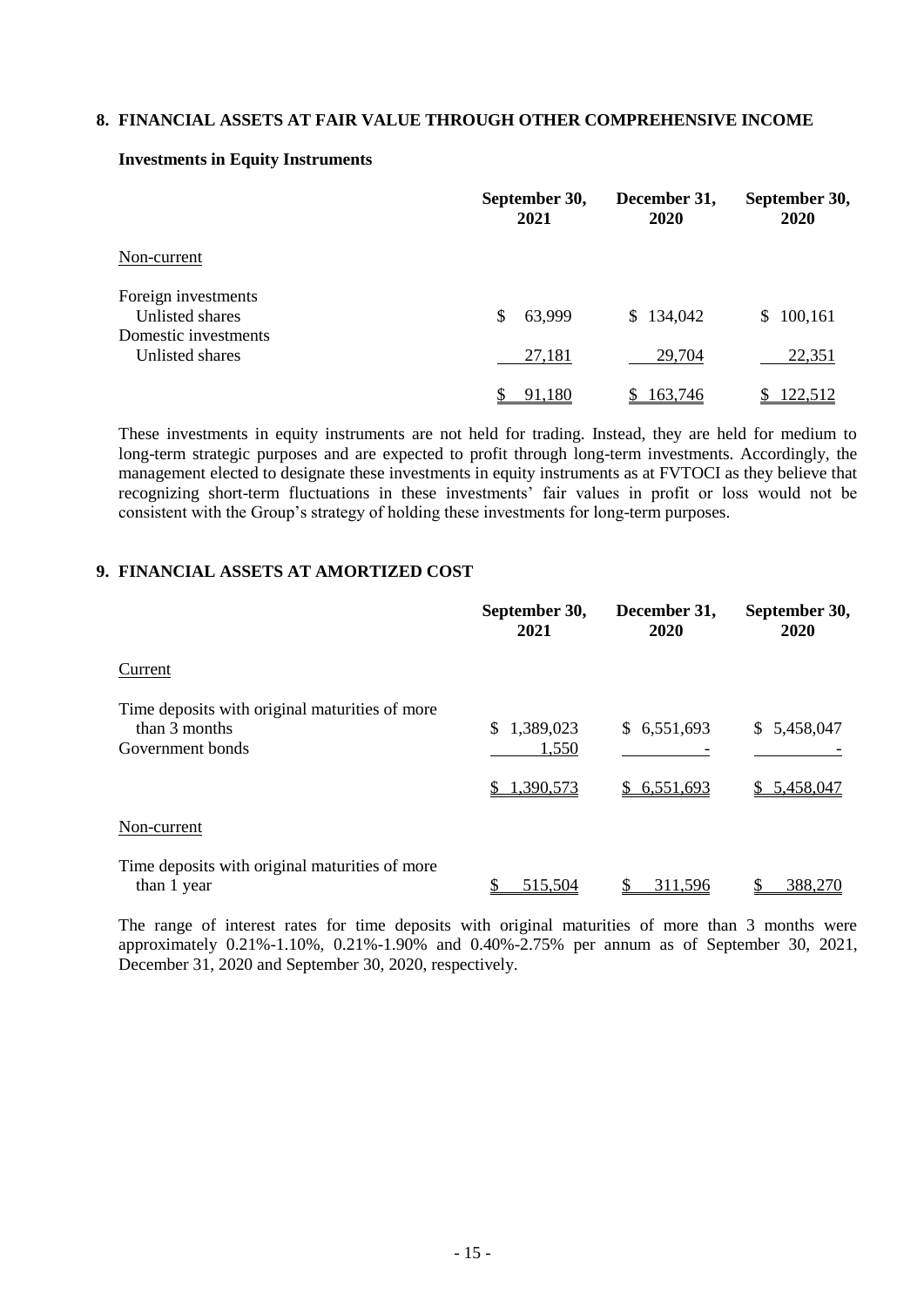#### **10. NOTES RECEIVABLE AND ACCOUNTS RECEIVABLE, NET**

|                                     | September 30,<br>2021 | December 31,<br>2020 | September 30,<br>2020 |  |
|-------------------------------------|-----------------------|----------------------|-----------------------|--|
| Notes receivable                    | \$<br>3,031           | 655<br>S             | 14,711<br>S           |  |
| Accounts receivable                 |                       |                      |                       |  |
| At amortized cost                   |                       |                      |                       |  |
| Gross carrying amount               | 12,140,066            | 9,903,008            | 8,615,272             |  |
| Less: Allowance for impairment loss | (225, 753)            | (206, 152)           | (211,714)             |  |
|                                     | 11,914,313            | 9,696,856            | 8,403,558             |  |
|                                     | 11.917.344            | 9,697,511            | 8,418,269             |  |

The average credit period was 7 to 55 days. In determining the recoverability of a accounts receivable, the Group considered any change in the credit quality of the receivables since the date credit was initially granted to the end of the reporting period, and any allowance for impairment loss was based on the estimated irrecoverable amounts determined by reference to the Group's past default experience with the counterparty and an analysis of the counterparty's current financial position. The Group adopted a policy of only dealing with entities that are rated the equivalent of investment grade or higher and obtaining sufficient collateral, where appropriate, as a means of mitigating the risk of financial loss from defaults. Credit rating information is obtained from independent rating agencies where available or, if not available, the Group uses other publicly available financial information or its own trading records to rate its major customers. The Group's exposure and the credit ratings of its counterparties are continuously monitored and the aggregate value of transactions concluded is spread amongst approved counterparties. Credit exposure is controlled by counterparty limits that are reviewed and approved by the risk management committee annually.

The Group applies the simplified approach to allowing for expected credit losses prescribed by IFRS 9, which permits the use of lifetime expected loss allowance for all accounts receivable. The expected credit losses on accounts receivable are estimated using a provision matrix prepared by reference to past default experience with the debtors and an analysis of the debtors' current financial position, adjusted for general economic conditions of the industry in which the debtors operate and an assessment of both the current as well as the forecasted direction of economic conditions at the reporting date. As the Group's historical credit loss experience does not show significantly different loss patterns for different customer segments, the loss allowance based on the past due status is not further distinguished according to the different segments of the Group's customer base.

The Group writes off accounts receivable when there is information indicating that the debtor is experiencing severe financial difficulty and there is no realistic prospect of recovery. For accounts receivable that have been written off, the Group continues to engage in enforcement activity to attempt to recover the past due receivables. Where recoveries are made, these are recognized in profit or loss.

The following table details the loss allowance of accounts receivable based on the Group's provision matrix:

#### September 30, 2021

|                                                         | <b>Not Past Due</b>      | Up to 30 Days     |   | 31 to 60 Days | 61 to 90 Days | Over 90 Days         | <b>Total</b>             |
|---------------------------------------------------------|--------------------------|-------------------|---|---------------|---------------|----------------------|--------------------------|
| Expected credit loss rate                               | 0.67%                    | 2.98%             |   | 0.95%         | $0.00\%$      | 89.63%               |                          |
| Gross carrying amount<br>Loss allowance (lifetime ECLs) | \$11,915,147<br>(79.853) | 56.648<br>(1,689) | S | 6.501<br>(62) | 941<br>-      | 160.829<br>(144.149) | 12,140,066<br>(225, 753) |
| Amortized cost                                          | 11,835,294               | 54.959            |   | 6.439         | 941           | 16.680               | 1.914.313                |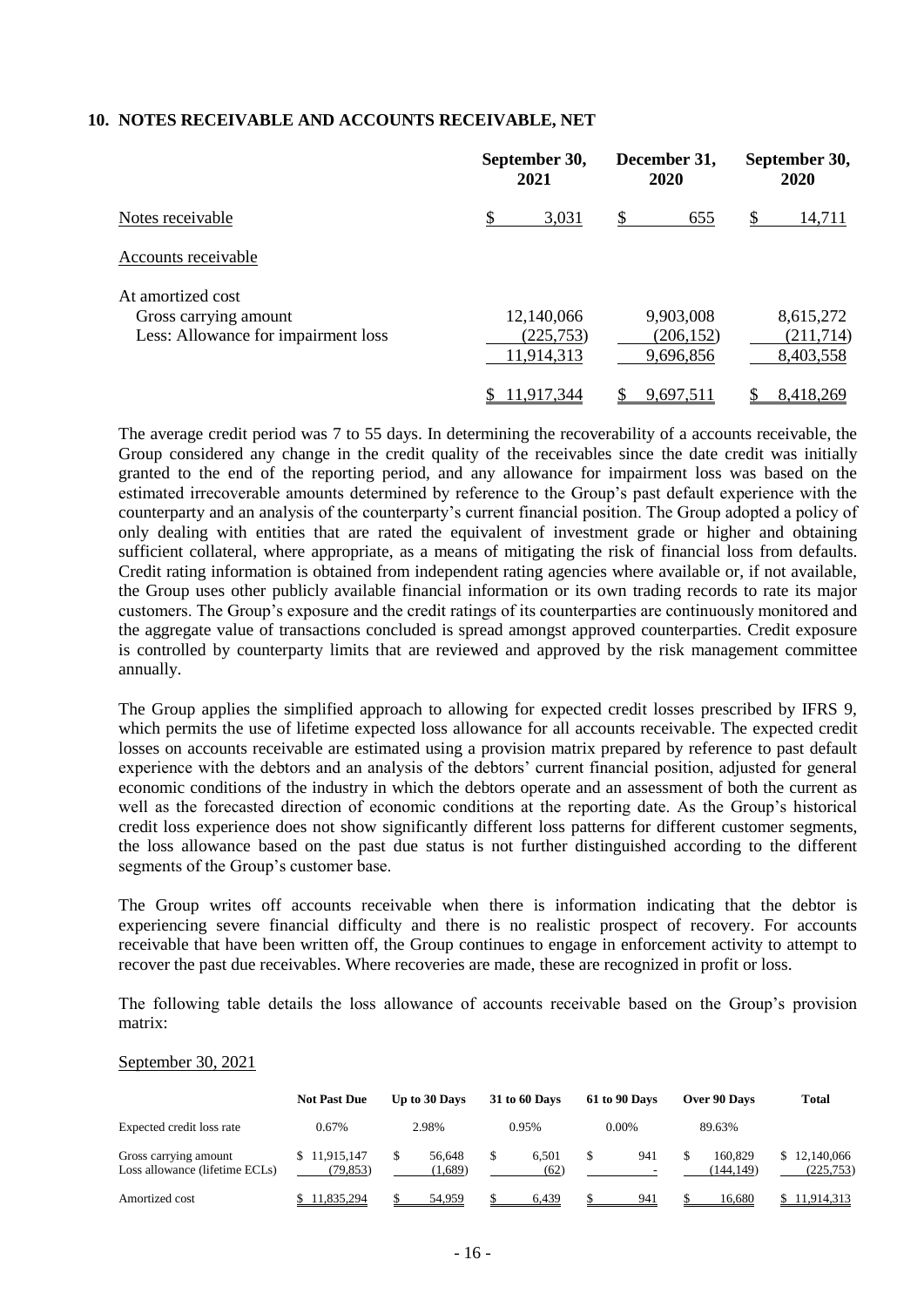# December 31, 2020

|                                                         | <b>Not Past Due</b>          | Up to 30 Days            | <b>31 to 60 Days</b>       | 61 to 90 Days            | Over 90 Days                | <b>Total</b>                   |
|---------------------------------------------------------|------------------------------|--------------------------|----------------------------|--------------------------|-----------------------------|--------------------------------|
| Expected credit loss rate                               | 0.14%                        | 0.18%                    | 1.20%                      | 53.78%                   | 92.74%                      |                                |
| Gross carrying amount<br>Loss allowance (lifetime ECLs) | \$<br>9,304,785<br>(13, 391) | \$<br>256,178<br>(470)   | \$<br>134.111<br>(1,608)   | \$<br>5,513<br>(2,965)   | \$<br>202.421<br>(187, 718) | \$.<br>9,903,008<br>(206, 152) |
| Amortized cost                                          | 9,291,394<br>\$              | \$<br>255,708            | 132,503<br>S.              | 2,548<br>\$              | 14,703                      | \$<br>9,696,856                |
| September 30, 2020                                      |                              |                          |                            |                          |                             |                                |
|                                                         | <b>Not Past Due</b>          | Up to 30 Days            | <b>31 to 60 Days</b>       | 61 to 90 Days            | Over 90 Days                | <b>Total</b>                   |
| Expected credit loss rate                               | 0.04%                        | 0.38%                    | 8.26%                      | 67.05%                   | 95.51%                      |                                |
| Gross carrying amount<br>Loss allowance (lifetime ECLs) | \$<br>7,946,934<br>(3,401)   | \$<br>314,390<br>(1,195) | \$<br>137,376<br>(11, 342) | \$<br>38.874<br>(26,063) | \$<br>177,698<br>(169, 713) | \$<br>8,615,272<br>(211,714)   |
| Amortized cost                                          | 7,943,533<br>\$              | 313,195                  | 126,034                    | 12,811                   | 7,985                       | 8.403,558                      |

The movements of the loss allowance of accounts receivable were as follows:

|                                          |           | <b>For the Nine Months Ended</b><br>September 30 |
|------------------------------------------|-----------|--------------------------------------------------|
|                                          | 2021      | 2020                                             |
| Balance at January 1                     | \$206,152 | \$218,665                                        |
| Add: Net remeasurement of loss allowance | 28,606    | 5,791                                            |
| Add: Amounts recovered                   | 234       |                                                  |
| Less: Amounts written off                | (9,237)   | (12,735)                                         |
| Foreign exchange gains and losses        |           |                                                  |
| Balance at September 30                  | 225.753   | 211.714                                          |

## **11. INVENTORIES, NET**

|                                        | September 30,<br>2021 | December 31,<br>2020 | September 30,<br>2020 |
|----------------------------------------|-----------------------|----------------------|-----------------------|
| Aircraft spare parts                   | \$7,771,779           | \$7,898,482          | \$7,263,449           |
| Items for in-flight sale               | 618,107               | 627,437              | 624,082               |
| Work in process - maintenance services | 370,645               | 214,362              | 133,597               |
| Others                                 | 55,421                | 47,824               | 26,983                |
|                                        | 8,815,952             | 8,788,105            | 8,048,111             |

The operating costs for the nine months ended September 30, 2021 and 2020 included losses from inventory write-downs of \$279,354 thousand and \$196,286 thousand, respectively. And the operating costs for the three months ended September 30, 2021 and 2020 included (reversal of loss) losses from inventory write-downs of \$2,379 thousand and \$(933) thousand, respectively.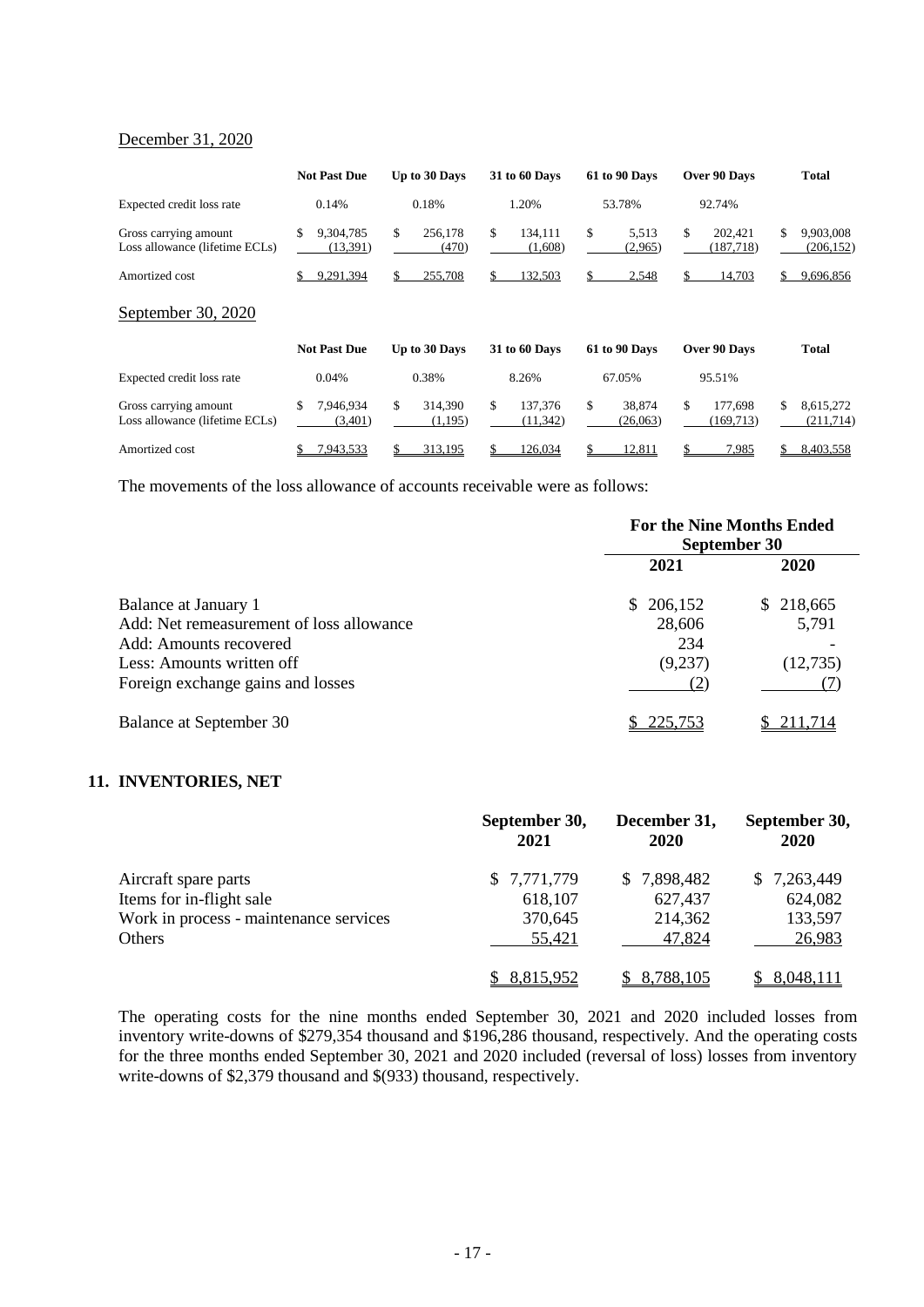### **12. NON-CURRENT ASSETS HELD FOR SALE**

|                        | September 30, | December 31, | September 30, |  |
|------------------------|---------------|--------------|---------------|--|
|                        | 2021          | 2020         | 2020          |  |
| Aircraft held for sale | \$ 89,956     | \$ 89,296    | \$79,143      |  |

To enhance its competitiveness, the Company plans to introduce new aircraft and retire old aircraft according to a planned schedule. Such aircraft, classified as non-current assets held for sale, had an original carrying amount which was higher than the expected sale price and which was recognized as an impairment loss, and would be continuously assessed whether there are further impairments in subsequent periods. However, the actual loss shall be identified by the actual sale price.

The fair value measurement is classified as Level 3, and the fair value was determined according to similar transactions of the related markets and the proposed sale prices were based on the current status of the aircraft.

### **13. SUBSIDIARIES**

Subsidiaries included in the consolidated financial statements are as follows:

| <b>Investor Company</b><br><b>Investee Company</b> |                                                          |                                                                  | Proportion of Ownership (%) |                      |                       |  |
|----------------------------------------------------|----------------------------------------------------------|------------------------------------------------------------------|-----------------------------|----------------------|-----------------------|--|
|                                                    |                                                          | <b>Main Businesses and Products</b>                              | September 30,<br>2021       | December 31,<br>2020 | September 30,<br>2020 |  |
| China Airlines, Ltd.                               | Cal-Dynasty International                                | A holding company, real estate and<br>hotel services             | 100                         | 100                  | 100                   |  |
|                                                    | Cal-Asia Investment                                      | General investment                                               | 100                         | 100                  | 100                   |  |
|                                                    | Dynasty Aerotech International Corp.                     | Cleaning of aircraft and maintenance of<br>machine and equipment | 100                         | 100                  | 100                   |  |
|                                                    | Yestrip                                                  | <b>Travel business</b>                                           |                             | 100                  | 100                   |  |
|                                                    | Cal Park                                                 | Real estate lease and international trade                        | 100                         | 100                  | 100                   |  |
|                                                    | Cal Hotel Co., Ltd.                                      | Hotel business                                                   | 100                         | 100                  | 100                   |  |
|                                                    | Sabre Travel Network (Taiwan)                            | Sale and maintenance of hardware and<br>software                 | 94                          | 94                   | 94                    |  |
|                                                    | Mandarin Airlines                                        | Air transportation and maintenance of<br>aircraft                | 97                          | 94                   | 94                    |  |
|                                                    | Taiwan Air Cargo Terminal (Note)                         | Air cargo and storage                                            | 59                          | 59                   | 59                    |  |
|                                                    | <b>Taoyuan International Airport Services</b>            | Airport services                                                 | 49                          | 49                   | 49                    |  |
|                                                    | Taiwan Airport Services (Note)                           | Airport services                                                 | 48                          | 48                   | 48                    |  |
|                                                    | <b>Global Sky Express</b>                                | Forwarding and storage of air cargo                              | 25                          | 25                   | 25                    |  |
|                                                    | Tigerair Taiwan Co., Ltd. (Note)                         | Air transportation                                               | 82                          | 81                   | 77                    |  |
|                                                    | Taiwan Aircraft Maintenance And<br>Engineering Co., Ltd. | Aircraft maintenance                                             | 100                         | 100                  | 100                   |  |
|                                                    | Kaohsiung Catering Services, Ltd.                        | In-flight catering                                               | 54                          | 54                   | 54                    |  |
| Cal-Dynasty International                          | Dynasty Properties Co., Ltd.                             | Real estate management                                           | 100                         | 100                  | 100                   |  |
|                                                    | Dynasty Hotel of Hawaii, Inc.                            | Hotel business                                                   | 100                         | 100                  | 100                   |  |
| <b>Taiwan Airport Services</b>                     | Taiwan Airport Service (Samoa)                           | Airport supporting service and<br>investment                     | 100                         | 100                  | 100                   |  |

Note: Based on the Group's proportion of ownership.

The Company has control over Taoyuan International Airport Service, Taiwan Airport Service and Global Sky Express despite its ownership of less than 50% and for the other subsidiaries, the Company had control and more than 50% of their voting shares. The above financial information of the subsidiaries for the nine months ended September 30, 2021 and 2020 was reported according to financial statements that were not reviewed by independent auditors, except for Mandarin Airlines and Tigerair Taiwan Co., Ltd.

To strengthen the capital structure of Tigerair Taiwan Co., Ltd., the board of directors of the Company approved the plan to issue ordinary shares for cash at \$25 per share on August 6, 2020. The Company subscribed for 47,228 thousand shares in October 2020 and 26,286 thousand shares in November 2020. The proportion of ownership of the Group increased to 81%. Because the shares were subscribed at a percentage different from its existing ownership percentage, the Company's retained earnings decreased by \$169,272 thousand.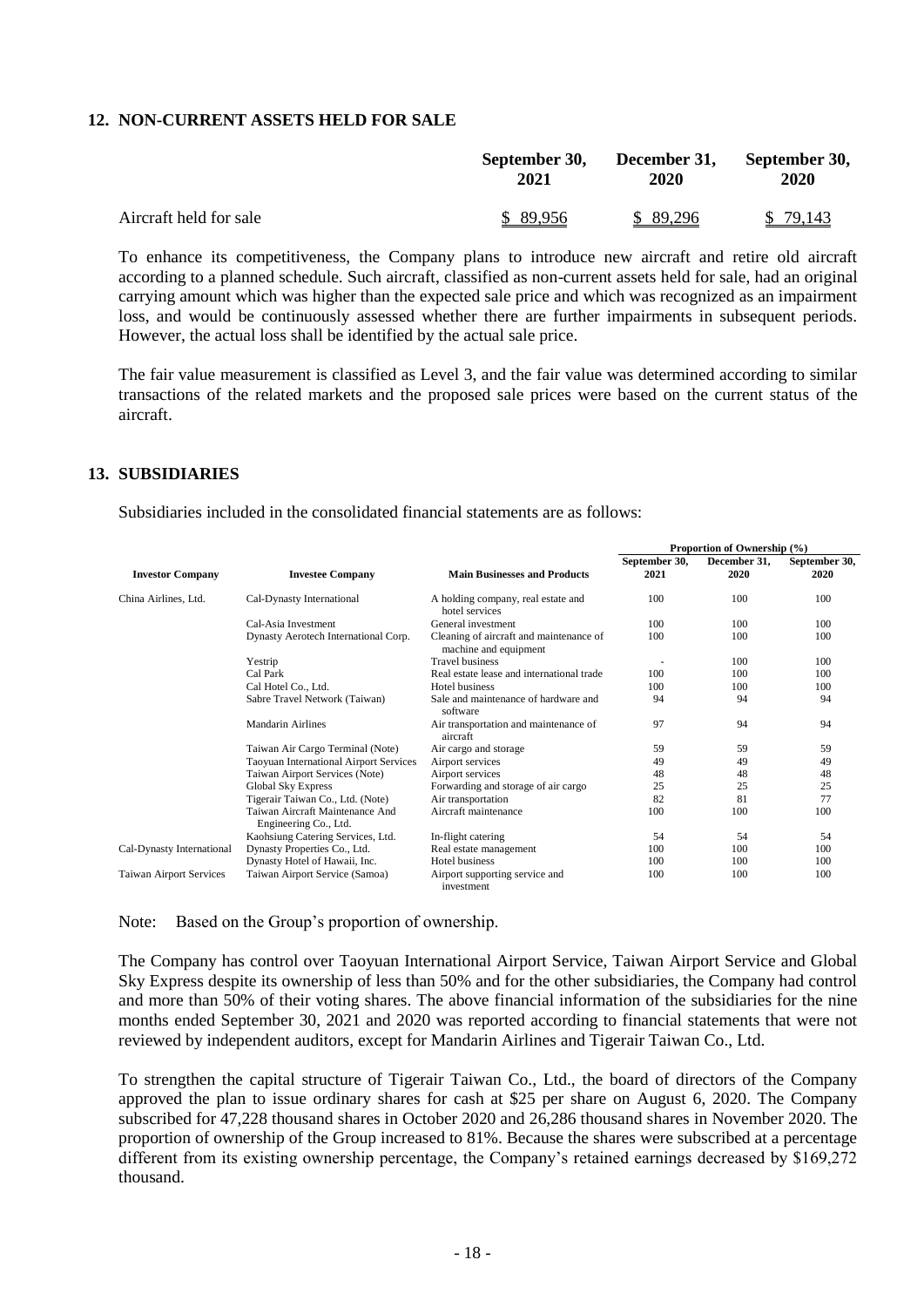Tigerair Taiwan Co., Ltd. planned to issue ordinary shares for cash to meet the needs for funds. The board of directors of the Company approved the plan to issue ordinary shares for cash at \$25 per share on August 5, 2021. The Company subscribed for 101,212 thousand shares in September 2021. The proportion of ownership of the Group increased to 82%. Because the shares were subscribed at a percentage different from its existing ownership percentage, the Company's retained earnings decreased by \$54,449 thousand.

To strengthen the capital structure of Mandarin Airlines, the board of directors of the Company approved the plan to issue ordinary shares for cash at \$10 per share on August 26, 2021. The Company subscribed for 199,677 thousand shares in September 2021. The proportion of ownership of the Group increased to 97%. Because the shares were subscribed at a percentage different from its existing ownership percentage, the Company's retained earnings decreased by \$50,190 thousand.

The liquidation of Yestrip Co., Ltd. was completed on April 22, 2021, and the Company recognized a liquidation loss of \$540 thousand.

# **14. INVESTMENTS ACCOUNTED FOR USING THE EQUITY METHOD**

|                                                                         | September 30,<br>2021   | December 31,<br>2020   | September 30,<br>2020  |  |
|-------------------------------------------------------------------------|-------------------------|------------------------|------------------------|--|
| Investments in associates<br>Investments in jointly controlled entities | S<br>880.464<br>696,092 | \$1,079,852<br>890.950 | \$1,137,076<br>872.242 |  |
|                                                                         | .576,556                | 1.970.802              | 2,009,318              |  |

a. Investments in associates

The investments in associates were as follows:

|                                                                              | September 30,<br>2021 |     | December 31,<br>2020 |   | September 30,<br>2020 |  |
|------------------------------------------------------------------------------|-----------------------|-----|----------------------|---|-----------------------|--|
| Unlisted companies                                                           |                       |     |                      |   |                       |  |
| China Aircraft Services                                                      | \$<br>28,174          | \$. | 277,234              | S | 365,387               |  |
| <b>Dynasty Holidays</b>                                                      | 3,493                 |     | 5,237                |   | 7,725                 |  |
| Airport Air Cargo Terminal (Xiamen)                                          | 501,171               |     | 476,219              |   | 461,308               |  |
| Airport Air Cargo Service (Xiamen)                                           | 288,006               |     | 270,046              |   | 259,765               |  |
| <b>Eastern United International Logistics</b><br>(Holdings) Ltd. (Hong Kong) | 59,620                |     | 51,116               |   | 42,891                |  |
|                                                                              | 880,464               |     | 1,079,852            |   | 1.137.076             |  |

At the end of the reporting period, the proportion of ownership and voting rights of associates held by the Group were as follows:

|                                                                              | <b>Proportion of Ownership and Voting Rights</b> |                      |                       |  |  |  |
|------------------------------------------------------------------------------|--------------------------------------------------|----------------------|-----------------------|--|--|--|
| <b>Name of Associate</b>                                                     | September 30,<br>2021                            | December 31,<br>2020 | September 30,<br>2020 |  |  |  |
| <b>China Aircraft Services</b>                                               | 20%                                              | 20%                  | 20%                   |  |  |  |
| <b>Dynasty Holidays</b>                                                      | 20%                                              | 20%                  | 20%                   |  |  |  |
| Airport Air Cargo Terminal (Xiamen)                                          | 28%                                              | 28%                  | 28%                   |  |  |  |
| Airport Air Cargo Service (Xiamen)                                           | 28%                                              | 28%                  | 28%                   |  |  |  |
| <b>Eastern United International Logistics</b><br>(Holdings) Ltd. (Hong Kong) | 35%                                              | 35%                  | 35%                   |  |  |  |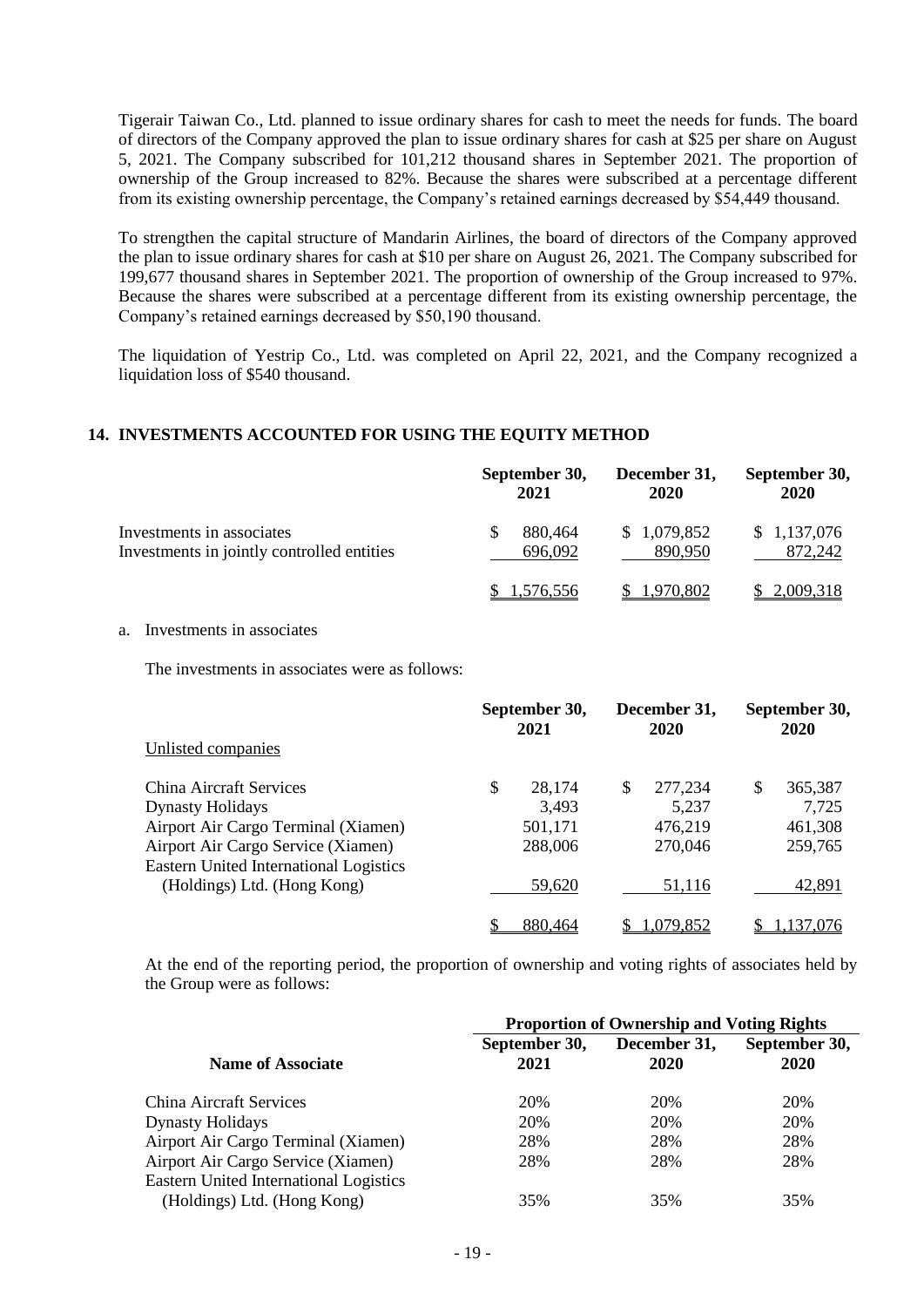The investment (loss) gain recognized for associates accounted for using the equity method was as follows:

|                                                                  | <b>For the Three Months Ended</b><br>September 30 |               | <b>For the Nine Months Ended</b><br>September 30 |                 |  |
|------------------------------------------------------------------|---------------------------------------------------|---------------|--------------------------------------------------|-----------------|--|
|                                                                  | 2021                                              | 2020          | 2021                                             | 2020            |  |
| China Aircraft Services                                          | (27,075)<br>\$.                                   | (12,550)<br>S | \$ (244,985)                                     | \$<br>(73, 782) |  |
| <b>Dynasty Holidays</b>                                          | (422)                                             | (682)         | (1,302)                                          | (2,326)         |  |
| Airport Air Cargo Terminal                                       |                                                   |               |                                                  |                 |  |
| (Xiamen)                                                         | 5,391                                             | 5,347         | 29,200                                           | 19,247          |  |
| Airport Air Cargo Service                                        |                                                   |               |                                                  |                 |  |
| (Xiamen)                                                         | 7,019                                             | 4,637         | 20,366                                           | 13,751          |  |
| <b>Eastern United International</b><br>Logistics (Holdings) Ltd. |                                                   |               |                                                  |                 |  |
| (Hong Kong)                                                      | 3,051                                             | 1,838         | 8,980                                            | 3,288           |  |
|                                                                  | 12,036)                                           | (1,410)       | (187,741)                                        | (39, 822)       |  |

The investments accounted for using the equity method and the share of profit or loss and other comprehensive income of those investments were based on the associates' financial statements which have not been reviewed. However, the management determined that there would have been be no significant adjustments had these investee's financial statements been independently reviewed.

#### b. Investments in jointly controlled entities

The investments in jointly controlled entities were as follows:

|                                 | September 30,<br>2021 | December 31,<br>2020 | September 30,<br><b>2020</b> |
|---------------------------------|-----------------------|----------------------|------------------------------|
| China Pacific Catering Services | \$533,279             | \$695,959            | 680,527<br>S.                |
| China Pacific Laundry Services  | 121,458               | 149,353              | 146,027                      |
| NORDAM Asia Ltd.                | 33,484                | 37,767               | 37,820                       |
| Delica International Co., Ltd.  | 7,871                 | 7,871                | 7,868                        |
|                                 | 696.092               | 890.950              | 872.242                      |

At the end of the reporting period, the proportion of ownership and voting rights in jointly controlled entities held by the Group was as follows:

|                                        | <b>Proportion of Ownership and Voting Rights</b> |                      |                       |  |  |
|----------------------------------------|--------------------------------------------------|----------------------|-----------------------|--|--|
|                                        | September 30,<br>2021                            | December 31,<br>2020 | September 30,<br>2020 |  |  |
| <b>China Pacific Catering Services</b> | 51%                                              | 51%                  | 51%                   |  |  |
| <b>China Pacific Laundry Services</b>  | 55%                                              | 55%                  | 55%                   |  |  |
| NORDAM Asia Ltd.                       | 49%                                              | 49%                  | 49%                   |  |  |
| Delica International Co., Ltd.         | 51%                                              | 51%                  | 51%                   |  |  |

The Group entered into a joint venture agreement with Taikoo Group to invest in China Pacific Catering Services and China Pacific Laundry Services. According to the agreement, both sides have the right to make major motion vetoes on the board of directors, and therefore, the Group does not have control.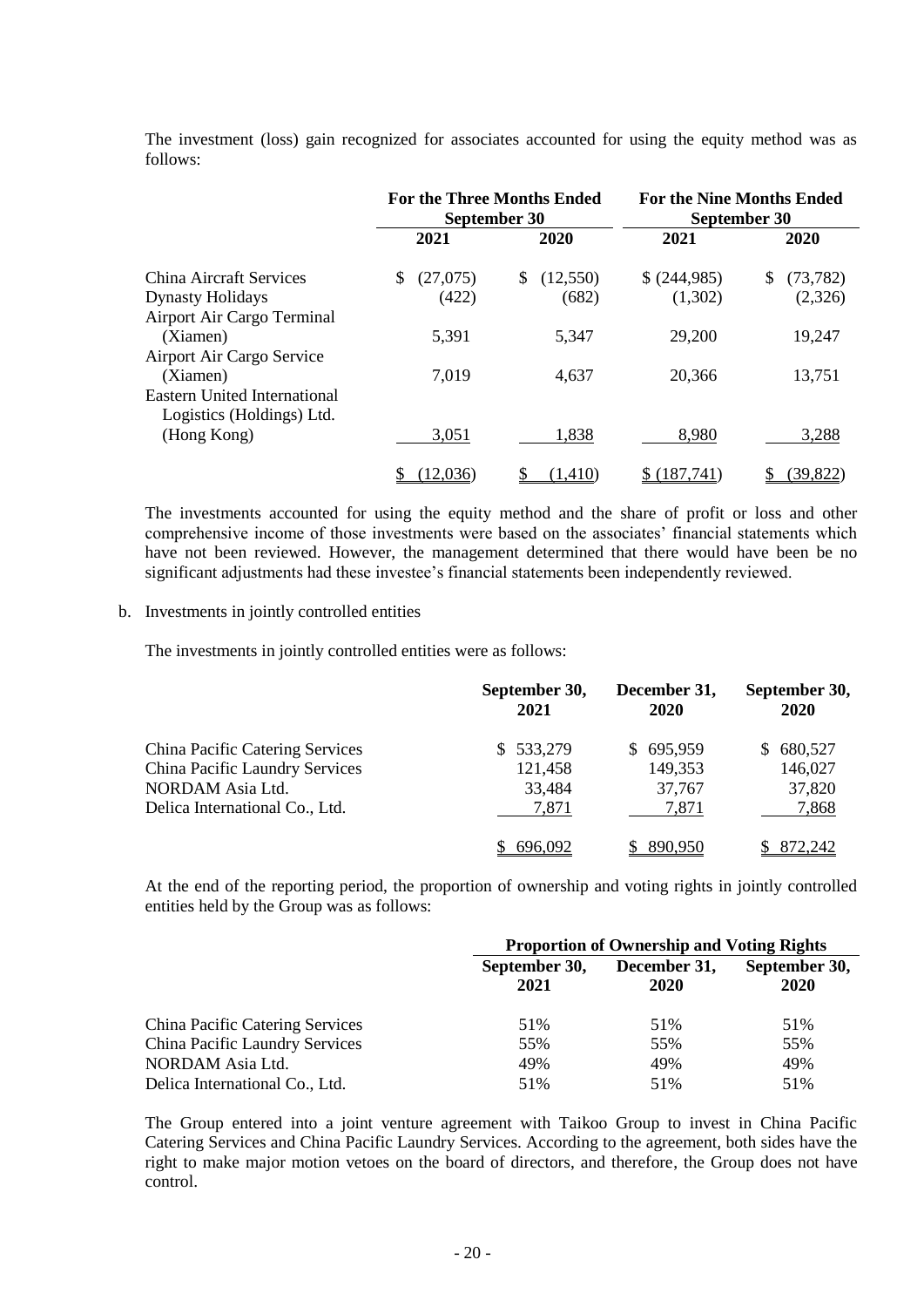To expand the Group's catering business, Kaohsiung Catering entered into a joint venture agreement with a Japanese brand company to invest in Delica International Co, Ltd., with the Japanese brand company having the right to make decisions on operations, and therefore, the Group does not have control.

The investment (loss) gain recognized for jointly controlled entities accounted for using the equity method was as follows:

|                                 | <b>For the Three Months Ended</b><br>September 30 |           | <b>For the Nine Months Ended</b><br>September 30 |            |  |
|---------------------------------|---------------------------------------------------|-----------|--------------------------------------------------|------------|--|
|                                 | 2021                                              | 2020      | 2021                                             | 2020       |  |
| China Pacific Catering Services | (60,084)<br>S.                                    | (48, 653) | \$ (162,680)                                     | (120, 543) |  |
| China Pacific Laundry Services  | (11,299)                                          | (6,949)   | (27, 895)                                        | (15, 877)  |  |
| NORDAM Asia Ltd.                | (1,727)                                           | (1)       | (4,283)                                          |            |  |
| Delica International Co., Ltd.  |                                                   |           |                                                  |            |  |
|                                 |                                                   | (55.603)  | 194.858)                                         | (136.413)  |  |

The investments accounted for using the equity method and the share of profit or loss and other comprehensive income of those investments were based on the jointly controlled entities' financial statements which have not been reviewed. However, the management determined that there would have been no significant adjustments had this investee's financial statements been independently reviewed.

For information on the major businesses and products and the locations of registration for the major business offices of the above entities, refer to Tables 6 and 7 (names, locations, and related information of investees on which the Company exercises significant influence and investment in mainland China) following the notes to the consolidated financial statements.

### **15. PROPERTY, PLANT AND EQUIPMENT**

|                                                                                                                  | <b>Freehold Land</b>                     |    | <b>Buildings</b>                                      | Flight<br>Equipment                                       |    | <b>Others</b>                                             | <b>Total</b>                                                          |
|------------------------------------------------------------------------------------------------------------------|------------------------------------------|----|-------------------------------------------------------|-----------------------------------------------------------|----|-----------------------------------------------------------|-----------------------------------------------------------------------|
| Cost                                                                                                             |                                          |    |                                                       |                                                           |    |                                                           |                                                                       |
| Balance at January 1, 2020<br><b>Additions</b><br>Disposals<br>Reclassification<br>Net exchange differences      | \$<br>1,002,499<br>(15,205)<br>(16, 972) | S. | 16,084,063<br>31,375<br>(372, 712)<br>303<br>(30,991) | \$272,077,692<br>448,356<br>(2,873,953)<br>1,485,746      | S. | 16,846,835<br>378,680<br>(195, 126)<br>22,295<br>(3,326)  | \$ 306,011,089<br>858,411<br>(3,456,996)<br>1,508,344<br>(51,289)     |
| Balance at September 30, 2020                                                                                    | 970,322                                  | S. | 15,712,038                                            | \$271,137,841                                             |    | 17,049,358                                                | \$ 304,869,559                                                        |
| Accumulated depreciation and impairment                                                                          |                                          |    |                                                       |                                                           |    |                                                           |                                                                       |
| Balance at January 1, 2020<br>Depreciation expenses<br>Disposals<br>Reclassification<br>Net exchange differences | \$                                       | \$ | (7,028,540)<br>(368,318)<br>370,829<br>16,330         | \$(141,886,170)<br>(13,546,525)<br>2,691,178<br>1,489,158 | S. | (11,209,408)<br>(693, 661)<br>188,919<br>5,564<br>(1,559) | \$(160, 124, 118)<br>(14,608,504)<br>3,250,926<br>1,494,722<br>14,771 |
| Balance at September 30, 2020                                                                                    |                                          |    | (7,009,699)                                           | \$(151, 252, 359)                                         | S. | (11,710,145)                                              | \$(169, 972, 203)                                                     |
| Balance at September 30, 2020, net value                                                                         | 970,322                                  | S  | 8,702,339                                             | \$119,885,482                                             | S. | 5,339,213                                                 | \$134,897,356<br>(Continued)                                          |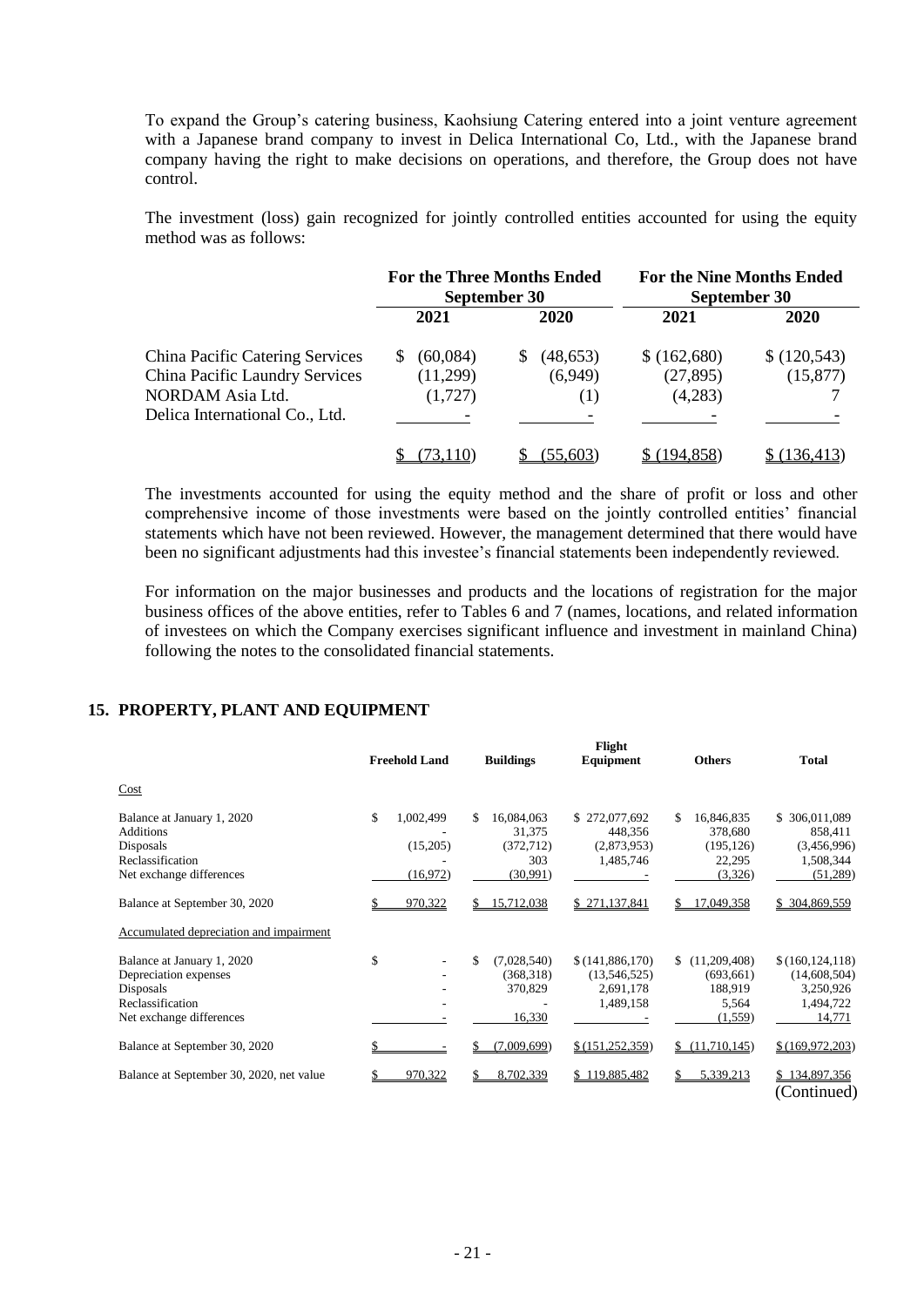|                                                                                                                  | <b>Freehold Land</b>     |    | <b>Buildings</b>                              | Flight<br>Equipment                                     |     | <b>Others</b>                                           | <b>Total</b>                                                           |
|------------------------------------------------------------------------------------------------------------------|--------------------------|----|-----------------------------------------------|---------------------------------------------------------|-----|---------------------------------------------------------|------------------------------------------------------------------------|
| Cost                                                                                                             |                          |    |                                               |                                                         |     |                                                         |                                                                        |
| Balance at January 1, 2021<br><b>Additions</b><br>Disposals<br>Reclassification<br>Net exchange differences      | \$<br>955,823<br>(9,790) | S. | 15,705,635<br>220,425<br>(17,311)<br>(18,061) | \$282,007,135<br>866,095<br>(44, 511, 895)<br>9,198,342 | \$  | 17,058,648<br>548,654<br>(136,391)<br>15,754<br>(1,907) | \$ 315,727,241<br>1,635,174<br>(44, 665, 597)<br>9,214,096<br>(29,758) |
| Balance at September 30, 2021                                                                                    | 946,033                  |    | 15,890,688                                    | \$247,559,677                                           | \$  | 17,484,758                                              | \$281,881,156                                                          |
| Accumulated depreciation and impairment                                                                          |                          |    |                                               |                                                         |     |                                                         |                                                                        |
| Balance at January 1, 2021<br>Depreciation expenses<br>Disposals<br>Reclassification<br>Net exchange differences | \$                       | \$ | (7, 121, 637)<br>(367,719)<br>17,311<br>9,586 | \$(155,376,265)<br>(12,648,680)<br>37,878,024<br>987    | \$. | (11,747,645)<br>(660, 556)<br>133,414<br>2,708<br>1,575 | \$(174, 245, 547)<br>(13,676,955)<br>38,028,749<br>3.695<br>11,161     |
| Balance at September 30, 2021                                                                                    |                          | S  | (7,462,459)                                   | \$(130, 145, 934)                                       |     | \$(12,270,504)                                          | \$(149,878,897)                                                        |
| Balance at September 30, 2021, net value                                                                         | 946,033                  | S  | 8,428,229                                     | \$117,413,743                                           | \$  | 5,214,254                                               | \$132,002,259<br>(Concluded)                                           |

Reclassification was mainly aircraft prepayment.

Property, plant and equipment are depreciated on a straight-line basis over the estimated useful life of the assets as follows:

| <b>Buildings</b>                                    |               |
|-----------------------------------------------------|---------------|
| Main buildings                                      | $45-55$ years |
| Others                                              | $10-25$ years |
| Machinery equipment                                 |               |
| Electro-mechanical equipment                        | 25 years      |
| <b>Others</b>                                       | $3-13$ years  |
| Office equipment                                    | $3-15$ years  |
| Leasehold improvements                              |               |
| Building improvements                               | 5 years       |
| Others                                              | 3-5 years     |
| Assets leased to others                             | 3-5 years     |
| Flight equipment and equipment under finance leases |               |
| Airframes                                           | $15-25$ years |
| Aircraft cabins                                     | 7-20 years    |
| Engines                                             | $10-20$ years |
| Heavy maintenance on aircraft                       | 6-8 years     |
| Engine overhauls                                    | $3-10$ years  |
| Landing gear overhauls                              | $7-12$ years  |
| Repairable spare parts                              | 3-15 years    |
| Leased aircraft improvements                        | 5-12 years    |

Refer to Note 33 for the carrying amounts of property, plant and equipment pledged by the Group.

Based on the particularity of risk in the aviation industry, all of the Group's assets such as aircraft, real estate, and movable property are adequately insured to diversify the potential risk related to operations.

The Group disposed of a portion of flight equipment and recognized a loss of \$950,980 thousand for the three months ended June 30, 2021.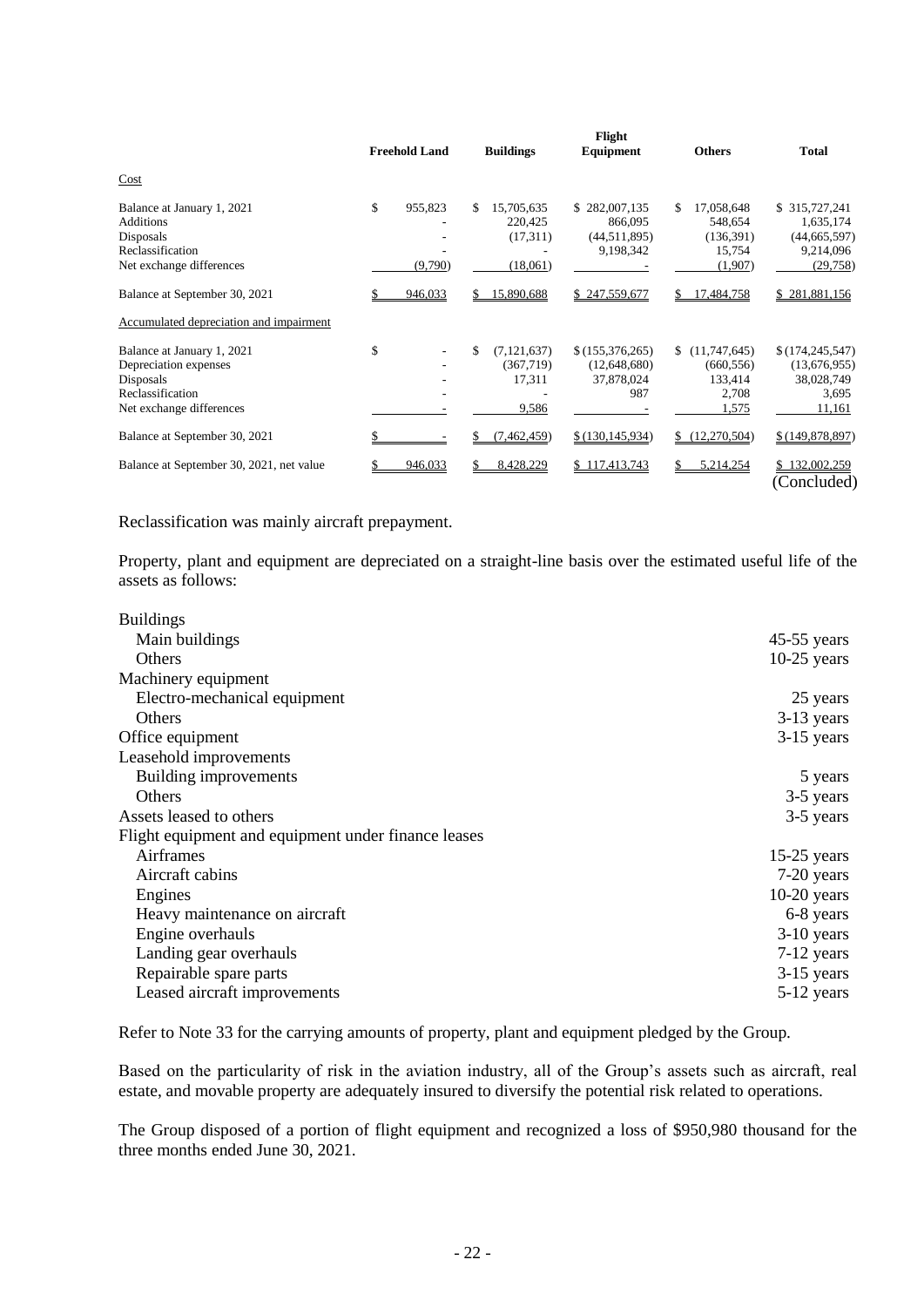#### **16. INVESTMENT PROPERTIES**

|                       | September 30,<br>2021 | December 31,<br>2020 | September 30,<br>2020 |
|-----------------------|-----------------------|----------------------|-----------------------|
| Carrying amount       |                       |                      |                       |
| Investment properties | \$ 2,074,597          | \$2,074,798          | \$2,074,864           |

The investment properties held by the Group were land located in Nankan and buildings in Taipei, which were all leased to other parties. The buildings are depreciated on a straight-line basis over 55 years.

The fair values of the investment properties held by the Group were all \$2,488,931 thousand as of December 31, 2020 and September 30, 2020, respectively. In addition, management assessed that there was no significant difference between the fair values on September 30, 2021 and December 31, 2020. The fair value valuations were performed by independent qualified professional valuers and management's assessment based on similar market transactions.

All of the Group's investment properties were held under freehold interests.

#### **17. OTHER INTANGIBLE ASSETS**

|                                  | Computer<br><b>Software Cost</b> | <b>Others</b> | <b>Accumulated</b><br><b>Amortization</b> | <b>Net Value</b> |
|----------------------------------|----------------------------------|---------------|-------------------------------------------|------------------|
| Balance at January 1, 2020       | 2,406,163<br>\$.                 | \$<br>186,197 | (1,409,668)                               | \$<br>1,182,692  |
| <b>Additions</b>                 | 57,717                           |               |                                           | 57,717           |
| Reclassification                 | 549                              |               |                                           | 549              |
| Amortization expenses            |                                  |               | (152,758)                                 | (152,758)        |
| Effects of exchange rate changes |                                  |               | (6)                                       | (6)              |
| Balance at September 30, 2020    | 2,464,429                        | S<br>186,197  | \$(1,562,432)                             | 1,088,194        |
| Balance at January 1, 2021       | 1,763,644                        | \$<br>186,197 | (873, 490)<br>\$                          | \$.<br>1,076,351 |
| <b>Additions</b>                 | 52,508                           | 168,280       |                                           | 220,788          |
| Reclassification                 | 24,710                           |               |                                           | 24,710           |
| Amortization expenses            |                                  |               | (165,970)                                 | (165,970)        |
| Effects of exchange rate changes |                                  |               | (3)                                       | (3)              |
| Balance at September 30, 2021    | 1,840,862                        | 354,477       | \$(1,039,463)                             | 1,155,876        |

The above other intangible assets are amortized on a straight-line basis over 2-16 years.

In addition, the contract for the purchase of the trademark has a final payment of \$83,000 thousand still unpaid.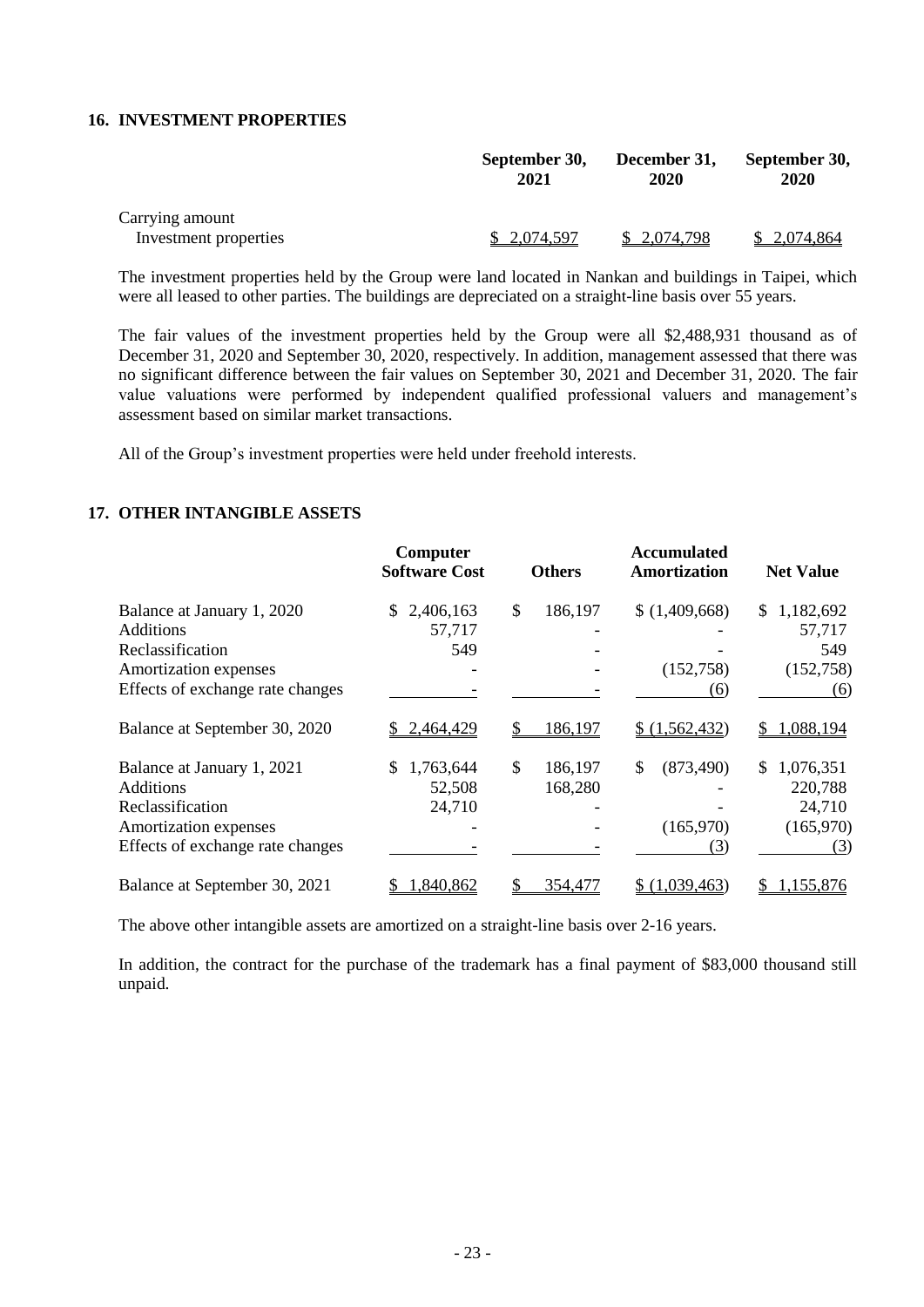# **18. OTHER ASSETS**

|                                                                                                                                            | September 30,<br>2021                                                    | December 31,<br>2020                                                               | September 30,<br>2020                                                    |  |
|--------------------------------------------------------------------------------------------------------------------------------------------|--------------------------------------------------------------------------|------------------------------------------------------------------------------------|--------------------------------------------------------------------------|--|
| Current                                                                                                                                    |                                                                          |                                                                                    |                                                                          |  |
| Temporary payments<br>Prepayments<br><b>Restricted assets</b><br>Others                                                                    | \$<br>213,088<br>432,040<br>10,009<br>398,633                            | \$<br>136,681<br>348,554<br>11,065<br>364,879                                      | \$<br>278,196<br>1,246,722<br>11,710<br>327,462                          |  |
|                                                                                                                                            | 1,053,770                                                                | 861,179                                                                            | .864,090                                                                 |  |
| Non-current                                                                                                                                |                                                                          |                                                                                    |                                                                          |  |
| Prepayments for aircraft<br>Prepayments - long-term<br>Refundable deposits<br><b>Restricted assets</b><br>Other financial assets<br>Others | \$<br>8,616,451<br>1,524,002<br>1,070,646<br>562,623<br>18,141<br>13,575 | $\mathbb{S}$<br>5,725,340<br>2,216,049<br>1,087,668<br>291,742<br>18,078<br>14,015 | \$<br>9,845,883<br>2,501,818<br>1,166,081<br>130,540<br>18,292<br>24,331 |  |
|                                                                                                                                            | 11,805,438                                                               | 9,352,892<br>\$                                                                    | 13,686,945<br>\$                                                         |  |

The prepayments for aircraft are comprised of prepaid deposits and capitalized interest from the purchase of A321neo, A320neo and B777F aircraft. For details of the contract for the purchase of the aircraft, refer to Note 34.

# **19. BORROWINGS**

a. Short-term loans

|    |                                                                 | September 30,<br>2021 | December 31,<br>2020      | September 30,<br>2020     |
|----|-----------------------------------------------------------------|-----------------------|---------------------------|---------------------------|
|    | Bank loans - unsecured                                          | 1,952,000<br>SS.      | 1,932,000<br>S.           | 1,932,000                 |
|    | Interest rates                                                  | $0.90\% - 1.27\%$     | $0.92\% - 1.28\%$         | $0.92\% - 1.28\%$         |
| b. | Short-term bills payable                                        |                       |                           |                           |
|    |                                                                 | September 30,<br>2021 | December 31,<br>2020      | September 30,<br>2020     |
|    | Commercial paper<br>Less: Unamortized discount on bills payable | \$<br>-               | 8,100,000<br>S.<br>11,118 | 8,500,000<br>S.<br>31,722 |
|    |                                                                 |                       | 8,088,882<br>S.           | 8,468,278<br>\$           |
|    | Annual discount rate                                            |                       | $0.99\% - 1.00\%$         | $0.99\% - 1.23\%$         |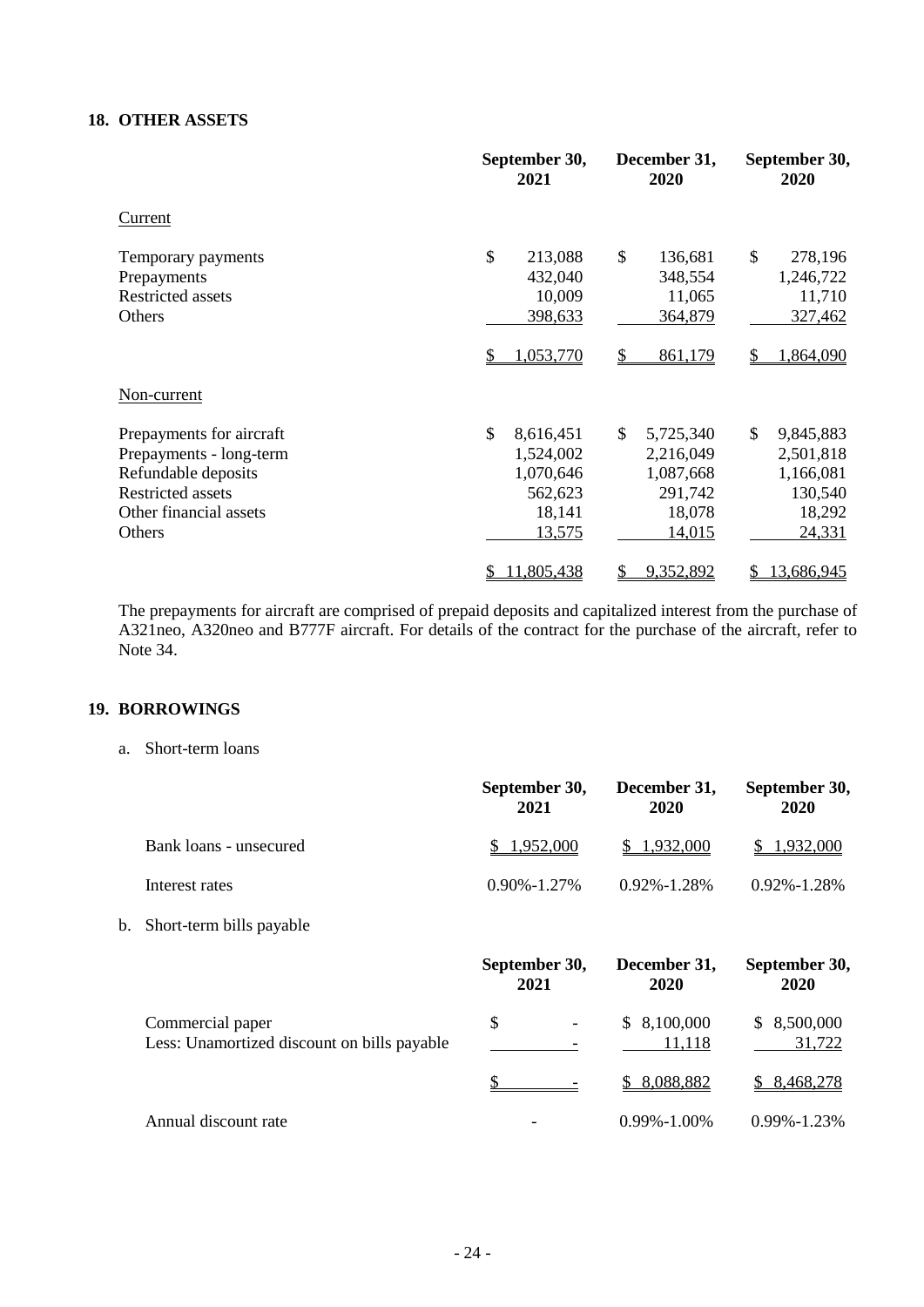## c. Long-term borrowings

|                             | September 30,<br>2021 | December 31,<br>2020 | September 30,<br>2020 |
|-----------------------------|-----------------------|----------------------|-----------------------|
| Unsecured bank loans        | 22,399,892<br>\$.     | \$23,470,696         | 14,114,500<br>\$.     |
| Secured bank loans          | 37,592,547            | 39,584,540           | 40,862,328            |
| Commercial papers           |                       |                      |                       |
| Proceeds from issuance      | 30,460,000            | 29,490,000           | 34,200,000            |
| Less: Unamortized discounts | 29,223                | 22,532               | 26,634                |
|                             | 90,423,216            | 92,522,704           | 89,150,194            |
| Less: Current portion       | 13,808,717            | 15,234,374           | 16,468,455            |
|                             | 76,614,499            | 77,288,330<br>S.     | 72,681,739<br>S.      |
| Interest rates              | $0.83\% - 1.60\%$     | $0.81\% - 1.63\%$    | $0.81\% - 1.63\%$     |

Secured bank loans are secured by flight equipment, buildings, and other equipment, refer to Note 33.

Bank loans (denominated in New Taiwan dollars) are repayable quarterly, semiannually or in lump sum upon maturity. The related information is summarized as follows:

|         | September 30,<br>2021 | December 31,<br>2020 | September 30,<br>2020 |
|---------|-----------------------|----------------------|-----------------------|
| Periods | 2009.2.4-             | 2009.2.4-            | 2009.2.4-             |
|         | 2032.6.30             | 2032.6.30            | 2032.6.30             |

The Company has note issuance facilities (NIFs) obtained from certain financial institutions. The NIFs, with various maturities until September 2026, were used by the Group to guarantee the commercial papers issued. As of September 30, 2021, December 31, 2020 and September 30, 2020, such commercial papers were issued at discount rates of 0.9787%-1.0907%, 1.0263%-1.1629% and 1.0310%-1.1310%, respectively.

In accordance with the "Regulations on Relief and Revitalization Measures for Industries and Enterprises Affected by Severe Pneumonia with Novel Pathogens" endorsed by the Ministry of Transportation and Communications and the "Operational Guides on Relief Loan Guarantees for Ailing Aviation Industry Affected by Severe Pneumonia with Novel Pathogens", the Group applied for a special loan project to maintain its operation, and the fund along with credit guarantee were provided by the government. The total amount of the loans is \$35,290 million, which shall be repaid within 2 years from the date of initial drawdown. The Group can apply to the lending institution for a two-year extension. As of September 30, 2021, the Group had made a drawdown in the amount of \$23,710 million.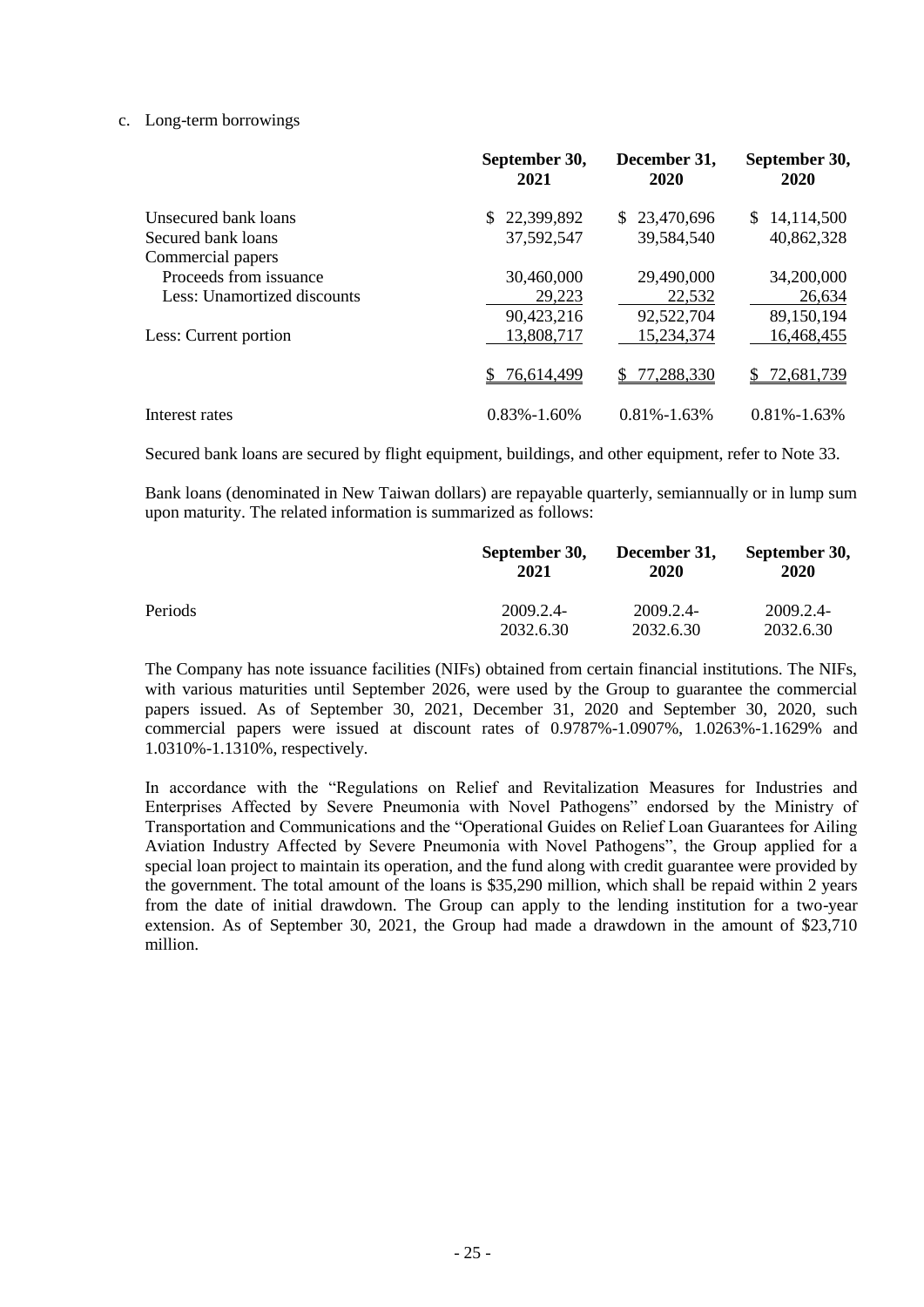# **20. BONDS PAYABLE**

|                                                         | September 30,<br>2021 | December 31,<br>2020 | September 30,<br>2020 |
|---------------------------------------------------------|-----------------------|----------------------|-----------------------|
| Unsecured corporate bonds first-time issued in          |                       |                      |                       |
| 2016                                                    | \$                    | \$<br>2,350,000      | \$<br>2,350,000       |
| Unsecured corporate bonds second-time issued in<br>2016 |                       | 2,500,000            | 2,500,000             |
| Unsecured corporate bonds first-time issued in          |                       |                      |                       |
| 2017                                                    | 1,000,000             | 1,000,000            | 1,000,000             |
| Unsecured corporate bonds second-time issued in<br>2017 | 2,600,000             | 2,600,000            | 3,500,000             |
| Unsecured corporate bonds first-time issued in          |                       |                      |                       |
| 2018                                                    | 4,500,000             | 4,500,000            | 4,500,000             |
| Unsecured corporate bonds first-time issued in          |                       |                      |                       |
| 2019                                                    | 3,500,000             | 3,500,000            | 3,500,000             |
| Convertible bonds sixth-time issues                     | 1,939,234             | 5,832,859            | 5,812,586             |
| Convertible bonds seventh-time issues                   | 4,327,029             |                      |                       |
|                                                         | 17,866,263            | 22,282,859           | 23,162,586            |
| Less: Current portion and put option of                 |                       |                      |                       |
| convertible bonds                                       | 1,300,000             | 11,982,859           | 11,562,586            |
|                                                         | 16,566,263<br>\$      | 10,300,000<br>S      | 11,600,000<br>\$      |

# Related issuance conditions were as follows:

| Category                                                                                                                                              | <b>Period</b>         | <b>Conditions</b>                                                                                                                         | Rate $(\% )$ |
|-------------------------------------------------------------------------------------------------------------------------------------------------------|-----------------------|-------------------------------------------------------------------------------------------------------------------------------------------|--------------|
| Five-year unsecured bonds - issued at par in May 2016;<br>repayable in May 2020 and 2021; 1.19% interest p.a.,<br>payable annually                    | 2016.5.26-2021.5.26   | Principal repayable in May 2020 and<br>2021; interest p.a. payable annually                                                               | 1.19         |
| Five-year unsecured bonds - issued at par in September<br>2016; repayable in September 2020 and 2021; 1.08%<br>interest p.a., payable annually        | 2016.9.27-2021.9.27   | Principal repayable in September 2020<br>and 2021; interest p.a. payable<br>annually                                                      | 1.08         |
| Three-year private unsecured bonds - issued at par in May<br>2017; repayable on due date; interest of 1.2% p.a.,<br>payable annually                  | 2017.5.19-2020.5.19   | Principal repayable on due date;<br>indicator rate; payable annually                                                                      | 1.20         |
| Seven-year private unsecured bonds - issued at par in May<br>2017; repayable on due date; interest of 1.75% p.a.,<br>payable annually                 | 2017.5.19-2024.5.19   | Principal repayable on due date;<br>indicator rate; payable annually                                                                      | 1.75         |
| Three-year private unsecured bonds - issued at par in<br>October 2017; repayable on due date; interest of 1.14%<br>p.a., payable annually             | 2017.10.12-2020.10.12 | Principal repayable on due date;<br>indicator rate; payable annually                                                                      | 1.14         |
| Five-year private unsecured bonds - issued at par in October<br>2017; repayable in October 2021 and 2022; 1.45%<br>interest p.a., payable annually    | 2017.10.12-2022.10.12 | Principal repayable in October 2021<br>and 2022; indicator rate; payable<br>annually                                                      | 1.45         |
| Five-year private unsecured bonds - issued at par in<br>November 2018; repayable in November 2022 and 2023;<br>1.32% interest p.a., payable annually  | 2018.11.30-2023.11.30 | Principal repayable in November 2022<br>and 2023; indicator rate; payable<br>annually                                                     | 1.32         |
| Seven-year private unsecured bonds - issued at par in<br>November 2018; repayable in November 2024 and 2025;<br>1.45% interest p.a., payable annually | 2018.11.30-2025.11.30 | Principal repayable in November 2024<br>and 2025; indicator rate; payable<br>annually                                                     | 1.45         |
| Five-year private unsecured bonds - issued at par in June<br>2019; repayable in June 2023 and 2024; 1.10% interest<br>p.a., payable annually          | 2019.06.21-2024.06.21 | Principal repayable in June 2023 and<br>2024; indicator rate; payable<br>annually                                                         | 1.10         |
| Seven-year private unsecured bonds - issued at par in June<br>2019; repayable in June 2025 and 2026; 1.32% interest<br>p.a., payable annually         | 2019.06.21-2026.06.21 | Principal repayable in June 2025 and<br>2026; indicator rate; payable<br>annually                                                         | 1.32         |
| Five-year convertible bonds - issued at discount in January<br>2018; repayable in lump sum upon maturity; 1.3821%<br>discount rate p.a.               | 2018.01.30-2023.01.30 | Unless bonds are converted to share<br>capital or redeemed, principal<br>repayable one time in January 2023;<br>1.3821 discount rate p.a. |              |
| Five-year convertible bonds-issued at discount in April<br>2021; repayable in lump sum upon maturity; 0.8612%<br>discount rate p.a.                   | 2021.04.28-2026.04.28 | Unless bonds are converted to share<br>capital or redeemed, principal<br>repayable the time in April 2026;<br>0.8612 discount rate p.a.   |              |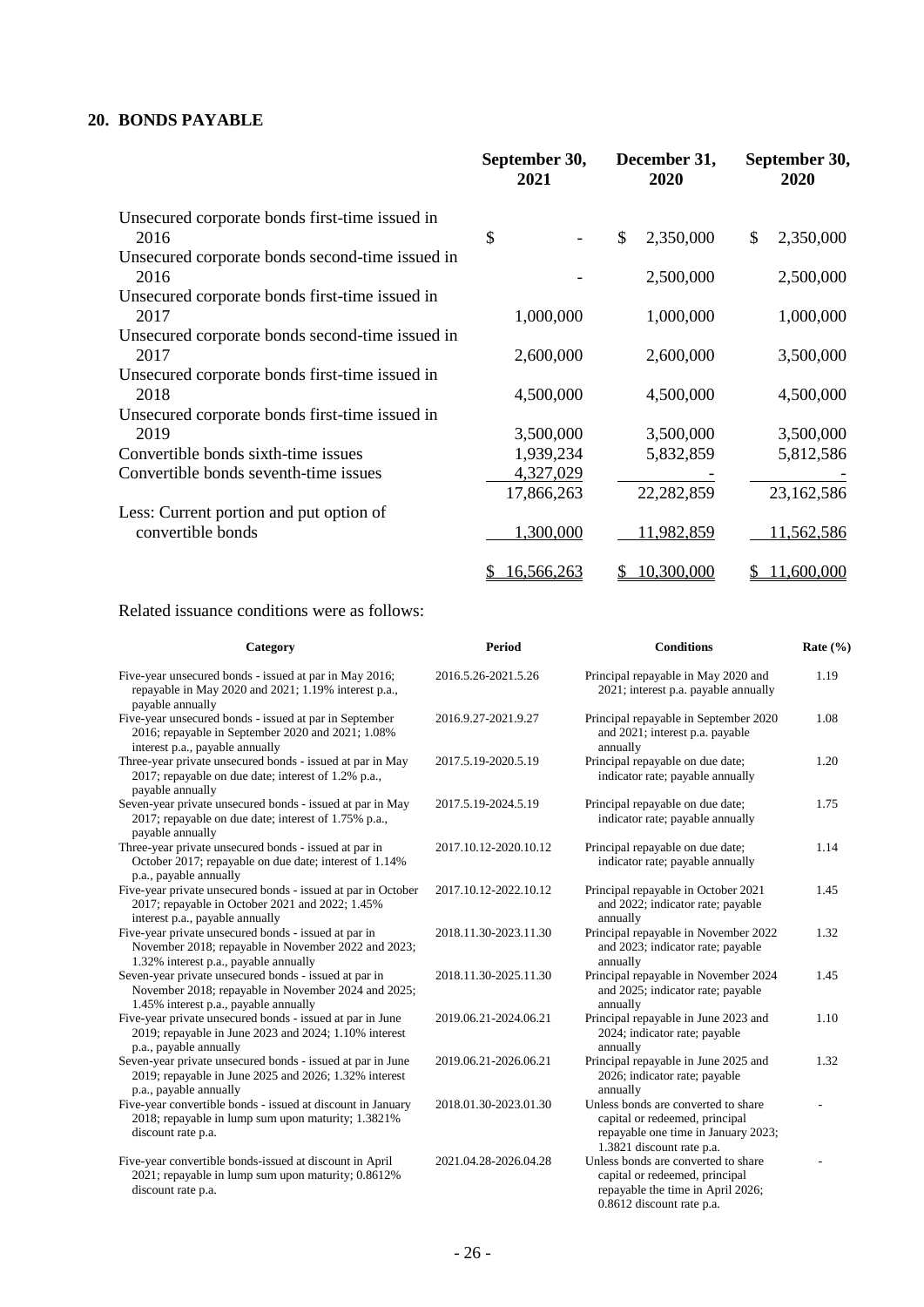The Company issued the sixth issue of its unsecured convertible bonds, and the issuance conditions were as follows:

- a. The holders may demand a lump-sum payment for the bonds upon maturity.
- b. The holders can request that the Company repurchase their bonds at face value on the third anniversary of the offering date. The holders can exercise the right to sell on January 30, 2021.
- c. The Company may redeem the bonds at face value between April 30, 2018 and December 20, 2022 under certain conditions.
- d. Between April 30, 2018 and January 30, 2023 (except for the period between the former dividend date and the date of the dividend declaration on record), holders may convert the bonds to the Company's ordinary shares. The initial conversion price was set at NT\$13.2, which is subject to adjustment if there is a capital injection by cash, share dividend distribution, and the proportion of cash dividends per share in market price exceeding 1.5%. Because the Company distributed cash dividends as of July 29, 2019, the conversion price was adjusted to NT\$12.6. Also a total face value of NT\$4,025,700 thousand of convertible bonds was converted into 319,500,000 ordinary shares of the Company.

The convertible bonds contain both liability and equity components. The equity component was presented in equity under the heading of capital surplus - options. The effective interest rate of the liability component was 1.3821% per annum on initial recognition.

| Proceeds from issuance                      | \$6,012,000 |
|---------------------------------------------|-------------|
| Equity component                            | (409, 978)  |
| Liability component at the date of issuance | \$5,602,022 |

The Company issued the seventh issue of its unsecured convertible bonds, and the issuance conditions were as follows:

- a. The holders may demand a lump-sum payment for the bonds upon maturity.
- b. The holders can request that the Company repurchase their bonds at face value on the third anniversary of the offering date. The holders can exercise the right to sell on April 28, 2024.
- c. The Company may redeem the bonds at face value between July 28, 2021 and March 18, 2026 under certain conditions.
- d. Between July 28, 2021 and April 28, 2026 (except for the period between the former dividend date and the date of the dividend declaration on record), holders may convert the bonds to the Company's ordinary shares. The initial conversion price was set at NT\$19 per share, which is subject to adjustment if there is a capital injection by cash or share dividend distribution.

The convertible bonds contain both liability and equity components. The equity component was presented in equity under the heading of capital surplus - options. The effective interest rate of the liability component was 0.8612% per annum on initial recognition.

| Proceeds from issuance                      | \$4,500,000 |
|---------------------------------------------|-------------|
| Equity component                            | (188, 862)  |
| Liability component at the date of issuance | \$4,311,138 |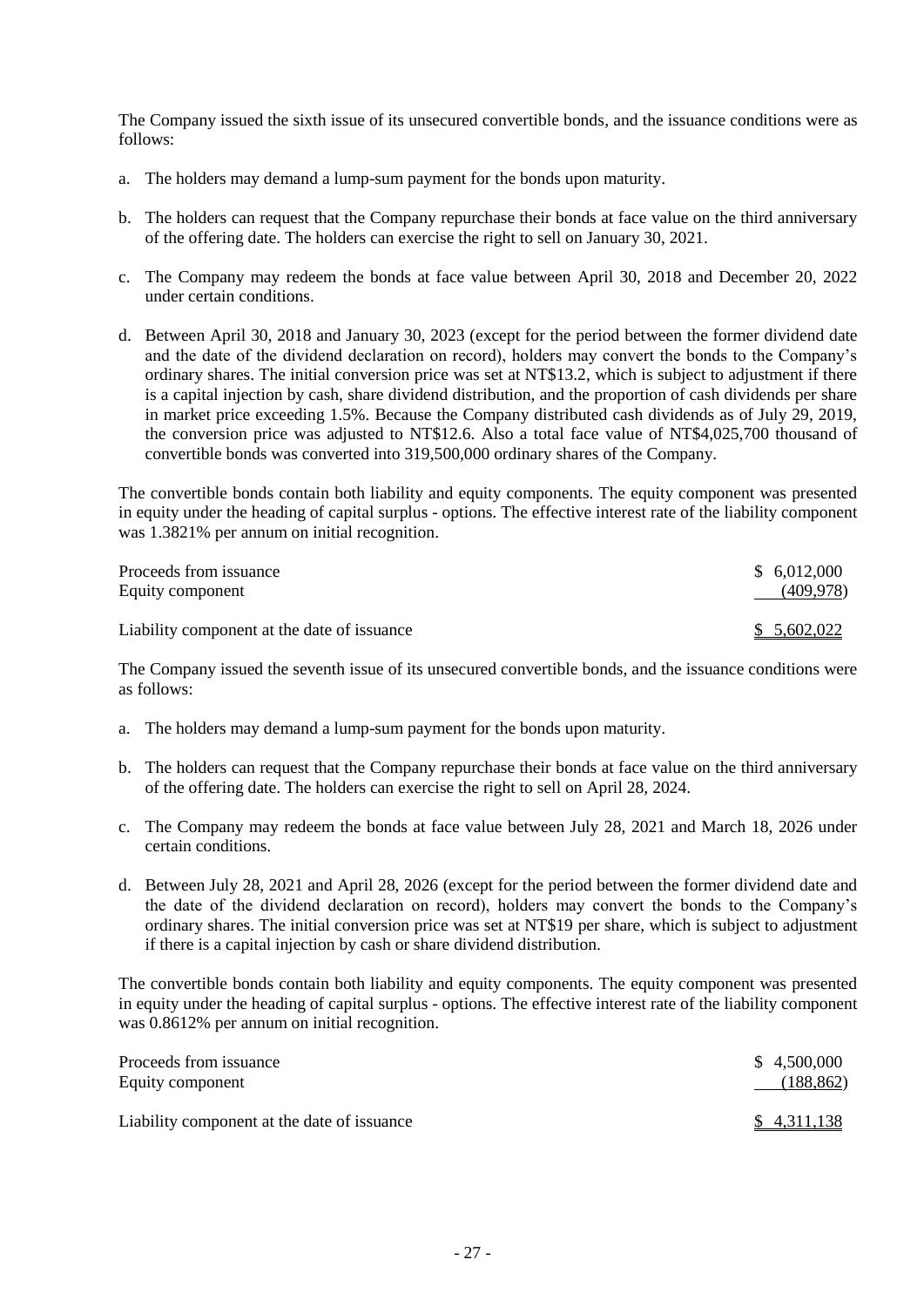# **21. LEASE AGREEMENTS**

a. Right-of-use assets

|                  | September 30,<br>2021 | December 31,<br>2020 | September 30,<br>2020 |
|------------------|-----------------------|----------------------|-----------------------|
| Carrying amounts |                       |                      |                       |
| Land             | \$<br>7,382,514       | 7,813,335<br>S       | 7,950,003<br>S        |
| <b>Buildings</b> | 1,146,996             | 1,394,386            | 1,271,880             |
| Flight equipment | 48,224,332            | 50,644,652           | 53,643,107            |
| Other equipment  | 7,403                 | 9,164                | 1,991                 |
|                  | 56,761,245            | 59,861,537           | 62,866,981            |

|                                      | <b>For the Nine Months Ended</b><br>September 30 |                |
|--------------------------------------|--------------------------------------------------|----------------|
|                                      | 2021                                             | 2020           |
| Additions to right-of-use assets     | \$2,661,426                                      | 2,113,026<br>S |
| Depreciation for right-of-use assets |                                                  |                |
| Land                                 | \$<br>147,161                                    | \$<br>363,649  |
| <b>Buildings</b>                     | 298,035                                          | 589,586        |
| Flight equipment                     | 8,396,088                                        | 8,335,550      |
| Other equipment                      | 9,993                                            | 1,213          |
|                                      | 8,851,277                                        | 9,289,998      |

# b. Lease liabilities

|                  | September 30,<br>2021 | December 31,<br>2020 | September 30,<br>2020 |
|------------------|-----------------------|----------------------|-----------------------|
| Carrying amounts |                       |                      |                       |
| Current          | 2,640,078             | 2,525,957            | <u>2,499,005</u>      |
| Non-current      | 3.267.766             | 3.279.792            | 3.530.522             |

Ranges of discount rates for lease liabilities (including leases denominated in USD designated as hedging instruments):

|                  | September 30,<br>2021 | December 31,<br>2020 | September 30,<br>2020 |
|------------------|-----------------------|----------------------|-----------------------|
| Land             | $0\% - 1.80\%$        | 1.09%-1.80%          | 0%-1.8%               |
| <b>Buildings</b> | $0\% - 2.98\%$        | $0\% - 3.56\%$       | $0\% - 2.98\%$        |
| Flight equipment | $0.68\% - 3.34\%$     | $0.68\% - 3.34\%$    | $0.68\% - 3.34\%$     |
| Other equipment  | $0\% - 1.50\%$        | 1.06%-1.50%          | 1.058%                |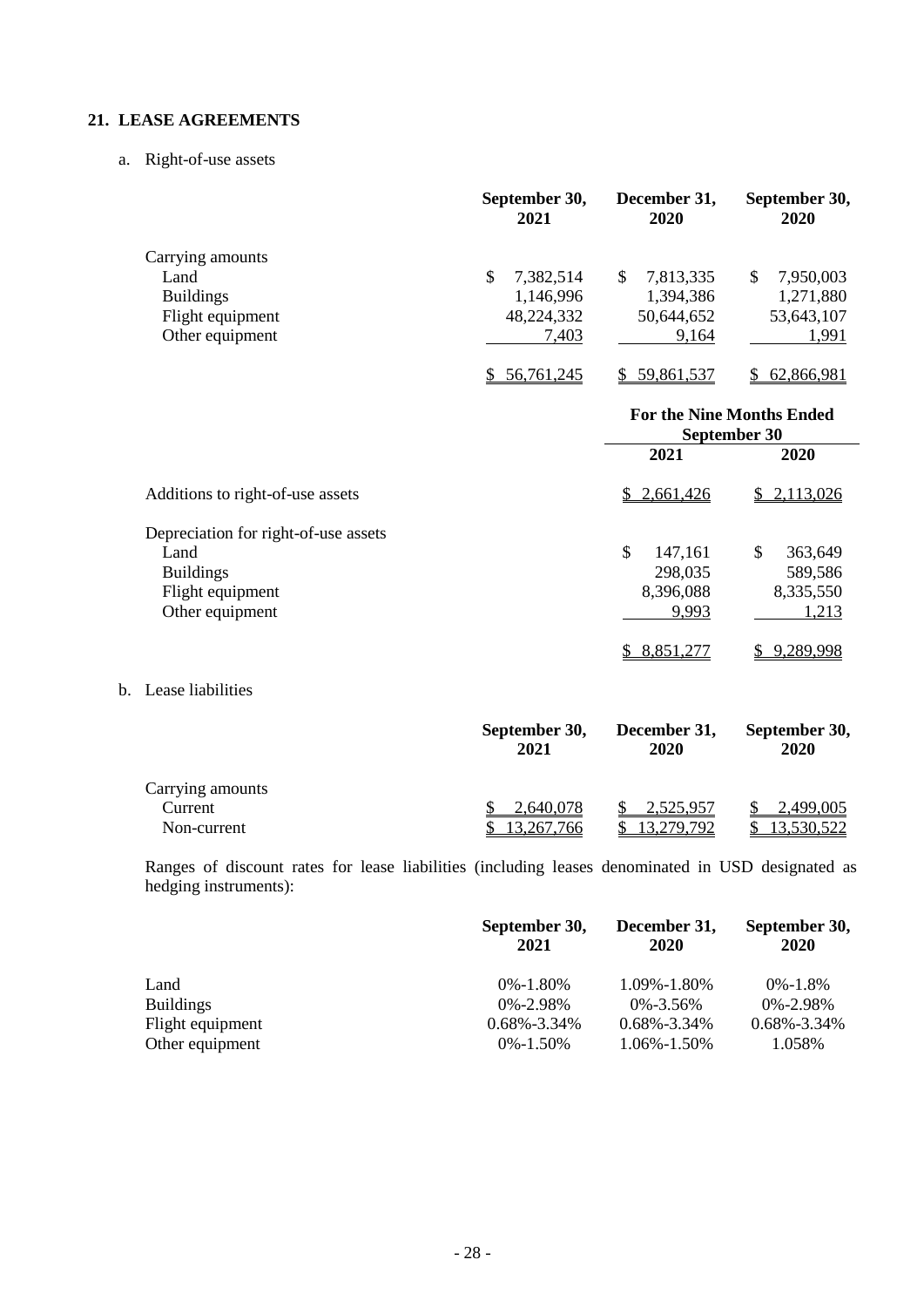c. Financial liabilities under hedge accounting

The Group specifies a part of aircraft leases denominated in USD as hedging instruments to avoid exchange rate fluctuations in passenger revenue and applies the accounting treatment of cash flow hedge. The lease information is as follows:

|                    | <b>Maturity Date</b> | <b>Subject</b>                                     | <b>Carrying Value</b> |
|--------------------|----------------------|----------------------------------------------------|-----------------------|
| September 30, 2021 | 2022.2.9-2028.5.15   | Financial liabilities for hedging -<br>current     | \$<br>8,403,826       |
|                    |                      | Financial liabilities for hedging -<br>non-current | 27,728,396            |
| December 31, 2020  | 2022.2.9-2028.5.15   | Financial liabilities for hedging -<br>current     | 8,120,445             |
|                    |                      | Financial liabilities for hedging -<br>non-current | 32,455,333            |
| September 30, 2020 | 2021.4.15-2028.5.15  | Financial liabilities for hedging -<br>current     | 8,390,296             |
|                    |                      | Financial liabilities for hedging -<br>non-current | 35,774,370            |

Influence of comprehensive income

|                                               | Recognized in<br><b>Other</b><br>Comprehensive<br><b>Income</b> | <b>Reclassified to</b><br><b>Income</b> |
|-----------------------------------------------|-----------------------------------------------------------------|-----------------------------------------|
| For the nine months ended September 30, 2021  | 231,217<br>S                                                    | 501,418<br>S                            |
| For the three months ended September 30, 2021 | (190, 986)                                                      | 188,207                                 |
| For the nine months ended September 30, 2020  | 1,262,985                                                       | 219,942                                 |
| For the three months ended September 30, 2020 | 832,399                                                         | 93,174                                  |

d. China Airlines, Mandarin Airlines and Tigerair Taiwan leased ten 777-300ER planes, twenty A330-300 planes, fifteen 737-800 planes, ten A320-200 planes, two A320neo planes, four ERJ190 planes, and three ART72-600 planes for operation, lease period are 4 to 16 years from February 2006 to July 2023. The rental pricing method is partly a fixed amount of funds, and some of them are floating rents, floating rents are according to benchmark ratio, the rent is revised every half year. When the lease expires, the lease agreements have no purchase rights.

The information of refundable deposits and opening of credit letter due to rental of planes:

|                                          | September 30,        | December 31,                         | September 30,        |
|------------------------------------------|----------------------|--------------------------------------|----------------------|
|                                          | 2021                 | 2020                                 | 2020                 |
| Refundable deposits<br>Credit guarantees | 748.518<br>1,842,845 | <sup>S</sup><br>725.135<br>1.756.656 | 741.998<br>1.797.508 |

CAL Park, and Taoyuan International Airport Service signed a BOT contract with a land lease agreement, refer to Note 34. The lease includes an option to extend the lease, as it is not possible to extend the lease, the amount of the lease related to the period covered by the option is not included in the lease liability. If the amount of the extended lease period was included in the lease liability, the lease liability would have increased by \$894,584 thousand, \$885,657 thousand and \$882,702 thousand on September 30, 2021, December 31, 2020 and September 30, 2020, respectively.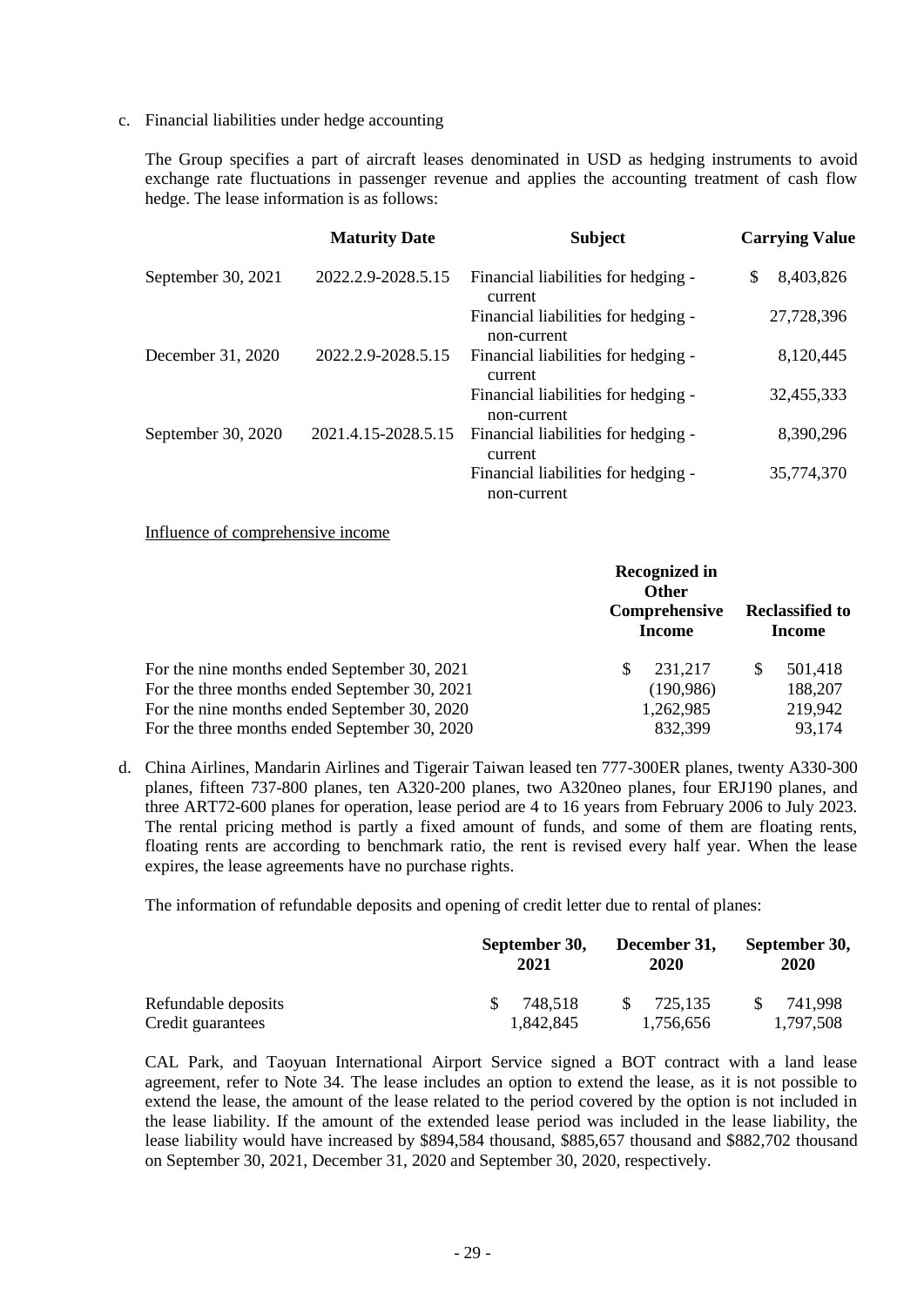Taiwan Air Cargo Terminal Co. and CAA signed a BOT contract with a land lease agreement. For details, please refer to Note 34.

e. In September 2019, the Company signed a rental contract for six A321neo with Air Lease Corporation, which is expected to be introduced between 2021 and 2023.

In October 2019, the Company signed a rental contract for eight A321neo with CALC Lease Corporation, which is expected to be delivered between 2022 and 2023.

In February 2020, Tigerair Taiwan Co., Ltd. signed a rental contract for eight A320neo with ICBC Lease Corporation, which is expected to be delivered between 2021 and 2024. As of September 30, 2021, two A320neo have been delivered.

- f. In order to revitalize assets and strengthen financial structure, the Company signed a sale and leaseback agreement for five A330-300 with CALC Lease Corporation in June 2021 and September 2021. Those aircraft were sold for \$2,810,098 thousand and the Company recognized a loss of \$342,080 thousand. The lease term is 4 years without renewal option or right of first refusal and the annual lease payments for each aircraft are US\$4,200 thousand to US\$4,823 thousand.
- g. In order to revitalize assets, the Company signed a lease agreement for two 747-400F with US Cargo Company in August 2021 and September 2021, which is expected to be delivered between October 2021 and December 2021.
- h. Other lease information

The Group uses operating lease agreement for investment properties, refer to Note 16.

|                               | For the Three Months Ended<br>September 30 |       | <b>For the Nine Months Ended</b><br>September 30 |        |
|-------------------------------|--------------------------------------------|-------|--------------------------------------------------|--------|
|                               | 2021                                       | 2020  | 2021                                             | 2020   |
| Short-term leases and         |                                            |       |                                                  |        |
| low-value asset leases        | .203                                       | 6 994 | 22.846                                           | 19 T F |
| Total cash outflow for leases | 961,296)                                   |       |                                                  |        |

The Group chooses to waive the recognition of the contract provisions for the short-term leases and low-value asset leases, and does not recognize the related right-of-use assets and lease liabilities for such lease.

#### **22. OTHER PAYABLES**

|                              | September 30,<br>2021 | December 31,<br>2020 | September 30,<br>2020 |
|------------------------------|-----------------------|----------------------|-----------------------|
| Short-term employee benefits | 2,687,129<br>S.       | \$1,948,982          | \$2,197,375           |
| Fuel costs                   | 2,393,587             | 1,853,717            | 1,341,930             |
| Repair expenses              | 1,023,532             | 366,589              | 491,382               |
| Ground service expenses      | 872,152               | 956,956              | 857,837               |
| Terminal surcharges          | 726,684               | 420,194              | 451,174               |
| Interest expenses            | 159,529               | 120,550              | 173,278               |
| Commission expenses          | 114,160               | 184,363              | 317,156               |
| <b>Others</b>                | 2,004,784             | 2,454,906            | 2,650,850             |
|                              | 9,981,557             | 8,306,257            | 8,480,982             |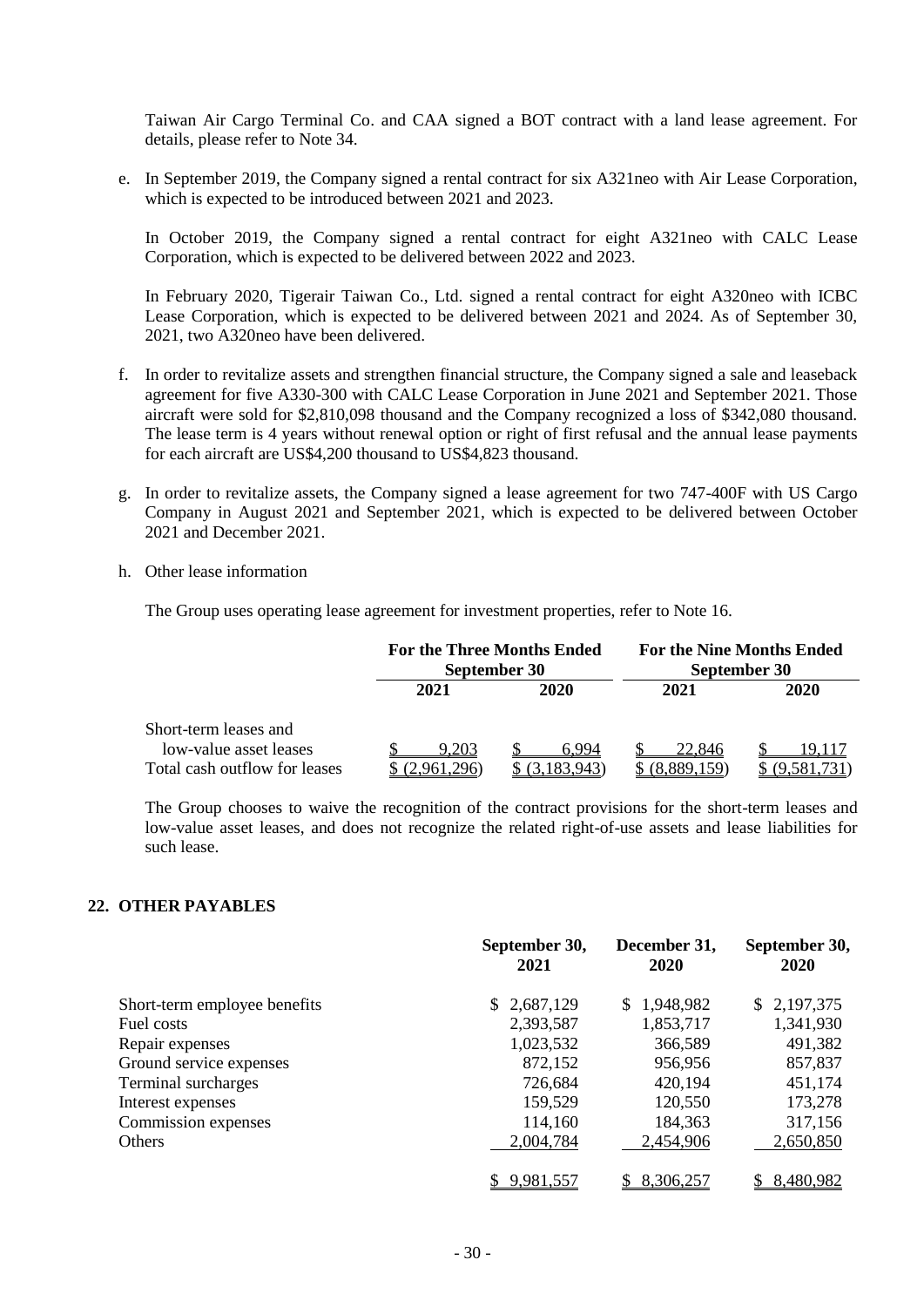## **23. CONTRACT LIABILITIES**

|                                                                 | September 30,<br>2021      | December 31,<br>2020            | September 30,<br><b>2020</b> |
|-----------------------------------------------------------------|----------------------------|---------------------------------|------------------------------|
| Frequent flyer program<br>Advance ticket sales<br><b>Others</b> | \$2,691,031<br>1,496,695   | \$2,671,203<br>2,659,093<br>168 | \$2,789,328<br>3,603,340     |
|                                                                 | \$4,187,726                | \$5,330,464                     | \$6,392,668                  |
| Current<br>Non-current                                          | \$<br>3,271,347<br>916,379 | \$3,569,360<br>1,761,104        | \$4,394,318<br>1,998,350     |
|                                                                 | 4, 187, 726                | 5,330,464                       | 6,392,668<br>S               |

## **24. PROVISIONS**

|                                                                                                             | September 30,<br>2021         | December 31,<br>2020                   | September 30,<br>2020                                        |
|-------------------------------------------------------------------------------------------------------------|-------------------------------|----------------------------------------|--------------------------------------------------------------|
| Operating leases - aircraft                                                                                 | 17,738,772                    | 14,534,286<br>\$                       | 13,787,291<br>S                                              |
| Current<br>Non-current                                                                                      | \$<br>2,775,946<br>14,962,826 | $\mathcal{S}$<br>164,800<br>14,369,486 | \$<br>221,320<br>13,565,971                                  |
|                                                                                                             | 17,738,772<br>\$              | 14,534,286<br>\$                       | 13,787,291<br>\$                                             |
|                                                                                                             |                               |                                        | <b>Aircraft Lease</b><br><b>Contracts</b>                    |
| Balance at January 1, 2020<br>Additional provisions recognized<br>Usage<br>Effects of exchange rate changes |                               |                                        | 10,371,857<br>\$.<br>4,730,275<br>(962, 948)<br>(351,893)    |
| Balance at September 30, 2020                                                                               |                               |                                        | 13,787,291                                                   |
| Balance at January 1, 2021<br>Additional provisions recognized<br>Usage<br>Effects of exchange rate changes |                               |                                        | \$<br>14,534,286<br>4,575,939<br>(1, 142, 874)<br>(228, 579) |
| Balance at September 30, 2021                                                                               |                               |                                        | 17,738,772                                                   |

The Company and Mandarin Airlines leased flight equipment under operating lease agreements. Under the contracts, when the leases expire and the equipment is returned to the lessor, the flight equipment has to be repaired according to the expected years of use, number of flight hours, flight cycles and the number of engine revolution. The Company and Mandarin Airlines had existing obligations to recognize provisions when signing a lease or during the lease term. Tigerair Taiwan Co., Ltd. also leased flight equipment under operating lease agreements. In accordance with the contract, Tigerair had to pay the maintenance reserve accounted for by using the actual number of flying hours.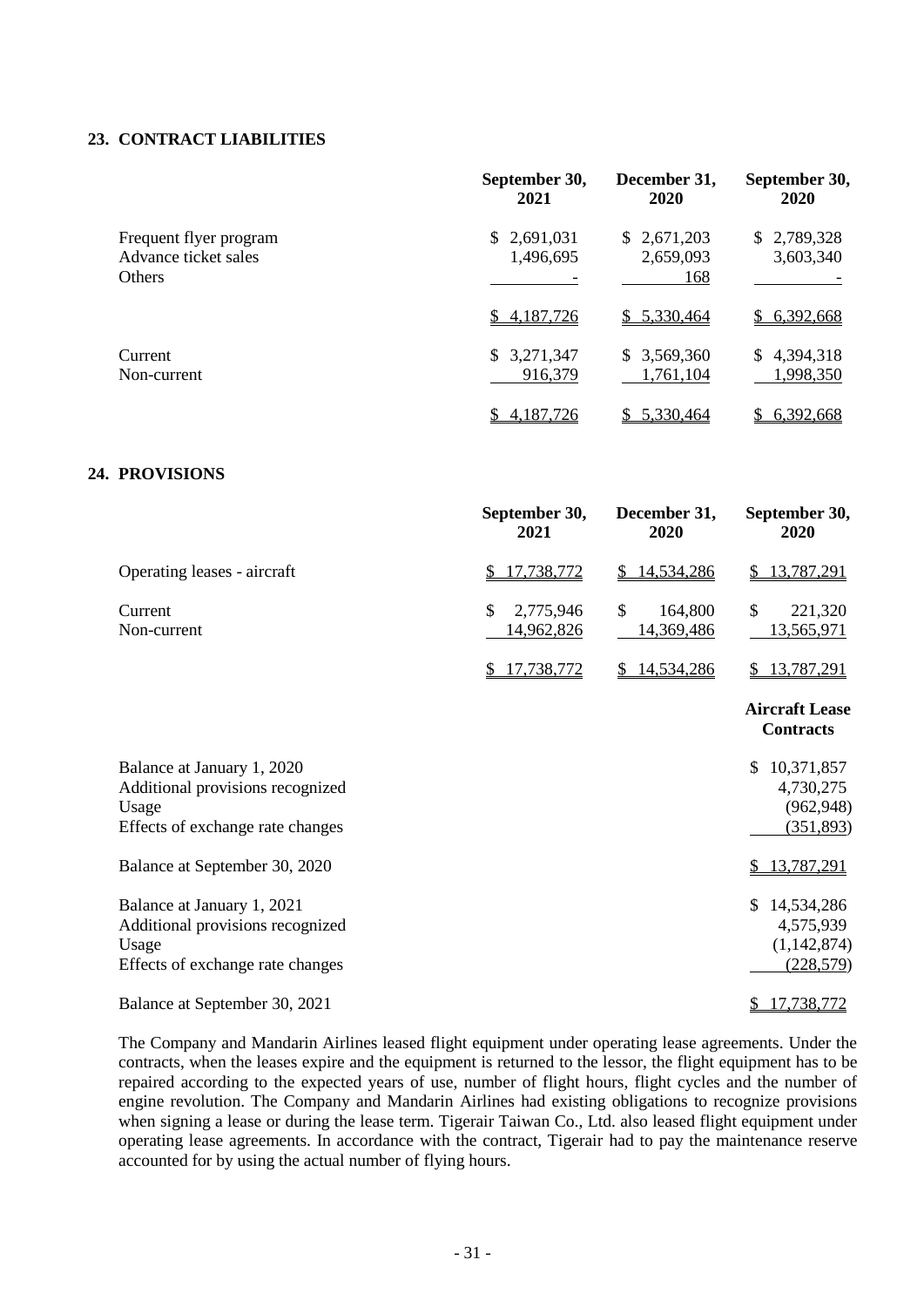### **25. RETIREMENT BENEFIT PLANS**

Employee benefits expense in respect of the Group's defined benefit retirement plan was calculated using the actuarially determined pension cost discount rate as of December 31, 2020 and 2019.

|                                              |                   | <b>For the Three Months Ended</b><br>September 30 |                    | <b>For the Nine Months Ended</b><br>September 30 |
|----------------------------------------------|-------------------|---------------------------------------------------|--------------------|--------------------------------------------------|
|                                              | 2021              | 2020                                              | 2021               | 2020                                             |
| <b>Operating costs</b><br>Operating expenses | 242,394<br>99,462 | \$<br>222,901<br>91,616                           | 739,235<br>279,185 | 709,999<br>304,134                               |
|                                              | 341.856           | 314.517                                           | 1.018.420          | 1,014,133                                        |

### **26. EQUITY**

a. Share capital

Ordinary shares

|                                            | September 30,<br>2021 | December 31,<br>2020 | September 30,<br>2020 |
|--------------------------------------------|-----------------------|----------------------|-----------------------|
| Number of shares authorized (in thousands) | 7,000,000             | 7,000,000            | 7,000,000             |
| Amount of shares authorized                | 70.000.000            | .000.000             | 000,000               |
| Amount of shares issued                    | .404.844              | 54,209,846           | 54,209,846            |

The Company issued the 6th domestic unsecured convertible bonds, and the holders of the convertible bonds applied for conversion in the amount of \$4,025,700 thousand for the six months ended September 30, 2021. The number of ordinary shares exchanged was 319,500,000 and entitled to have their registration changed after the issuance of new shares.

#### b. Capital surplus

|                                               |   | September 30,<br>2021 |   | December 31,<br>2020 |   | September 30,<br>2020 |
|-----------------------------------------------|---|-----------------------|---|----------------------|---|-----------------------|
| Issuance of shares in excess of par value and |   |                       |   |                      |   |                       |
| conversion premium                            | S | 746,037               | S | 146,351              | S | 146,351               |
| Retirement of treasury shares                 |   |                       |   | 33,513               |   | 33,513                |
| Employee share options expired                |   |                       |   | 11,747               |   | 11,747                |
| Long-term investments                         |   | 540                   |   | 119,134              |   | 119,134               |
| Bonds payable - equity component              |   | 323,766               |   | 409,978              |   | 409,978               |
| Others                                        |   | 701,842               |   | 466,604              |   | 466,604               |
|                                               |   | 1,772,185             |   | 1,187,327            |   | 1,187,327             |

The capital surplus from share issued in excess of par (including additional paid-in capital from the converted convertible bonds) may be used to offset deficits; in addition, when the Group has no deficit, such capital surplus may be distributed as cash dividends or transferred to capital (but limited to a certain percentage of the Group's paid-in capital on a yearly basis).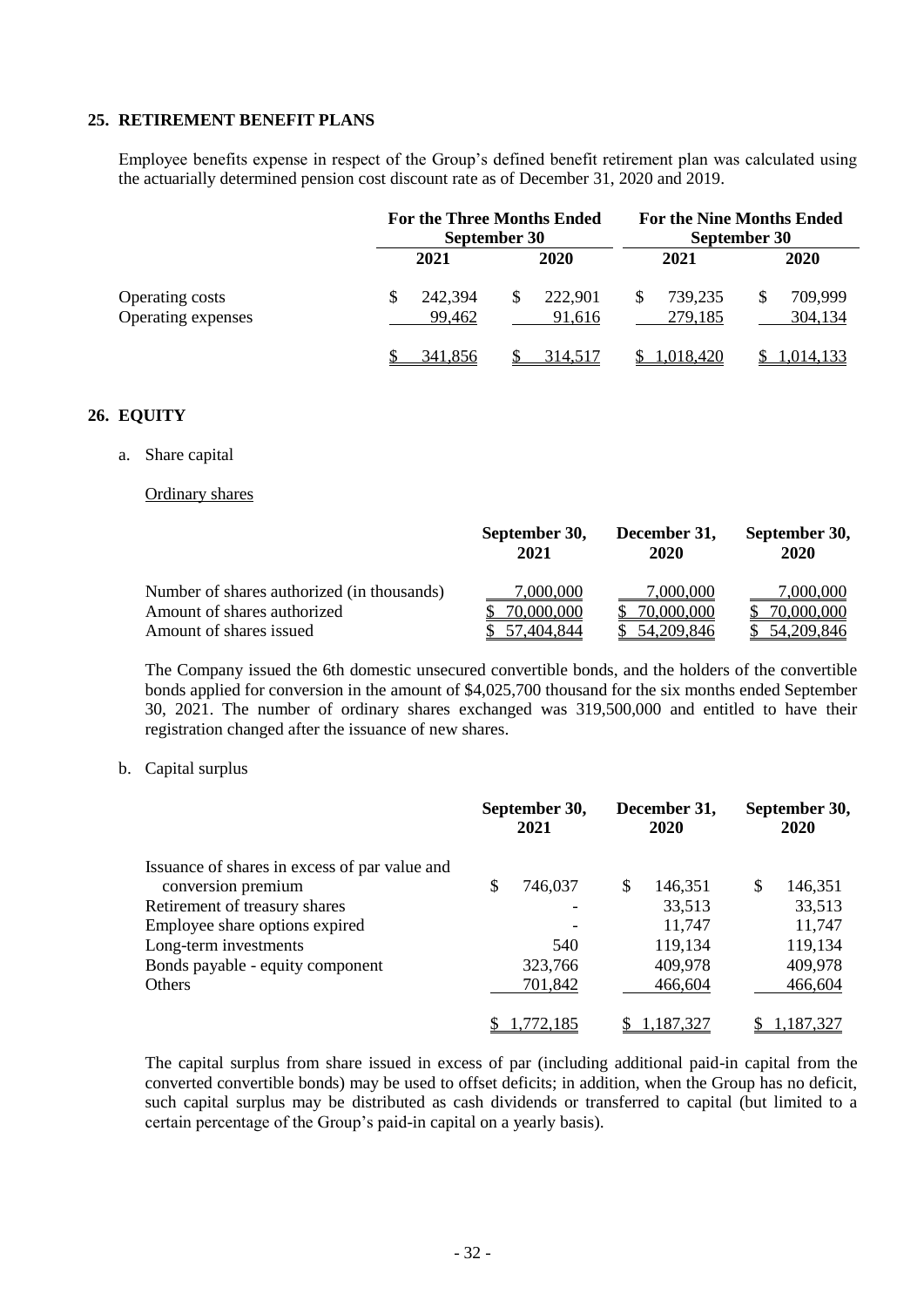The capital surplus arising from long-term investments, employee share options and the distribution of cash dividends to treasury share held by subsidiaries may not be used for other purposes but to offset deficits. The capital surplus arising from share options for employees and convertible bonds cannot be used.

c. Appropriation of earnings and dividend policy

Under the dividend policy as set forth in the Company's Articles of Incorporation (the "Articles"), where the Company made a profit in a fiscal year, the profit shall be first utilized for paying taxes, offsetting losses of previous years, setting aside as legal reserve 10% of the remaining profit, setting aside or reversing a special reserve in accordance with the laws and regulations, and then any remaining profit together with any undistributed retained earnings shall be used by the Company's board of directors as the basis for proposing a distribution plan, which is to distribute dividends and bonus no less than 50% of the remaining profit and undistributed retained earnings. The dividends and bonus mentioned above can be distributed in the form of new shares or cash, and the cash dividends should be no less than 30% of the total dividends.

Under the Company Act, if surplus earnings are distributed in the form of new shares, the distribution of shares shall be approved in the meeting of the board of directors; if such earnings are distributed in the form of cash, the cash distribution shall be authorized after a resolution has been adopted by a majority vote at a meeting of the board of directors attended by two-thirds of the total number of directors; and in addition, a report of such distribution shall be submitted to the shareholders' meeting. If the Group has no loss, according to laws and regulations, the Group can distribute its capital reserve, in whole or in part, by issuing new shares or cash based on financial, business and management considerations. If such surplus earnings is distributed in the form of new shares, it shall be approved by a meeting of the board of directors; if such surplus earning is distributed in the form of cash, it shall be authorized after a resolution has been adopted by a majority vote at a meeting of the board of directors attended by two-thirds of the total number of directors; and in addition thereto a report of such distribution shall be submitted to the shareholders' meeting.

Under the dividend policy as set forth in the Company's Articles of Incorporation (the "Articles") based on the amended Company Act, where the Company made profit in a fiscal year, the profit shall be first utilized for paying taxes, offsetting losses of previous years, setting aside as a legal reserve 10% of the remaining profit, setting aside or reversing a special reserve in accordance with the laws and regulations, and then any remaining profit together with any undistributed retained earnings shall be used by the Company's board of directors as the basis for proposing a distribution plan with due consideration of any future aircraft acquisition plans and fund demands, which should be resolved in the shareholders' meeting for the distribution of dividends and bonuses to shareholders by cash or shares (cash dividends cannot be less than 30% of total dividends distributed). However, if the Company's profit before tax in a fiscal year after deductions for the abovementioned items is not sufficient for earnings distribution, retained earnings can be used as a supplement for the deficiency.

The distribution of dividends should be resolved and recognized in the shareholders' meeting in the following year.

1) Offsetting deficit in 2019

On June 23, 2020, the offsetting of deficit in 2019 was resolved and recognized in the shareholders' meeting. The deficit included a net loss of \$1,199,798 thousand and negative adjustment of other retained earnings of \$577,427 thousand; thus, the remaining amount of accumulated deficit was \$1,777,225 thousand. The deficit was offset by the legal reserve of \$466,416 thousand, the special reserve of \$12,967 thousand and the capital reserve of \$1,297,843 thousand.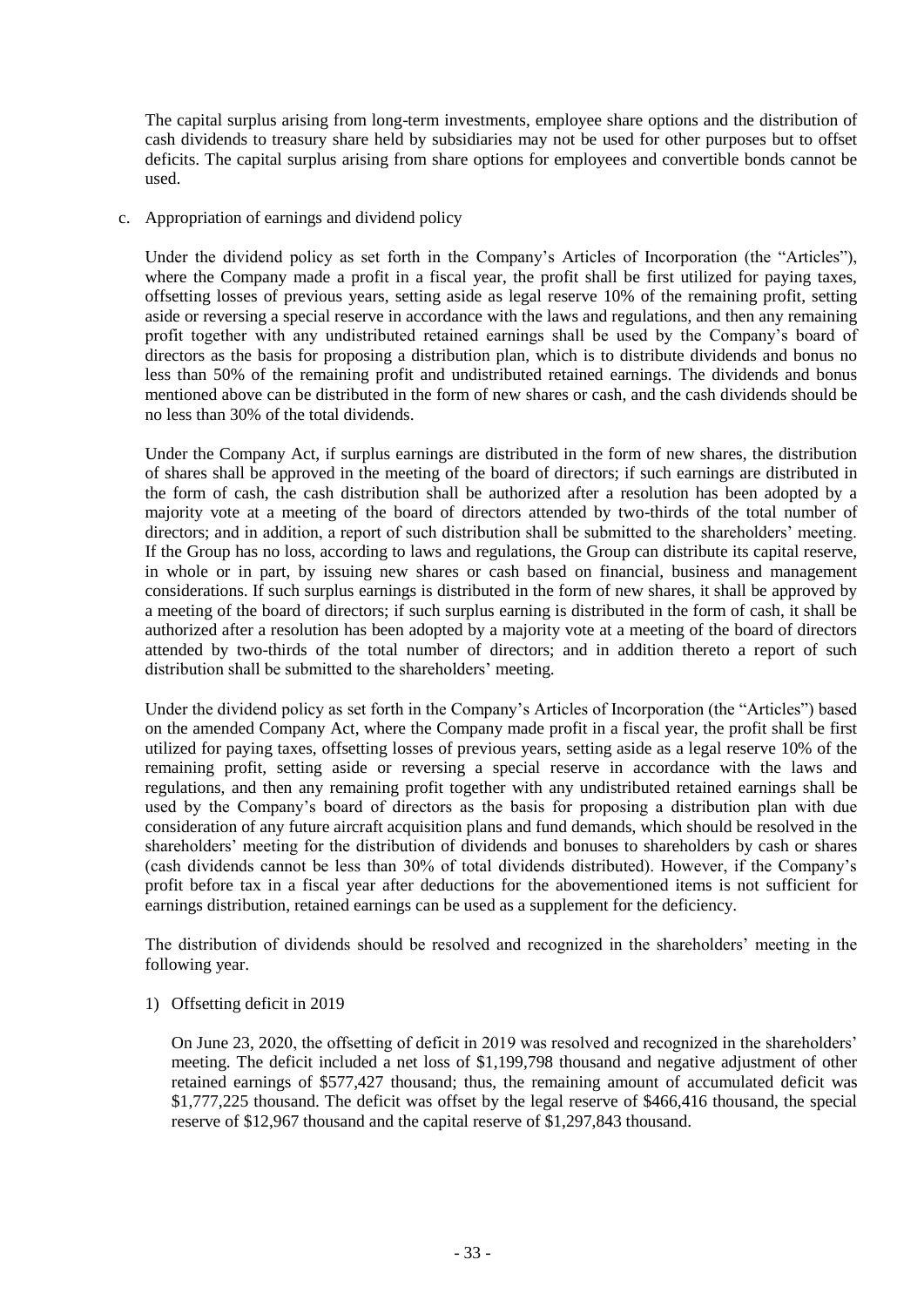#### 2) Offsetting deficit in 2020

On August 12, 2021, the offsetting of deficit in 2020 was resolved and recognized in the shareholders' meeting. The deficit included a net income of \$140,000 thousand and negative adjustment of other retained earnings of \$490,581 thousand; thus, the remaining amount of accumulated deficit was \$350,581 thousand. The deficit was offset by the capital reserve of \$350,581 thousand.

#### d. Other equity items

The movements of other equity items were as follows:

|                                                                                                   | <b>Exchange</b><br><b>Differences on</b><br><b>Translation of</b><br>the Financial<br><b>Statements of</b><br>Foreign<br><b>Operations</b> | <b>Unrealized</b><br>Gain (Loss) on<br><b>Financial</b><br><b>Assets at Fair</b><br><b>Value Through</b><br>Other<br>Comprehensive<br><b>Income</b> | Gain (Loss) on<br>Hedging<br><b>Instruments</b> | <b>Total</b>    |
|---------------------------------------------------------------------------------------------------|--------------------------------------------------------------------------------------------------------------------------------------------|-----------------------------------------------------------------------------------------------------------------------------------------------------|-------------------------------------------------|-----------------|
| Balance on January 1, 2020                                                                        | \$<br>(54,707)                                                                                                                             | \$<br>107,262                                                                                                                                       | 1,143,678<br>\$                                 | \$<br>1,196,233 |
| Exchange differences on translation of the financial statements of                                |                                                                                                                                            |                                                                                                                                                     |                                                 |                 |
| foreign operations                                                                                | (68, 728)                                                                                                                                  |                                                                                                                                                     |                                                 | (68, 728)       |
| Gain on hedging instruments                                                                       |                                                                                                                                            |                                                                                                                                                     | 1,185,753                                       | 1,185,753       |
| Cumulative loss on changes in fair value of hedging instruments                                   |                                                                                                                                            |                                                                                                                                                     |                                                 |                 |
| reclassified to profit or loss<br>Unrealized loss on financial assets at fair value through other |                                                                                                                                            |                                                                                                                                                     | (179, 589)                                      | (179, 589)      |
| comprehensive income                                                                              |                                                                                                                                            | (85,280)                                                                                                                                            |                                                 | (85, 280)       |
| Effects of income tax                                                                             | 13,497                                                                                                                                     | 16,153                                                                                                                                              | (201, 234)                                      | (171, 584)      |
| Other comprehensive income recognized in the period                                               | (55, 231)                                                                                                                                  | (69, 127)                                                                                                                                           | 804,930                                         | 680,572         |
|                                                                                                   |                                                                                                                                            |                                                                                                                                                     |                                                 |                 |
| Balance on September 30, 2020                                                                     | (109, 938)                                                                                                                                 | 38,135                                                                                                                                              | 1,948,608                                       | 1,876,805       |
| Balance on January 1, 2021                                                                        | \$<br>(134, 252)                                                                                                                           | \$<br>71,359                                                                                                                                        | \$<br>2,606,659                                 | \$<br>2,543,766 |
| Exchange differences on translation of the financial statements of                                |                                                                                                                                            |                                                                                                                                                     |                                                 |                 |
| foreign operations                                                                                | (33, 157)                                                                                                                                  |                                                                                                                                                     |                                                 | (33, 157)       |
| Gain on hedging instruments                                                                       |                                                                                                                                            |                                                                                                                                                     | 687,829                                         | 687,829         |
| Cumulative loss on changes in fair value of hedging instruments                                   |                                                                                                                                            |                                                                                                                                                     |                                                 |                 |
| reclassified to profit or loss<br>Unrealized loss on financial assets at fair value through other |                                                                                                                                            |                                                                                                                                                     | (492, 844)                                      | (492, 844)      |
| comprehensive income                                                                              |                                                                                                                                            | (72, 433)                                                                                                                                           |                                                 | (72, 433)       |
| Effects of income tax                                                                             | 6,369                                                                                                                                      | 13,982                                                                                                                                              | (38,996)                                        | (18, 645)       |
| Other comprehensive income recognized in the period                                               | (26, 788)                                                                                                                                  | (58, 451)                                                                                                                                           | 155,989                                         | 70,750          |
| Transferred to hedged items                                                                       |                                                                                                                                            |                                                                                                                                                     | 79,606                                          | 79,606          |
| Balance on September 30, 2021                                                                     | \$<br>(161,040)                                                                                                                            | \$<br>12,908                                                                                                                                        | 2,842,254<br>S                                  | \$<br>2,694,122 |

#### e. Non-controlling interests

|                                                                 | <b>For the Nine Months Ended</b><br>September 30 |                        |  |
|-----------------------------------------------------------------|--------------------------------------------------|------------------------|--|
|                                                                 | 2021                                             | 2020                   |  |
| Beginning balance                                               | \$3,152,090                                      | \$3,578,345            |  |
| Share in loss for the year                                      | (457,069)                                        | (353, 423)             |  |
| Exchange differences on translating the financial statements of |                                                  |                        |  |
| foreign operations                                              | (1,403)                                          | (1,327)                |  |
| Loss on hedging instruments                                     | (325)                                            | (855)                  |  |
| Cumulative gain on changes in fair value of hedging instruments |                                                  |                        |  |
| reclassified to profit or loss                                  | 785                                              | 1,698                  |  |
| Effects of income tax                                           | (92)                                             | (169)                  |  |
|                                                                 | (1,035)                                          | (653)                  |  |
|                                                                 |                                                  | $(C_{\text{optimal}})$ |  |

(Continued)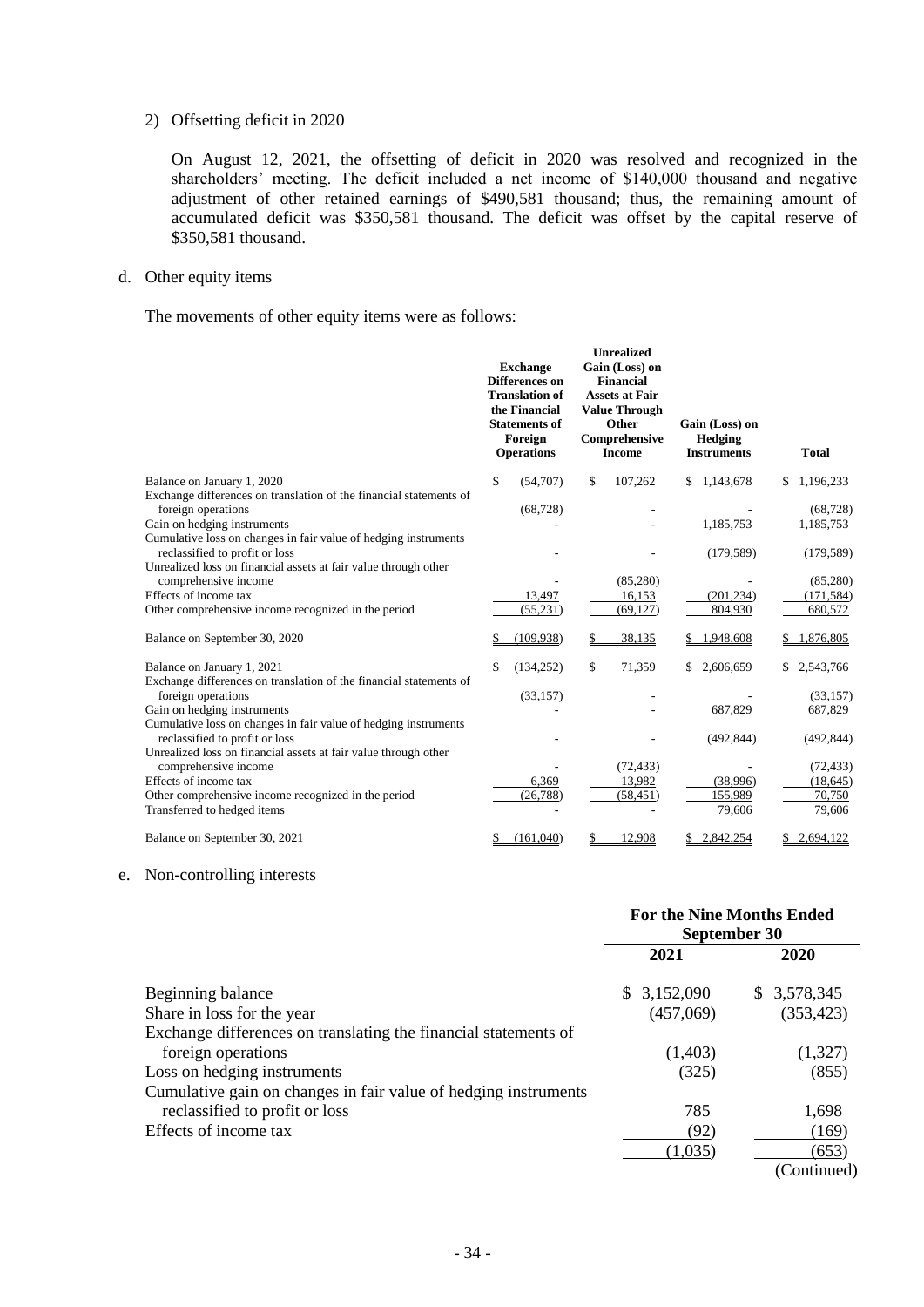|                                                     |     | <b>For the Nine Months Ended</b><br>September 30 |   |                          |
|-----------------------------------------------------|-----|--------------------------------------------------|---|--------------------------|
|                                                     |     | 2021                                             |   | <b>2020</b>              |
| Change in subsidiaries' equity                      | \$. | 575,753                                          | S |                          |
| Share options held by the employees of subsidiaries |     | 126                                              |   | 52                       |
| Dividends paid by subsidiaries                      |     | (124, 727)                                       |   | (375,036)                |
| Ending balance                                      |     | 3,145,138                                        |   | 2,849,285<br>(Concluded) |

# f. Treasury shares

Treasury shares are the Company's shares held by its subsidiaries as of September 30, 2021 and 2020 and are as follows:

#### **(In Thousands of Shares)**

| <b>Period of Treasury Shares</b>             | Number of<br><b>Shares.</b><br><b>Beginning</b><br>of Year | Reduction<br>During<br>the Year | Number of<br>Shares,<br>End<br>of Year |
|----------------------------------------------|------------------------------------------------------------|---------------------------------|----------------------------------------|
| For the nine months ended September 30, 2021 | 2,075                                                      | $\sim$ $-$                      | 2,075                                  |
| For the nine months ended September 30, 2020 | 2,889                                                      | (814)                           | <u>2.075</u>                           |

| <b>Subsidiary</b>        | <b>Shares</b><br>(In Thousands) | <b>Carrying</b><br>Amount | <b>Market Value</b> |
|--------------------------|---------------------------------|---------------------------|---------------------|
| September 30, 2021       |                                 |                           |                     |
| <b>Mandarin Airlines</b> | 2,075                           | \$35,684                  | \$ 35,684           |
| December 31, 2020        |                                 |                           |                     |
| Mandarin Airlines        | 2,075                           | \$24,999                  | 24,999<br>S.        |
| September 30, 2020       |                                 |                           |                     |
| Mandarin Airlines        | 2,075                           | '.178                     | 178                 |

The above acquisitions by subsidiaries of the Company's shares in previous years was due to investment planning.

The shares of the Company held by its subsidiaries were treated as treasury shares. The subsidiaries can exercise shareholders' right on these treasury shares, except for the right to subscribe for the Company's new shares and voting rights.

Dynasty Aerotech International Corp. sold a total of 814 thousand shares of the Company between January 1, 2020 and September 30, 2020. The disposal price was \$6,854 thousand.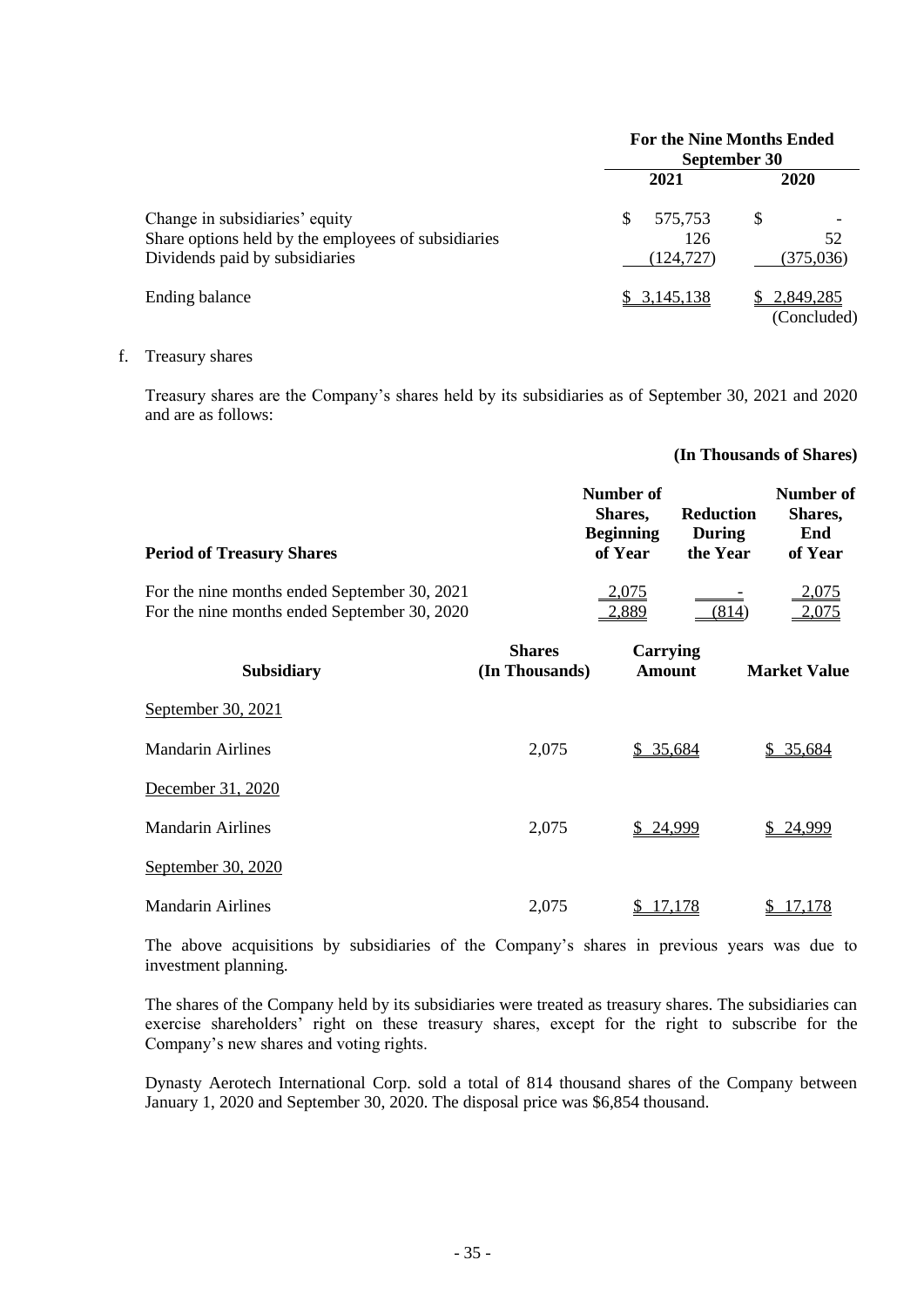### **27. NET INCOME**

### a. Revenue

|           |            | <b>For the Three Months Ended</b><br>September 30 |            | <b>For the Nine Months Ended</b><br>September 30 |  |  |
|-----------|------------|---------------------------------------------------|------------|--------------------------------------------------|--|--|
|           | 2021       | 2020                                              | 2021       | 2020                                             |  |  |
| Passenger | 1,189,331  | 3,241,277<br>\$.                                  | 4,569,176  | \$23,482,646                                     |  |  |
| Cargo     | 31,247,067 | 21,508,899                                        | 81,309,658 | 56,046,312                                       |  |  |
| Others    | 2,037,604  | 1,861,522                                         | 5,795,806  | 5,955,392                                        |  |  |
|           | 34,474,002 | 26,611,698                                        | 91.674.640 | 85,484,350                                       |  |  |

# b. Other income

|                 |         | <b>For the Three Months Ended</b><br>September 30 | <b>For the Nine Months Ended</b><br>September 30 |           |  |
|-----------------|---------|---------------------------------------------------|--------------------------------------------------|-----------|--|
|                 | 2021    | 2020                                              | 2021                                             | 2020      |  |
| Interest income | 22,988  | 62,650                                            | \$.<br>97,677                                    | \$242,761 |  |
| Dividend income | 11,607  | 15,099                                            | 11,607                                           | 22,516    |  |
| Others          | 104,598 | 104,754                                           | 280,455                                          | 280,430   |  |
|                 | .39.193 | 182.503                                           | 389.739                                          | 545.707   |  |

# c. Other gains and losses

|                                                                 | <b>For the Three Months Ended</b><br>September 30 |            |    | <b>For the Nine Months Ended</b><br>September 30 |               |    |            |
|-----------------------------------------------------------------|---------------------------------------------------|------------|----|--------------------------------------------------|---------------|----|------------|
|                                                                 |                                                   | 2021       |    | 2020                                             | 2021          |    | 2020       |
| Gain (loss) on disposal of<br>property, plant and               |                                                   |            |    |                                                  |               |    |            |
| equipment                                                       | \$                                                | (33, 839)  | \$ | 6,586                                            | (1,023,694)   | \$ | 13,466     |
| Loss arising from sale and                                      |                                                   |            |    |                                                  |               |    |            |
| leaseback transactions                                          |                                                   | (202, 383) |    |                                                  | (342,080)     |    |            |
| Gain (loss) on financial assets<br>mandatorily classified as at |                                                   |            |    |                                                  |               |    |            |
| <b>FVTPL</b>                                                    |                                                   | 238        |    | 304                                              | 13            |    | 2,234      |
| Loss on disposal of investments                                 |                                                   |            |    |                                                  | (540)         |    |            |
| Net foreign exchange (losses)                                   |                                                   |            |    |                                                  |               |    |            |
| gains                                                           |                                                   | (17, 152)  |    | 161,378                                          | (19,211)      |    | 212,336    |
| Others                                                          |                                                   | (61, 279)  |    | (78, 573)                                        | (222, 699)    |    | (208, 629) |
|                                                                 | \$                                                | (314, 415) |    | 89,695                                           | \$(1,608,211) |    | 19,407     |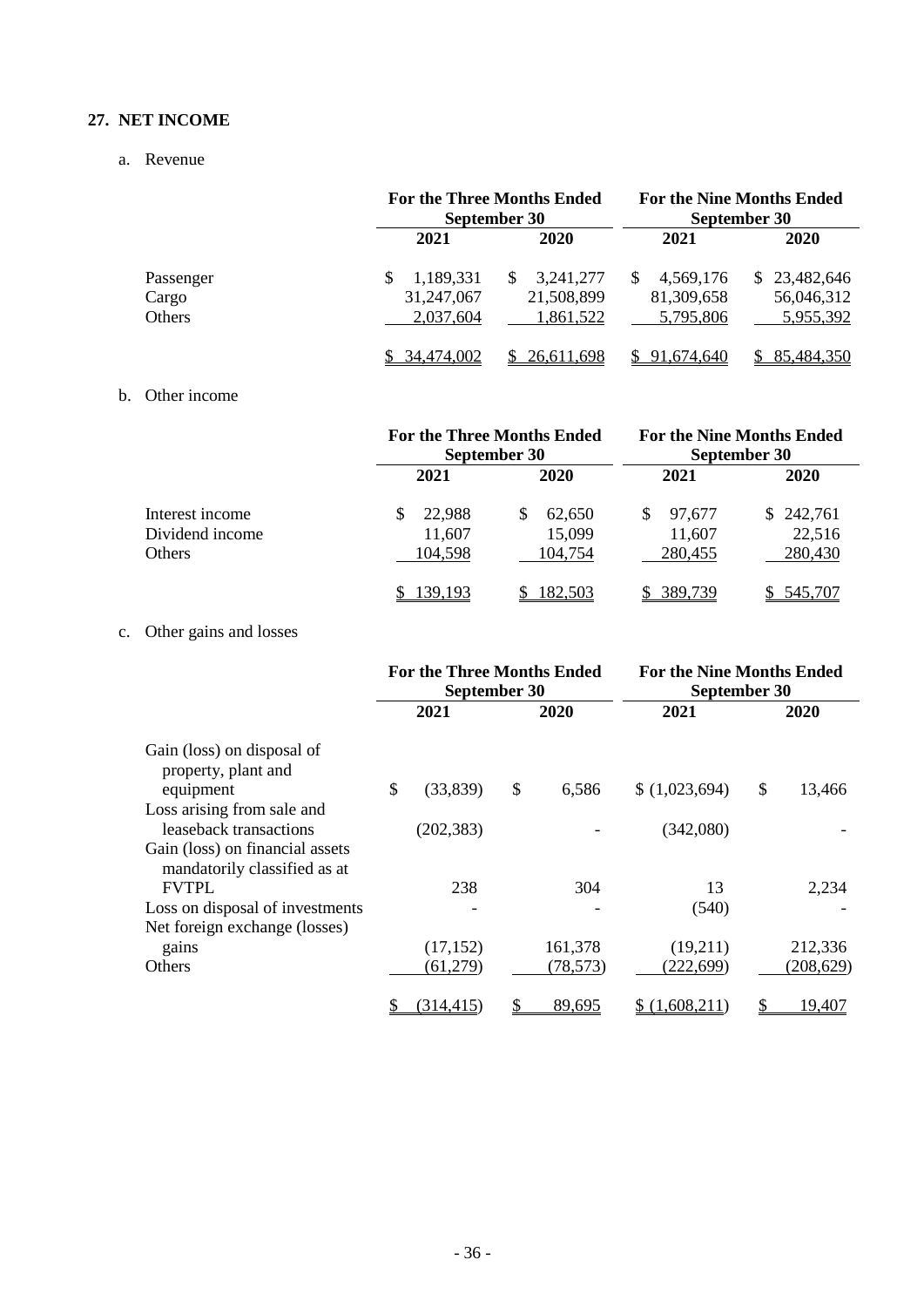## d. Finance costs

|                               |                   | <b>For the Three Months Ended</b><br>September 30 | <b>For the Nine Months Ended</b><br>September 30 |                   |  |
|-------------------------------|-------------------|---------------------------------------------------|--------------------------------------------------|-------------------|--|
|                               | 2021              | 2020                                              | 2021                                             | 2020              |  |
| Interest expense              |                   |                                                   |                                                  |                   |  |
| Bonds payable                 | \$<br>37,978      | \$<br>99,399                                      | \$<br>187,102                                    | \$<br>242,546     |  |
| <b>Bank</b> loans             | 162,900           | 193,212                                           | 552,150                                          | 715,996           |  |
| Interest on lease liabilities | 371,642           | 458,065                                           | 1,111,729                                        | 1,409,299         |  |
|                               | 572,520           | 750,676                                           | 1,850,981<br>S.                                  | 2,367,841<br>S.   |  |
| Capitalization rate           | $0.55\% - 1.11\%$ | $0.78\% - 1.55\%$                                 | $0.55\% - 1.11\%$                                | $0.71\% - 1.92\%$ |  |
| Capitalization interest       | 11.619            | 18.559                                            | 30,735                                           | 64.708            |  |

# e. Depreciation and amortization expenses

|                                                                                                 |                                              | <b>For the Three Months Ended</b><br>September 30       | <b>For the Nine Months Ended</b><br>September 30 |                                                  |  |
|-------------------------------------------------------------------------------------------------|----------------------------------------------|---------------------------------------------------------|--------------------------------------------------|--------------------------------------------------|--|
|                                                                                                 | 2021                                         | 2020                                                    | 2021                                             | 2020                                             |  |
| Property, plant, equipment<br>Right-of-use assets<br>Investment properties<br>Intangible assets | \$<br>4,107,786<br>2,977,451<br>66<br>56,769 | $\mathcal{S}$<br>4,835,632<br>3,041,624<br>67<br>47,201 | 13,676,955<br>\$.<br>8,851,277<br>200<br>165,970 | 14,608,504<br>\$.<br>9,289,998<br>203<br>152,758 |  |
| Depreciation and amortization<br>expenses                                                       | 7,142,072<br>S                               | \$.<br>7,924,524                                        | 22,694,402<br>S.                                 | 24,051,463<br>S.                                 |  |
| An analysis of depreciation by<br>function<br>Operating costs<br>Operating expenses             | \$<br>6,899,689<br>185,614                   | $\mathcal{S}$<br>7,649,024<br>228,299                   | 21,700,767<br>\$.<br>827,665                     | 22,858,093<br>S.<br>1,040,612                    |  |
| An analysis of amortization by<br>function                                                      | 7,085,303<br>S                               | \$<br>7,877,323                                         | 22,528,432<br>S.                                 | 23,898,705<br>\$                                 |  |
| Operating costs<br>Operating expenses                                                           | \$<br>3,010<br>53,759                        | \$<br>3,561<br>43,640                                   | $\mathcal{S}$<br>9,032<br>156,938                | \$<br>10,647<br>142,111                          |  |
|                                                                                                 | \$<br>56,769                                 | \$<br>47,201                                            | 165,970                                          | \$<br>152,758                                    |  |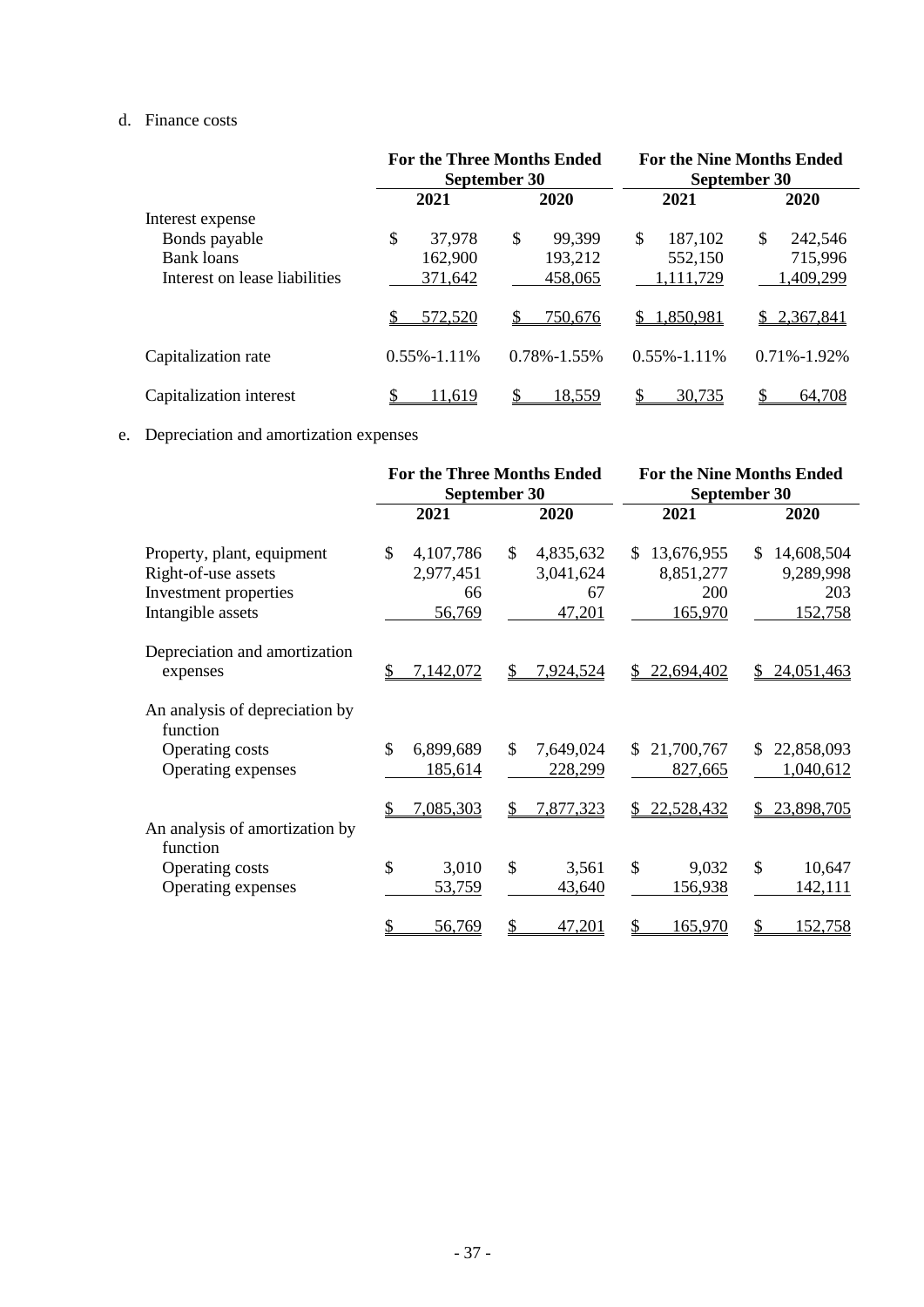#### f. Employment benefits expense

|                                                         |                 | <b>For the Three Months Ended</b><br>September 30 | <b>For the Nine Months Ended</b><br>September 30 |                            |  |
|---------------------------------------------------------|-----------------|---------------------------------------------------|--------------------------------------------------|----------------------------|--|
|                                                         | 2021            | 2020                                              | 2021                                             | 2020                       |  |
| Post-employment benefits                                |                 |                                                   |                                                  |                            |  |
| Defined contribution plans                              | \$<br>126,607   | $\mathcal{S}$<br>153,738                          | \$<br>387,783                                    | \$<br>437,620              |  |
| Defined benefit plans                                   | 341,856         | 314,517                                           | 1,018,420                                        | 1,014,133                  |  |
|                                                         | 468,463         | \$<br>468,255                                     | 1,406,203<br>\$                                  | \$<br>1,451,753            |  |
| Other employee benefits                                 |                 |                                                   |                                                  |                            |  |
| Salary expenses                                         | \$<br>4,847,369 | \$<br>4,534,209                                   | 13,538,648<br>\$.                                | 13,599,526<br>$\mathbb{S}$ |  |
| Personnel service expenses                              | 1,158,472       | 852,518                                           | 3,743,412                                        | 3,267,290                  |  |
|                                                         | 6,005,841<br>\$ | 5,386,727<br>\$                                   | 17,282,060<br>\$                                 | 16,866,816<br>\$           |  |
| An analysis of employee<br>benefits expense by function |                 |                                                   |                                                  |                            |  |
| Operating costs                                         | \$<br>5,346,128 | \$<br>4,823,825                                   | 15,336,479<br>\$                                 | 14,827,517<br>\$.          |  |
| Operating expenses                                      | 1,128,176       | 1,031,157                                         | 3,351,784                                        | 3,491,052                  |  |
|                                                         |                 |                                                   |                                                  |                            |  |
|                                                         | 6,474,304<br>\$ | 5,854,982<br>S                                    | 18,688,263<br>S                                  | 18,318,569<br>\$           |  |

According to the Company's articles, the Company accrues compensation of employees at rates of no less than 3% of the net profit before income tax and compensation of employees. For the three months ended September 30, 2021 and for the nine months ended September 30, 2021, the estimated compensation of employees was both \$53,321 thousand. For the three months ended September 30, 2020 and for the nine months September 30, 2020, the Company has experienced a deficit and, therefore, no compensation of employees was estimated.

Material differences between such estimated amounts and the amounts proposed by the board of directors on or before the date that the annual consolidated financial statements are authorized for issue are adjusted in the year that the compensation and remuneration are recognized. If there is a change in the proposed amounts after the annual consolidated financial statements are authorized for issue, the differences are recorded as a change in the accounting estimate.

Information on the compensation of employees and remuneration of directors and supervisors resolved by the Company's board of directors is available at the Market Observation Post System website of the Taiwan Stock Exchange.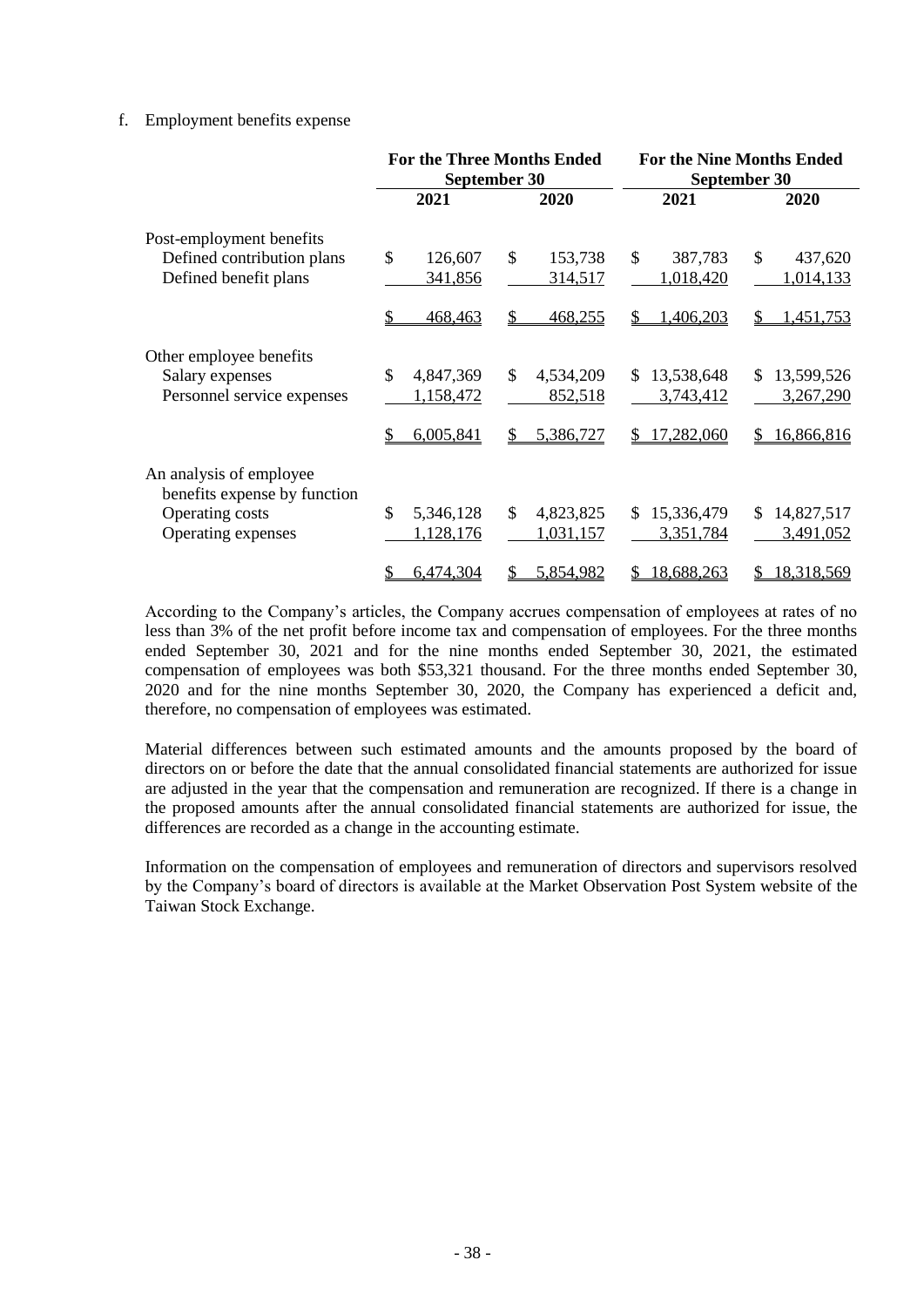## **28. INCOME TAX**

#### a. Income tax expense recognized in profit or loss

The major components of tax expense (benefit) were as follows:

|                                                              | <b>For the Three Months Ended</b><br>September 30 |            | <b>For the Nine Months Ended</b><br>September 30 |               |  |
|--------------------------------------------------------------|---------------------------------------------------|------------|--------------------------------------------------|---------------|--|
|                                                              | 2021                                              | 2020       | 2021                                             | 2020          |  |
| Current tax                                                  |                                                   |            |                                                  |               |  |
| Current year                                                 | 766,443                                           | \$120,086  | 847,840<br>S.                                    | S.<br>445,896 |  |
| Adjustments for prior periods                                |                                                   | 199        | 7,785                                            | (22, 123)     |  |
| Deferred tax                                                 |                                                   |            |                                                  |               |  |
| Current year                                                 | (414, 753)                                        | (196, 052) | (683,857)                                        | (608,149)     |  |
| Income tax expense (benefit)<br>recognized in profit or loss | 351.690                                           | 75.767     | 71.768                                           | (184.376)     |  |

b. Income tax recognized in other comprehensive income

|                                                                       |               | <b>For the Three Months Ended</b><br>September 30 | <b>For the Nine Months Ended</b><br>September 30 |              |  |
|-----------------------------------------------------------------------|---------------|---------------------------------------------------|--------------------------------------------------|--------------|--|
| Deferred tax                                                          | 2021          | 2020                                              | 2021                                             | 2020         |  |
| Recognized in other<br>comprehensive income<br>Translation of foreign |               |                                                   |                                                  |              |  |
| operations<br>Fair value changes of<br>financial assets at            | \$<br>211     | \$<br>3,548                                       | \$<br>6,369                                      | \$<br>13,497 |  |
| <b>FVTOCI</b><br>Fair value revaluation of<br>hedging instruments for | 10,783        | 2,295                                             | 13,982                                           | 16,153       |  |
| cash flow hedging                                                     | 39,577        | (124, 972)                                        | (39,088)                                         | (201,403)    |  |
| Total income tax recognized in<br>other comprehensive income          | <u>50,571</u> | \$ (119.129)                                      | 18.737                                           |              |  |

c. Income tax assessment

Income tax returns of the Company through 2018 have been examined by the tax authorities. And the income tax returns of the rest of the Company's subsidiaries through 2019 have been examined by the tax authorities.

### **29. EARNINGS (LOSS) PER SHARE**

|                                                                      | <b>For the Three Months Ended</b><br>September 30 |                  | <b>For the Nine Months Ended</b><br>September 30 |                 |
|----------------------------------------------------------------------|---------------------------------------------------|------------------|--------------------------------------------------|-----------------|
|                                                                      | 2021                                              | 2020             | 2021                                             | 2020            |
| Basic earnings (loss) per share<br>Diluted earnings (loss) per share | 0.51<br>0.48                                      | (0.13)<br>(0.13) | 0.28<br>0.26                                     | (0.37)<br>(0.3) |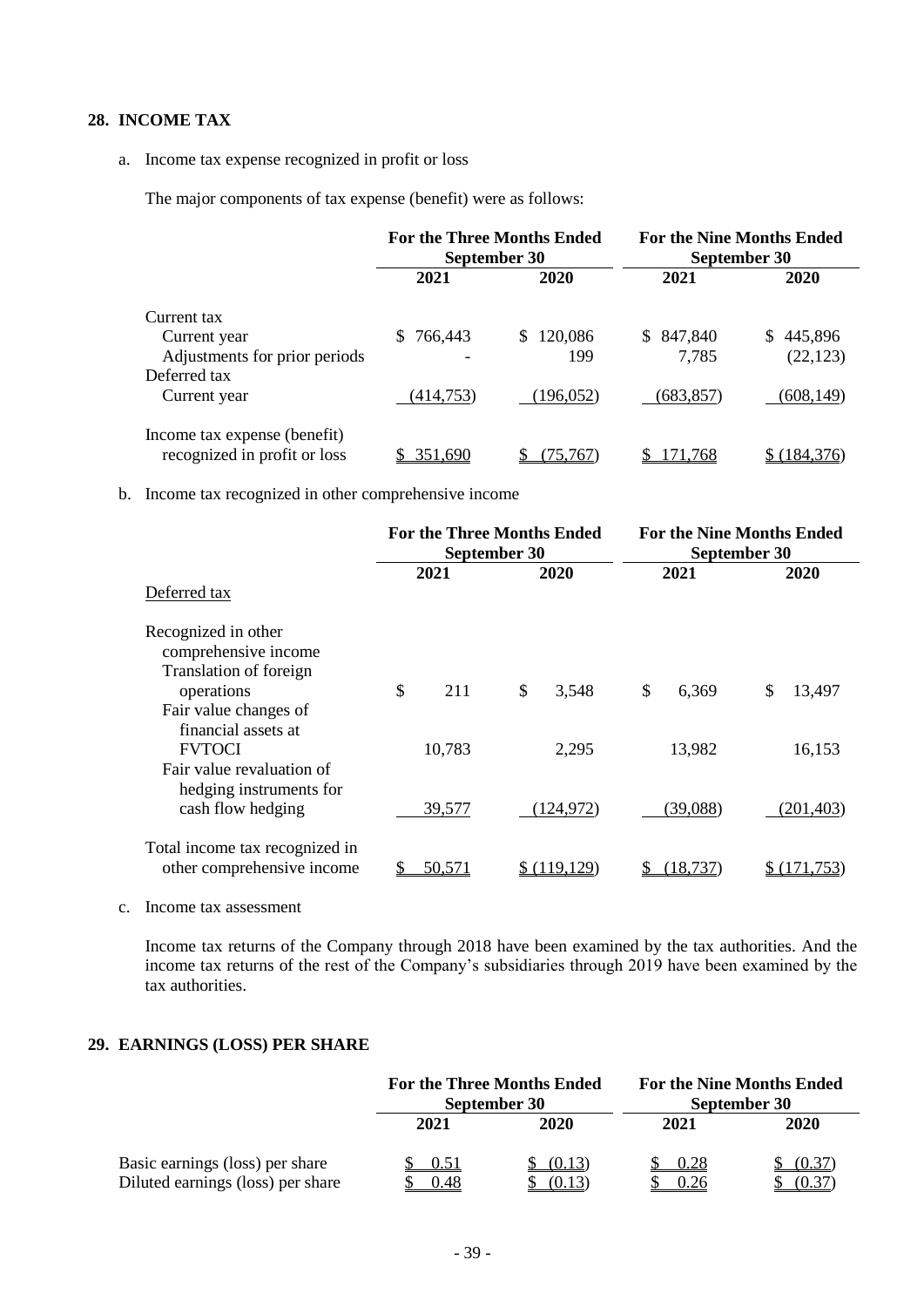| <b>For the Nine Months Ended</b><br>September 30 |  |  |
|--------------------------------------------------|--|--|
| 2020                                             |  |  |
| (2,021,822)                                      |  |  |
|                                                  |  |  |
| \$ (2,021,822)                                   |  |  |
|                                                  |  |  |
| 5,418,640                                        |  |  |
|                                                  |  |  |
| 5,418,640                                        |  |  |
|                                                  |  |  |

If the Group offered to settle compensation or bonuses paid to employees in cash or shares, the Group assumed the entire amount of the compensation or bonuses would be settled in shares and the resulting potential shares were included in the weighted average number of shares outstanding used in the computation of diluted earnings (loss) per share, if the effect is dilutive. Such dilutive effect of the potential shares was included in the computation of diluted earnings (loss) per share until the number of shares to be distributed to employees is resolved in the following year.

#### **30. CAPITAL MANAGEMENT**

The goal, policies and procedures as well as the composition of the Group's capital management are the same as those stated in Note 31 to the Group's consolidated financial statements for the year ended December 31, 2020.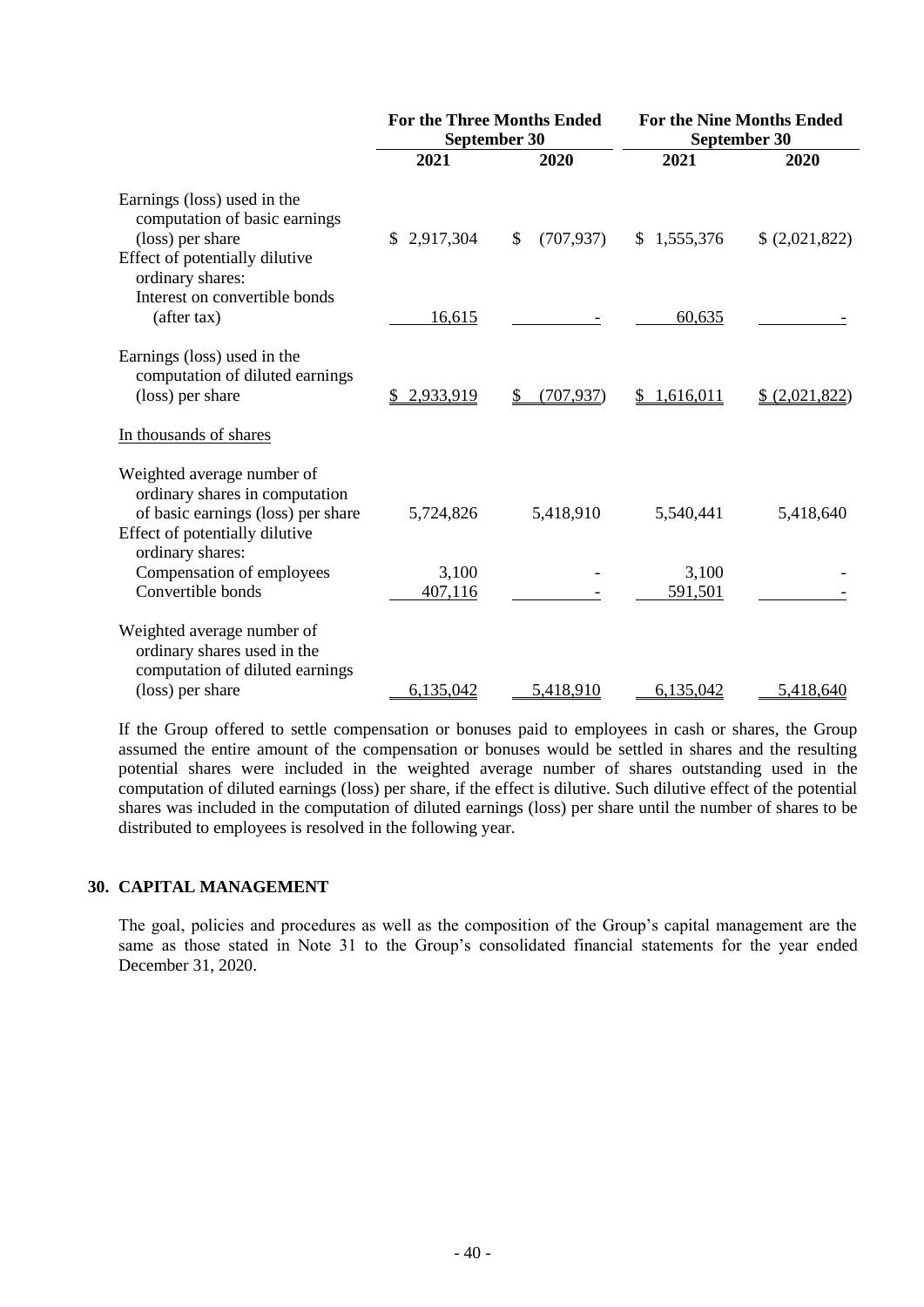#### **31. FINANCIAL INSTRUMENTS**

a. Fair values of financial instruments not measured at fair value

Except as detailed in the following table, the management considers the carrying amounts of financial assets and financial liabilities recognized in these consolidated financial statements as approximating their fair values.

|                       |                    | <b>September 30, 2021</b> |                    | <b>December 31, 2020</b> |                    | <b>September 30, 2020</b> |  |
|-----------------------|--------------------|---------------------------|--------------------|--------------------------|--------------------|---------------------------|--|
|                       | Carrying<br>Amount | <b>Fair Value</b>         | Carrying<br>Amount | <b>Fair Value</b>        | Carrying<br>Amount | <b>Fair Value</b>         |  |
| Financial liabilities |                    |                           |                    |                          |                    |                           |  |
| Bonds payable         | 17.866.263         | \$19,076,962              | \$22,282,859       | \$22,459,685             | \$23,162,586       | \$ 23,145,514             |  |

Lease liabilities and long-term debts are floating-rate financial liabilities, so their carrying amounts are their fair values. Fair values of bond payable trading in OTC and based on quoted market prices (Level 1)

b. Fair value of financial instruments measured at fair value on a recurring basis

The following table provides an analysis of financial instruments that are measured subsequent to initial recognition at fair value, grouped into Levels 1 to 3 based on the degree to which the fair value is observable:

- 1) Level 1 fair value measurements are those derived from quoted prices (unadjusted) in active markets for identical assets or liabilities;
- 2) Level 2 fair value measurements are those derived from inputs other than quoted prices included within Level 1 that are observable for the asset or liability, either directly (i.e. as prices) or indirectly (i.e. derived from prices); and
- 3) Level 3 fair value measurements are those derived from valuation techniques that include inputs for the asset or liability that are not based on observable market data (unobservable inputs).

September 30, 2021

|                                                                 | Level 1      | Level 2 | Level 3      | <b>Total</b> |  |
|-----------------------------------------------------------------|--------------|---------|--------------|--------------|--|
| Financial assets at FVTPL<br>Domestic money market funds        | 169,479      |         |              | 169,479      |  |
| Financial assets at FVTOCI<br>Investments in equity instruments |              |         |              |              |  |
| Unlisted shares - domestic                                      | \$           | \$      | \$<br>27,181 | \$<br>27,181 |  |
| Unlisted shares - foreign                                       |              |         | 63,999       | 63,999       |  |
|                                                                 |              |         | 91,180       | 91,180       |  |
| Financial assets for hedging                                    | ,228,412     |         | 20,219       | 2,248,631    |  |
| Financial liabilities for hedging                               | \$36,132,222 | .080    | 424          | \$36,133,726 |  |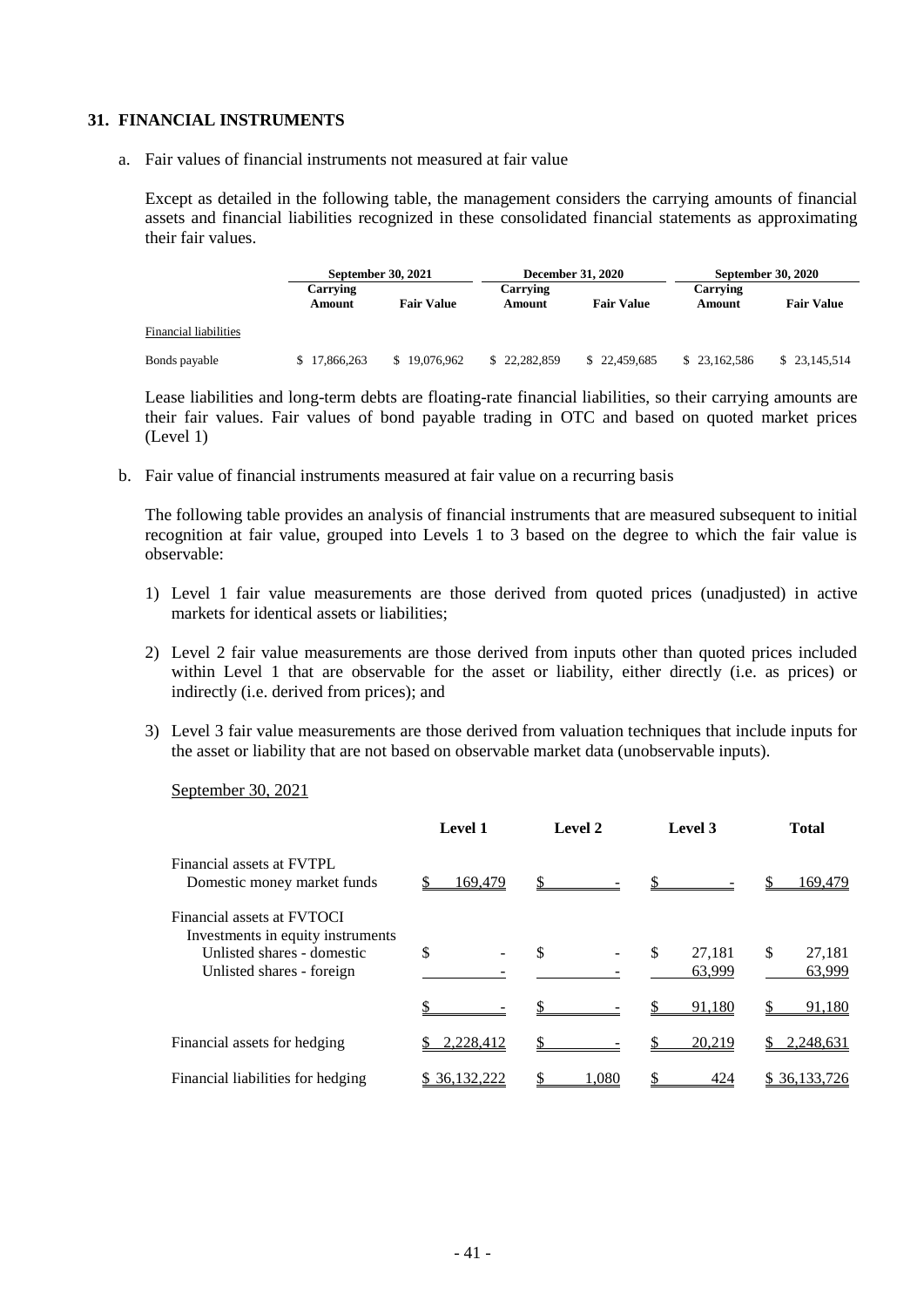### December 31, 2020

|                                                                                                                            | Level 1            | Level 2            | Level 3                            | <b>Total</b>                             |
|----------------------------------------------------------------------------------------------------------------------------|--------------------|--------------------|------------------------------------|------------------------------------------|
| Financial assets at FVTPL<br>Domestic money market funds                                                                   | 274,761<br>\$      |                    | \$                                 | 274,761                                  |
| Financial assets at FVTOCI<br>Investments in equity instruments<br>Unlisted shares - domestic<br>Unlisted shares - foreign | $\mathbb{S}$<br>\$ | $\mathbb{S}$<br>\$ | \$<br>29,704<br>134,042<br>163,746 | \$<br>29,704<br>134,042<br>\$<br>163,746 |
|                                                                                                                            |                    |                    | $\frac{1}{2}$                      |                                          |
| Financial assets for hedging                                                                                               | 7,613,636          |                    | \$                                 | 7,613,636                                |
| Financial liabilities for hedging                                                                                          | \$40,575,778       | 9,307              |                                    | \$40,585,085                             |
| September 30, 2020                                                                                                         |                    |                    |                                    |                                          |
|                                                                                                                            | Level 1            | Level 2            | Level 3                            | <b>Total</b>                             |
| Financial assets at FVTPL<br>Domestic money market funds                                                                   |                    |                    |                                    |                                          |
|                                                                                                                            | \$<br>491.271      |                    | \$                                 | 491.271                                  |
| Financial assets at FVTOCI<br>Investments in equity instruments<br>Unlisted shares - domestic<br>Unlisted shares - foreign | \$                 | \$                 | $\mathcal{S}$<br>22,351<br>100,161 | \$<br>22,351<br>100,161                  |
|                                                                                                                            | \$                 |                    | 122,512<br>\$                      | 122,512                                  |
| Financial assets for hedging                                                                                               | 9,505,814<br>S     | \$<br>44           | \$<br>$\overline{2}$               | 9,505,860                                |

There were no transfers between Levels 1 and 2 in the current period.

## 4) Valuation techniques and inputs applied for Level 2 fair value measurement

| <b>Financial Instrument</b> | <b>Valuation Techniques and Inputs</b>                                                                                                                                                                                                                                                                                                                                                 |
|-----------------------------|----------------------------------------------------------------------------------------------------------------------------------------------------------------------------------------------------------------------------------------------------------------------------------------------------------------------------------------------------------------------------------------|
| Derivative                  | The fair values of derivatives (except for options) have been<br>determined based on discounted cash flow analyses using<br>interest yield curves applicable for the duration of the<br>derivatives. The estimates and assumptions that the Group used<br>to determine the fair values are identical to those used in the<br>pricing of financial instruments for market participants. |

#### 5) Valuation techniques and inputs applied for Level 3 fair value measurement

The fair values of fuel options are determined using option pricing models where the significant unobservable inputs are the implied fluctuation. Changes in the implied fluctuations used in isolation would result in an increase or decrease in the fair value of the fuel options.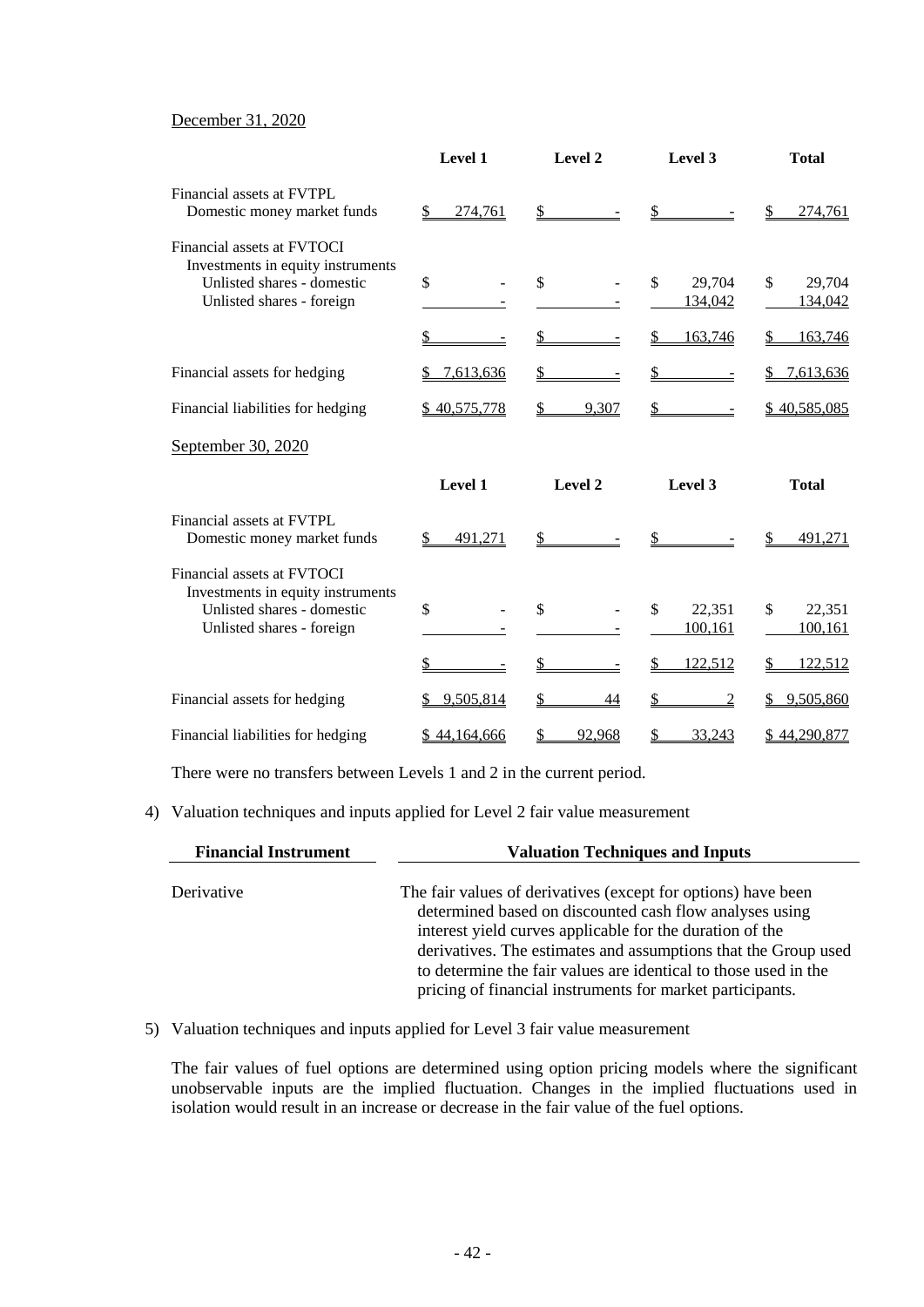The domestic unlisted equity investment is based on the comparative company valuation to estimate the fair value. The main assumptions are based on the multiplier of the market price of the comparable listed company and the net value per share, which have considered the liquidity discount. The higher the multiplier or the lower the liquidity discount, the higher the fair value of the relevant financial instruments.

The multiplier and liquidity discount of Level 3 financial instruments were as follows:

|                    |                   | <b>Liquidity</b> |  |
|--------------------|-------------------|------------------|--|
|                    | <b>Multiplier</b> | <b>Discount</b>  |  |
| September 30, 2021 | 0.79-16.32        | 80%              |  |
| December 31, 2020  | 0.79-16.32        | 80%              |  |
| September 30, 2020 | $0.80 - 21.22$    | 80%              |  |

The movements of Level 3 financial instruments were as follows:

|                                                                        | <b>Derivative</b><br><b>Instruments</b> | <b>Equity</b><br><b>Instruments</b> |
|------------------------------------------------------------------------|-----------------------------------------|-------------------------------------|
| Balance at January 1, 2021<br>Recognized in other comprehensive income | \$.<br>11,463                           | 163,746<br>(72, 566)                |
| Balance at September 30, 2021                                          | 11.463                                  | 91.180                              |
| Balance at January 1, 2020<br>Recognized in other comprehensive income | S<br>5,524<br>(38, 765)                 | \$209,221<br>(86,709)               |
| Balance at September 30, 2020                                          | (33.241                                 | 122.512                             |

Because some financial instruments and nonfinancial instruments may not have their fair values disclosed, the total fair value disclosed herein is not the total value of the Group's collective instruments.

#### c. Categories of financial instruments

|                                                  | September 30,<br>2021 | December 31,<br>2020 | September 30,<br>2020 |
|--------------------------------------------------|-----------------------|----------------------|-----------------------|
| Financial assets                                 |                       |                      |                       |
| Financial assets at FVTPL                        | \$<br>169,479         | \$<br>274,761        | \$<br>491,971         |
| Financial assets for hedging                     | 2,248,631             | 7,613,636            | 9,505,860             |
| Financial assets at amortized cost (Note 1)      | 52,998,119            | 45,898,091           | 42,853,509            |
| Financial assets at FVTOCI                       | 91,180                | 163,746              | 122,512               |
| <b>Financial liabilities</b>                     |                       |                      |                       |
| Financial liabilities at FVTPL                   |                       |                      |                       |
| Financial liabilities for hedging                | 36, 133, 726          | 40,585,085           | 44,290,877            |
| Financial liabilities at amortized cost (Note 2) | 155,822,412           | 165,458,441          | 153,646,499           |

Note 1: The balances include financial assets measured at amortized cost, which comprise cash and cash equivalents, time deposits with original maturities of more than 3 months, notes and accounts receivable, accounts receivable - related parties, other receivables, refundable deposits and other restricted financial assets.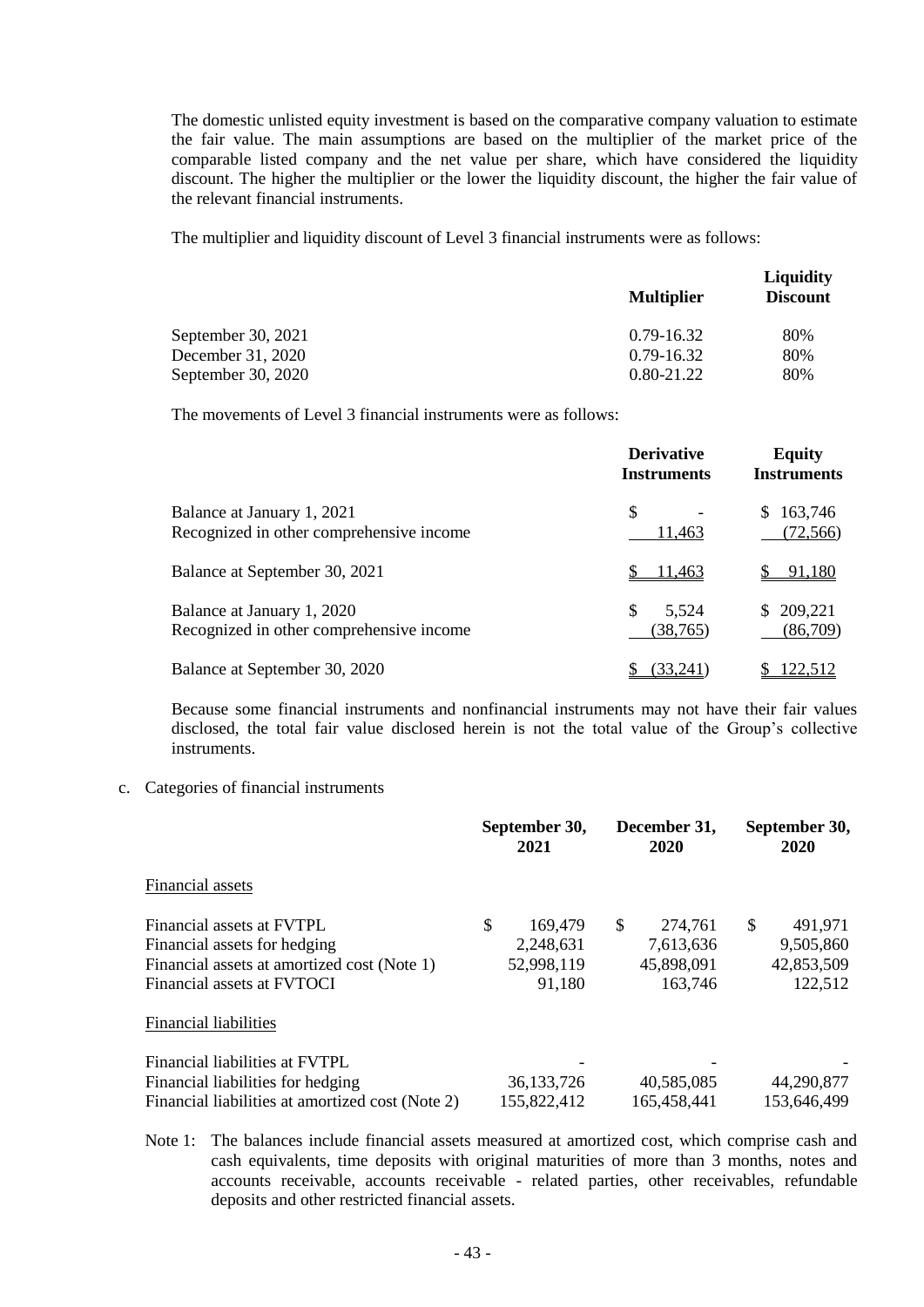- Note 2: The balances include financial liabilities measured at amortized cost, which comprise short-term loans, short-term notes payable, notes and accounts payable, accounts payable related parties, other payables, bonds payable and long-term loans, lease liabilities, provisions, parts of other current liabilities, parts of other noncurrent liabilities and guarantee deposits.
- d. Financial risk management objectives and policies

The Group has risk management and hedging strategies to respond to changes in the economic and financial environment and in the fuel market. To reduce the financial risks from changes in interest, exchange rates and in fuel prices, the Group has its operating costs stay within a specified range by using appropriate financial hedging instruments and hedging percentages in accordance with the "Processing Program of Derivative Financial Instrument Transactions" approved by the Group's shareholders to reduce the impact of market price changes on earnings. These risks include market risk (including currency risk, interest rate risk and other price risk), credit risk and liquidity risk.

In addition, the Group has a risk committee, which meets periodically to evaluate the performance of derivative instruments and determine the appropriate hedging percentage. This committee informs the Group of global economic and financial conditions, controls the entire financial risk resulting from changes in the financial environment and fuel prices, and develops the strategy and response to avoid financial risk with the assistance of financial risk experts to effect risk management.

1) Market risk

The Group is primarily exposed to the financial risks of changes in foreign currency exchange rates and interest rates. The Group entered into derivative financial instruments to manage its exposure to foreign currency risk and interest rate risk.

The Group enters into forward contracts, foreign currency option contracts, and interest swap contracts with fair values that are highly negatively correlated to the fair values of hedged items and evaluates the hedging effectiveness of these instruments periodically.

a) Foreign currency risk

The Group enters into foreign currency option contracts to hedge against the risks on change in related exchange rates, enters into forward contracts to hedge against the risks on changes in foreign-currency assets, liabilities and commitments in the related exchange rates.

#### Sensitivity analysis

The Group was mainly exposed to the U.S. dollar. The following details the Group's sensitivity to increase and decrease in New Taiwan dollars (the functional currency) against the relevant foreign currencies. U.S. dollars increase/decrease one dollar against New Taiwan dollars used when reporting foreign currency risk internally to key management personnel and represents management's assessment of the reasonably possible change in foreign exchange rates. The sensitivity analysis included only outstanding foreign currency denominated monetary items and foreign currency forward contracts designated as cash flow hedges, and adjusts their translation at the end of the reporting period for U.S. dollars increase/decrease one dollar against New Taiwan dollars change in foreign currency rates.

When New Taiwan dollars increased by one dollar against U.S. dollars and all other variables were held constant, there would be an increase in pre-tax profit and an increase in pre-tax other comprehensive income for the nine months ended September 30, 2021 of \$165,618 thousand and \$1,212,126 thousand, respectively, and an decrease in pre-tax loss and increase in pre-tax other comprehensive income for the nine months ended September 30, 2020 of \$330,226 thousand and \$1,069,139 thousand, respectively.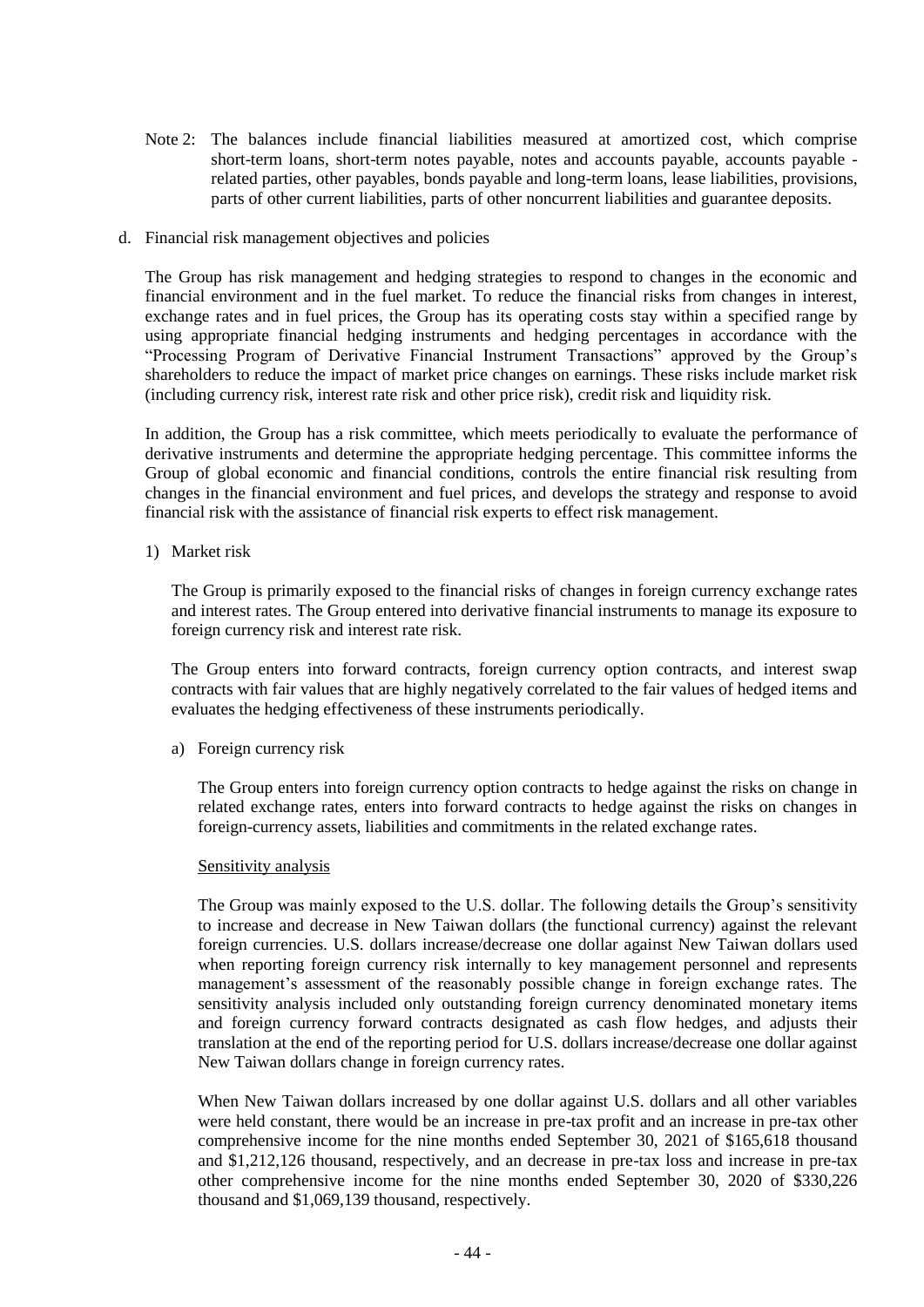The Group's hedging strategy is to enter into foreign exchange forward contracts to avoid exchange rate exposure of its foreign currency denominated receipts and payments and to manage exchange rate exposure of its aircraft prepayments in the next year. Those transactions are designated as cash flow hedges. When forecasted purchases actually take place, basis adjustments are made to the initial carrying amounts of hedged items.

For the hedges of highly probable aircraft prepayments, as the critical terms (i.e. the notional amount, useful life and underlying asset) of the foreign exchange forward contracts and their corresponding hedged items are the same, the Group performs a qualitative assessment of the effectiveness, and it is expected that the value of the foreign exchange forward contracts and the value of the corresponding hedged items will systematically change in the opposite direction in response to movements in the underlying exchange rates.

The following table summarizes the information relating to the hedges of foreign currency risk.

Please refer to Note 21 for rental contract for hedging.

#### September 30, 2021

|                            |          | <b>Notional</b> |                 |                     | Line Item in              |       |                          | <b>Carrving Amount</b> |
|----------------------------|----------|-----------------|-----------------|---------------------|---------------------------|-------|--------------------------|------------------------|
| <b>Hedging Instruments</b> | Currencv | Amount          | <b>Maturity</b> | <b>Forward Rate</b> | <b>Balance Sheet</b>      | Asset |                          | Liabilitv              |
| Cash flow hedge            |          |                 |                 |                     |                           |       |                          |                        |
| Aircraft rentals -         | NTD/USD  | NT\$42,503/     | 2021.10.6-      | 28.5-28.9           | Financial assets for      |       | $\overline{\phantom{a}}$ | 1.080                  |
| forward exchange           |          | US\$1.486       | 2021.11.9       |                     | hedging - current/        |       |                          |                        |
| contracts                  |          |                 |                 |                     | liabilities for hedging - |       |                          |                        |
|                            |          |                 |                 |                     | current                   |       |                          |                        |

The abovementioned hedging instruments applied hedge accounting. The book value of other equity which belongs to each hedging items (aircraft rentals in U.S. dollars) was \$(1,080) thousand.

#### December 31, 2020

|                            |          | <b>Notional</b> |                 |                     | Line Item in              |                               | <b>Carrving Amount</b> |
|----------------------------|----------|-----------------|-----------------|---------------------|---------------------------|-------------------------------|------------------------|
| <b>Hedging Instruments</b> | Currency | Amount          | <b>Maturity</b> | <b>Forward Rate</b> | <b>Balance Sheet</b>      | Asset                         | Liability              |
| Cash flow hedge            |          |                 |                 |                     |                           |                               |                        |
| Aircraft rentals -         | NTD/USD  | NT\$127,906/    | $2021.1.8-$     | 28.5-29.7           | Financial assets for      | S<br>$\overline{\phantom{a}}$ | \$3,513                |
| forward exchange           |          | US\$4.371       | 2021.11.9       |                     | hedging - current/        |                               |                        |
| contracts                  |          |                 |                 |                     | liabilities for hedging - |                               |                        |
|                            |          |                 |                 |                     | current                   |                               |                        |
| Aviation fuel - forward    | NTD/USD  | NT\$142,045/    | 2021.1.29-      | 29.9-29.8           | Financial assets for      |                               | 5.794                  |
| exchange contracts         |          | US\$5,000       | 2021.5.28       |                     | hedging - current/        |                               |                        |
|                            |          |                 |                 |                     | liabilities for hedging - |                               |                        |
|                            |          |                 |                 |                     | current                   |                               |                        |

The abovementioned hedging instruments applied hedge accounting. The book value of other equity for each hedging item (aircraft rentals and aviation fuel in U.S. dollars) was \$(3,513) thousand and \$(5,794) thousand, respectively.

#### September 30, 2020

|                                                         |                 | <b>Notional</b>               |                          |                     | Line Item in                                                                       | <b>Carrying Amount</b> |             |
|---------------------------------------------------------|-----------------|-------------------------------|--------------------------|---------------------|------------------------------------------------------------------------------------|------------------------|-------------|
| <b>Hedging Instruments</b>                              | <b>Currency</b> | Amount                        | <b>Maturity</b>          | <b>Forward Rate</b> | <b>Balance Sheet</b>                                                               | Asset                  | Liability   |
| Cash flow hedge                                         |                 |                               |                          |                     |                                                                                    |                        |             |
| Aircraft rentals -<br>forward exchange<br>contracts     | NTD/USD         | NT\$212.144/<br>US\$7.126     | 2020.10.7-<br>2021.10.6  | 28.88-30.28         | Financial assets for<br>hedging - current/<br>liabilities for hedging -<br>current | 44<br>S                | \$<br>4,879 |
| Aviation fuel - forward<br>exchange contracts           | NTD/USD         | NT\$319.767/<br>US\$11,000    | 2020.10.30-<br>2021.5.28 | 29.38-30.02         | Financial assets for<br>hedging - current/<br>liabilities for hedging -<br>current |                        | 6,958       |
| Aircraft prepayments -<br>forward exchange<br>contracts | NTD/USD         | NT\$3,052,326/<br>US\$105,000 | 2020.11.4-<br>2020.12.4  | 29.48-30.5          | Financial assets for<br>hedging - current/<br>liabilities for hedging -<br>current |                        | 81.131      |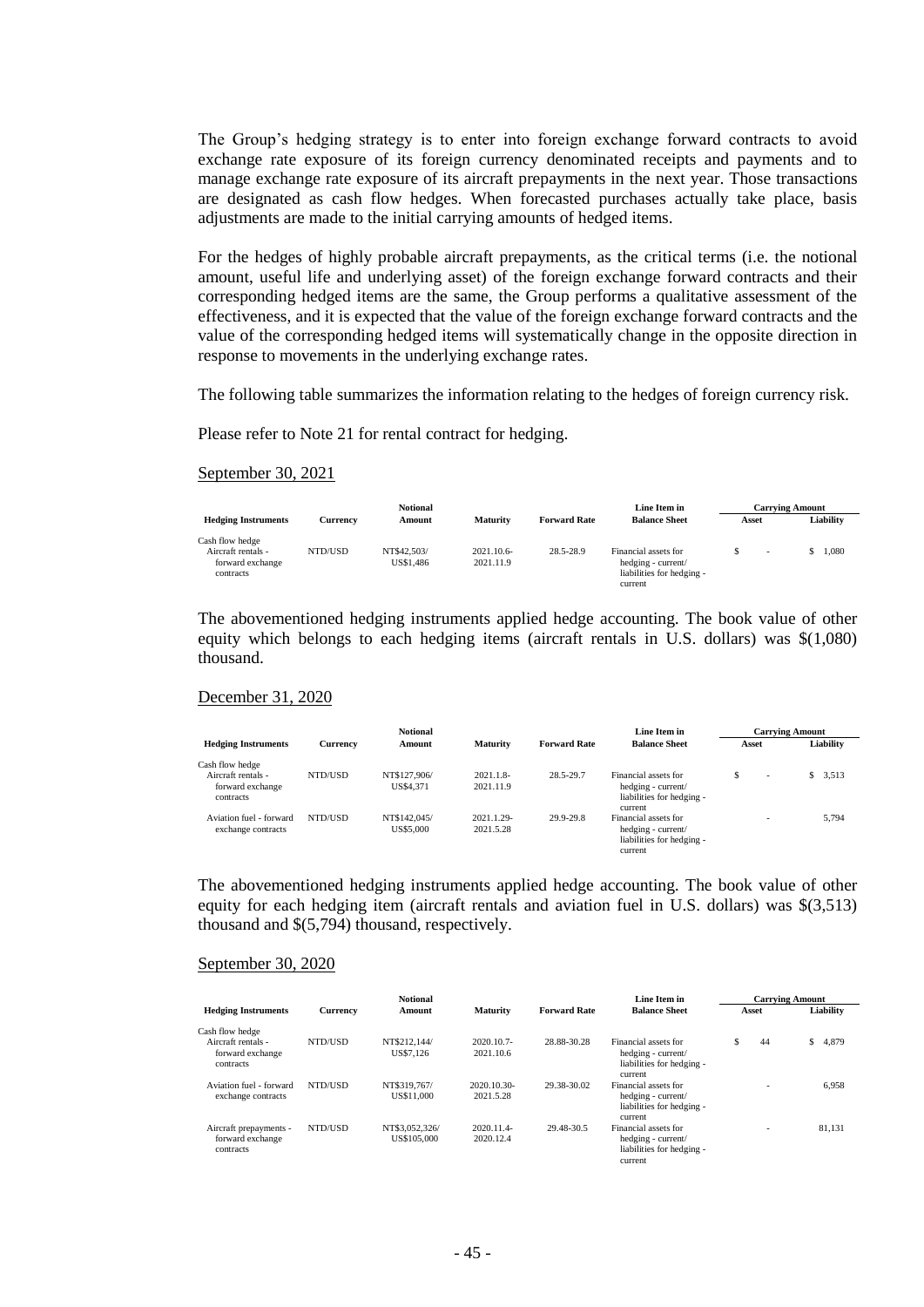The abovementioned hedging instruments applied hedge accounting. The book value of other equity which belongs to each hedging items (aircraft rentals, aviation fuel and aircraft prepayments in U.S. dollar) was \$(4,835) thousand, \$(6,958) thousand and \$(81,131) thousand, respectively.

For the nine months ended September 30, 2021

| <b>Comprehensive Income</b> | <b>Hedging Gain</b><br>(Loss)<br><b>Recognized in</b><br><b>Other</b><br>Comprehensive<br><b>Income</b> | Amount<br><b>Reclassified to</b><br><b>Profit and Loss</b><br>and the<br><b>Adjusted Line</b><br><b>Item</b> |        |
|-----------------------------|---------------------------------------------------------------------------------------------------------|--------------------------------------------------------------------------------------------------------------|--------|
| Cash flow hedge             | \$                                                                                                      | (4,144)                                                                                                      | (Note) |
| Aircraft rentals            | 2,432                                                                                                   | S                                                                                                            |        |
| Aviation fuel               | 5,794                                                                                                   | (6, 844)                                                                                                     |        |

Note: Increase in operating costs or foreign exchange loss.

For the three months ended September 30, 2021

| <b>Comprehensive Income</b> | <b>Hedging Gain</b><br>(Loss)<br>Recognized in<br><b>Other</b><br>Comprehensive<br><b>Income</b> | <b>Amount</b><br><b>Reclassified to</b><br><b>Profit and Loss</b><br>and the<br><b>Adjusted Line</b><br><b>Item</b> |        |
|-----------------------------|--------------------------------------------------------------------------------------------------|---------------------------------------------------------------------------------------------------------------------|--------|
| Cash flow hedge             | \$                                                                                               | (356)                                                                                                               | (Note) |
| Aircraft rentals            | 405                                                                                              | S                                                                                                                   |        |
| Aviation fuel               | 405                                                                                              | 356                                                                                                                 |        |

Note: Increase in operating costs or foreign exchange loss.

For the nine months ended September 30, 2020

| <b>Comprehensive Income</b>                                                                      | <b>Hedging Gain</b><br>(Loss)<br><b>Recognized in</b><br><b>Other</b><br>Comprehensive<br><b>Income</b> | Amount<br>Reclassified to<br><b>Profit and Loss</b><br>and the<br><b>Adjusted Line</b><br><b>Item</b> |
|--------------------------------------------------------------------------------------------------|---------------------------------------------------------------------------------------------------------|-------------------------------------------------------------------------------------------------------|
| Cash flow hedge<br>Aircraft rentals<br>Aviation fuel<br>Aircraft prepayments<br>Maintenance cost | \$<br>3,618<br>3,203<br>(62, 823)                                                                       | (7,286)<br>(Note)<br>(8,050)                                                                          |
|                                                                                                  |                                                                                                         |                                                                                                       |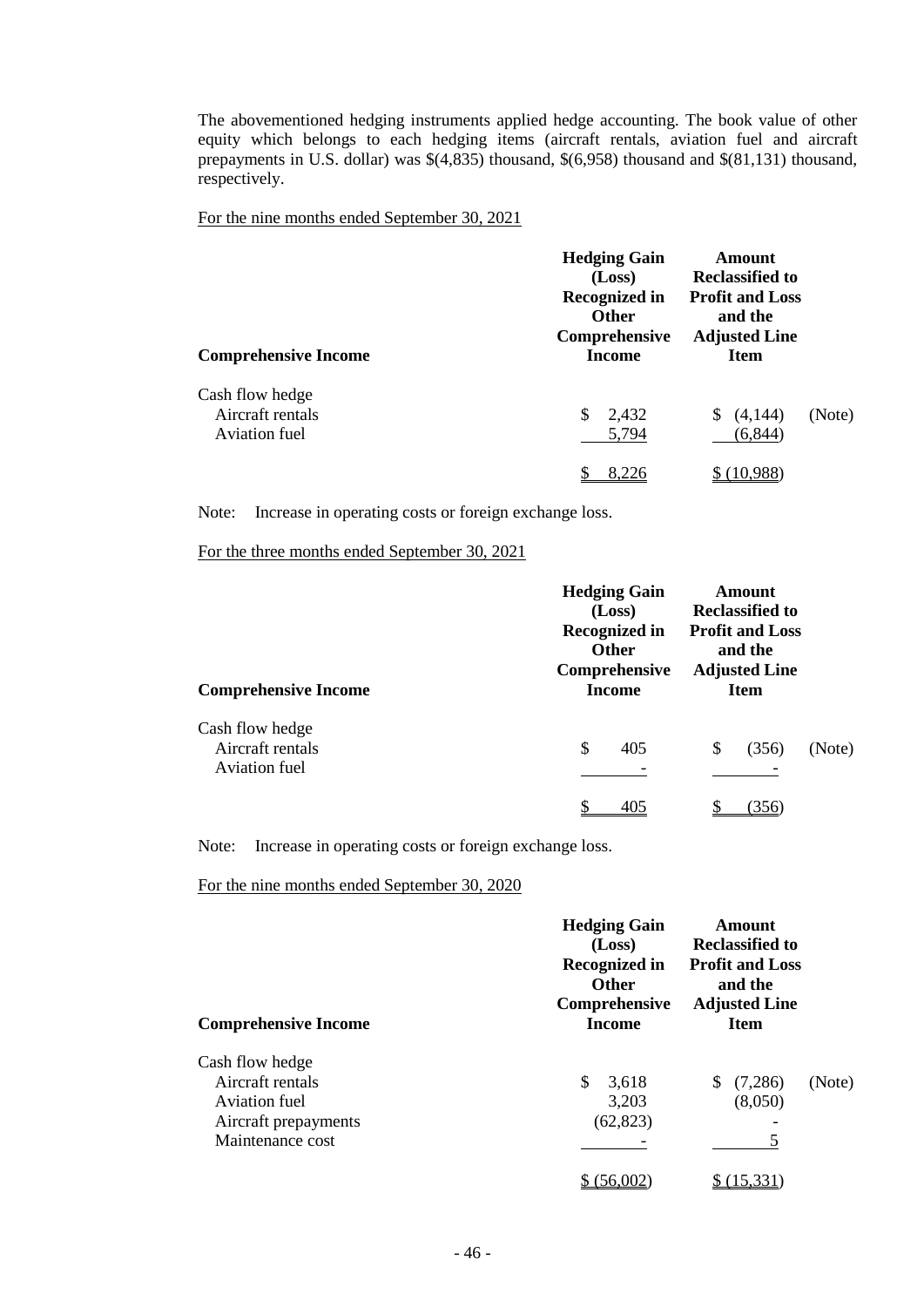Note: Increase in operating costs or foreign exchange loss.

For the three months ended September 30, 2020

| <b>Comprehensive Income</b> | <b>Hedging Gain</b><br>(Loss)<br><b>Recognized in</b><br><b>Other</b><br>Comprehensive<br><b>Income</b> | Amount<br><b>Reclassified to</b><br><b>Profit and Loss</b><br>and the<br><b>Adjusted Line</b><br><b>Item</b> |        |
|-----------------------------|---------------------------------------------------------------------------------------------------------|--------------------------------------------------------------------------------------------------------------|--------|
| Cash flow hedge             |                                                                                                         |                                                                                                              |        |
| Aircraft rentals            | \$<br>(318)                                                                                             | (3,333)<br>S                                                                                                 | (Note) |
| Aviation fuel               | 59                                                                                                      | (5,950)                                                                                                      |        |
| Aircraft prepayments        | (52,006)                                                                                                |                                                                                                              |        |
| Long-term prepayments       | (150)                                                                                                   |                                                                                                              |        |
| Maintenance cost            |                                                                                                         |                                                                                                              |        |
|                             |                                                                                                         |                                                                                                              |        |

Note: Increase in operating costs or foreign exchange loss.

b) Interest rate risk

The Group was exposed to interest rate risk because entities in the Group borrowed funds at both fixed and floating interest rates. The risk is managed by the Group by maintaining an appropriate mix of fixed and floating rate borrowings and using interest rate swap contracts and forward interest rate contracts.

The carrying amounts of the Group's financial liabilities with exposure to interest rates at the end of the reporting period were as follows:

|                                                                                               | September 30,<br>2021 | December 31,<br>2020 | September 30,<br>2020 |
|-----------------------------------------------------------------------------------------------|-----------------------|----------------------|-----------------------|
| Fair value interest rate risk<br><b>Financial liabilities</b><br>Cash flow interest rate risk | 60.769.474<br>SS.     | 68,883,667<br>S.     | \$ 73,848,215         |
| Financial liabilities                                                                         | 101,512,073           | 112,324,305          | 109,059,037           |

#### Sensitivity analysis

The sensitivity analysis below was determined based on the Group's exposure to interest rates for both derivatives and non-derivative instruments at the end of the reporting period. For floating rate liabilities, the analysis was prepared assuming the amount of the liability outstanding at the end of the reporting period was outstanding for the whole year. A one yard (25 basis points) increase or decrease was used when reporting interest rate risk internally to key management personnel and represents management's assessment of the reasonably possible change in interest rates.

Had interest rates increased by one yard (25 basis points) and all other variables been held constant, the Group's pretax profit for the nine months ended September 30, 2021 would have decreased by \$190,335 thousand.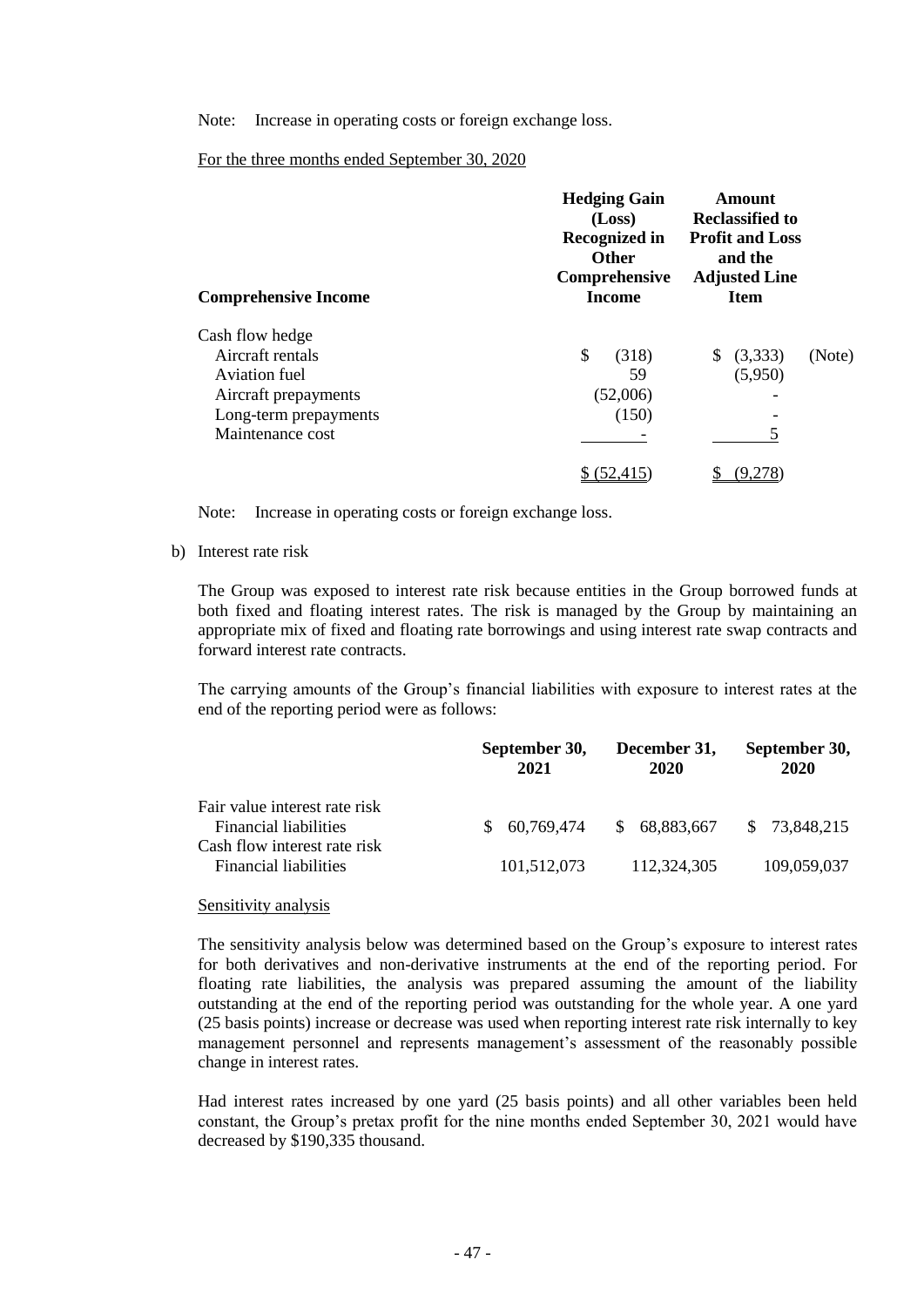Had interest rates increased by one yard (25 basis points) and all other variables been held constant, the Group's pretax loss for the nine months ended September 30, 2020 would have increased by \$204,486 thousand.

c) Other price risk

The Group was exposed to fuel price risk on its purchase of aviation fuel. The Group enters into fuel options contract to hedge against adverse risks on fuel price changes.

September 30, 2021

|                                    |            | <b>Notional</b> |                          | Forward                         | Line Item in                                                                       |          | <b>Carrying Amount</b> |
|------------------------------------|------------|-----------------|--------------------------|---------------------------------|------------------------------------------------------------------------------------|----------|------------------------|
| <b>Hedging Instrument</b>          | Currencv   | Amount          | <b>Maturity</b>          | Rate                            | <b>Balance Sheet</b>                                                               | Asset    | Liabilitv              |
| Cash flow hedges - fuel<br>options | <b>USD</b> | NT\$11,463      | 2021.12.31-<br>2022.6.30 | <b>US\$65-</b><br><b>US\$99</b> | Financial assets for<br>hedging - current/<br>liabilities for<br>hedging - current | \$20.219 | 424                    |

Hedge accounting is continued to be applied to the abovementioned hedging instruments. The carrying amount of other equity which belongs to each hedging item (fuel payments) was \$11,463 thousand.

#### December 31, 2020

|                                    |            | <b>Notional</b>          |                          | Forward | Line Item in                                                                       |       |                | <b>Carrying Amount</b> |                          |
|------------------------------------|------------|--------------------------|--------------------------|---------|------------------------------------------------------------------------------------|-------|----------------|------------------------|--------------------------|
| <b>Hedging Instrument</b>          | Currency   | Amount                   | <b>Maturity</b>          | Rate    | <b>Balance Sheet</b>                                                               | Asset |                | Liability              |                          |
| Cash flow hedges - fuel<br>options | <b>USD</b> | $\overline{\phantom{a}}$ | $\overline{\phantom{a}}$ | $\sim$  | Financial assets for<br>hedging - current/<br>liabilities for<br>hedging - current |       | $\overline{a}$ |                        | $\overline{\phantom{a}}$ |

Hedge accounting is continued to be applied to the abovementioned hedging instruments. The carrying amount of other equity which belongs to each hedging item (fuel payments) was \$0 thousand.

#### September 30, 2020

|                                          |            | <b>Notional</b> |                 | Forward                     | Line Item in                                                                       | <b>Carrying Amount</b>   |   |           |
|------------------------------------------|------------|-----------------|-----------------|-----------------------------|------------------------------------------------------------------------------------|--------------------------|---|-----------|
| <b>Hedging Instrument</b>                | Currency   | Amount          | <b>Maturity</b> | Rate                        | <b>Balance Sheet</b>                                                               | Asset                    |   | Liabilitv |
| Cash flow hedges - fuel<br>options       | <b>USD</b> | NT\$10.714      | 2020.12.31      | <b>US\$55-</b><br>US\$68.05 | Financial assets for<br>hedging - current/<br>liabilities for<br>hedging - current | \$<br>2                  | S | 10,716    |
| Cash flow hedges - fuel<br>swap contract | <b>USD</b> | NT\$22.527      | 2020.12.31      | US\$67.48                   | Financial assets for<br>hedging - current/<br>liabilities for<br>hedging - current | $\overline{\phantom{a}}$ |   | 22,527    |

Hedge accounting is continued to be applied to the abovementioned hedging instruments. The carrying amount of other equity which belongs to each hedging item (fuel payments) was \$(33,241) thousand.

For the nine months ended September 30, 2021

|                                 | <b>Hedging Gain</b>                            | Amount                                                      |        |
|---------------------------------|------------------------------------------------|-------------------------------------------------------------|--------|
|                                 | (Loss)<br><b>Recognized in</b><br><b>Other</b> | <b>Reclassified to</b><br><b>Profit and Loss</b><br>and the |        |
| <b>Comprehensive Income</b>     | Comprehensive<br>Income                        | <b>Adjusted Line</b><br><b>Item</b>                         |        |
| Cash flow hedges - fuel options | \$11.463                                       | 1.629                                                       | (Note) |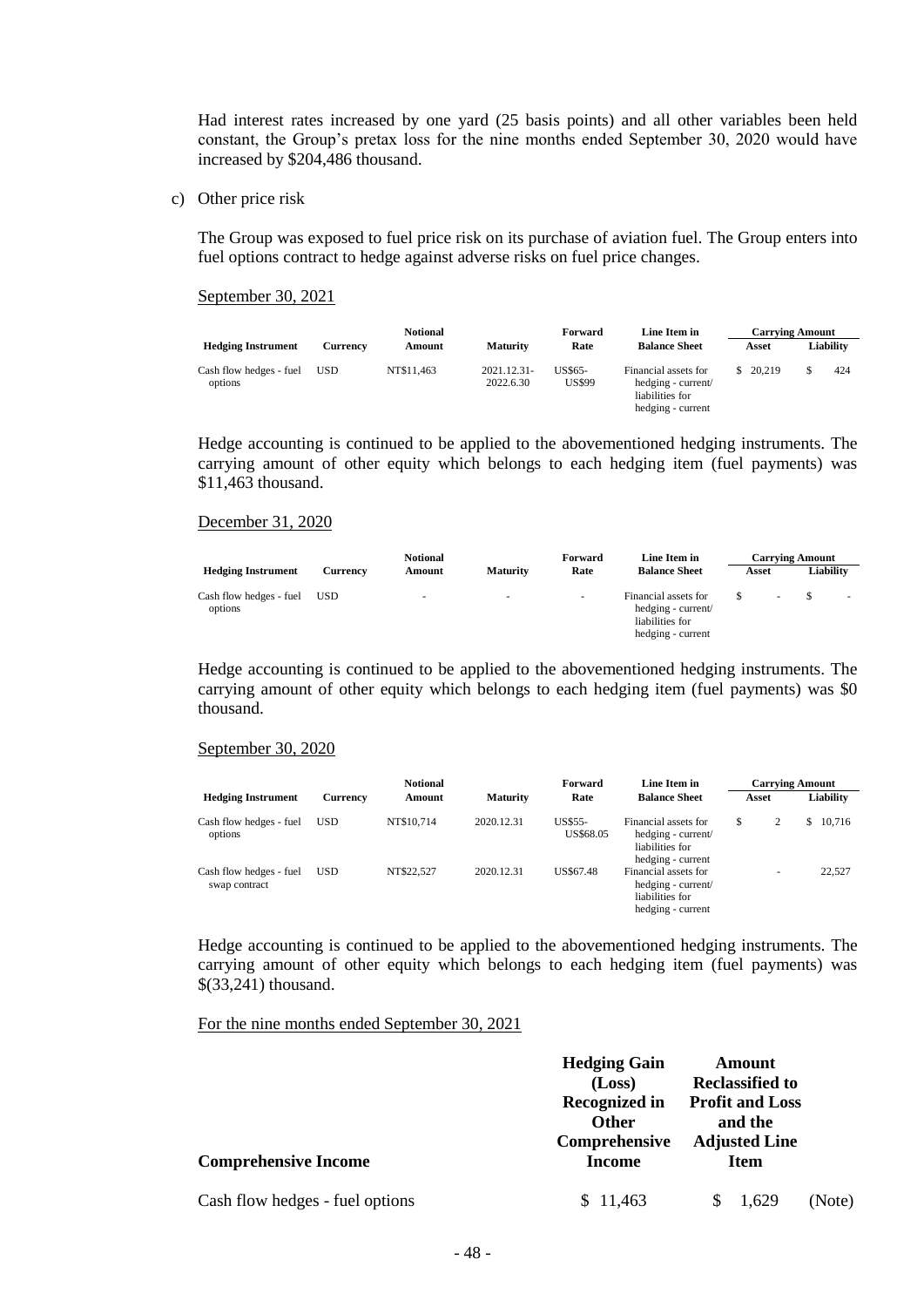Note: Decreasing in operating costs.

# For the three months ended September 30, 2021

|                                 | <b>Hedging Gain</b><br>(Loss)        | Amount<br><b>Reclassified to</b>    |        |
|---------------------------------|--------------------------------------|-------------------------------------|--------|
|                                 | <b>Recognized in</b><br><b>Other</b> | <b>Profit and Loss</b><br>and the   |        |
| <b>Comprehensive Income</b>     | Comprehensive<br>Income              | <b>Adjusted Line</b><br><b>Item</b> |        |
| Cash flow hedges - fuel options | 710                                  | $\frac{1}{2}$ , 2,472               | (Note) |

Note: Decreasing in operating costs.

# For the nine months ended September 30, 2020

| <b>Comprehensive Income</b>                                              | <b>Hedging Gain</b><br>(Loss)<br><b>Recognized in</b><br><b>Other</b><br>Comprehensive<br>Income | Amount<br><b>Reclassified to</b><br><b>Profit and Loss</b><br>and the<br><b>Adjusted Line</b><br><b>Item</b> |        |
|--------------------------------------------------------------------------|--------------------------------------------------------------------------------------------------|--------------------------------------------------------------------------------------------------------------|--------|
| Cash flow hedges - fuel options<br>Cash flow hedges - fuel swap contract | \$ (16,238)<br>(22, 527)                                                                         | \$ (26,720)                                                                                                  | (Note) |
|                                                                          | 38,765)                                                                                          | (26,720)                                                                                                     |        |

Note: Increasing in operating costs.

For the three months ended September 30, 2020

| <b>Comprehensive Income</b>                                              | <b>Hedging Gain</b><br>(Loss)<br><b>Recognized in</b><br><b>Other</b><br>Comprehensive<br>Income | <b>Amount</b><br><b>Reclassified to</b><br><b>Profit and Loss</b><br>and the<br><b>Adjusted Line</b><br><b>Item</b> |        |
|--------------------------------------------------------------------------|--------------------------------------------------------------------------------------------------|---------------------------------------------------------------------------------------------------------------------|--------|
| Cash flow hedges - fuel options<br>Cash flow hedges - fuel swap contract | 8,927<br>\$.<br>(2, 852)                                                                         | (5,525)<br>\$.                                                                                                      | (Note) |
|                                                                          | 6,075                                                                                            | (5.525)                                                                                                             |        |

Note: Increasing in operating costs.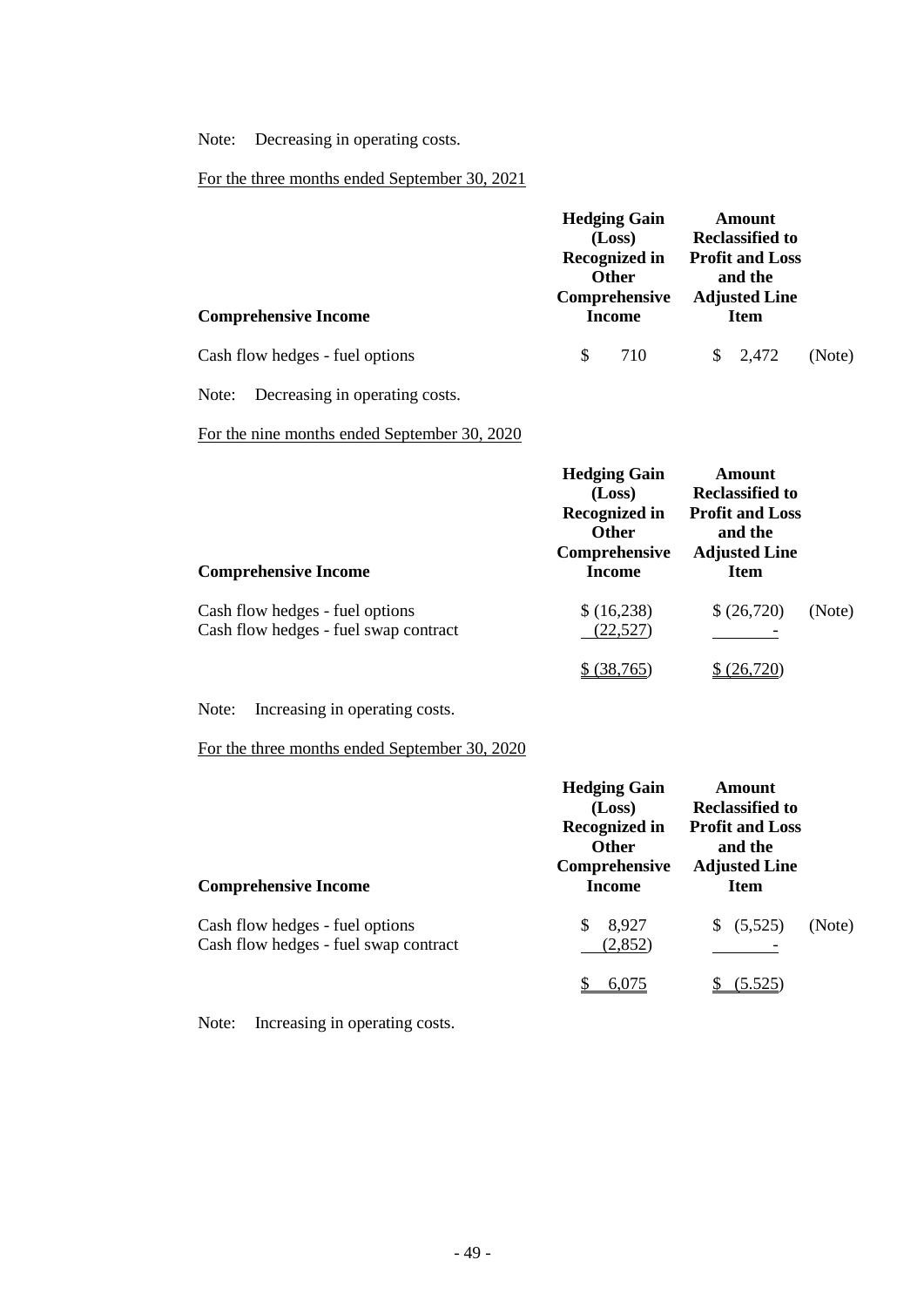#### Sensitivity analysis

The sensitivity analysis below was determined based on the exposure to fuel price risks at the end of the reporting period.

|                        |                       |                 | For the Nine Months Ended September 30 |                   |
|------------------------|-----------------------|-----------------|----------------------------------------|-------------------|
|                        | 2021                  |                 | <b>2020</b>                            |                   |
|                        |                       | <b>Other</b>    |                                        | <b>Other</b>      |
|                        |                       | Compre-         |                                        | Compre-           |
|                        |                       | hensive         |                                        | hensive           |
|                        | <b>Pre-tax Profit</b> | <b>Income</b>   | <b>Pre-tax Profit</b>                  | Income            |
|                        | <b>Increase</b>       | <b>Increase</b> | <b>Increase</b>                        | <b>Increase</b>   |
|                        | (Decrease)            | (Decrease)      | (Decrease)                             | (Decrease)        |
| Fuel price increase 5% | 1,040<br>S            | 573<br>\$       | S<br>622                               | 1,624<br><b>S</b> |
| Fuel price decrease 5% | (1,040)               | (573)           | (622)                                  | (5, 537)          |

#### 2) Credit risk

The goal, policies and procedure of credit risk management are same as the consolidated financial statements for the year ended December 31, 2020. Related illustration can be referred to in Note 32.

3) Liquidity risk

Except for the following, the objectives, policies and procedures of liquidity risk management are same as the consolidated financial statements for the year ended December 31, 2020. Related illustration can be referred to in Note 32.

|                                                                                     | <b>Unused Bank</b><br><b>Loan Limit</b><br>(Unsecured) |
|-------------------------------------------------------------------------------------|--------------------------------------------------------|
| The Group (China Airlines, Ltd., Mandarin Airlines and Tigerair Taiwan Co.,<br>Ltd. | \$34,043,895                                           |

#### Liquidity and interest risk rate table

The following table shows the remaining contractual maturity analysis of the Group's financial liabilities with agreed-upon repayment periods, which were based on the date the Group may be required to pay the first repayment and financial liabilities is evaluated based on undiscounted cash flows, including cash flows of interest and principal.

Bank loans with a repayment on demand clause are included in the second column of the table below regardless of whether or not the banks would choose to exercise early their rights to repayment. The maturity dates for other non-derivative financial liabilities were based on the agreed-upon repayment dates. The Group's liquidity analysis for its derivative financial instruments is also shown in the following table. The table was based on the undiscounted contractual net cash inflows and outflows on derivative instruments that settle on a net basis, and the undiscounted gross cash inflows and outflows on those derivatives that require gross settlement. When the amount payable or receivable is not fixed, the amount disclosed has been determined by reference to the projected interest rates as illustrated by yield curves at the end of the reporting period.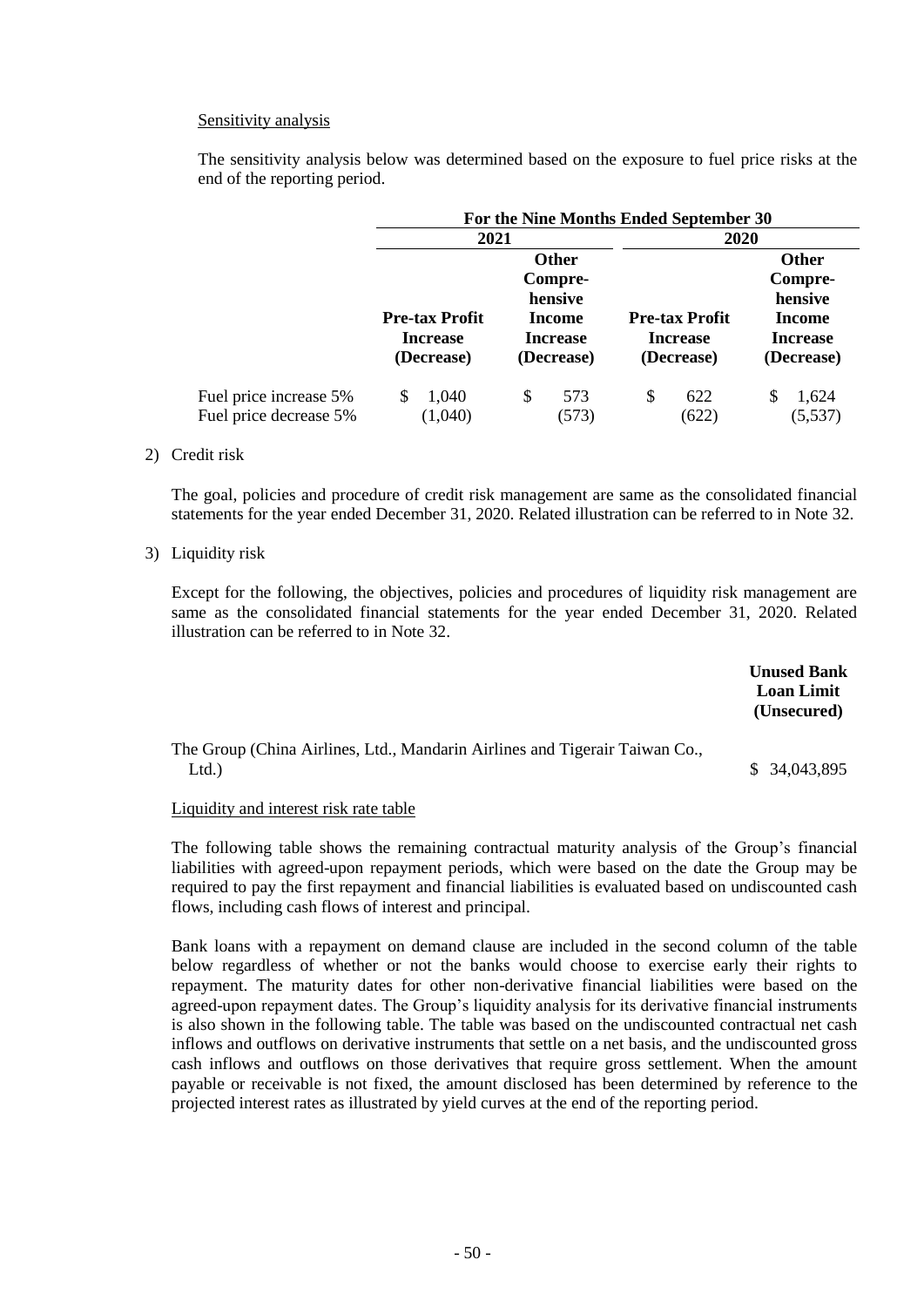### September 30, 2021

Floating interest rate

Bonds payable

|                                             | The Weighted<br>Average<br><b>Effective</b><br><b>Interest Rate</b><br>(%)        | Less than 1<br>Year     | 1 to 5 Years             | <b>Over 5 Years</b> |
|---------------------------------------------|-----------------------------------------------------------------------------------|-------------------------|--------------------------|---------------------|
| Lease liabilities                           | 2.3213                                                                            | \$<br>3,383,178         | \$<br>9,320,267          | \$<br>7,124,893     |
| Floating interest rate                      |                                                                                   |                         |                          |                     |
| liabilities                                 | 1.0412                                                                            | 16,712,067              | 63,586,972               | 14,010,034          |
| Hedging instruments<br>Bonds payable        | 2.9120<br>0.8872                                                                  | 11,559,260<br>1,458,515 | 26,837,567<br>16,713,244 | 310,856             |
|                                             |                                                                                   |                         |                          |                     |
|                                             |                                                                                   | 33,113,020<br>\$.       | \$116,458,050            | 21,445,783<br>\$.   |
| December 31, 2020                           |                                                                                   |                         |                          |                     |
|                                             | The Weighted<br>Average<br><b>Effective</b><br><b>Interest Rate</b>               | Less than 1             |                          |                     |
|                                             | (%)                                                                               | Year                    | 1 to 5 Years             | <b>Over 5 Years</b> |
| Lease liabilities<br>Floating interest rate | 1.1128                                                                            | \$<br>3,494,299         | \$<br>9,770,964          | \$<br>7,982,767     |
| liabilities                                 | 1.6269                                                                            | 26,195,346              | 60,977,026               | 17,175,894          |
| Hedging instruments                         | 3.0492                                                                            | 9,249,609               | 32,978,809               | 1,815,449           |
| Bonds payable                               | 2.4622                                                                            | 12,531,511              | 9,303,608                | 1,280,778           |
|                                             |                                                                                   | 51,470,765              | \$113,030,407            | 28,254,888          |
| September 30, 2020                          |                                                                                   |                         |                          |                     |
|                                             | <b>The Weighted</b><br>Average<br><b>Effective</b><br><b>Interest Rate</b><br>(%) | Less than 1<br>Year     | 1 to 5 Years             | <b>Over 5 Years</b> |
| Lease liabilities                           | 2.3229                                                                            | \$<br>3,347,633         | \$<br>10,262,311         | \$<br>7,188,594     |

Hedging instruments 3.0497 10,039,917 36,035,514 2,687,815<br>Bonds payable 0.9674 11,938,111 8,412,218 3,331,924

0.9430 27,816,081 41,208,946 32,420,708<br>3.0497 10,039,917 36,035,514 2,687,815

\$ 53,141,742 \$ 95,918,989 \$ 45,629,041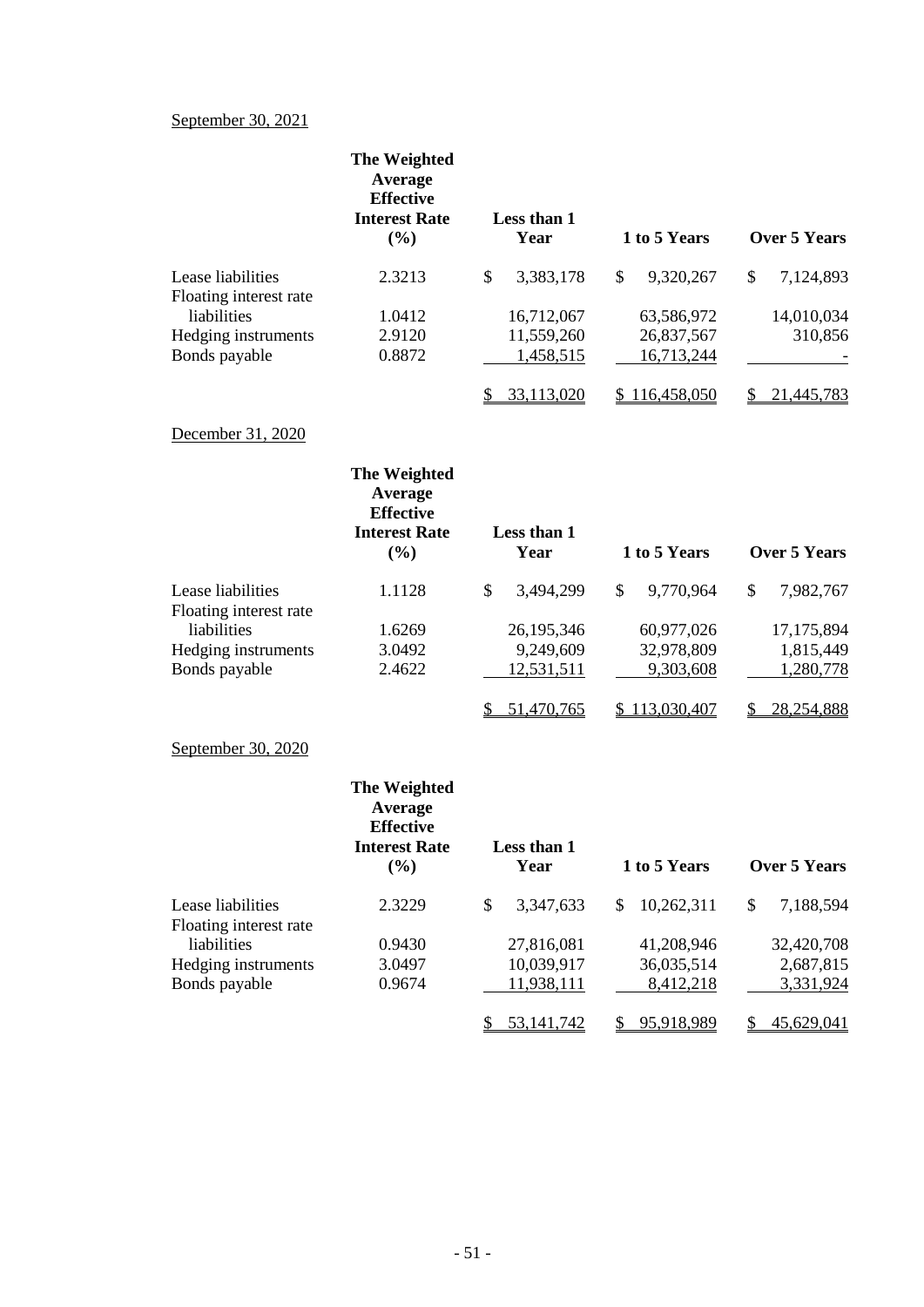## **32. TRANSACTIONS WITH RELATED PARTIES**

The transactions between subsidiaries (obtain business) relationship with China Airlines, Ltd., remaining account balance, revenue and expense are eliminated when combined, which is not disclosed in the note. Unless otherwise stated, the transactions between the merged company and other business related parties are as follows:

a. Related party' name and relationships

| <b>Related Party Name</b>                          | <b>Relationship with the Company</b>                                                                                |  |  |
|----------------------------------------------------|---------------------------------------------------------------------------------------------------------------------|--|--|
| China Aircraft Service                             | Associate                                                                                                           |  |  |
|                                                    |                                                                                                                     |  |  |
| Airport Air Cargo Terminal (Xiamen) Co., Ltd.      | Associate                                                                                                           |  |  |
| Airport Air Cargo Service (Xiamen) Co., Ltd.       | Associate                                                                                                           |  |  |
| Eastern United International Logistics (Hong Kong) | Associate                                                                                                           |  |  |
| <b>Dynasty Holidays</b>                            | Associate                                                                                                           |  |  |
| China Pacific Catering Services                    | Joint venture investment                                                                                            |  |  |
| China Pacific Laundry Services                     | Joint venture investment                                                                                            |  |  |
| Nordam Asia Ltd.                                   | Joint venture investment                                                                                            |  |  |
| Delica International Co., Ltd.                     | Joint venture investment                                                                                            |  |  |
| China Aviation Development Foundation              | Director of the Company and major shareholder                                                                       |  |  |
| <b>Others</b>                                      | Director, key management personnel, chairman,<br>general manager of the Group, spouse and<br>second-degree relative |  |  |

#### b. Operating income

| Account      |                                      |       | <b>For the Three Months Ended</b><br>September 30 |          | <b>For the Nine Months Ended</b><br>September 30 |
|--------------|--------------------------------------|-------|---------------------------------------------------|----------|--------------------------------------------------|
| <b>Items</b> | <b>Related Party Type</b>            | 2021  | 2020                                              | 2021     | 2020                                             |
| Other income | Major shareholders<br>of the Company | 2.040 |                                                   | \$10.075 | 5.097                                            |
|              | Associate                            |       | 10                                                | 56       | 122                                              |
|              | Joint venture<br>investment          |       |                                                   | 14.554   | .604                                             |

#### c. Purchases of goods

|                                                                               | <b>For the Three Months Ended</b><br>September 30 |                   | <b>For the Nine Months Ended</b><br>September 30 |                              |  |  |
|-------------------------------------------------------------------------------|---------------------------------------------------|-------------------|--------------------------------------------------|------------------------------|--|--|
| <b>Related Party Type</b>                                                     | 2021                                              | 2020              | 2021                                             | 2020                         |  |  |
| Major shareholders of the<br>Company<br>Associate<br>Joint venture investment | 4.714<br>143,994<br>51.472                        | 105,438<br>67.760 | 23,286<br>350,512<br>160,833                     | 11,418<br>328,418<br>443.479 |  |  |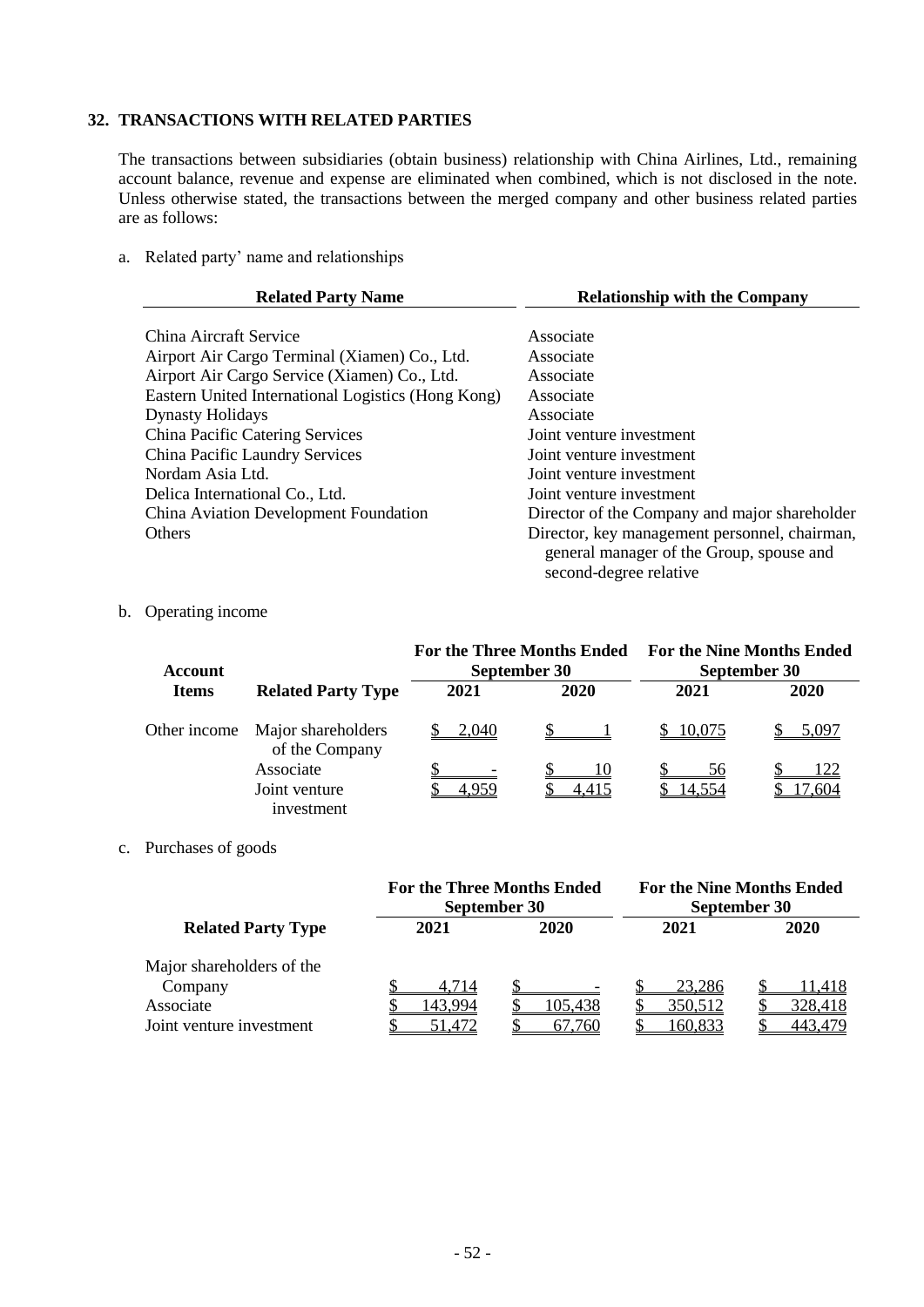d. Accounts receivable - related parties (generated by operations)

| <b>Related Party Type</b>                                     | September 30,<br>2021 |             | December 31,<br>2020 |       | September 30,<br>2020 |      |
|---------------------------------------------------------------|-----------------------|-------------|----------------------|-------|-----------------------|------|
| Major shareholders of the Company<br>Joint venture investment |                       | 718<br>.683 |                      | l.667 |                       | -537 |
|                                                               |                       |             |                      | .667  |                       |      |

The receivables are not guaranteed, and there is no allowance for doubtful accounts related to accounts receivable - related parties. The payment periods of such accounts were within 30 to 90 days, and there are no overdue payments.

e. Accounts payable - related parties (generated by operations)

| <b>Related Party Type</b>         | September 30,<br>2021 | December 31,<br><b>2020</b> | September 30,<br><b>2020</b> |  |
|-----------------------------------|-----------------------|-----------------------------|------------------------------|--|
| Major shareholders of the Company | 1.657                 |                             |                              |  |
| Associates                        | 59,738                | 52,187                      | 41,630                       |  |
| Joint venture investments         | 51,112                | 76,380                      | 68,323                       |  |
|                                   | 112.507               | 128.567                     | 109.953                      |  |

The remaining balance of notes and accounts payable - related parties will be paid in cash if they are not secured.

f. Lease arrangements (operating leases)

Under an operating lease agreement, the Company rented flight training machines and flight simulators from China Aviation Development Foundation to train pilots, and the Company paid the rental based on usage hours. For the nine months ended September 30, 2021 and 2020, the Company paid rentals of \$23,286 thousand and \$11,418 thousand, respectively; for the three months ended September 30, 2021 and 2020, the Company paid rentals of \$4,714 thousand and \$0 thousand, respectively.

g. Endorsements and assurances

|                                                                      | September 30, 2021           |                           |                             | <b>December 31, 2020</b>   | September 30, 2020        |                            |  |
|----------------------------------------------------------------------|------------------------------|---------------------------|-----------------------------|----------------------------|---------------------------|----------------------------|--|
| The Company                                                          | Authorized<br>Amount         | <b>Amount Used</b>        | <b>Authorized</b><br>Amount | <b>Amount Used</b>         | Authorized<br>Amount      | <b>Amount Used</b>         |  |
| Cal Park<br>Tigerair Taiwan Co., Ltd.<br>Taiwan Aircraft Maintenance | 3.850,000<br>S.<br>2.671.771 | .663.320<br>S.<br>259,894 | 3.850.000<br>S<br>2,656,591 | 1.892.540<br>S.<br>265,062 | \$ 3,850,000<br>2,718,372 | 1.914.690<br>S.<br>464.095 |  |
| and Engineering Co., Ltd.                                            | 2,000,000                    | .400.000                  | 2,000,000                   | 1.336,000                  | 2,000,000                 | 1,301,327                  |  |

#### h. Compensation of key management personnel

|                                                          | <b>For the Three Months Ended</b><br>September 30 |  |              | <b>For the Nine Months Ended</b><br>September 30 |                  |  |                 |
|----------------------------------------------------------|---------------------------------------------------|--|--------------|--------------------------------------------------|------------------|--|-----------------|
|                                                          | 2021                                              |  | 2020         |                                                  | 2021             |  | 2020            |
| Short-term employee benefits<br>Post-employment benefits | 11.459<br>516                                     |  | 7.926<br>657 |                                                  | 30,126<br>41,654 |  | 23,977<br>1,822 |
|                                                          |                                                   |  | <u>8.583</u> |                                                  | .780             |  |                 |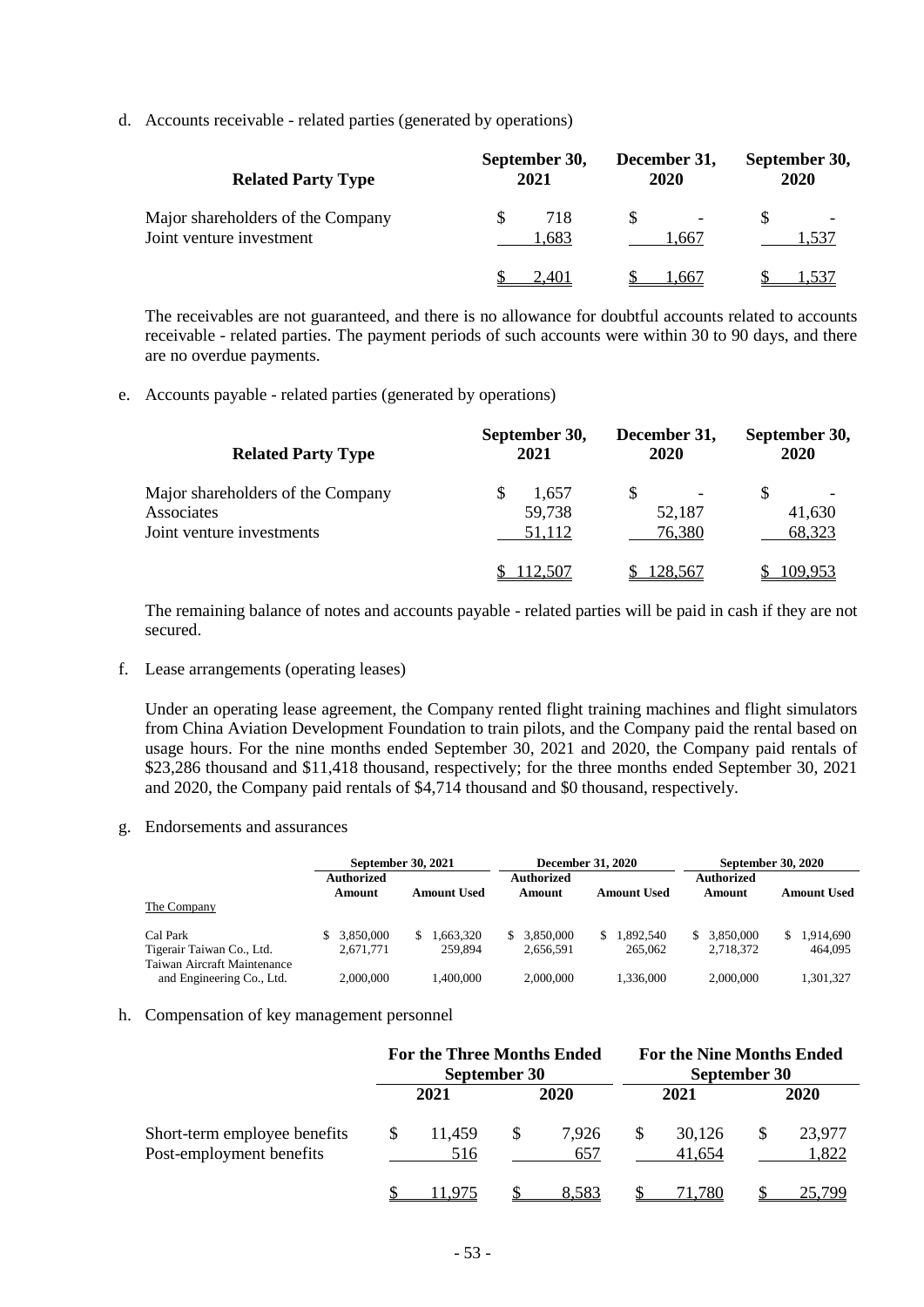The remuneration of directors and key executives was determined by the remuneration committee with regard to the performance of individuals and market trends.

#### **33. ASSETS PLEDGED AS COLLATERAL OR FOR SECURITY**

The following assets were pledged or mortgaged as collateral for long-term bank loans, lease obligations and business transactions:

|                               | September 30,<br>2021 | December 31,<br>2020 | September 30,<br>2020 |
|-------------------------------|-----------------------|----------------------|-----------------------|
| Property, plant and equipment | \$32,399,027          | \$34,170,076         | \$35,211,100          |
| Right-of-use asset            | 56,761,245            | 59,861,537           | 62,866,981            |
| Restricted assets             | 572,632               | 302,807              | 193,471               |
|                               | 89,732,904            | 94,334,420           | <u>98,271,552</u>     |

### **34. SIGNIFICANT COMMITMENTS AND CONTINGENT LIABILITIES**

The Group had commitments and contingent liabilities (except for those mentioned in other notes) as follows:

a. Taiwan Air Cargo Terminal Co. (TACT) signed a terminal construction contract with the Civil Aeronautics Administrations (CAA) on January 14, 2000. The chartered operation period (COP) is 20 years from the date of transfer of the chartered operation rights from CAA to TACT. TACT filed an application for a 10-year extension of the COP for the cargo terminals in the Taiwan Taoyuan International Airport and Kaohsiung International Airport and received the approval from the Taoyuan Airport Corporation and CAA in July 2013 and July 2015, respectively.

However, TACT filed an arbitration in 2012 to revise the total amount of expenditure to \$6,840,000 thousand.

As of September 30, 2020, TACT had signed the following construction contracts with unrelated parties:

| <b>Client Name</b>                                  | <b>Contract Title</b>                                            | <b>Contract</b><br><b>Amount (VAT</b><br>Included) |
|-----------------------------------------------------|------------------------------------------------------------------|----------------------------------------------------|
| <b>CECI</b> Engineering<br>Consultant, Inc., Taiwan | Cargo Terminal Expansion Construction Consultant<br>Contract     | \$552,285                                          |
| Bin Li Construction Co.,<br>Ltd., Taiwan            | Cargo Terminal Expansion and Enhancement<br>Construction         | 275,000                                            |
| Trade-Van Information<br>Services Co.               | TACT warehouse management system integrated<br>revision contract | 30,000                                             |

As of September 30, 2021, the accumulated payments of construction in process for consultant service and construction equipment were \$26,609 thousand (VAT included) and \$222,726 thousand (VAT included), respectively. The amounts were recognized as construction in progress.

Assets acquired from cargo terminal improvements, equipment acquisition and subsequent equipment acquisition and replacement will be transferred to the government without any compensation when the chartered operating license expires.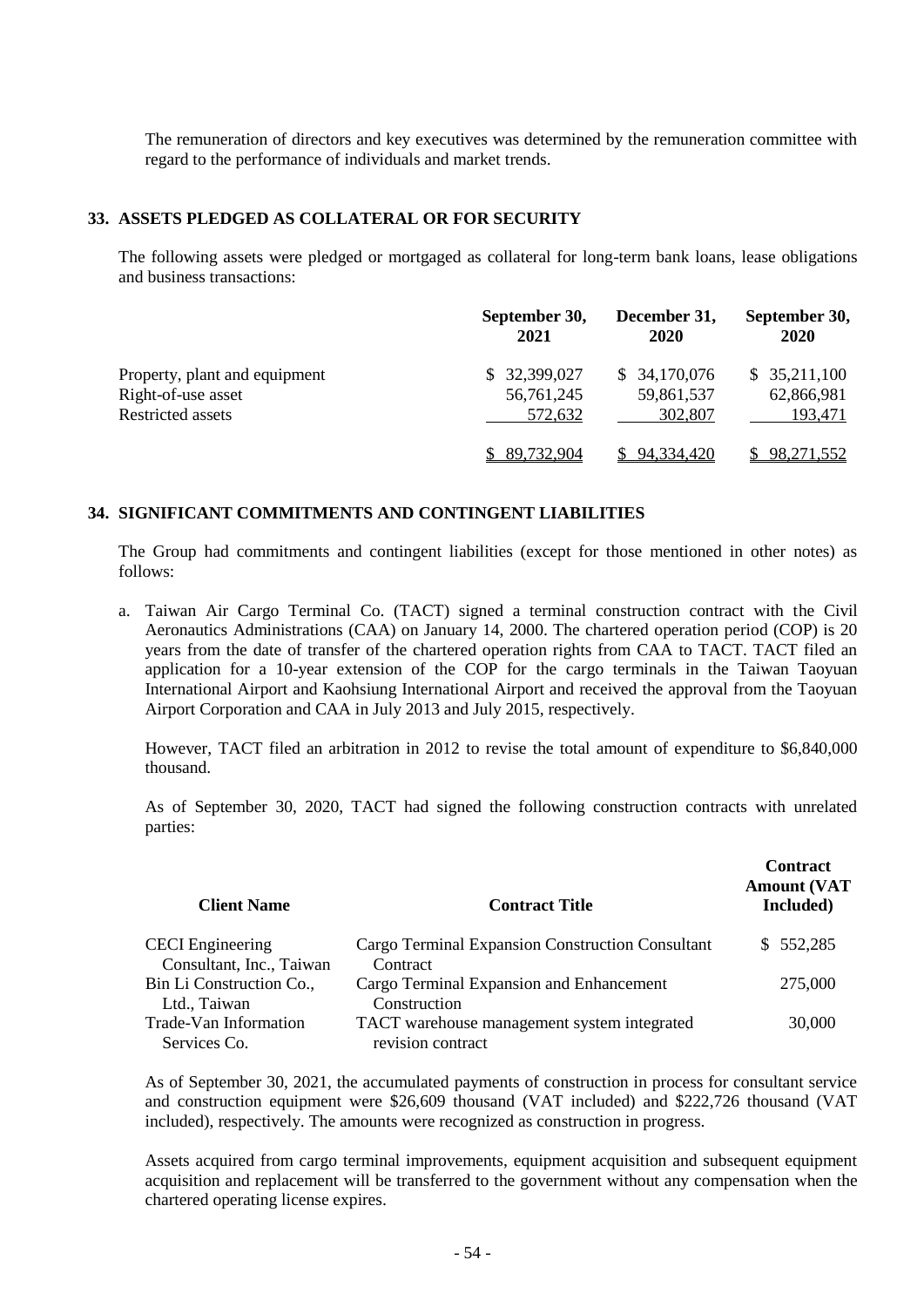TACT should pay royalties to Taoyuan Airport Corporation and the CAA during the chartered operation period. The calculation is based on annual sales (including operating and non-operating revenue but excluding the rental revenue from specific districts), and Taoyuan Airport Corporation and the CAA have the option to adjust the royalty rates every 3 years starting from the date of transfer of the chartered operation rights on the basis of actual revenue and expenditures. The current royalty rate is 6%.

b. CAL Park Co., Ltd. ("CAL Park") signed "Taiwan Taoyuan International Airport Aviation Operation Center (including Airport Hotel) Construction Operating Contract" with the CAA on September 20, 2006. However, on November 1, 2010, the Taoyuan Airport Corporation took over the CAA's rights on this contract from the CAA. The contract is effective for 50 years (consisting of the development stage and operating period) from the contract date. Three years before contract expiry date, CAL Park has the first option to renew the contract with a 20-year extension.

CAL Park's business scope includes providing business and other operating space related to civil air transport, hotels, aviation service and related industries adhered to the base and essential services law and approved by the Taoyuan Airport Corporation.

CAL Park should pay land rentals on the date of the registration of surface rights. The rental rates for the development stage differ from those for the operation period. The rental rates should follow Article No. 2 of the "Regulations for Favorable Rentals Regarding Public Land Lease and Superficies in Infrastructure Projects," which states that rental calculation in the development stage should include the land value added tax plus the necessary maintenance fee; in the operation period, rentals are 60% of the amount based on the National Building Land Rental Standard plus land value tax, value-added tax and the necessary maintenance fees.

During the 50 years beginning from the initial operation date of CAL Park to the end of the construction period, CAL Park should pay royalties based on the operating revenue estimated in the financial plan of its investment execution proposal. If the sales and business tax declared and filed by a business entity for a single year exceeds 10% of the operating revenue as estimated in the financial plan in its investment execution proposal, CAL Park should pay additional royalties at 10% of this excess.

CAL Park should submit the asset transfer plan within five years before the expiry date of the chartered operation period, begin the negotiation of the asset transfer contract, and complete the assignment no later than three years before the expiry date of the chartered period. If CAA decides not to keep the building and equipment on the base area, CAL Park should remove all related building and equipment within three months after the expiry date.

c. In October 2019, the Company signed a contract with Airbus S.A.S. to purchase eleven A321neo aircraft and an option to purchase five A321neo aircraft. The total list price of the eleven aircraft is US\$1,676,413 thousand, and the list price of the option to purchase five aircraft is US\$769,922 thousand. The expected delivery periods of the eleven aircraft are from 2024 to 2026. As of September 30, 2021, the list price had been paid in the amount of US\$32,578 thousand (recognized as prepayments for aircraft). In October 2019, the Company signed a contract with International Aero Engines Company to purchase four backup engines of A321neo. The total list price of the four engines is US\$60,289 thousand, for details please refer to Note 21.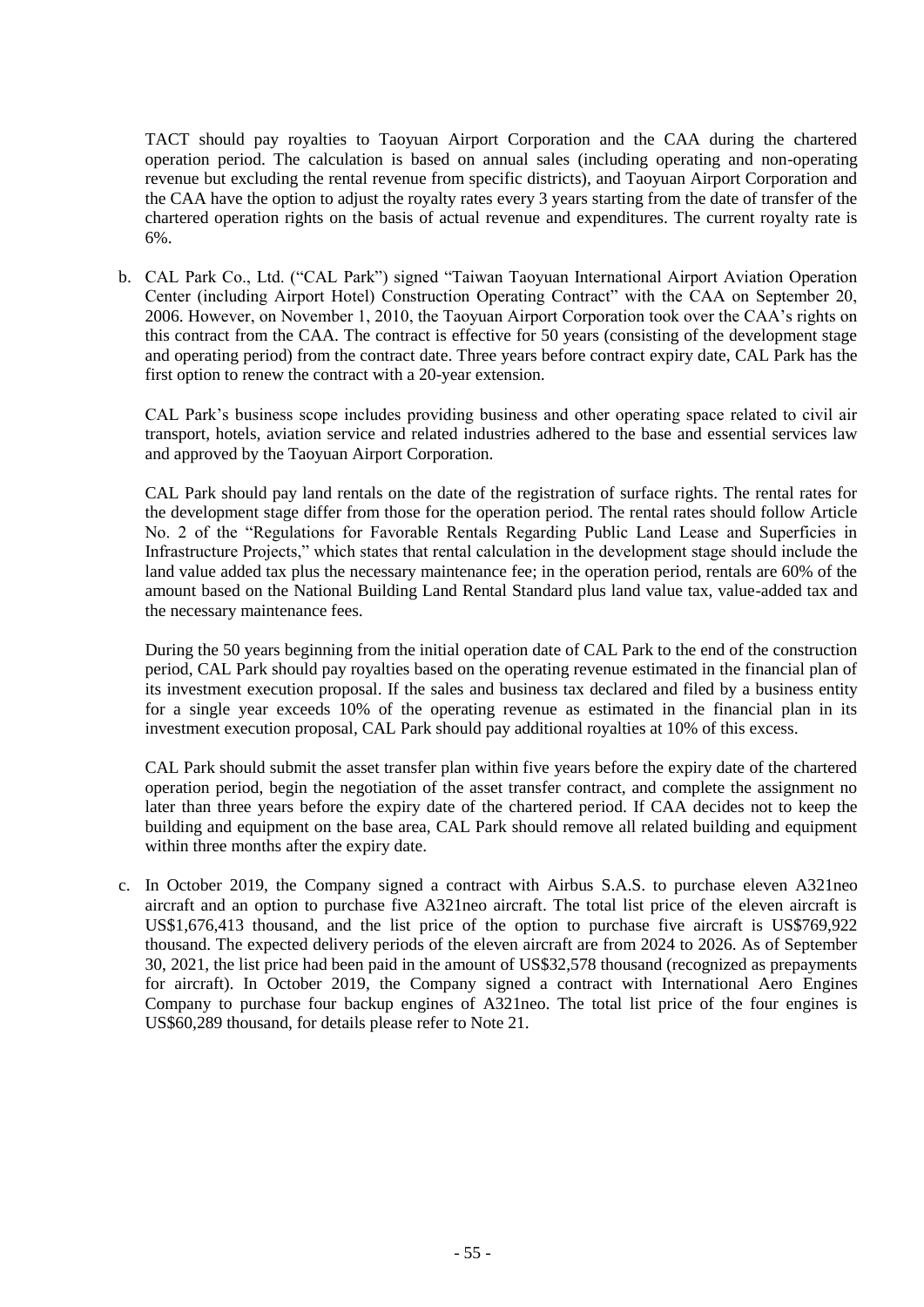- d. In July and August 2019, the Company signed a contract with the Boeing Company to purchase three 777F aircraft and exercised the option to purchase three 777F aircraft. The total list price of the six aircraft is US\$2,282,012 thousand, and the expected delivery periods are from 2020 to 2023. As of September 30, 2021, three out of the six aircraft has been delivered, the total list price of the remaining three aircraft is US\$1,172,357 thousand, and the list price has been paid in the amount of US\$234,471 thousand (recognized as prepayments for aircraft).
- e. In September 2019, Tigerair Taiwan Co., Ltd. signed a contract with Airbus S.A.S. to purchase seven A320neo aircraft and an option to purchase two A320neo aircraft. The total list price of the seven aircraft is US\$729,746 thousand, and the list price of the option to purchase two aircraft is US\$208,499 thousand. The expected delivery periods of the seven aircraft are from 2025 to 2027. As of September 30, 2021, the list price of the seven aircraft had been paid in the amount of US\$18,549 thousand (recognized as prepayments for aircraft). In addition, in December 2019, Tigerair Taiwan Co., Ltd. signed a contract with International Aero Engines Company to purchase two backup engines of A320neo aircraft. The total list price of the two engines is US\$27,345 thousand. As of September 30, 2021, the list price had been paid in the amount of US\$2,988 thousand (recognized as prepayments for aircraft), for details please refer to Note 21.

### **35. IMPACT OF COVID-19**

Since the outbreak of the COVID-19 in January 2020, the coronavirus has become a pandemic. The pandemic has now spread around the world and most countries have not removed their travel restrictions. Because the number of inbound and outbound passengers has decreased significantly, the Group adjusts the proportion between passenger aircraft and cargo aircraft used in operations to comply with the government's epidemic prevention policy and cater to market demand. The Company reduces the frequency of passenger air services that have been severely affected, uses the passenger aircraft to support the cargo flight arrangement and expands the function of all-cargo aircraft to maximize the opportunities from air cargo business. Since March 2020, cargo has become the main source of revenue for the Group.

The Group continues to adjust the response measures according to the situation. In addition, to ensure the adequate liquidity, the Group also implements measures for human resource management such as postponing the hiring of newcomers, relaxing the application of special leave, loosening the restrictions on leave without pay, encouraging employees to take leave, adjusting working hours and salaries, etc. The Group's policies to control spending include suspension of non-urgent capital expenditures, reduction in and postponement of payments.

Also, the Group received several relief measures such as government subsidy for operation and reduction on rent. For the nine months ended September 30, 2021, because of the COVID-19 pandemic, the Group received subsidy of \$1,019,223 thousand for the airport landing fees and parking fees, etc. The subsidy for housing and land rental, and salary and interest expenses of \$844,554 thousand was recognized as other income or deduction from other expenses. The Group has obtained relief loan from the government. Refer to Note 19 for details on the amount of loan and its allocation.

The Group cooperates in contact tracing efforts, expands screening tests and fulfils other requirements to cooperate with the Central Epidemic Command Center. The Group has properly responded to and flexibly adjusted its flight schedules. Currently, the operation is mainly based on cargo flights, and passenger flights will be adjusted according to the status of crews' dispatch.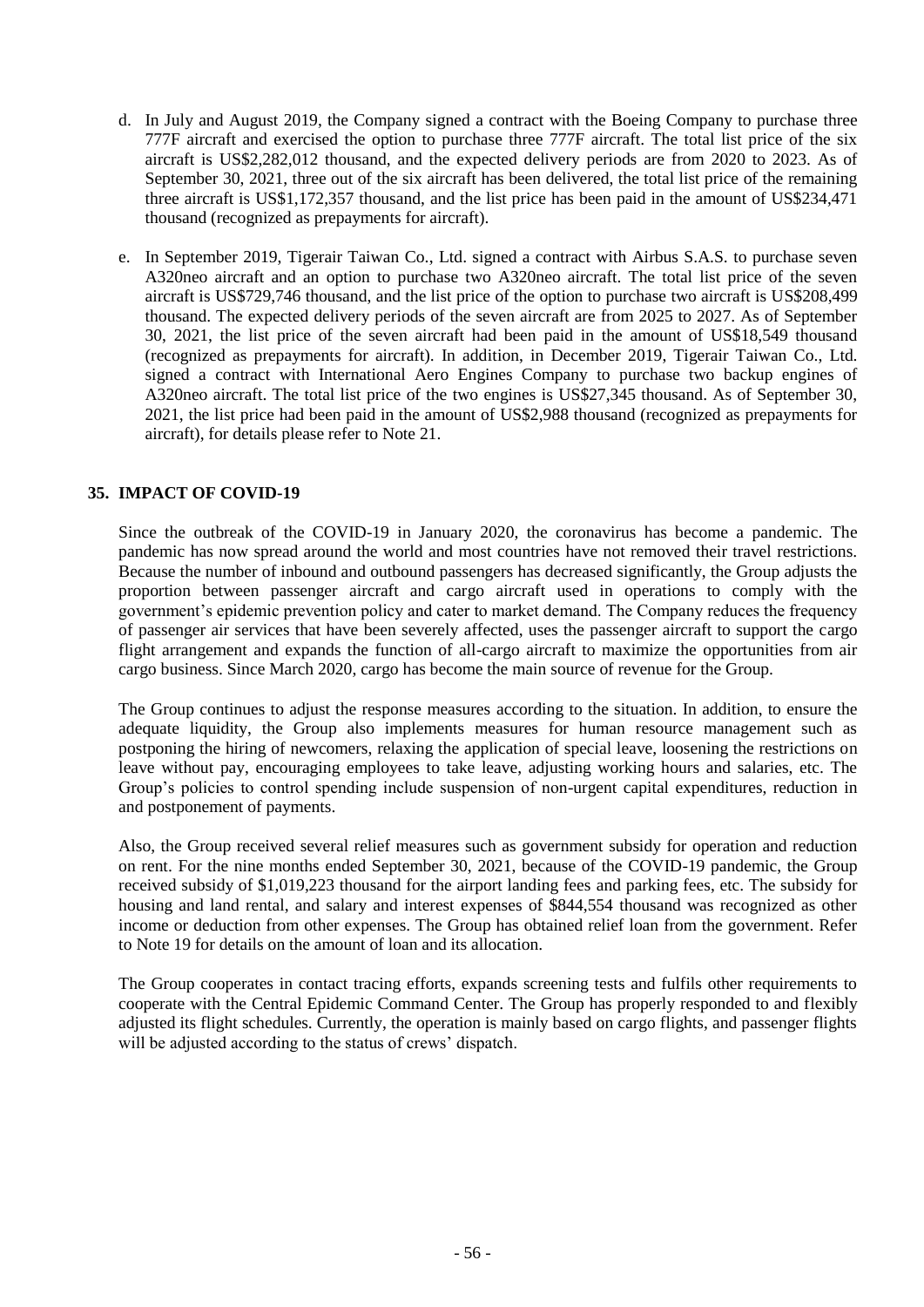### **36. SIGNIFICANT ASSETS AND LIABILITIES DENOMINATED IN FOREIGN CURRENCIES**

The following information was aggregated by the foreign currencies other than functional currency of entities in the Group and the exchange rates between foreign currencies and respective functional currencies were disclosed. The significant assets and liabilities denominated in foreign currencies were as follows:

#### **(In Thousands of Foreign Currencies)**

#### September 30, 2021

|                              | Foreign<br><b>Currencies</b> | <b>Exchange Rate</b> | <b>Carrying</b><br><b>Amount</b> |  |
|------------------------------|------------------------------|----------------------|----------------------------------|--|
| <b>Financial assets</b>      |                              |                      |                                  |  |
| Monetary items               |                              |                      |                                  |  |
| <b>USD</b>                   | \$<br>778,458                | 27.8552              | 21,684,068<br>\$                 |  |
| <b>EUR</b>                   | 19,749                       | 32.3625              | 639,136                          |  |
| <b>HKD</b>                   | 455,844                      | 3.5778               | 1,630,927                        |  |
| <b>JPY</b>                   | 3,845,893                    | 0.2490               | 957,665                          |  |
| <b>RMB</b>                   | 599,672                      | 4.3066               | 2,582,565                        |  |
| <b>Financial liabilities</b> |                              |                      |                                  |  |
| Monetary items               |                              |                      |                                  |  |
| <b>USD</b>                   | 2,157,688                    | 27.8552              | 60,102,740                       |  |
| <b>EUR</b>                   | 4,912                        | 32.3625              | 158,955                          |  |
| <b>HKD</b>                   | 69,559                       | 3.5778               | 248,869                          |  |
| <b>JPY</b>                   | 4,341,156                    | 0.2490               | 1,080,992                        |  |
| <b>RMB</b>                   | 109,383                      | 4.3066               | 471,074                          |  |
| December 31, 2020            |                              |                      |                                  |  |
|                              | Foreign                      |                      | <b>Carrying</b>                  |  |
|                              | <b>Currencies</b>            | <b>Exchange Rate</b> | <b>Amount</b>                    |  |
| <b>Financial assets</b>      |                              |                      |                                  |  |
| Monetary items               |                              |                      |                                  |  |
| <b>USD</b>                   | \$<br>702,507                | 28.4091              | \$19,957,598                     |  |
| <b>EUR</b>                   | 18,250                       | 34.8432              | 635,899                          |  |
| <b>HKD</b>                   | 344,577                      | 3.6603               | 1,261,257                        |  |
| <b>JPY</b>                   | 3,475,525                    | 0.2750               | 955,769                          |  |
| <b>RMB</b>                   | 560,252                      | 4.3440               | 2,433,737                        |  |
| <b>Financial liabilities</b> |                              |                      |                                  |  |
| Monetary items               |                              |                      |                                  |  |
| <b>USD</b>                   | 2,208,214                    | 28.4091              | 62,733,383                       |  |
| <b>EUR</b>                   | 6,513                        | 34.8432              | 226,949                          |  |
| <b>HKD</b>                   | 73,825                       | 3.6603               | 270,223                          |  |
| <b>JPY</b>                   | 3,725,514                    | 0.2750               | 1,024,509                        |  |
| <b>RMB</b>                   | 144,376                      | 4.3440               | 627,168                          |  |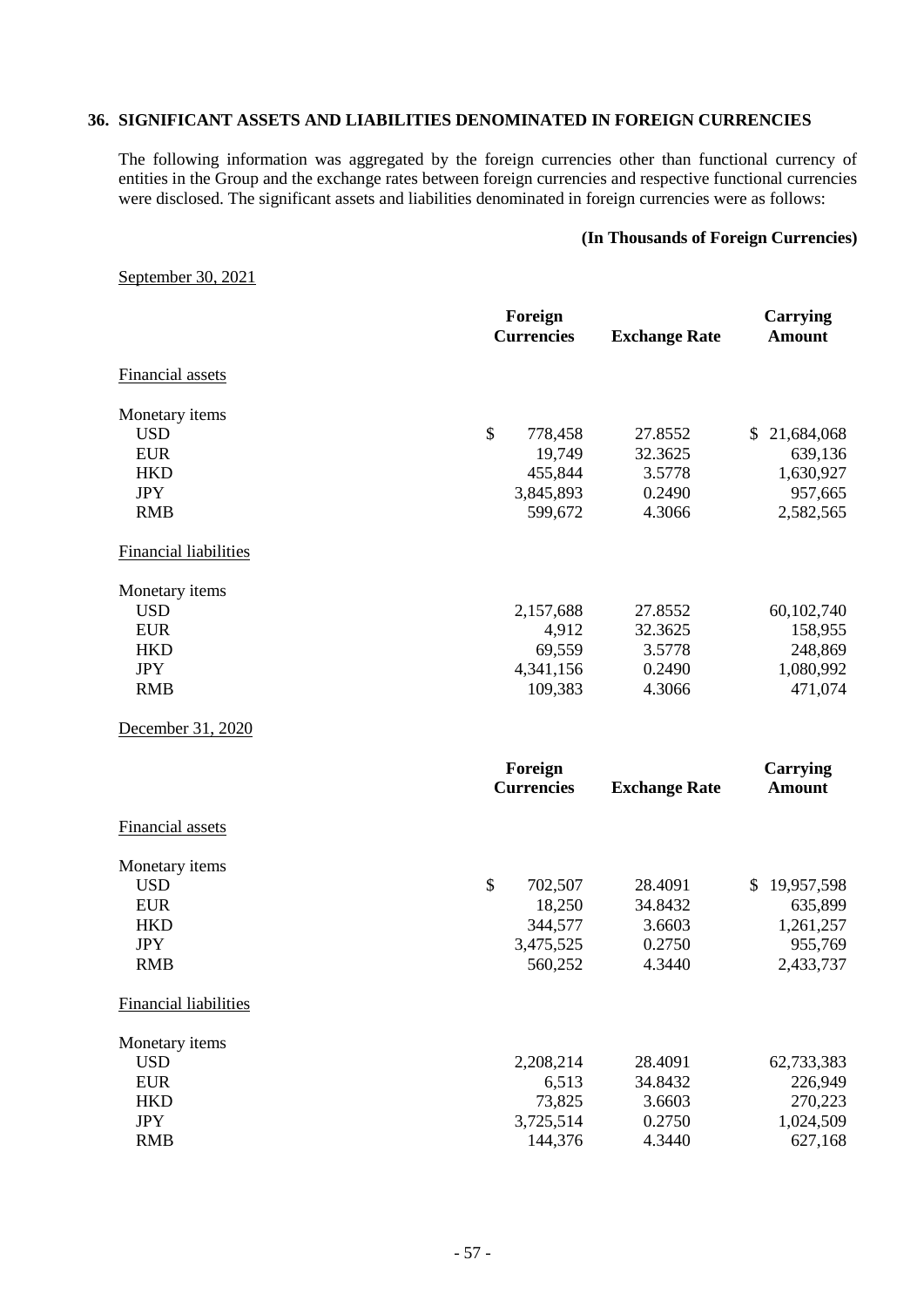September 30, 2020

| Foreign |         |                                                          |                      | Carrying<br>Amount |  |
|---------|---------|----------------------------------------------------------|----------------------|--------------------|--|
|         |         |                                                          |                      |                    |  |
|         |         |                                                          |                      |                    |  |
| \$      | 702,459 | 29.0698                                                  | \$                   | 20,420,314         |  |
|         | 17,096  | 34.1297                                                  |                      | 583,488            |  |
|         | 307,321 | 3.7481                                                   |                      | 1,151,878          |  |
|         |         | 0.2750                                                   |                      | 1,086,281          |  |
|         | 460,200 | 4.2644                                                   |                      | 1,962,475          |  |
|         |         |                                                          |                      |                    |  |
|         |         |                                                          |                      |                    |  |
|         |         | 29.0698                                                  |                      | 64,678,772         |  |
|         | 8,058   | 34.1297                                                  |                      | 275,018            |  |
|         | 84,584  | 3.7481                                                   |                      | 317,033            |  |
|         |         | 0.2750                                                   |                      | 771,064            |  |
|         | 135,520 | 4.2644                                                   |                      | 577,912            |  |
|         |         | <b>Currencies</b><br>3,950,045<br>2,224,950<br>2,803,819 | <b>Exchange Rate</b> |                    |  |

For the three months ended September 30, 2021 and 2020, net foreign exchange gains (losses) were \$(17,152) thousand and \$161,378 thousand, respectively, and for the nine months ended September 30, 2021 and 2020, net foreign exchange gains (losses) were \$(19,211) thousand and \$212,336 thousand, respectively. It is impractical to disclose net foreign exchange gains (losses) by each significant foreign currency due to the variety of the foreign currency transactions and functional currencies of the entities in the Group.

#### **37. SEPARATELY DISCLOSED ITEMS**

- a. Following are the additional disclosures required by the Securities and Futures Bureau for the Company and its investees:
	- 1) Financing provided: Table 1 (attached)
	- 2) Endorsements/guarantees provided: Table 2 (attached)
	- 3) Marketable securities held: Table 3 (attached)
	- 4) Marketable securities acquired and disposed of at costs or prices of at least NT\$300 million or 20% of the paid-in capital: None
	- 5) Acquisitions of individual real estate at costs or price of at least NT\$300 million or 20% of the paid-in capital: None
	- 6) Disposals of individual real estate at cost or prices of at least NT\$300 million or 20% of the paid-in capital: None
	- 7) Total purchases from or sales to related parties amounting to at least NT\$100 million or 20% of the paid-in capital: Table 4 (attached)
	- 8) Receivables from related parties amounting to at least NT\$100 million or 20% of the paid-in capital: Table 5 (attached)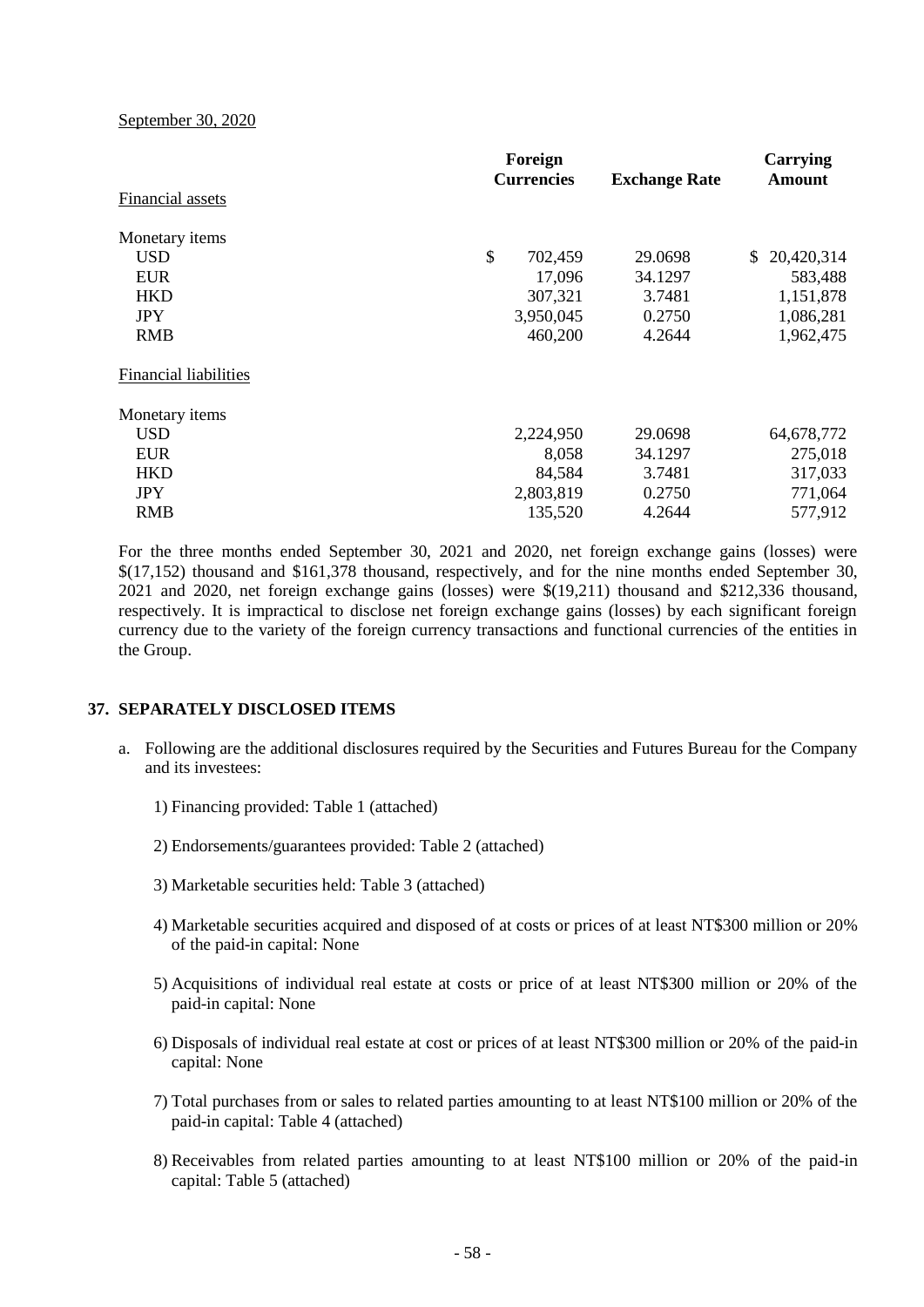- 9) Names, locations, and related information of investees over which the Company exercises significant influence: Table 6 (attached)
- 10) Trading in derivative instruments (Notes 7 and 31)
- b. Investments in mainland China: Table 7 (attached)
- c. Business relationships and important transactions between China Airlines, Ltd. and its subsidiaries: Table 8 (attached)
- d. Information of major shareholders: Table 9 (attached)

#### **38. SEGMENT INFORMATION**

The Group mainly engages in air transportation services for passengers, cargo and others. Its major revenue-generating asset is its aircraft fleet, which is used jointly for passenger and cargo services. Thus, the Group's sole reportable segment is its flight segment. For operating segment reporting in the consolidated financial statements, the reportable segment of the Group and its subsidiaries comprises the flight and the non-flight business departments. The accounting policy applied for reportable segments are consistent with the policies aforementioned in Note 4.

For the nine months ended September 30, 2021 and 2020, financial information of segments is listed below:

|                                                                                        | For the Nine Months Ended September 30, 2021 |                          |                                      |                           |  |  |
|----------------------------------------------------------------------------------------|----------------------------------------------|--------------------------|--------------------------------------|---------------------------|--|--|
|                                                                                        | Air<br><b>Transportation</b>                 | <b>Others</b>            | <b>Adjustments</b><br>and Write-offs | <b>Total</b>              |  |  |
| Operating revenue                                                                      | 88,752,596                                   | 5,469,501<br>S           | (2,547,457)<br>S                     | 91,674,640                |  |  |
| Operation profit and loss<br>Interest revenue<br>Investment income accounted for using | 5,052,803                                    | (268, 245)<br>\$         | (62, 431)<br>\$                      | \$<br>4,722,127<br>97,677 |  |  |
| the equity method                                                                      |                                              |                          |                                      | (382, 599)                |  |  |
| Revenue                                                                                |                                              |                          |                                      | 445,413                   |  |  |
| Financial costs                                                                        |                                              |                          |                                      | (1,850,981)               |  |  |
| Expenses                                                                               |                                              |                          |                                      | (1,761,562)               |  |  |
| Gain before income tax                                                                 |                                              |                          |                                      | .270,075                  |  |  |
| Identifiable assets                                                                    | 182,480,080<br>S.                            | <u>14,621,616</u><br>\$. | (6,263,595)<br>S                     | 190,838,101<br>\$.        |  |  |
| Investments accounted for using the<br>equity method                                   |                                              |                          |                                      | 1,576,556                 |  |  |
| Assets                                                                                 |                                              |                          |                                      | 83,472,179                |  |  |
| Total assets                                                                           |                                              |                          |                                      | 275,886,836               |  |  |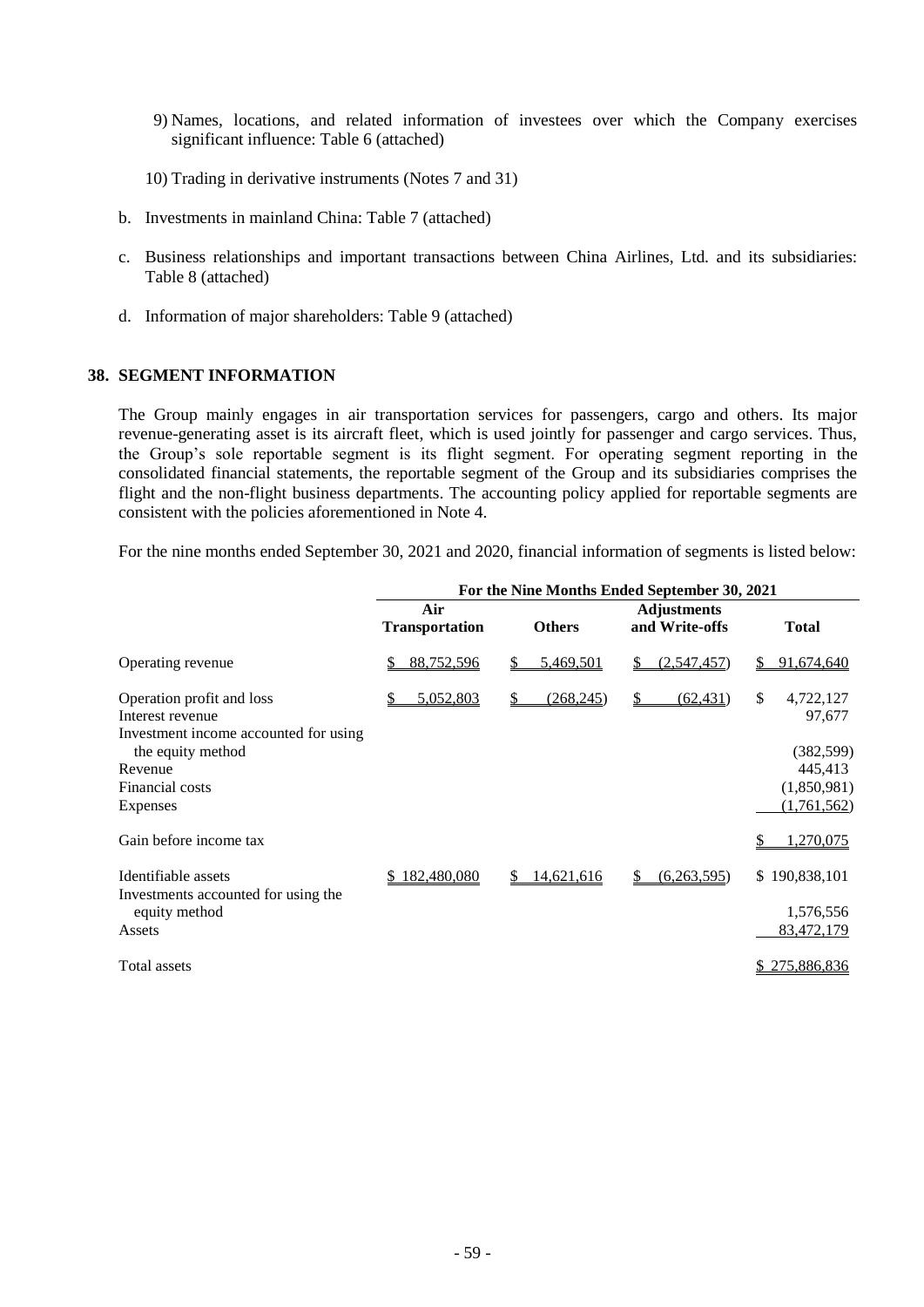|                                                                                        | For the Nine Months Ended September 30, 2020 |                         |                                      |                             |  |  |
|----------------------------------------------------------------------------------------|----------------------------------------------|-------------------------|--------------------------------------|-----------------------------|--|--|
|                                                                                        | Air<br><b>Transportation</b>                 | <b>Others</b>           | <b>Adjustments</b><br>and Write-offs | <b>Total</b>                |  |  |
| Operating revenue                                                                      | 82,786,966<br>S                              | 5,377,233<br>S.         | (2,679,849)<br>S.                    | 85,484,350<br>S.            |  |  |
| Operation profit and loss<br>Interest revenue<br>Investment income accounted for using | (18,730)<br>S                                | (498, 247)<br>S.        | (63, 682)<br>\$                      | \$<br>(580, 659)<br>242,761 |  |  |
| the equity method                                                                      |                                              |                         |                                      | (176, 235)                  |  |  |
| Revenue                                                                                |                                              |                         |                                      | 492,920                     |  |  |
| Financial costs                                                                        |                                              |                         |                                      | (2,367,841)                 |  |  |
| Expenses                                                                               |                                              |                         |                                      | (170, 567)                  |  |  |
| Loss before income tax                                                                 |                                              |                         |                                      | (2,559,621)                 |  |  |
| Identifiable assets                                                                    | 190,748,755<br>S.                            | <u>15,288,594</u><br>\$ | (6,198,148)<br>S.                    | \$199,839,201               |  |  |
| Investments accounted for using the<br>equity method                                   |                                              |                         |                                      | 2,009,318                   |  |  |
| Assets                                                                                 |                                              |                         |                                      | 82,176,470                  |  |  |
| Total assets                                                                           |                                              |                         |                                      | \$284,024,989               |  |  |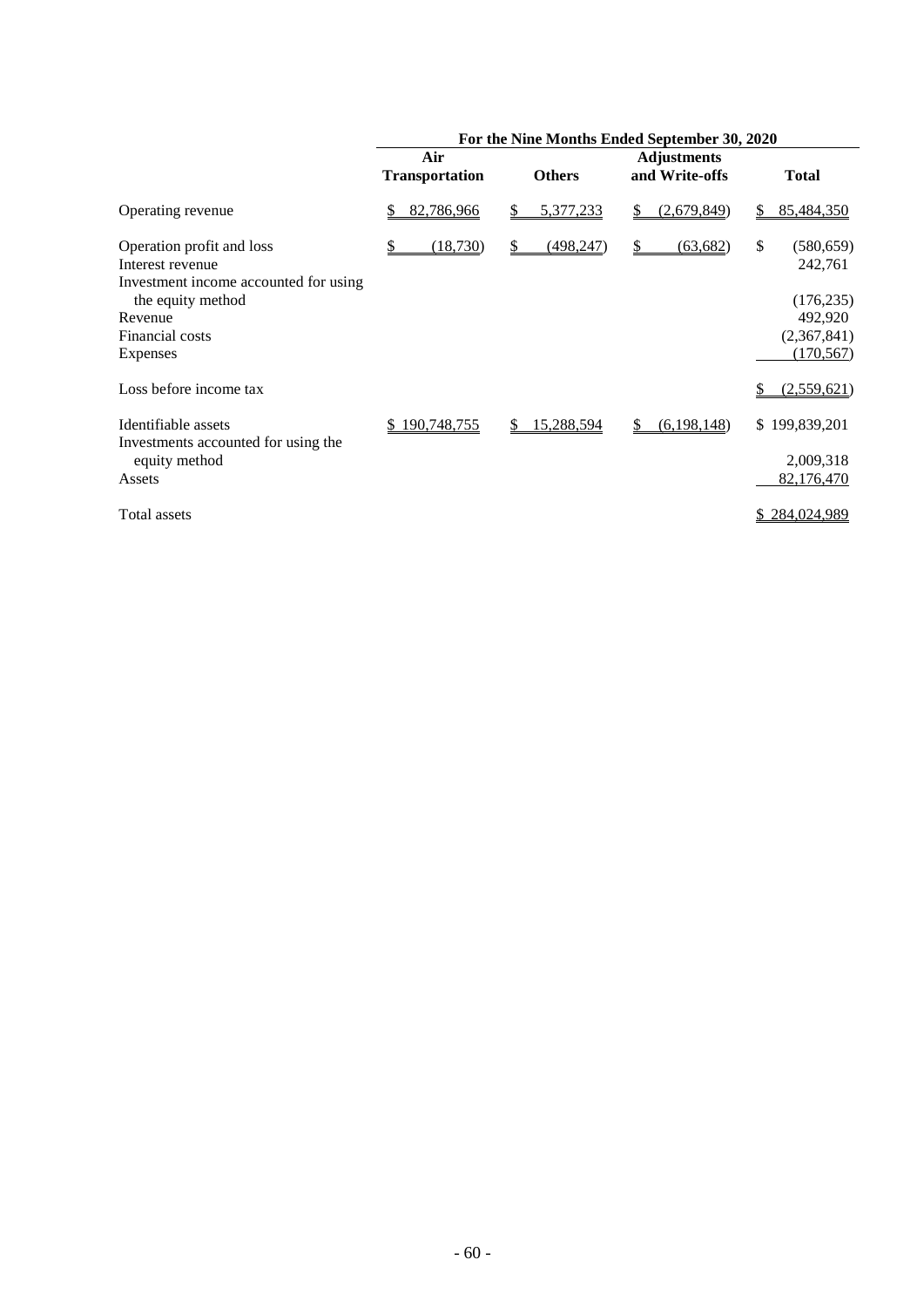# **CHINA AIRLINES, LTD. AND SUBSIDIARIES**

## **FINANCING PROVIDED TO OTHERS**

**FOR THE NINE MONTHS ENDED SEPTEMBER 30, 2021 (In Thousands of New Taiwan Dollars, Unless Stated Otherwise)**

|     |                           |                                                   | <b>Financial</b>            |                         | <b>Highest</b>                   |                          | <b>Actual</b>              |                             |                                                     | <b>Business</b>              | <b>Reasons for</b>                        | <b>Allowance for</b> |             | <b>Collateral</b> | <b>Financing</b>              |                                 |             |
|-----|---------------------------|---------------------------------------------------|-----------------------------|-------------------------|----------------------------------|--------------------------|----------------------------|-----------------------------|-----------------------------------------------------|------------------------------|-------------------------------------------|----------------------|-------------|-------------------|-------------------------------|---------------------------------|-------------|
| No. | Lender                    | <b>Borrower</b>                                   | <b>Statement</b><br>Account | <b>Related</b><br>Party | <b>Balance for</b><br>the Period | Ending<br><b>Balance</b> | <b>Borrowing</b><br>Amount | <b>Interest Rate</b><br>(%) | Nature of<br><b>Financing</b>                       | <b>Transaction</b><br>Amount | Short-term<br><b>Financing</b>            | Impairment<br>Loss   | <b>Item</b> | <b>Value</b>      | Limit for<br>Each<br>Borrower | Aggregate<br>Financing<br>Limit | <b>Note</b> |
|     | Cal-Dynasty International | Dynasty Hotel of Notes receivable<br>Hawaii, Inc. |                             |                         | 100,000                          | 97,493                   | 97,493                     | 2.25                        | Short-term<br>financing<br>facility is<br>necessary |                              | Operating<br>cycle capital<br>expenditure |                      |             |                   | 141,318                       | \$282,636                       |             |

Note 1: The maximum amount of loans to others by the Group is up to 40% of the Group's net worth as stated in its latest financial statements.

Note 2: The maximum amount of loans to an individual counterparty by the Group is up to 20% of the Group's net worth as stated in its latest financial statements.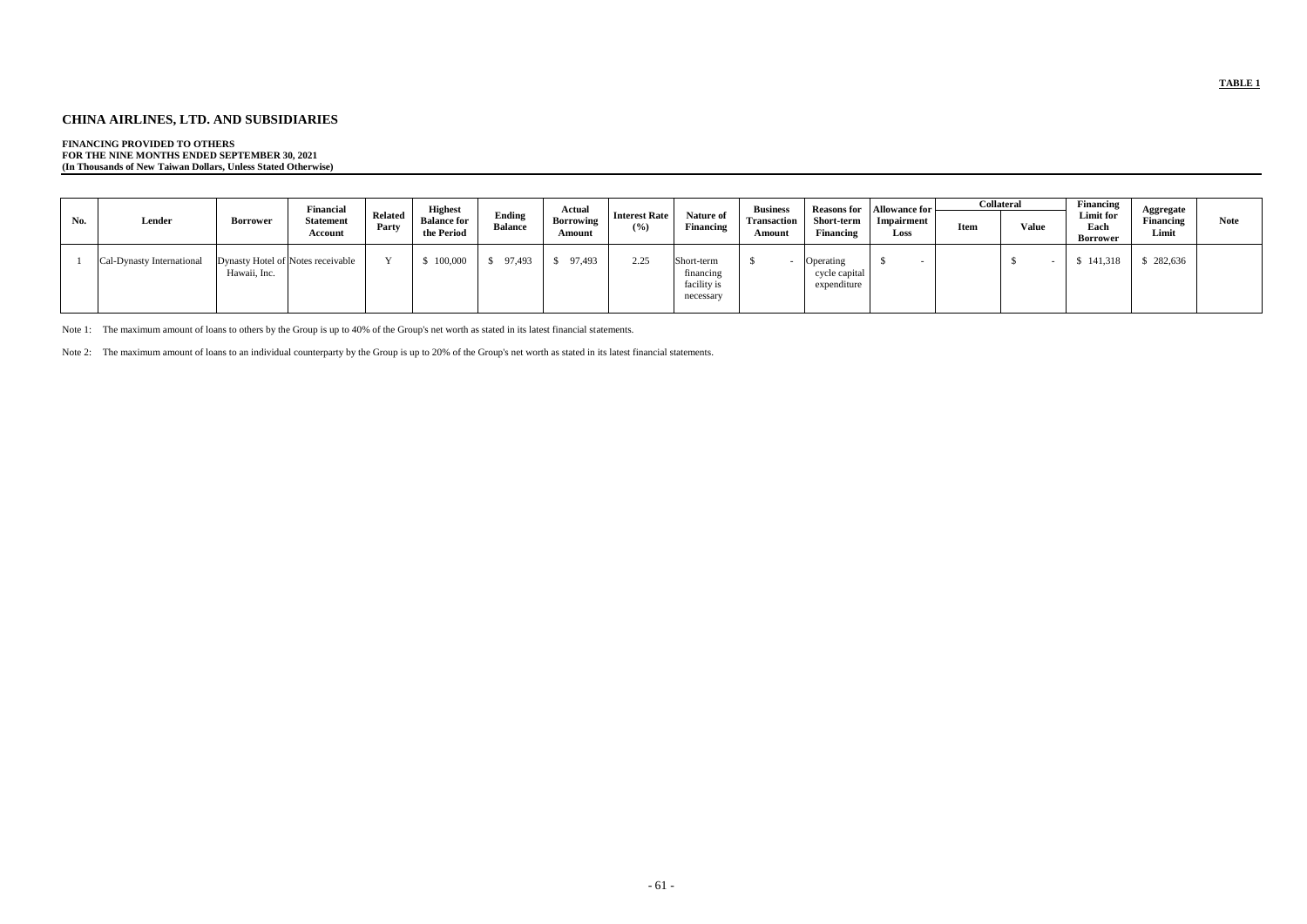# **CHINA AIRLINES, LTD. AND SUBSIDIARIES**

#### **ENDORSEMENTS/GUARANTEES PROVIDED FOR THE NINE MONTHS ENDED SEPTEMBER 30, 2021 (In Thousands of New Taiwan Dollars, Unless Stated Otherwise)**

|     |                                              | <b>Counterparty</b>                                                                                          |                                                                                            |                                                                                                     |                                     |                                           |                                             |                                                                                  | Ratio of                                                                                                                           |                                                                                                     |                                                                                                   |                                              |                                                                                                                                         |
|-----|----------------------------------------------|--------------------------------------------------------------------------------------------------------------|--------------------------------------------------------------------------------------------|-----------------------------------------------------------------------------------------------------|-------------------------------------|-------------------------------------------|---------------------------------------------|----------------------------------------------------------------------------------|------------------------------------------------------------------------------------------------------------------------------------|-----------------------------------------------------------------------------------------------------|---------------------------------------------------------------------------------------------------|----------------------------------------------|-----------------------------------------------------------------------------------------------------------------------------------------|
| No. | Endorsement/<br><b>Guarantee</b><br>Provider | <b>Name</b>                                                                                                  | <b>Nature of Relationship</b>                                                              | Limits on Each<br>Counter party's<br>Endorsement/<br><b>Guarantee</b><br><b>Amounts</b><br>(Note 1) | <b>Maximum</b><br>Period            | <b>Balance for the   Ending Balance  </b> | <b>Actual</b><br><b>Borrowing</b><br>Amount | <b>Value of</b><br><b>Collaterals</b><br><b>Property, Plant,</b><br>or Equipment | <b>Accumulated</b><br><b>Amount of</b><br><b>Collateral to</b><br>Net Equity of<br>the Latest<br><b>Financial</b><br>Statement (%) | <b>Maximum</b><br>Collateral/<br><b>Guarantee</b><br><b>Amounts</b><br><b>Allowable</b><br>(Note 2) | Endorsement/<br><b>Guarantee</b><br><b>Given by Parent</b><br>on Behalf of<br><b>Subsidiaries</b> | Endorsement/<br>Guarantee<br><b>Given by</b> | Endorsement/<br><b>Guarantee</b><br><b>Given on Behalf</b><br>Subsidiaries on of Companies in<br><b>Behalf of Parent Mainland China</b> |
|     | China Airlines                               | Cal Park<br>(the "Company") Tigerair Taiwan Ltd.<br>Taiwan Aircraft Maintenance<br>and Engineering Co., Ltd. | 100% subsidiary<br>82.27% subsidiary by direct<br>and indirect holdings<br>100% subsidiary | \$12,658,202<br>12,658,202<br>12,658,202                                                            | 3,850,000<br>2,671,771<br>2,000,000 | 3,850,000<br>2,604,791<br>2,000,000       | 1,663,320<br>259,894<br>1,400,000           |                                                                                  | 6.08<br>4.12<br>3.16                                                                                                               | \$ 31,645,506<br>31,645,506<br>31,645,506                                                           | Yes<br>Yes<br>Yes                                                                                 | N <sub>o</sub><br>No<br>N <sub>o</sub>       | No<br>No<br>No                                                                                                                          |

Note 1: Based on the Group's guidelines, the maximum amount of guarantee to an individual counterparty is up to 20% of the Group's shareholders' equity.

Note 2: Based on the Group's guidelines, the allowable aggregate amount of collateral guarantee is up to 50% of shareholders the Group's' equity.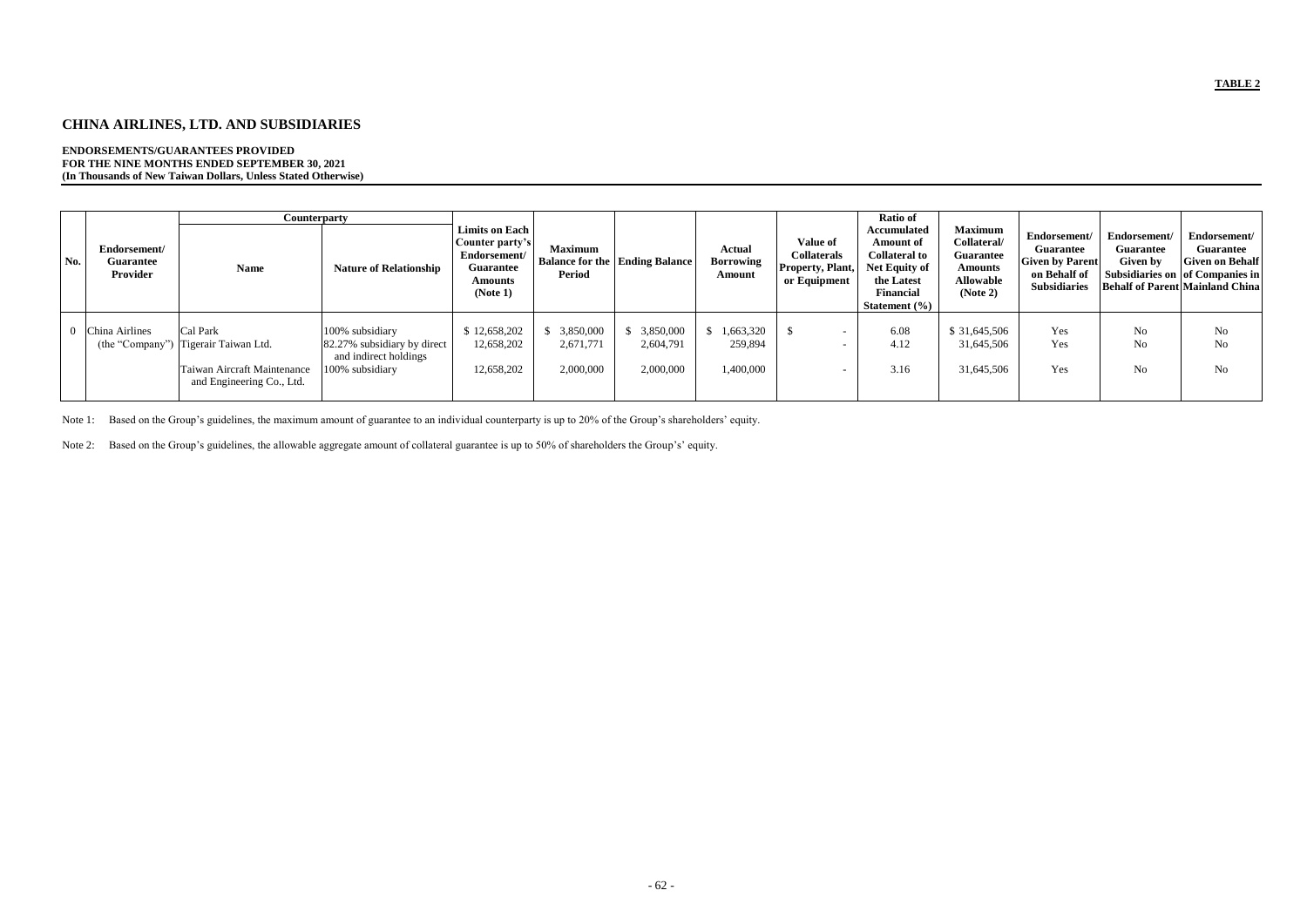# **CHINA AIRLINES, LTD. AND SUBSIDIARIES**

# **MARKETABLE SECURITIES HELD SEPTEMBER 30, 2021**

**(In Thousands of New Taiwan Dollars, Unless Stated Otherwise)**

|                                                |                                                                                                                   | Relationship                          |                                                                                                                                                       |                        |                                  | <b>September 30, 2021</b>         |                                                     |                  |
|------------------------------------------------|-------------------------------------------------------------------------------------------------------------------|---------------------------------------|-------------------------------------------------------------------------------------------------------------------------------------------------------|------------------------|----------------------------------|-----------------------------------|-----------------------------------------------------|------------------|
| <b>Holding Company Name</b>                    | <b>Marketable Securities Type and Issuer/Name</b>                                                                 | with the<br>Holding<br><b>Company</b> | <b>Financial Statement Account</b>                                                                                                                    | <b>Shares/Units</b>    | <b>Carrying</b><br><b>Amount</b> | Percentage of<br>Ownership<br>(%) | <b>Market Value</b><br>or Net Asset<br><b>Value</b> | <b>Note</b>      |
|                                                |                                                                                                                   |                                       |                                                                                                                                                       |                        |                                  |                                   |                                                     |                  |
| China Airlines (the "Company")                 | <b>Shares</b><br>Everest Investment Holdings Ltd. - common shares                                                 |                                       | Financial assets at fair value through other comprehensive<br>income - non-current                                                                    | 1,359,368              | $\mathcal{S}$<br>49,452          | 13.59                             | $\mathcal{S}$<br>54,398                             | Note 1           |
|                                                | Everest Investment Holdings Ltd. - preferred shares                                                               |                                       | Financial assets at fair value through other comprehensive<br>income - non-current                                                                    | 135,937                | 4,945                            |                                   |                                                     |                  |
|                                                | Chung Hua Express Co.                                                                                             |                                       | Financial assets at fair value through other comprehensive<br>income - non-current                                                                    | 1,100,000              | 27,181                           | 11.00                             | 27,181                                              | $\sim$           |
|                                                | Jardine Air Terminal Services                                                                                     |                                       | Financial assets at fair value through profit or loss - current                                                                                       | 12,000,000             | $\overline{\phantom{a}}$         | 15.00                             |                                                     |                  |
|                                                | The Grand Hi Lai Hotel                                                                                            |                                       | Financial assets at fair value through profit or loss - current                                                                                       | 4,021                  |                                  | 0.02                              |                                                     |                  |
| <b>Mandarin Airlines</b>                       | <b>Shares</b><br><b>China Airlines</b>                                                                            | Parent company                        | Financial assets at fair value through other comprehensive<br>income - non-current                                                                    | 2,074,628              | 35,684                           |                                   | 35,684                                              |                  |
| Cal-Asia Investment                            | <b>Shares</b><br>Taikoo (Xiamen) Landing Gear Services<br>Taikoo Spirit Aerospace Systems (Jinjiang)<br>Composite |                                       | Financial assets at fair value through profit or loss - current<br>Financial assets at fair value through other comprehensive<br>income - non-current |                        | 9,601                            | 2.59<br>5.45                      | 9,601                                               | Note 2<br>Note 2 |
| Sabre Travel Network (Taiwan)                  | <b>Beneficiary certificates</b><br>Franklin Templeton SinoAm Money Market Fund<br><b>FSITC Money Market Fund</b>  | $\overline{\phantom{a}}$              | Financial assets at fair value through profit or loss - current<br>Financial assets at fair value through profit or loss - current                    | 730,686<br>308,094     | 7,634<br>55,499                  |                                   | 7,634<br>55,499                                     | $\sim$           |
| <b>Taiwan Airport Services</b>                 | <b>Shares</b><br>TransAsia Airways                                                                                |                                       | Financial assets at fair value through profit or loss - current                                                                                       | 2,277,786              |                                  | 0.40                              |                                                     |                  |
| <b>Dynasty Aerotech International</b><br>Corp. | Beneficiary certificates<br>Taishin 1699 Money Market Fund                                                        |                                       | Financial assets at fair value through profit or loss - current                                                                                       | 349,523                | 4,778                            |                                   | 4,778                                               |                  |
| <b>Kaohsiung Catering Services</b>             | <b>Beneficiary certificates</b><br>Prudential Financial Money Market Fund<br>Taishin 1699 Money Market Fund       |                                       | Financial assets at fair value through profit or loss - current<br>Financial assets at fair value through profit or loss - current                    | 5,407,832<br>1,106,807 | 86,437<br>15,131                 |                                   | 86,437<br>15,131                                    |                  |
| Tiger Taiwan Co., Ltd.                         | Government bond<br>Philippines government bond                                                                    | $\overline{\phantom{0}}$              | Financial assets at amortized cost - current                                                                                                          |                        |                                  | 1,550 Not applicable              | 1,550                                               |                  |

(Continued)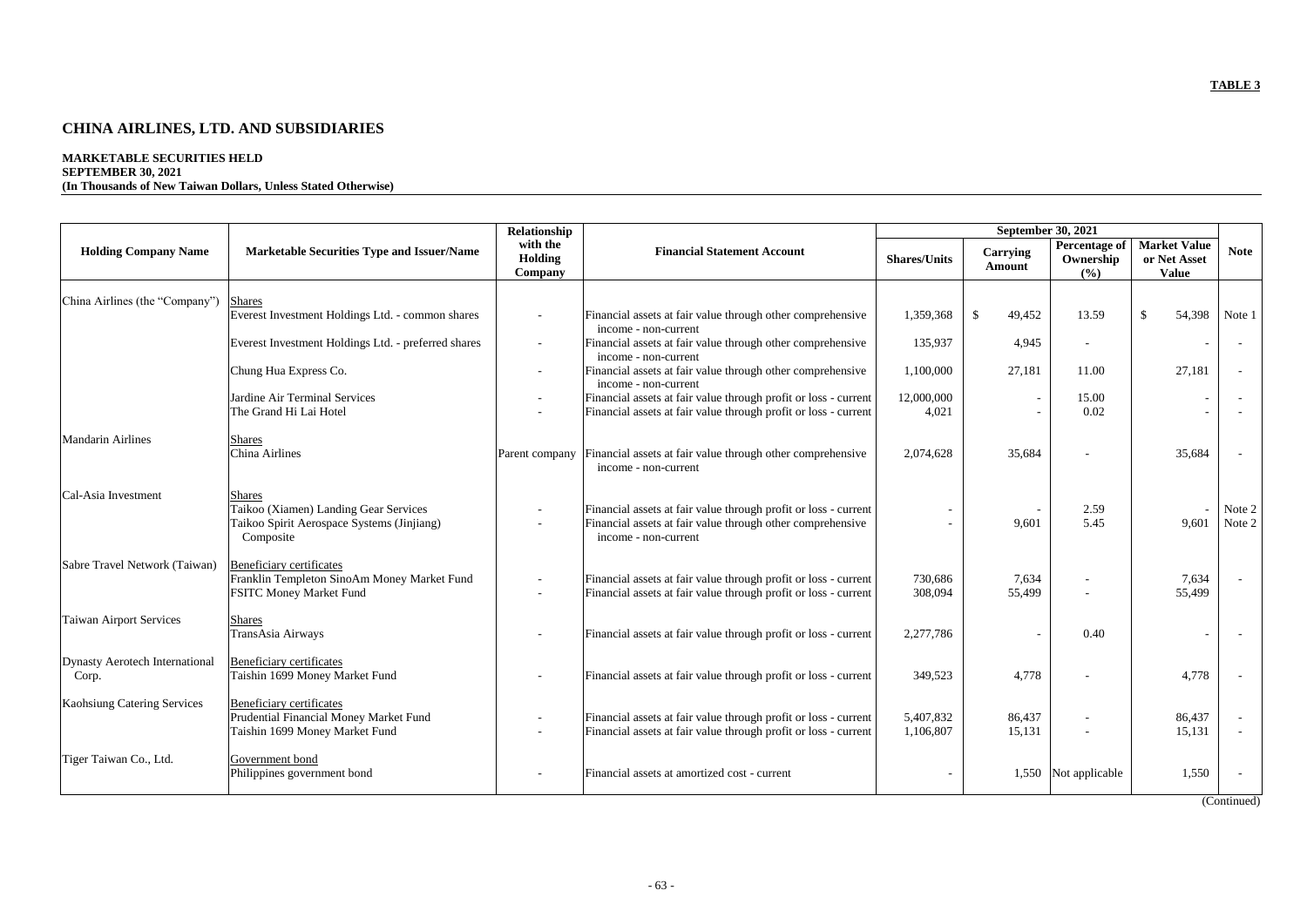- Note 1: The subsidiary's net asset value was \$54,398 thousand, which included ordinary shares and preference shares as of September 30, 2021.
- Note 2: The Company does not issue shares because it is a limited company.
- Note 3: The table only listed financial assets that are IFRS 9 regulated.

(Concluded)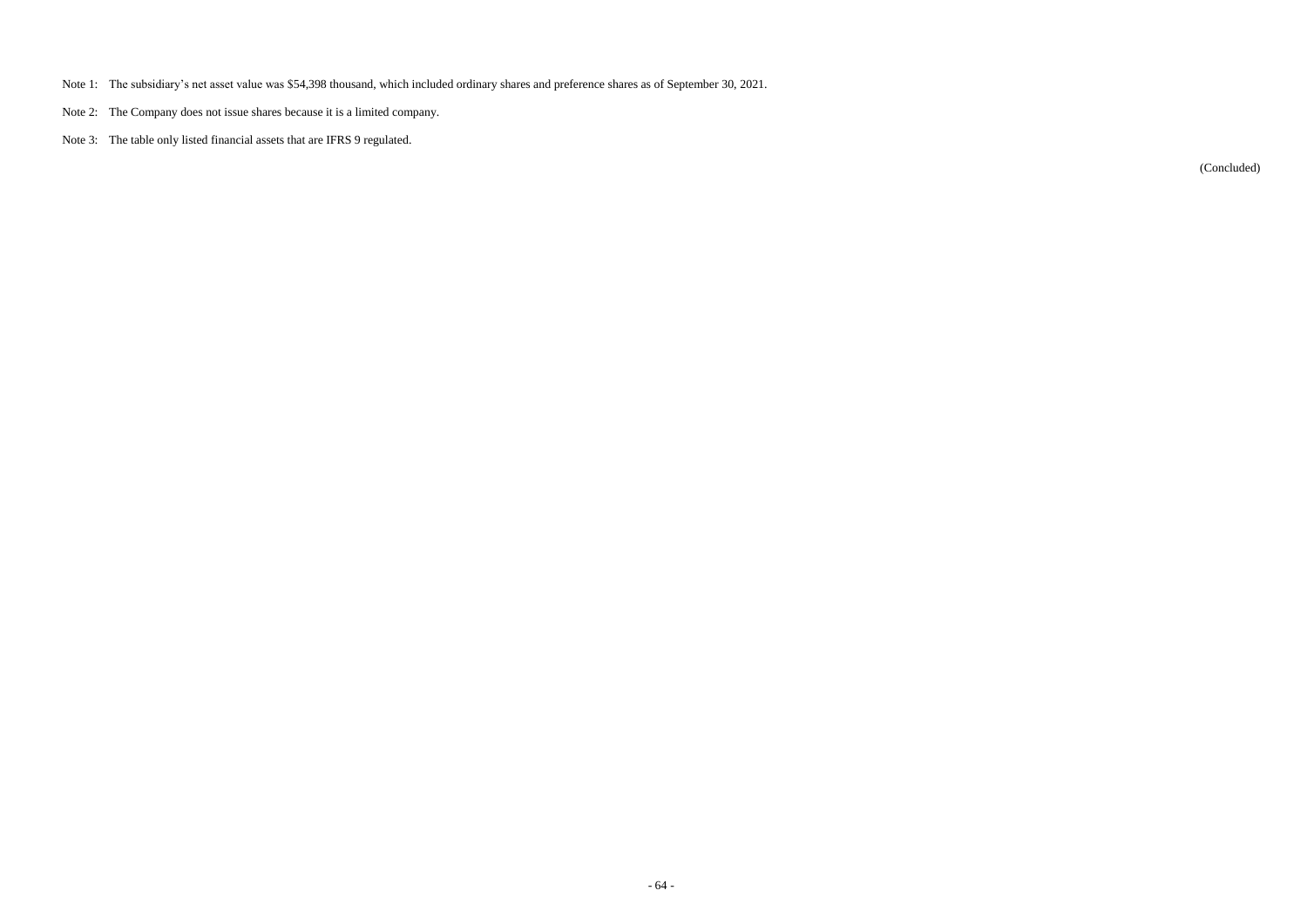# **CHINA AIRLINES, LTD. AND SUBSIDIARIES**

# **TOTAL PURCHASES FROM OR SALES TO RELATED PARTIES AMOUNTING TO AT LEAST NT\$100 MILLION OR 20% OF THE PAID-IN CAPITAL FOR THE NINE MONTHS ENDED SEPTEMBER 30, 2021**

**(In Thousands of New Taiwan Dollars, Unless Stated Otherwise)**

|                          | <b>Related Party</b>                                                                                                                                                                                                                                                    | <b>Nature of Relationship</b>                                                                                          |                                                                                  |                                                                           | <b>Transaction Details</b>                           |                                                                               |                                                                                                                                          | <b>Abnormal Transaction</b>                                                                                                                                                                      | <b>Note/Account Payable or</b><br>Receivable                                   |                                                           | <b>Note</b>                                                                                                                                                                                      |
|--------------------------|-------------------------------------------------------------------------------------------------------------------------------------------------------------------------------------------------------------------------------------------------------------------------|------------------------------------------------------------------------------------------------------------------------|----------------------------------------------------------------------------------|---------------------------------------------------------------------------|------------------------------------------------------|-------------------------------------------------------------------------------|------------------------------------------------------------------------------------------------------------------------------------------|--------------------------------------------------------------------------------------------------------------------------------------------------------------------------------------------------|--------------------------------------------------------------------------------|-----------------------------------------------------------|--------------------------------------------------------------------------------------------------------------------------------------------------------------------------------------------------|
| <b>Company Name</b>      |                                                                                                                                                                                                                                                                         |                                                                                                                        | Purchase/<br><b>Sale</b>                                                         | Amount                                                                    | $%$ of<br><b>Total</b>                               | <b>Payment Terms</b>                                                          | <b>Unit Price</b>                                                                                                                        |                                                                                                                                                                                                  | <b>Payment Terms Ending Balance</b>                                            | $%$ of<br>Total                                           |                                                                                                                                                                                                  |
| China Airlines, Ltd.     | Taiwan Air Cargo Terminal<br>Cal Park<br><b>China Pacific Catering Services</b><br><b>Taoyuan International Airport Service</b><br>Dynasty Aerotech International Corp.<br><b>Mandarin Airlines</b><br><b>Eastern United International Logistics</b><br>(Holdings) Ltd. | Subsidiary<br>Subsidiary<br>Equity-method investee<br>Subsidiary<br>Subsidiary<br>Subsidiary<br>Equity-method investee | Purchase<br>Purchase<br>Purchase<br>Purchase<br>Purchase<br>Purchase<br>Purchase | 553,919<br>157,276<br>148,552<br>794,083<br>268,972<br>273,533<br>310,112 | 0.74<br>0.21<br>0.20<br>1.06<br>0.36<br>0.37<br>0.42 | 30 days<br>2 months<br>90 days<br>40 days<br>2 months<br>2 months<br>2 months | $\overline{\phantom{0}}$<br>$\overline{\phantom{a}}$<br>$\overline{\phantom{0}}$<br>$\overline{\phantom{0}}$<br>$\overline{\phantom{0}}$ | $\overline{\phantom{a}}$<br>$\overline{\phantom{a}}$<br>$\overline{\phantom{a}}$<br>$\overline{\phantom{a}}$<br>$\overline{\phantom{a}}$<br>$\overline{\phantom{a}}$<br>$\overline{\phantom{a}}$ | (72, 641)<br>-S<br>(48,915)<br>(213,209)<br>(53, 404)<br>(143,775)<br>(49,609) | (4.32)<br>(2.91)<br>(12.69)<br>(3.18)<br>(1.25)<br>(2.95) | $\overline{\phantom{0}}$<br>$\overline{\phantom{a}}$<br>$\overline{\phantom{0}}$<br>$\overline{\phantom{0}}$<br>$\overline{\phantom{0}}$<br>$\overline{\phantom{0}}$<br>$\overline{\phantom{0}}$ |
| <b>Mandarin Airlines</b> | <b>Global Sky Express</b><br>Tigerair Taiwan Co., Ltd.                                                                                                                                                                                                                  | Subsidiary<br>Same parent company                                                                                      | Sale<br>Purchase                                                                 | (144, 496)<br>146,436                                                     | (0.17)<br>5.85                                       | $15 \text{ days}$<br>months                                                   | $\overline{\phantom{a}}$<br>$\overline{\phantom{a}}$                                                                                     | $\overline{\phantom{0}}$                                                                                                                                                                         | 8,040<br>(7,076)                                                               | 0.07<br>(14.27)                                           | $\overline{\phantom{0}}$<br>$\overline{\phantom{0}}$                                                                                                                                             |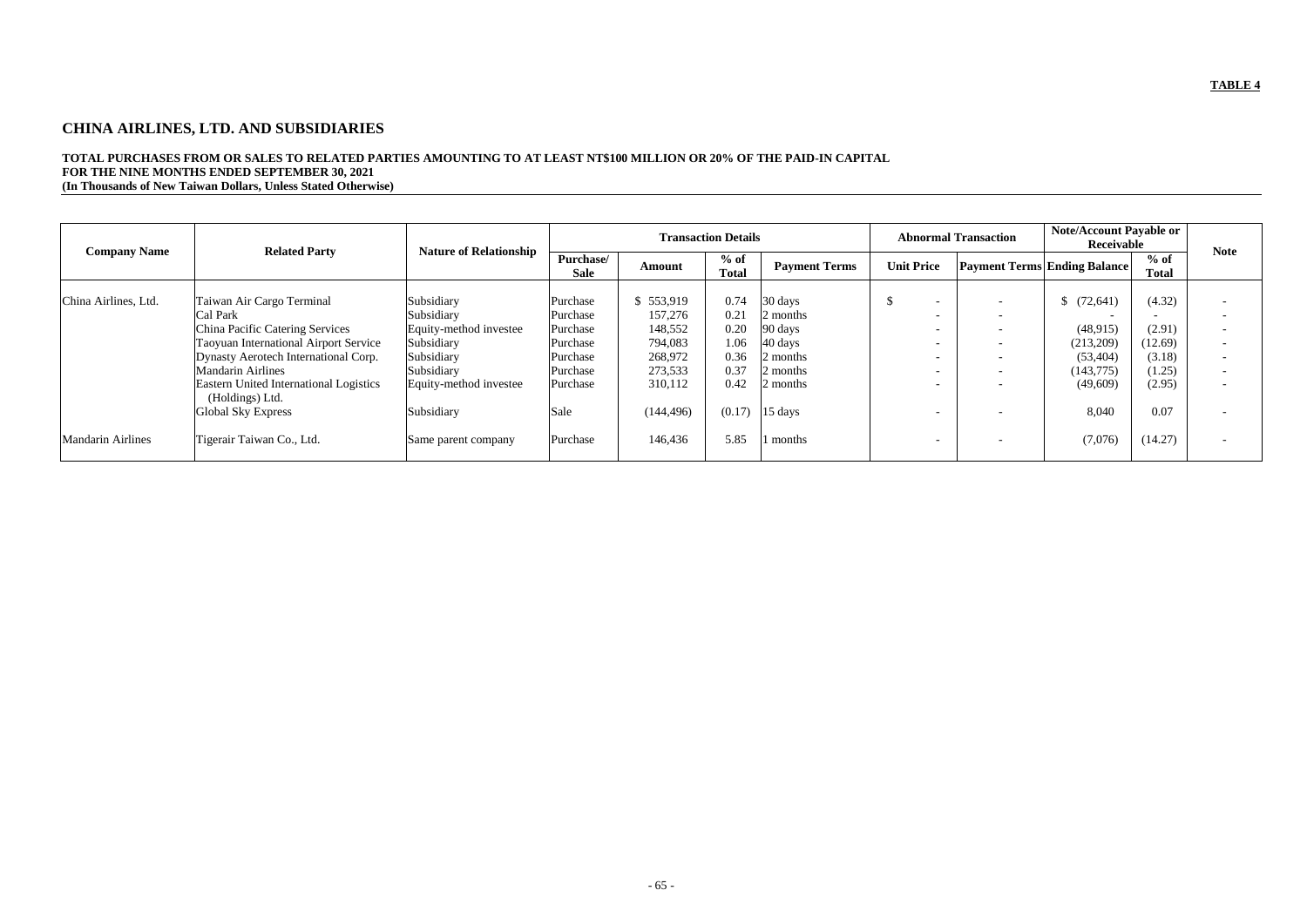# **CHINA AIRLINES, LTD. AND SUBSIDIARIES**

# **RECEIVABLES FROM RELATED PARTIES AMOUNTING TO AT LEAST NT\$100 MILLION OR 20% OF THE PAID-IN CAPITAL SEPTEMBER 30, 2021**

**(In Thousands of New Taiwan Dollars, Unless Stated Otherwise)**

|                                       |                      |                               |                       |                      |        | Overdue             | <b>Amounts Received</b>        | <b>Allowance for</b> |  |
|---------------------------------------|----------------------|-------------------------------|-----------------------|----------------------|--------|---------------------|--------------------------------|----------------------|--|
| <b>Company Name</b>                   | <b>Related Party</b> | <b>Nature of Relationship</b> | <b>Ending Balance</b> | <b>Turnover Rate</b> | Amount | <b>Action Taken</b> | in Subsequent<br><b>Period</b> | <b>Bad Debts</b>     |  |
| <b>Mandarin Airlines</b>              | China Airlines       | Parent company                | 3,143,775             | Note                 |        |                     | \$117,938                      |                      |  |
| Taoyuan International Airport Service | China Airlines       | Parent company                | 213,209               | 3.75                 |        |                     | 128,789                        |                      |  |

Note: Account receivable and revenue were not directly correlated because of the particular industry characteristics, and therefore, the turnover rate was not applicable.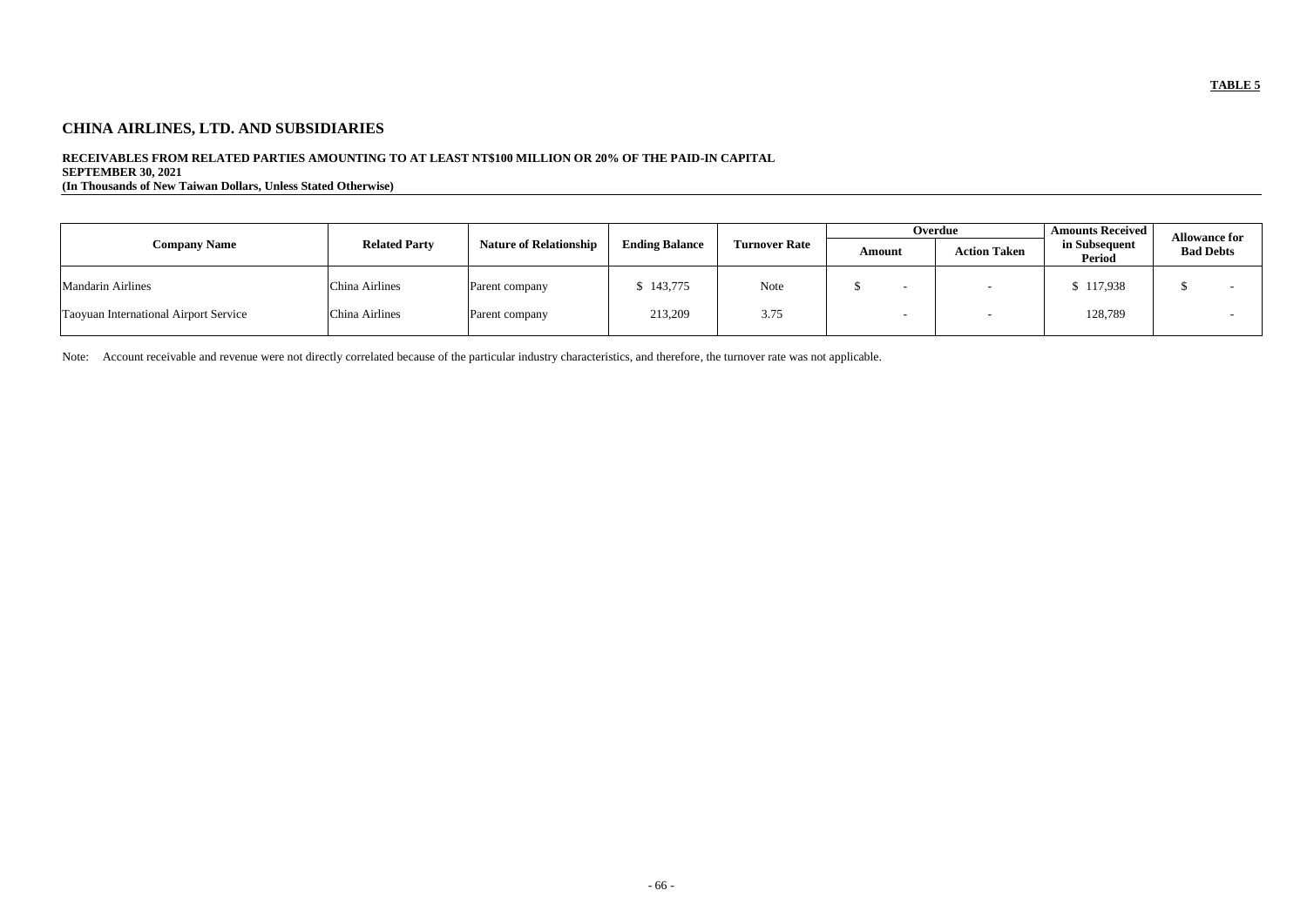# **CHINA AIRLINES, LTD. AND SUBSIDIARIES**

# **NAMES, LOCATIONS, AND OTHER INFORMATION OF INVESTEES OVER WHICH THE COMPANY EXERCISES SIGNIFICANT INFLUENCE FOR THE NINE MONTHS ENDED SEPTEMBER 30, 2021**

**(In Thousands of New Taiwan Dollars, Unless Stated Otherwise)**

|                                                             |                                                        |                                         |                                                                        |            | <b>Investment Amount</b> |            |                      |                            | Balance as of September 30, 2021 |                    | <b>Net Income</b>                |                                           |                             |
|-------------------------------------------------------------|--------------------------------------------------------|-----------------------------------------|------------------------------------------------------------------------|------------|--------------------------|------------|----------------------|----------------------------|----------------------------------|--------------------|----------------------------------|-------------------------------------------|-----------------------------|
| <b>Investor Company</b>                                     | <b>Investee Company</b>                                | Location                                | <b>Main Businesses and Products</b>                                    |            | September 30,<br>2021    |            | December 31,<br>2020 | Number of<br><b>Shares</b> | Percentage of<br>Ownership       | Carrying<br>Amount | (Loss) of the<br><b>Investee</b> | <b>Investment</b><br><b>Income</b> (Loss) | <b>Note</b>                 |
|                                                             |                                                        |                                         |                                                                        |            |                          |            |                      |                            |                                  |                    |                                  |                                           |                             |
| China Airlines, Ltd.                                        | Cal Park                                               | Taoyuan, Taiwan                         | Real estate lease and international trade                              |            | 1,500,000                |            | 1,500,000            | 150,000,000                | 100.00                           | 1,636,211<br>\$    | 7,734                            | 39.593 Note 4                             |                             |
|                                                             | <b>Mandarin Airlines</b>                               | Taipei, Taiwan                          | Air transportation and maintenance of aircraft                         |            | 4,039,140                |            | 2,042,368            | 387, 831, 234              | 96.96                            | 2,202,180          | (1,119,850)                      |                                           | $(1,053,294)$ Notes 1 and 4 |
|                                                             | Taiwan Air Cargo Terminal                              | Taoyuan, Taiwan                         | Air cargo and storage                                                  |            | 1,350,000                |            | 1,350,000            | 135,000,000                | 54.00                            | 1,601,425          | 363,895                          | 196,492                                   |                             |
|                                                             | Cal-Dynasty International                              | Los Angeles, U.S.A.                     | A holding company, real estate and hotel                               | US\$       | 26,145                   | US\$       | 26,145               | 2,614,500                  | 100.00                           | 1,170,834          | 4.911                            | 5,787 Note 2                              |                             |
|                                                             |                                                        |                                         | services                                                               |            |                          |            |                      |                            |                                  |                    |                                  |                                           |                             |
|                                                             | China Pacific Catering Services                        | Taoyuan, Taiwan                         | In-flight catering                                                     |            | 439,110                  |            | 439.110              | 43,911,000                 | 51.00                            | 533,279            | (318,980)                        | (162,680)                                 | $\sim$                      |
|                                                             | Taoyuan International Airport Services                 | Taoyuan, Taiwan                         | Airport services                                                       |            | 147,000                  |            | 147,000              | 34,300,000                 | 49.00                            | 492,251            | (225, 381)                       | (110, 437)                                | $\overline{\phantom{a}}$    |
|                                                             | Cal-Asia Investment                                    | Territory of the British Virgin Islands | General investment                                                     | US\$       | 7,172                    | US\$       | 7,172                | 7,172,346                  | 100.00                           | 496,005            | 37,142                           | 37,142                                    | $\overline{\phantom{a}}$    |
|                                                             | Sabre Travel Network (Taiwan)                          | Taipei, Taiwan                          | Sale and maintenance of hardware and                                   |            | 52,200                   |            | 52,200               | 13,021,042                 | 93.93                            | 193,849            | (41, 556)                        | (39,034)                                  | $\overline{\phantom{a}}$    |
|                                                             |                                                        |                                         | software                                                               |            |                          |            |                      |                            |                                  |                    |                                  |                                           |                             |
|                                                             | China Aircraft Service                                 | Hong Kong International Airport         | Airport services                                                       | HK\$       | 58,000                   | HK\$       | 58,000               | 28,400,000                 | 20.00                            | 28,174             | (1,224,926)                      | (244, 985)                                |                             |
|                                                             | <b>Taiwan Airport Services</b>                         | Taipei, Taiwan                          | Airport services                                                       |            | 12,289                   |            | 12,289               | 20,626,644                 | 47.35                            | 138,810            | (128, 192)                       | (60, 699)                                 |                             |
|                                                             | <b>Kaohsiung Catering Services</b>                     | Kaohsiung, Taiwan                       | In-flight catering                                                     |            | 383,846                  |            | 383,846              | 21,494,637                 | 53.67                            | 443,738            | (102, 372)                       | $(64, 464)$ Note 5                        |                             |
|                                                             | Cal Hotel Co., Ltd                                     | Taoyuan, Taiwan                         | Hotel business                                                         |            | 465,000                  |            | 465,000              | 46,500,000                 | 100.00                           | 329.831            | (74, 985)                        | $(75,523)$ Note 4                         |                             |
|                                                             | China Pacific Laundry Services                         | Taoyuan, Taiwan                         | Cleaning and leasing of the towel of airlines,                         |            | 137,500                  |            | 137,500              | 13,750,000                 | 55.00                            | 121,458            | (50,718)                         | (27, 895)                                 |                             |
|                                                             |                                                        |                                         | hotels, restaurants and health clubs                                   |            |                          |            |                      |                            |                                  |                    |                                  |                                           |                             |
|                                                             | Dynasty Aerotech International Corp.                   | Taoyuan, Taiwan                         | Cleaning of aircraft and maintenance of                                |            | 77,270                   |            | 77,270               | 77,270                     | 100.00                           | 131,569            | 33,281                           | 33,312 Note 4                             |                             |
|                                                             |                                                        |                                         | machine and equipment                                                  |            |                          |            |                      |                            |                                  |                    |                                  |                                           |                             |
|                                                             | Yestrip                                                | Taipei, Taiwan                          | <b>Travel business</b>                                                 |            |                          | <b>JPY</b> | 26,265               |                            | 100.00                           |                    |                                  |                                           | Note 4                      |
|                                                             | <b>Dynasty Holidays</b>                                | Tokyo, Japan                            | <b>Travel business</b>                                                 | <b>JPY</b> | 8,000<br>2,500           |            | 20,400<br>2,500      | 160<br>250,000             | 20.00<br>25.00                   | 3,493<br>6,979     | (6,512)                          | (1,302)<br>1,286                          |                             |
|                                                             | <b>Global Sky Express</b><br>Tigerair Taiwan Co., Ltd. | Taipei, Taiwan                          | Forwarding and storage of air cargo                                    |            | 5,640,197                |            | 3,109,907            | 313,631,656                | 78.41                            | 3,450,745          | 5,145<br>(1,638,738)             | $(1,245,666)$ Note 4                      |                             |
|                                                             | Taiwan Aircraft Maintenance and                        | Taipei, Taiwan<br>Taoyuan, Taiwan       | Air transportation and maintenance of aircraft<br>Aircraft maintenance |            | 1,350,000                |            | 1,350,000            | 135,000,000                | 100.00                           | 594,253            | (105, 557)                       | (105, 539)                                |                             |
|                                                             | Engineering Co., Ltd.                                  |                                         |                                                                        |            |                          |            |                      |                            |                                  |                    |                                  |                                           |                             |
|                                                             | <b>NORDAM</b> Asia Ltd.                                | Taoyuan, Taiwan                         | Composite repair and manufacturing business                            |            | 37,975                   |            | 37,975               | 3,797,500                  | 49.00                            | 33,484             | (8,741)                          | (4,283)                                   | $\overline{\phantom{a}}$    |
|                                                             |                                                        |                                         |                                                                        |            |                          |            |                      |                            |                                  |                    |                                  |                                           |                             |
| <b>Mandarin Airlines</b>                                    | Tigerair Taiwan Co., Ltd.                              | Taipei, Taiwan                          | Air transportation and maintenance of aircraft                         |            | 154,330                  |            | 154,330              | 15,433,000                 | 3.86                             | 169,802            | (1,638,738)                      | (63, 227)                                 | $\overline{\phantom{a}}$    |
|                                                             | <b>Taiwan Airport Services</b>                         | Taipei, Taiwan                          | Airport services                                                       |            | 11,658                   |            | 11,658               | 469,755                    | 1.08                             | 3,157              | (128, 192)                       | (1,381)                                   | $\overline{\phantom{a}}$    |
|                                                             |                                                        |                                         |                                                                        |            |                          |            |                      |                            |                                  |                    |                                  |                                           |                             |
| Cal-Asia Investment                                         | Eastern United International Logistics                 | Hong Kong                               | Forwarding and storage of air cargo                                    | HK\$       | 3,329                    | <b>HKS</b> | 3,329                | 1,050,000                  | 35.00                            | 59,620             | 25,656                           | 8,980                                     |                             |
|                                                             |                                                        |                                         |                                                                        |            |                          |            |                      |                            |                                  |                    |                                  |                                           |                             |
| <b>Taiwan Airport Services</b>                              | Taiwan Airport Service (Samoa)                         | Samoa                                   | Airport services and investment                                        | US\$       | 5,877                    | US\$       | 5,877                |                            | 100.00                           | 394,269            | 24,220                           | 24,220 Note 3                             |                             |
|                                                             |                                                        |                                         |                                                                        |            |                          |            |                      |                            |                                  |                    |                                  |                                           |                             |
| Kaohsiung Catering Services   Delica International Co., Ltd |                                                        | Kaohsiung, Taiwan                       | Catering business                                                      |            | 10,200                   |            | 10,200               | 1,020,000                  | 51.00                            | 7,871              |                                  |                                           |                             |
|                                                             |                                                        |                                         |                                                                        |            |                          |            |                      |                            |                                  |                    |                                  |                                           |                             |

Note 1: Adopted the treasury share method in recognizing investment income or loss.

Note 2: Represents the consolidated financial information of the foreign holding company disclosed in accordance with local regulations.

Note 3: The Company does not issue shares because it is a limited company.

Note 4: The difference is due to lease arrangement between consolidated entities.

Note 5: The difference is due to acquisition.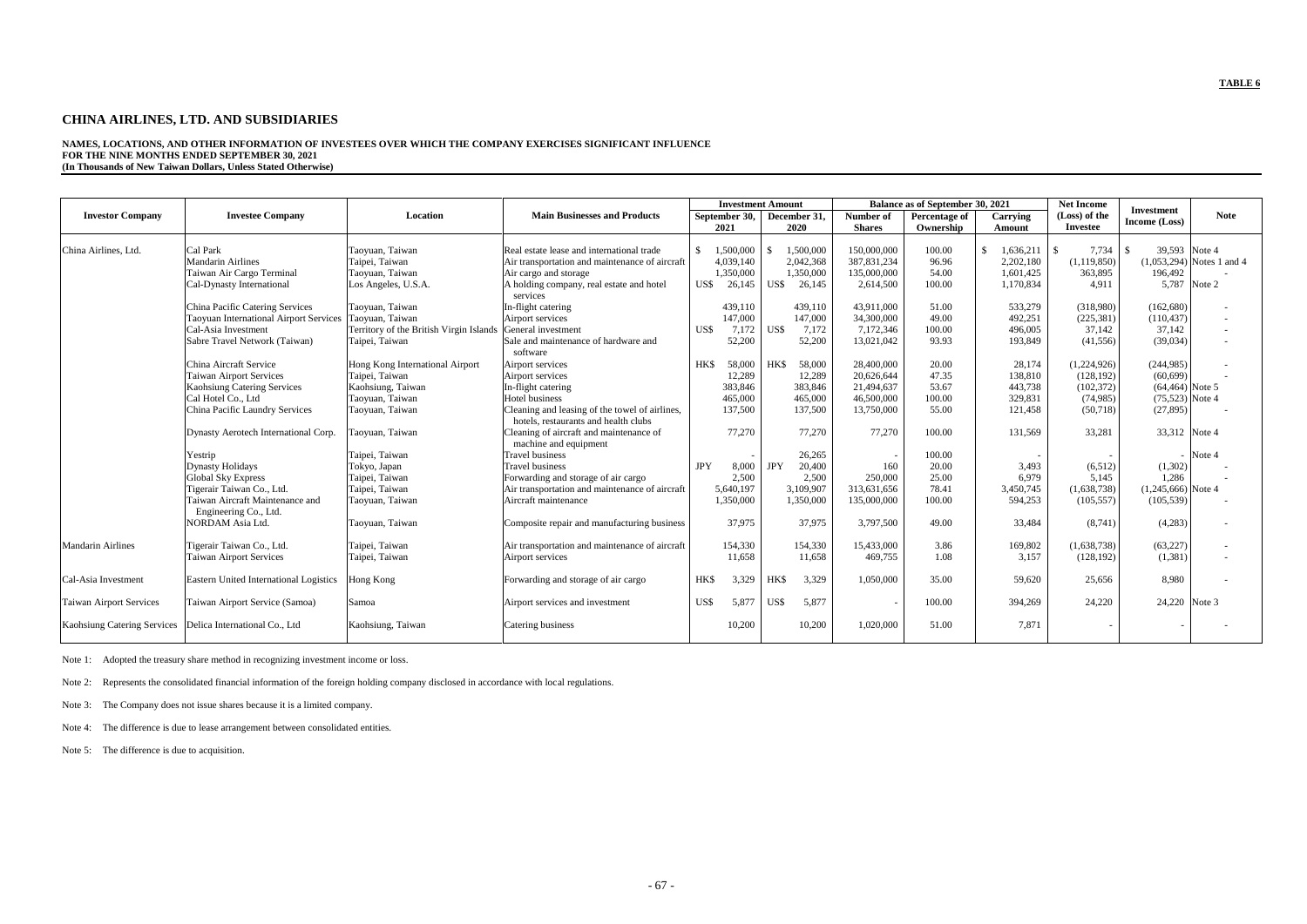# **CHINA AIRLINES, LTD. AND SUBSIDIARIES**

# **INVESTMENTS IN MAINLAND CHINA FOR THE NINE MONTHS ENDED SEPTEMBER 30, 2021 (In Thousands of New Taiwan Dollars/Renminbi/U.S. Dollars in Thousands, Unless Stated Otherwise)**

# China Airlines

|                                                  |                                               |                                              |                           | <b>Accumulated</b>                                                                |                                 | <b>Investment Flows</b>        | <b>Accumulated</b>                                                               |                                                |                                                              |                           |                                                             |                            | <b>Accumulated</b>                                                               |
|--------------------------------------------------|-----------------------------------------------|----------------------------------------------|---------------------------|-----------------------------------------------------------------------------------|---------------------------------|--------------------------------|----------------------------------------------------------------------------------|------------------------------------------------|--------------------------------------------------------------|---------------------------|-------------------------------------------------------------|----------------------------|----------------------------------------------------------------------------------|
| <b>Investee Company Name</b>                     | <b>Main Businesses and</b><br><b>Products</b> | <b>Total Amount</b><br>of Paid-in<br>Capital | Investment<br><b>Type</b> | <b>Outflow of</b><br>Investment<br>from Taiwan<br>as of<br><b>January 1, 2021</b> | Outflow                         | <b>Inflow</b>                  | <b>Outflow of</b><br>Investment<br>from Taiwan<br>as of<br>September 30,<br>2021 | <b>Net Income</b><br>(Loss) of<br>the Investee | % Ownership<br>of Direct or<br><b>Indirect</b><br>Investment | Investment<br>Gain (Loss) | <b>Carrying</b><br>Amount<br>as of<br>September 30,<br>2021 |                            | <b>Inward</b><br><b>Remittance of</b><br>Earnings as of<br>September 30,<br>2021 |
| Airport Air Cargo Terminal<br>(Xiamen) Co., Ltd. | Forwarding and storage<br>of air cargo        | 1,095,952<br>(RMB 254,480)                   | Indirect<br>(Note 1)      | 116,601<br>(US\$<br>4,186                                                         | -\$<br>$\overline{\phantom{a}}$ | \$<br>$\overline{\phantom{a}}$ | \$<br>116,601<br>(US\$                                                           | 109,576<br>$4,186$ (RMB<br>25,290              | 14.00                                                        | 13,859<br>(RMB)<br>3,541) | (RMB)                                                       | 251,560<br>$58,413$ (US\$) | $\mathbb{S}$<br>98,511<br>3,537)<br>(Note 2)                                     |
| Airport Air Cargo Service<br>(Xiamen) Co., Ltd.  | Forwarding and storage<br>of air cargo        | 60,293<br>(RMB)<br>14,000)                   | Indirect<br>(Note 1)      | 54,246<br>(US\$<br>1,947                                                          |                                 |                                | 54,246<br>(USS)                                                                  | 75,243<br>17,366)<br>$1,947$ (RMB              | 14.00                                                        | 9,832<br>(RMB)<br>2,431   | (RMB)                                                       | 144,158<br>$33,474$ (US\$) | 43,469<br>1,561)<br>(Note 2)                                                     |
| Taikoo (Xiamen) Landing<br><b>Gear Services</b>  | Landing gear<br>maintenance services (US\$    | 2,314,485<br>83,090)                         | Indirect<br>(Note $1$ )   | 59,922<br>(US\$<br>2,151)                                                         |                                 |                                | 59,922<br>(US\$<br>2,151)                                                        |                                                | 2.59                                                         |                           |                                                             |                            |                                                                                  |
| Taikoo Spirit Aerospace<br>Systems (Jinjang)     | Composite material                            | 324,875<br>(US\$<br>11,663)                  | Indirect<br>(Note 1)      | 17,716<br>636)<br>(US\$                                                           |                                 |                                | 17,716<br>(US\$<br>636)                                                          |                                                | 5.45                                                         |                           | (RMB)                                                       | 9,601<br>2,229             | 9,931<br>357)<br>$\vert$ (US\$                                                   |

| <b>Accumulated Outward Remittance for</b> | <b>Investment Amounts</b>                   | <b>Upper Limit on the Amount of</b> |
|-------------------------------------------|---------------------------------------------|-------------------------------------|
| <b>Investment in Mainland China as of</b> | <b>Authorized by Investment Commission,</b> | <b>Investment Stipulated by</b>     |
| <b>September 30, 2021</b>                 | <b>MOEA</b>                                 | <b>Investment Commission, MOEA</b>  |
| \$248,485 (US\$8,920)                     | $$607,076$ (Note 3)                         | $$37,974,608$ (Note 4)              |

(Continued)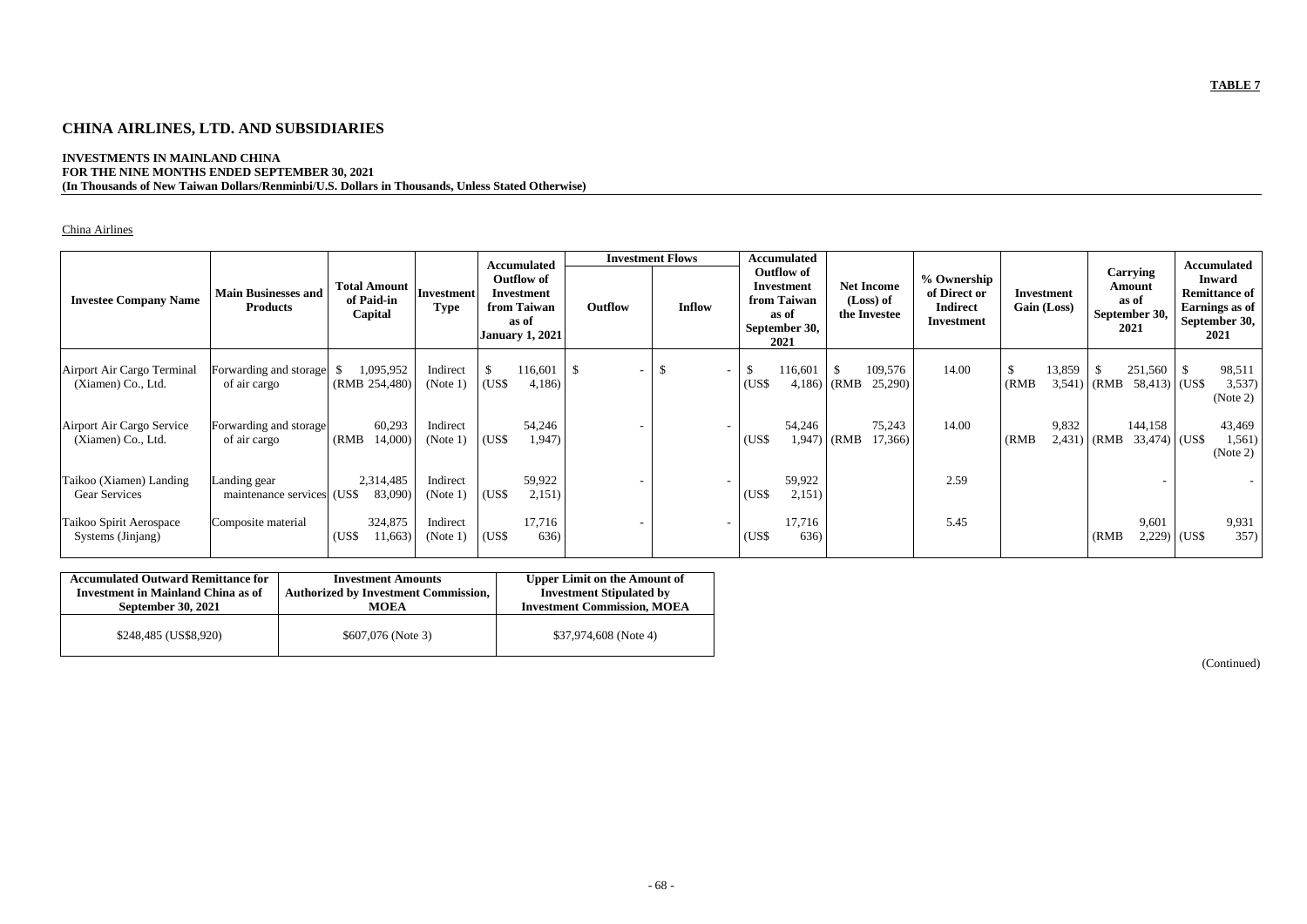## Taiwan Airport Services

| <b>Investee Company</b>                                                                             | <b>Main Businesses and</b><br><b>Products</b>                                    | Paid-in Capital                                         | Method of<br><b>Investment</b> from Taiwan as |                | <b>Accumulated</b><br><b>Outward</b><br><b>Remittance for</b><br>Investment<br>of January 1,<br>2021 | <b>Outward</b> | <b>Remittance of Funds</b><br><b>Inward</b> | <b>Accumulated</b><br><b>Outward</b><br><b>Remittance for</b><br>Investment<br>from Taiwan<br>as of<br>September 30,<br>2021 |                   | <b>Net Income</b><br>(Loss) of the<br>Investee                           |          | % Ownership<br>of Direct or<br>Investment<br><b>Indirect</b><br>Income (Loss)<br>Investment |                  | Carrying<br>Amount as of<br>September 30,<br>2021 |                                                                                   | <b>Accumulated</b><br><b>Repatriation of</b><br>Investment<br>Income as of<br>September 30,<br>2021 |                                       |
|-----------------------------------------------------------------------------------------------------|----------------------------------------------------------------------------------|---------------------------------------------------------|-----------------------------------------------|----------------|------------------------------------------------------------------------------------------------------|----------------|---------------------------------------------|------------------------------------------------------------------------------------------------------------------------------|-------------------|--------------------------------------------------------------------------|----------|---------------------------------------------------------------------------------------------|------------------|---------------------------------------------------|-----------------------------------------------------------------------------------|-----------------------------------------------------------------------------------------------------|---------------------------------------|
| Airport Air Cargo Terminal<br>(Xiamen) Co., Ltd.<br>Airport Air Cargo Service<br>(Xiamen) Co., Ltd. | Forwarding and storage<br>of air cargo<br>Forwarding and storage<br>of air cargo | 1,095,952<br>(RMB 254,480)<br>60,293<br>14,000<br>(RMB) | Indirect<br>(Note 5)<br>Indirect<br>(Note 5)  | (US\$<br>(US\$ | 111,932<br>4,018<br>53,670<br>1,927)                                                                 |                |                                             | <b>JD</b><br>(US\$<br>(US\$                                                                                                  | 111,932<br>53,670 | 109,576<br>25,290<br>$(4,018)$ (RMB<br>75,243<br>17,366)<br>$1,927$ (RMB | 14<br>14 | (RMB)<br>(RMB)                                                                              | 15,341<br>10,534 |                                                   | 249,611<br>$3,541$ (RMB $57,960$ ) (US\$<br>143,848<br>$2,431$ (RMB 33,401) (US\$ |                                                                                                     | 126,494<br>4,541)<br>58,268<br>2,092) |

| <b>Accumulated Outward Remittance for</b><br><b>Investment in Mainland China as of</b><br><b>September 30, 2021</b> | <b>Investment Amounts Authorized by</b><br><b>Investment Commission, MOEA</b> | <b>Upper Limit on the Amount of</b><br><b>Investment Stipulated by</b><br><b>Investment Commission, MOEA</b> |
|---------------------------------------------------------------------------------------------------------------------|-------------------------------------------------------------------------------|--------------------------------------------------------------------------------------------------------------|
| \$165,602 (US\$5,945)                                                                                               | $$165,602$ (US\$5,945)                                                        | $$175,895$ (Note 6)                                                                                          |

Note 1: The Company invested in Cal-Asia Investment, which, in turn, invested in a company located in mainland China.

Note 2: As of September 30, 2021, the inward remittance of earnings amounted to US\$3,536,561 and US\$1,560,538.

Note 3: The amounts comprised US\$19,828,324, RMB4,200,000 and NT\$36,666,667.

Note 4: The limit stated in the Investment Commission's regulation, "The Review Principle of Investment or Technical Cooperation in mainland China," is the larger of the Company's net asset value or 60% of the consolidated

Note 5: Taiwan Airport Services invested in Taiwan Airport Services (Samoa), which in return, invested in a company located in mainland China.

Note 6: The RMB and U.S. dollar amounts of assets are translated at period-end rates and those of gains (losses), at the average of the period-end rates of refer for the reporting period.

(Concluded)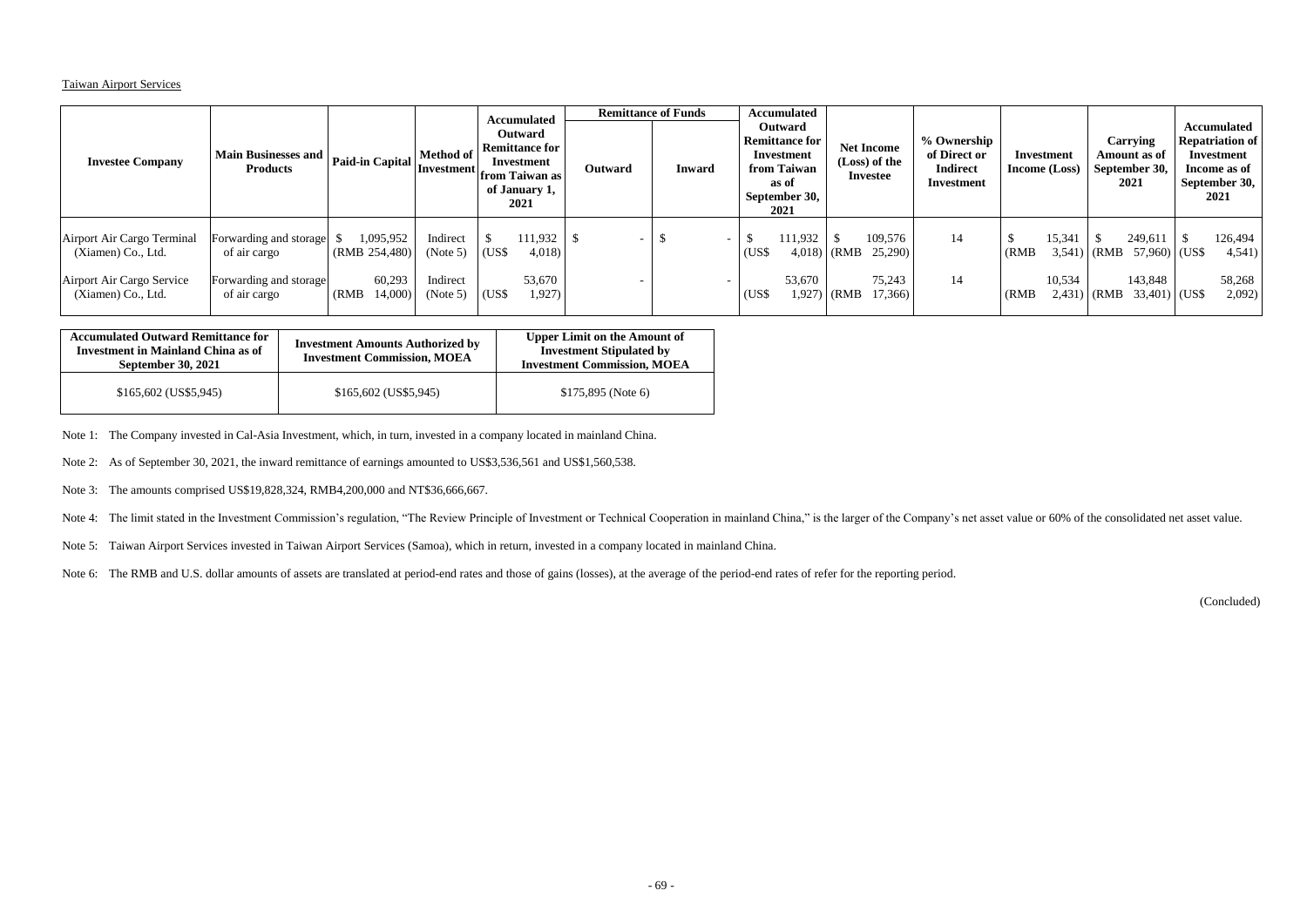# **CHINA AIRLINES, LTD. AND SUBSIDIARIES**

#### **BUSINESS RELATIONSHIPS AND IMPORTANT TRANSACTIONS BETWEEN CHINA AIRLINES, LTD. AND ITS SUBSIDIARIES FOR THE NINE MONTHS ENDED SEPTEMBER 30, 2021 (In Thousands of New Taiwan Dollars)**

|                |                                               |                                       |                                               |                                       | <b>Intercompany Transactions</b> |                                   |                                                                 |
|----------------|-----------------------------------------------|---------------------------------------|-----------------------------------------------|---------------------------------------|----------------------------------|-----------------------------------|-----------------------------------------------------------------|
| No.            | <b>Company Name</b>                           | <b>Related Party</b>                  | <b>Natural of</b><br>Relationship<br>(Note 1) | <b>Financial Statement Account</b>    | Amount<br>(Note 2)               | <b>Transaction Criteria</b>       | % of Total<br>Consolidated<br><b>Total Revenue</b><br>or Assets |
| $\Omega$       | China Airlines, Ltd.                          | <b>Mandarin Airlines</b>              |                                               | Air transportation cost               | \$248,951                        | The same as ordinary transactions | 0.27                                                            |
|                |                                               | <b>Global Sky Express</b>             |                                               | Cargo revenue                         | 142,800                          | The same as ordinary transactions | 0.16                                                            |
|                |                                               | Taoyuan International Airport Service |                                               | Terminal and landing cost             | 794,083                          | The same as ordinary transactions | 0.87                                                            |
|                |                                               | Dynasty Aerotech International Corp.  |                                               | Terminal and landing cost             | 268,972                          | The same as ordinary transactions | 0.29                                                            |
|                |                                               | Taiwan Air Cargo Terminal             |                                               | Other operating cost                  | 553,919                          | The same as ordinary transactions | 0.60                                                            |
|                |                                               | Cal Park                              |                                               | Other operating cost                  | 157,276                          | The same as ordinary transactions | 0.17                                                            |
|                |                                               | Taoyuan International Airport Service |                                               | Accounts payable - related parties    | 213,209                          | The same as ordinary transactions | 0.08                                                            |
|                |                                               | <b>Mandarin Airlines</b>              |                                               | Accounts payable - related parties    | 143,775                          | The same as ordinary transactions | 0.05                                                            |
|                | Taiwan Air Cargo Terminal                     | China Airlines, Ltd.                  |                                               | Sales revenue                         | 553,919                          | The same as ordinary transactions | 0.60                                                            |
| 2              | <b>Mandarin Airlines</b>                      | China Airlines, Ltd.                  |                                               | Passenger revenue                     | 248,951                          | The same as ordinary transactions | 0.27                                                            |
|                |                                               | China Airlines, Ltd.                  |                                               | Accounts receivable - related parties | 143,775                          | The same as ordinary transactions | 0.05                                                            |
| 3              | <b>Taoyuan International Airport Services</b> | China Airlines, Ltd.                  |                                               | Airport service revenue               | 794,083                          | The same as ordinary transactions | 0.87                                                            |
|                |                                               | China Airlines, Ltd.                  |                                               | Accounts receivable - related parties | 213,209                          | The same as ordinary transactions | 0.08                                                            |
| $\overline{4}$ | Dynasty Aerotech International Corp.          | China Airlines, Ltd.                  |                                               | Operating revenue                     | 268,972                          | The same as ordinary transactions | 0.29                                                            |
| 5              | Cal Park                                      | China Airlines, Ltd.                  | h                                             | Operating revenue                     | 157,276                          | The same as ordinary transactions | 0.17                                                            |
| 6              | Global Sky Express                            | China Airlines, Ltd.                  | h                                             | Operating cost                        | 142,800                          | The same as ordinary transactions | 0.16                                                            |

Note 1: Three categories of business relationships between China Airlines, Ltd. and its subsidiaries were as follows:

- a. Parent to subsidiaries.
- b. Subsidiaries to parent.
- c. Subsidiaries to subsidiaries.

Note 2: Intercompany transactions were eliminated in the consolidated financial statements.

Note 3: The Company only discloses transaction amounts or balances more than \$100,000 thousand.